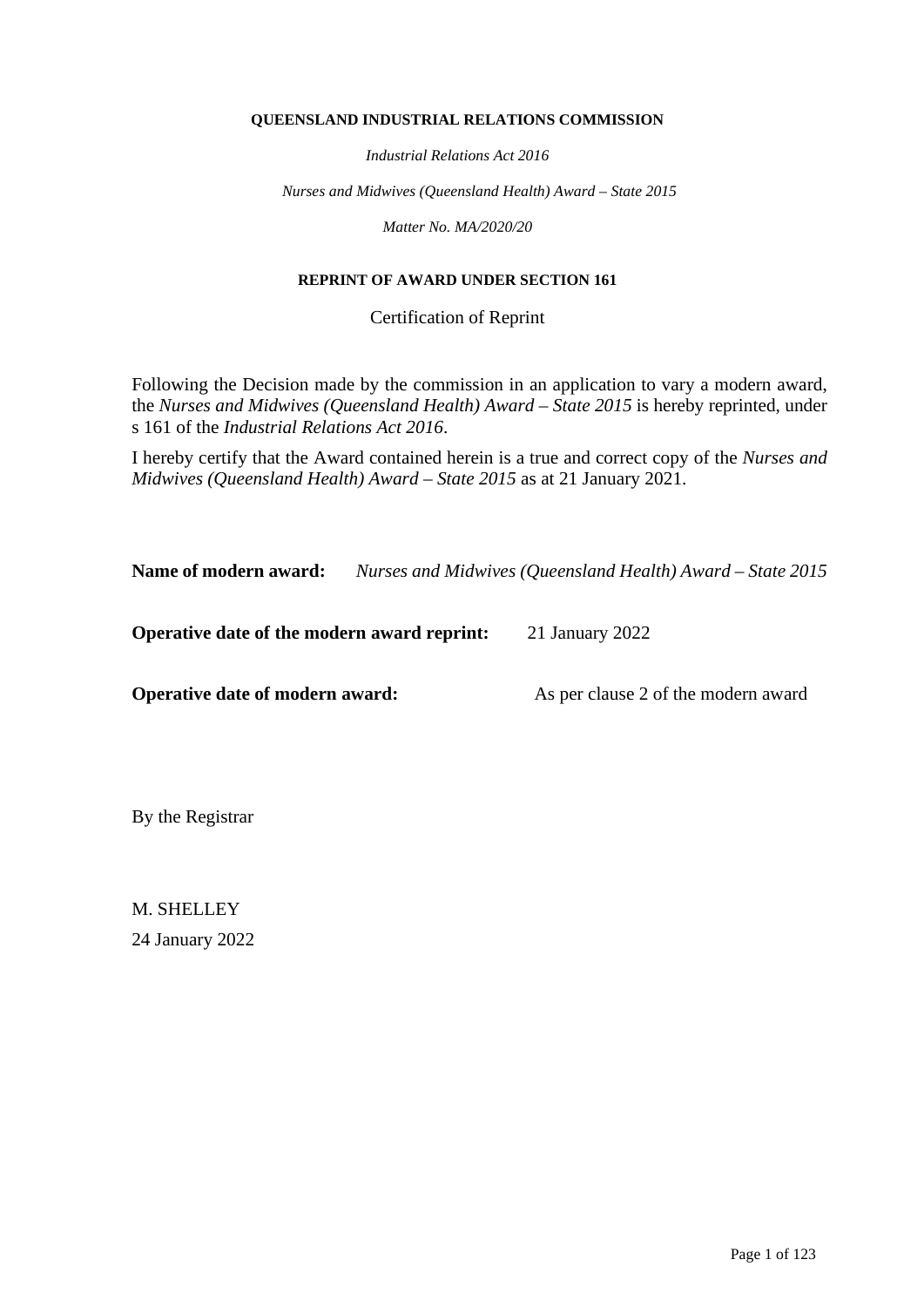# NURSES AND MIDWIVES (QUEENSLAND HEALTH) **AWARD - STATE 2015**

# **Table of Contents**

| 1.  |                                                                             |  |
|-----|-----------------------------------------------------------------------------|--|
| 2.  |                                                                             |  |
| 4.  |                                                                             |  |
| 5.  |                                                                             |  |
| 6.  |                                                                             |  |
|     |                                                                             |  |
| 7.  |                                                                             |  |
|     | PART 3 - Types of Employment, Consultation and Termination of Employment 10 |  |
| 8.  |                                                                             |  |
| 9.  |                                                                             |  |
| 10. |                                                                             |  |
| 11. |                                                                             |  |
|     |                                                                             |  |
| 12. |                                                                             |  |
| 13. |                                                                             |  |
| 14. |                                                                             |  |
|     |                                                                             |  |
| 15. |                                                                             |  |
| 16. |                                                                             |  |
| 17. |                                                                             |  |
| 18. |                                                                             |  |
|     |                                                                             |  |
| 19. |                                                                             |  |
| 20. |                                                                             |  |
| 21. |                                                                             |  |
| 22. |                                                                             |  |
| 23. |                                                                             |  |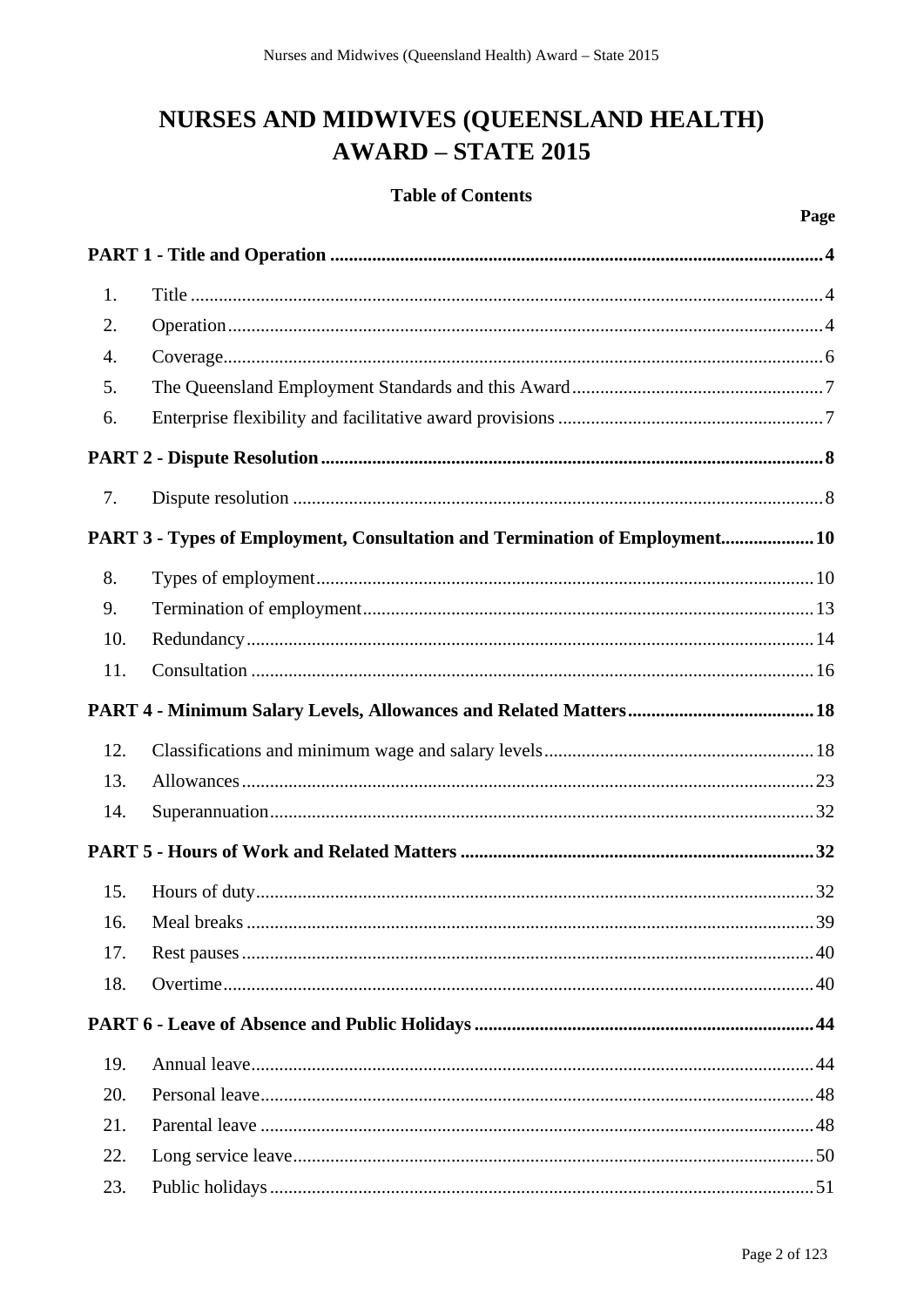| 24.  |                                                                                                         |  |
|------|---------------------------------------------------------------------------------------------------------|--|
| 25.  |                                                                                                         |  |
|      | PART 7 - Transfers, Travelling and Working Away from Usual Place of Work54                              |  |
| 26.  |                                                                                                         |  |
| 27.  |                                                                                                         |  |
| 28.  | Transfer of employees - Public Service, Eventide Homes (Nurse Grade 5 and above) and                    |  |
| 29.  |                                                                                                         |  |
| 30.  |                                                                                                         |  |
| 31.  |                                                                                                         |  |
|      |                                                                                                         |  |
| 32.  |                                                                                                         |  |
|      |                                                                                                         |  |
| 33.  | Queensland Health Workplace Health and Safety Advisory Committee 58                                     |  |
| 34.  | Personal protective appliances - Eventide Homes and Psychiatric Hospitals58                             |  |
|      |                                                                                                         |  |
| 35.  |                                                                                                         |  |
| 36.  |                                                                                                         |  |
| 37.  |                                                                                                         |  |
| 38.  |                                                                                                         |  |
|      |                                                                                                         |  |
| 39.  |                                                                                                         |  |
|      | Schedule 1 - Work areas/units included in Department of Health (as at 1 March 2017) 64                  |  |
|      |                                                                                                         |  |
|      |                                                                                                         |  |
| S3.3 |                                                                                                         |  |
|      |                                                                                                         |  |
|      | Schedule 5 - Directives Which Apply to Employees Covered by this Award 123                              |  |
|      | Directives which apply by the operation of Schedule 3 of the <i>Public Service Regulation 2008</i> .123 |  |
|      |                                                                                                         |  |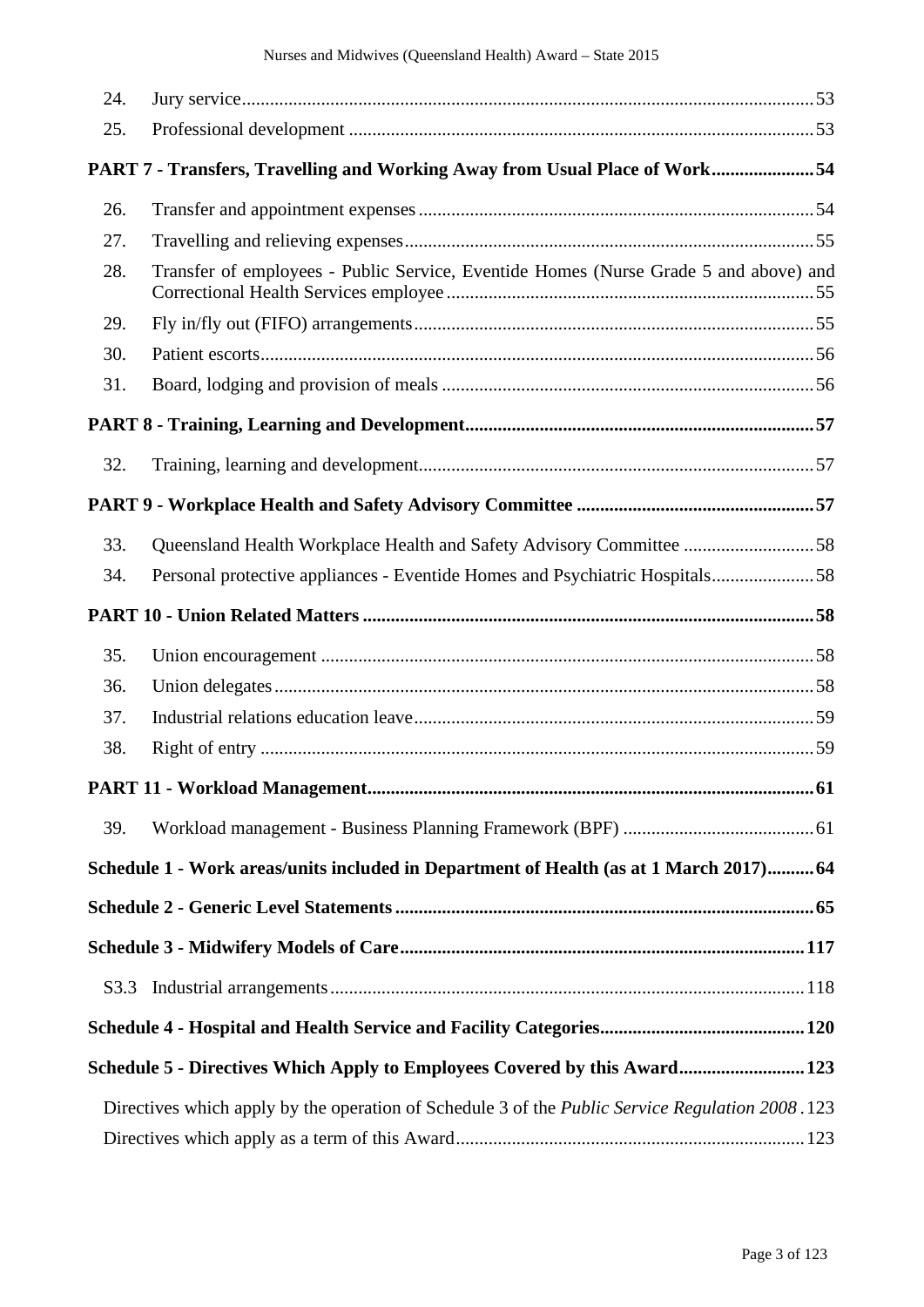# **PART 1 - Title and Operation**

# **1. Title**

This Award is known as the *Nurses and Midwives (Queensland Health) Award – State 2015*.

# **2. Operation**

This Award, made on 30 November 2015, operates from 5 October 2016.

#### **3. Definitions and interpretation**

Unless the context otherwise requires, in this Award:

**accrued day off (ADO)** means a day accrued as a result of the method of working ordinary hours where employees are rostered off on various days of the week during a particular work cycle. An employee may have one or more days off during that cycle

**Act** means the *Industrial Relations Act 2016*

**afternoon shift** means a shift commencing at or after 1200 and before 1800

**AHPRA** means Australian Health Practitioner Regulation Agency

**Biala** means Biala City Community Health Centre

**Biala employee** means a nurse or midwife employed at Biala in any classification

**Chief Executive** means the Chief Executive of the Department of Health

**Clinical Unit** means the employee's immediate work area

**Commission** means the Queensland Industrial Relations Commission

**Community Health Service** means a service which provides comprehensive primary health care services to individuals outside of a Public Hospital including but not limited to the individual's home, residential care facility, school or other community venue

**continuous shift work** means work done by employees where the hours of work are regularly rotated in accordance with a shift roster covering a 24 hour per day operation over a 7 day week

**Correctional Health Services employee** means a nurse or midwife employed in a correctional facility in any classification

**Department** means the Department of Health and includes the work areas/units listed in Schedule 1 from time to time

**directive** means a ruling, or part of a ruling, made under section 53 or section 54 of the *Public Service Act 2008*

**employee** means and includes an employee within a classification defined in Schedule 1 of this Award

**employer** means:

- (a) the Chief Executive of the Department; or
- (b) a Hospital and Health Service,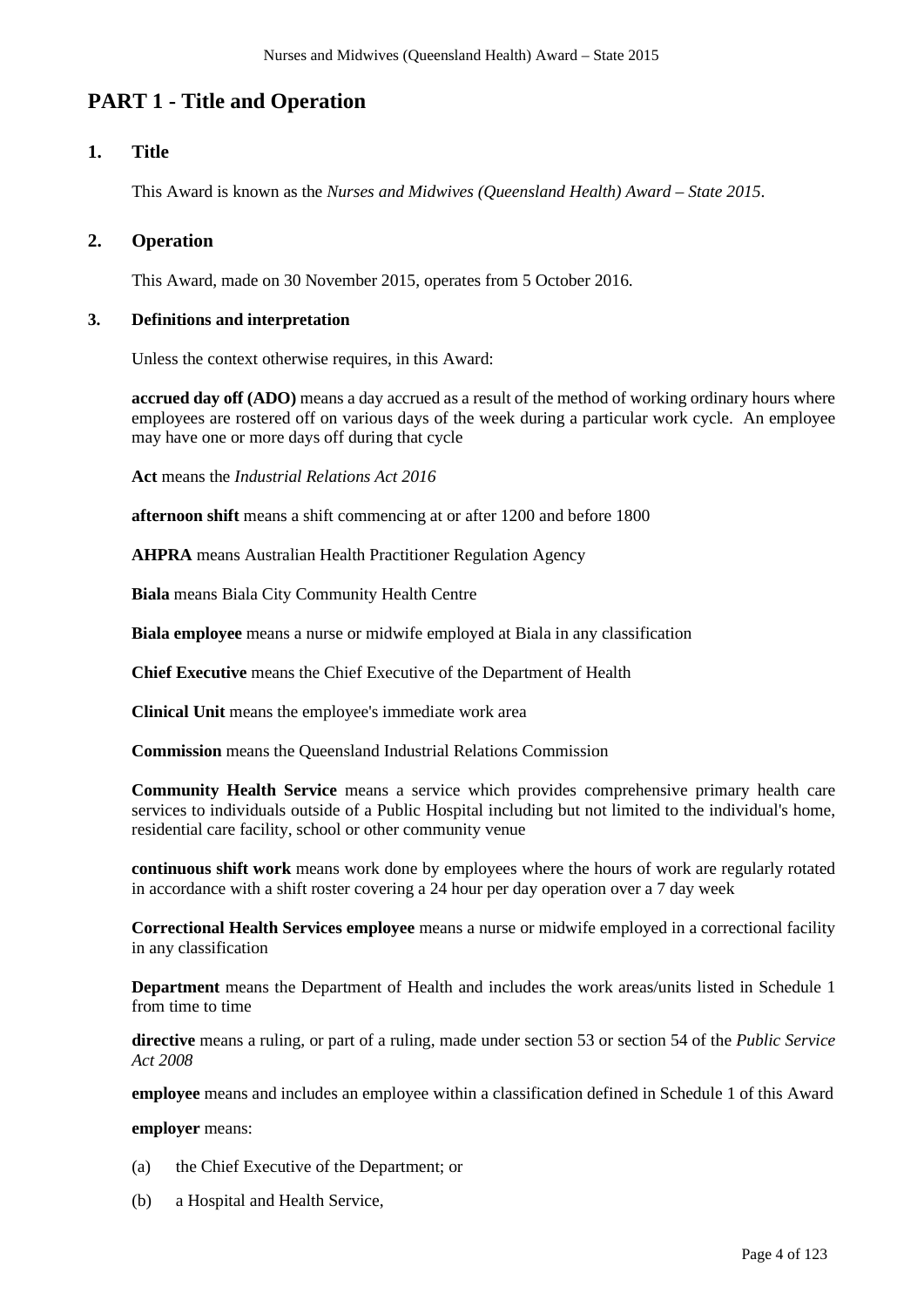in their capacity as the employer of employees covered by this Award

**Enrolled Nurse** means an employee who appears on the Register of Practitioners of the Australian Health Practitioners Regulation Agency as an Enrolled Nurse Division 2

**Eventide Homes** means the Eventide Homes located at Sandgate, Rockhampton and Charters Towers

**Eventide Homes (Nursing Grade 1 to Nurse Grade 4) employee** means a nurse or midwife employed at or in connection with Eventide Homes and engaged at Nursing Grade 1 to Nurse Grade 4, inclusive

**Eventide Homes (Nurse Grade 5 and above) employee** means a nurse or midwife employed at or in connection with Eventide Homes and engaged at Nurse Grade 5 and above

**FIFO employee** means an employee engaged pursuant to clause 29

**four weekly work cycle** means a work cycle of 28 calendar days in which each employee works ordinary hours of work on no more than 19 days in the work cycle

**generic level statement** means a broad, concise statement of the duties, skills and responsibilities indicative of a given classification level

**Health Service** has the same meaning as Hospital and Health Service

**Hospital** - see Public Hospital

**Hospital and Health Service** means a Hospital and Health Service established in accordance with the *Hospital and Health Boards Act 2011*

**Integrated Mental Health Service** means a service that provides comprehensive mental health care in a Public Hospital, Psychiatric Hospital, correctional facility and through community mental health services

**Integrated Mental Health Service employee** means a nurse or midwife working in a service that provides comprehensive mental health care in a Public Hospital, Psychiatric Hospital, correctional facility and through community mental health services

**midwifery** means the care of women during pregnancy, labour and the postpartum period, as well as care of the new born

**NMBA** means the Nursing and Midwifery Board of Australia

**night shift** means a shift commencing at or after 1800 and before 0730, the major portion of which is worked between 1800 and 0730

**non-continuous shift work** means work regularly rotated in accordance with a roster which prescribes 2 or more shifts (day, afternoon or night) per day, but does not cover a 24 hour per day operation over a 7 day week (see continuous shift work)

**paypoint** means the specific rate of remuneration payable to employees within a nurse grade

**Psychiatric Hospital** means the psychiatric/mental health facilities or hospitals known as The Park (Wacol), Baillie Henderson (Toowoomba) and Charters Towers Rehabilitation Unit

**Psychiatric Hospital (Nursing Grade 1 to Nurse Grade 8) employee** means a nurse or midwife employed at or in connection with a Psychiatric Hospital and engaged at Nursing Grade 1 to Nurse Grade 8, inclusive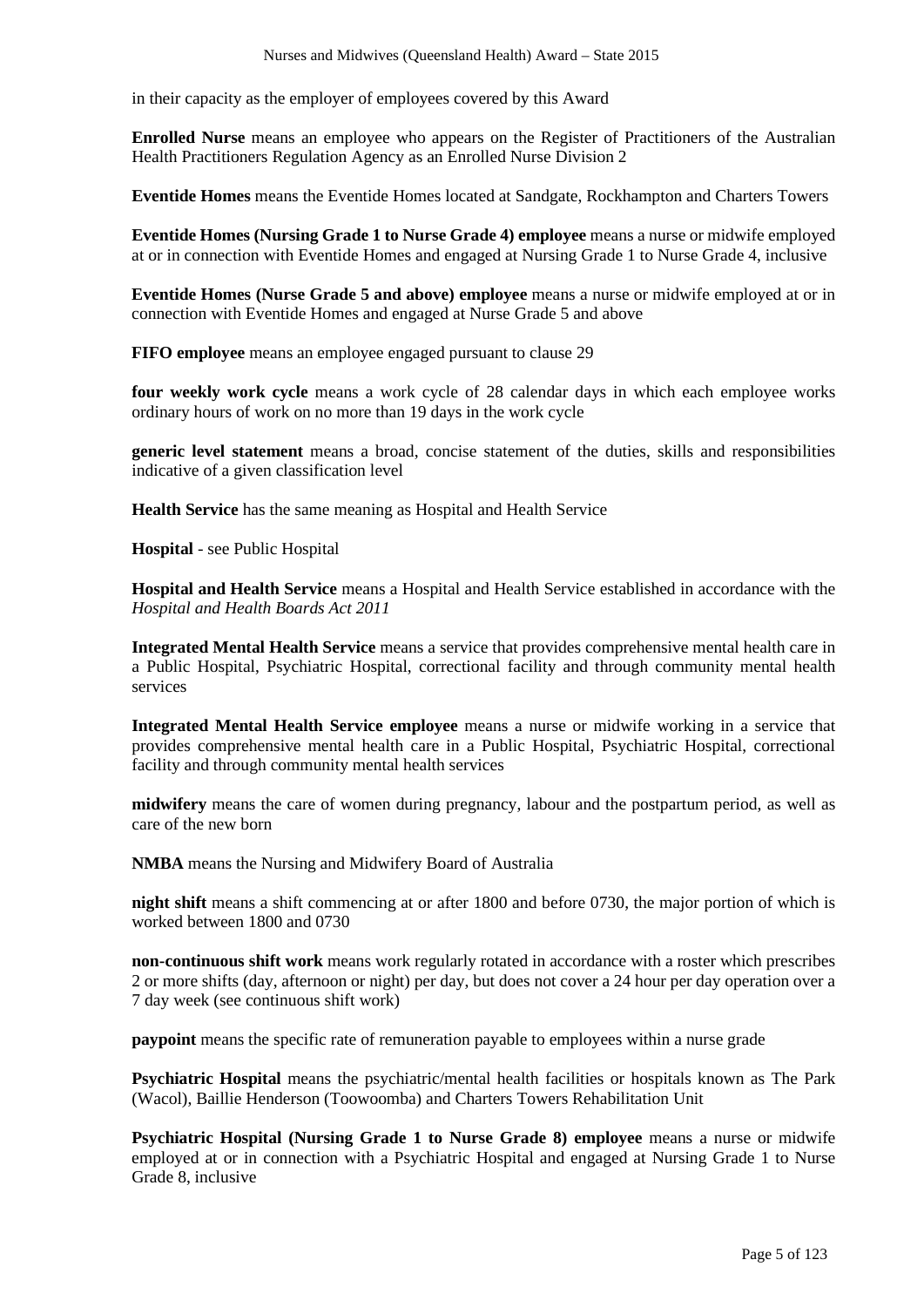**Psychiatric Hospital (Nurse Grade 9 and above) employee** means a nurse or midwife employed at or in connection with a Psychiatric Hospital and engaged at Nurse Grade 9 and above

**public holiday** has the same meaning as that provided in Schedule 5 of the Act

**Public Hospital** means any health facility or premises for the reception and treatment of the sick operated by a hospital and health service or the Department and includes: a mental health unit or nursing home attached to a Public Hospital, a health centre, clinic, dental hospital and dental clinic

**Public Hospital employee** means a nurse or midwife at any classification level who works in a Public Hospital

**Public Service** means nurses and midwives employed in a community health service or the Department

**Public Service employee** means a nurse or midwife employed in the Public Service in any classification

**QES** means the Queensland Employment Standards contained in Part 3 of Chapter 2 of the Act

**RANIP employee** means a permanent or long term temporary (greater than 12 months) Nurse Grade 3 and above, appointed to or working in a rural or remote location, as listed in Schedule 4, under the Remote Area Nurse Incentive Package

**Registered Midwife** means an employee who appears on the Register of Practitioners of the Australian Health Practitioners Regulation Agency as a Registered Midwife

**Registered Nurse** means an employee who appears on the Register of Practitioners of the Australian Health Practitioners Regulation Agency as a Registered Nurse Division 1

**rostered day off** means a day free of duty:

- for an employee whose ordinary hours of duty are Monday to Friday: Saturday and Sunday
- for an employee whose ordinary hours of duty include a Saturday and/or Sunday: one of the two days each week, or four days each fortnight, that the employee is not rostered for duty in accordance with clause 15.1. Depending on the working arrangements, a Saturday and/or Sunday may also be a rostered day off

**service** means, unless otherwise specially stated, all continuous employment whether temporary, probationary or permanent

**shift worker** means an employee who works non-continuous shift work or continuous shift work

**Union** means one of the industrial organisations of employees mentioned in clause 4.1(c)

# **4. Coverage**

- **4.1** This Award applies to:
- (a) all nurses and midwives employed by an employer covered by this Award who are engaged in a classification listed in Schedule 2; and
- (b) (i) the Chief Executive of the Department; and
	- (ii) each Hospital and Health Service,

in their capacity as the employer of employees covered by this Award; and

(c) the following industrial organisations of employees: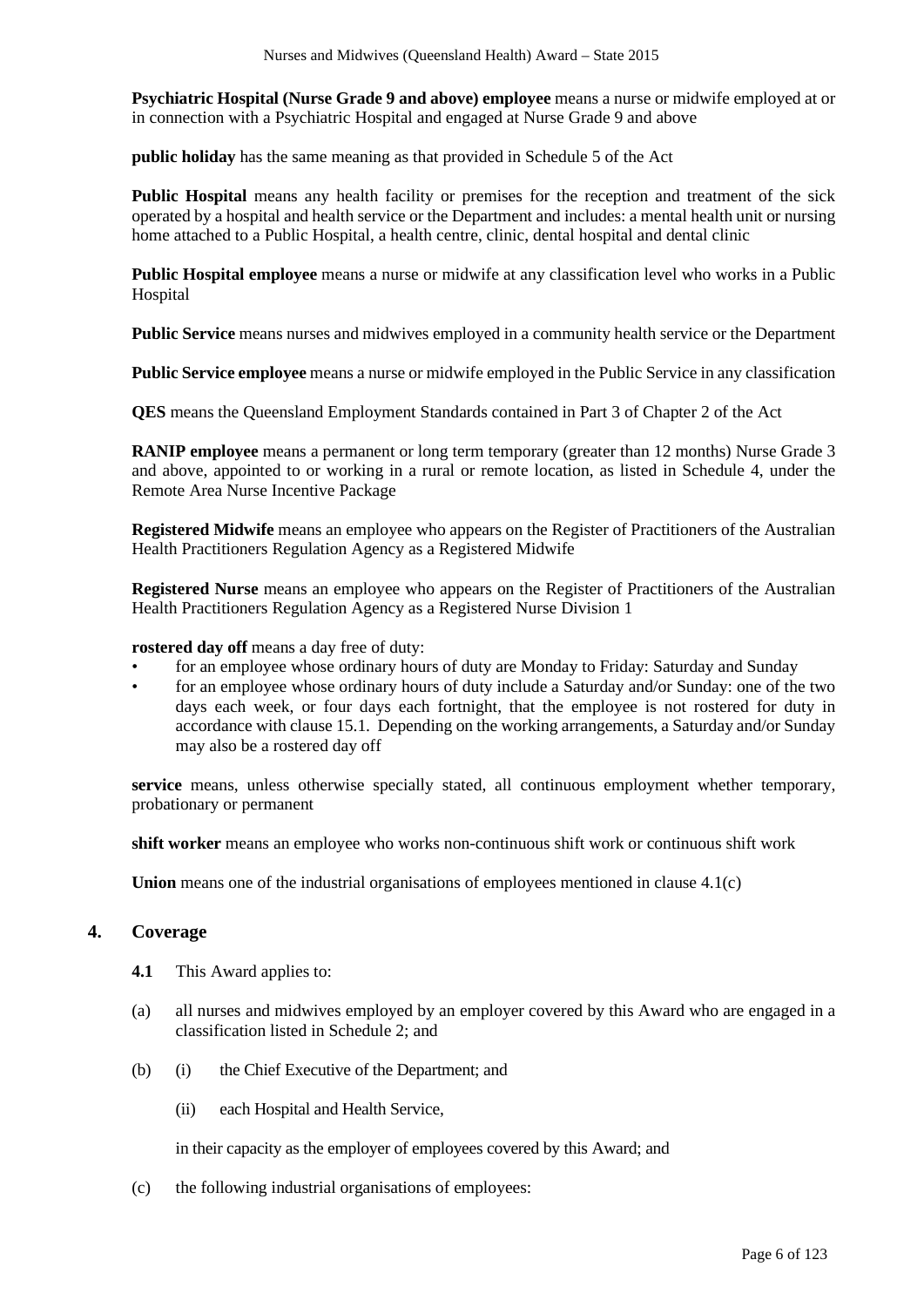- (i) Queensland Nurses and Midwives' Union of Employees with respect to callings contained in this Award which the Union has eligibility to represent; and
- (ii) The Australian Workers' Union of Employees, Queensland with respect to callings contained in this Award which the Union has eligibility to represent,

to the exclusion of any other award.

# **4.2 Directives which apply to employees covered by this Award**

In addition to conditions of employment provided in this Award, Schedule 5 provides for entitlements under specified directives to be extended to employees covered by this Award.

#### **4.3 Existing conditions of employment**

- (a) The making of this Award is not intended to increase or decrease entitlements or terms and conditions of employment as they existed immediately prior to the commencement of this Award by reason only of the coming into force of this Award.
- (b) As such, no employee is to suffer any loss or diminution of entitlements or terms of conditions of employment enjoyed immediately prior to the commencing of this Award.
- (c) Where the making of this Award creates any unintended consequence for an employer or an employee, the status quo as it existed prior to the commencing of this Award shall apply.

# **5. The Queensland Employment Standards and this Award**

This Award together with the QES provide for a minimum safety net of enforceable conditions of employment for employees covered by this Award.

# **6. Enterprise flexibility and facilitative award provisions**

#### **6.1 Enterprise flexibility**

- (a) As part of a process of improvement in productivity and efficiency, discussion should take place at an enterprise level to provide more flexible working arrangements, improvement in the quality of working life, enhancement of skills, training and job satisfaction and to encourage consultative mechanisms across the workplace.
- (b) The consultative processes established in an enterprise in accordance with clause 6.1 may provide an appropriate mechanism for consideration of matters relevant to clause 6.1(a). Union delegates at the place of work may be involved in such discussions.
- (c) Any proposed genuine agreement reached between the Chief Executive and employees in an enterprise is contingent upon the agreement being submitted to the Commission in accordance with Chapter 4 of the Act and is to have no force or effect until approval is given.

#### **6.2 Procedures to implement facilitative award provisions**

Wherever facilitative provisions appear in this Award which allow for determination of the conditions of employment by agreement between the employer and the Union, or the employer and the majority of employees affected, the following procedures shall apply:

(a) Facilitative award provisions can be negotiated between management and employees who are directly affected by such proposals or between management and the Union depending on the particular award provisions.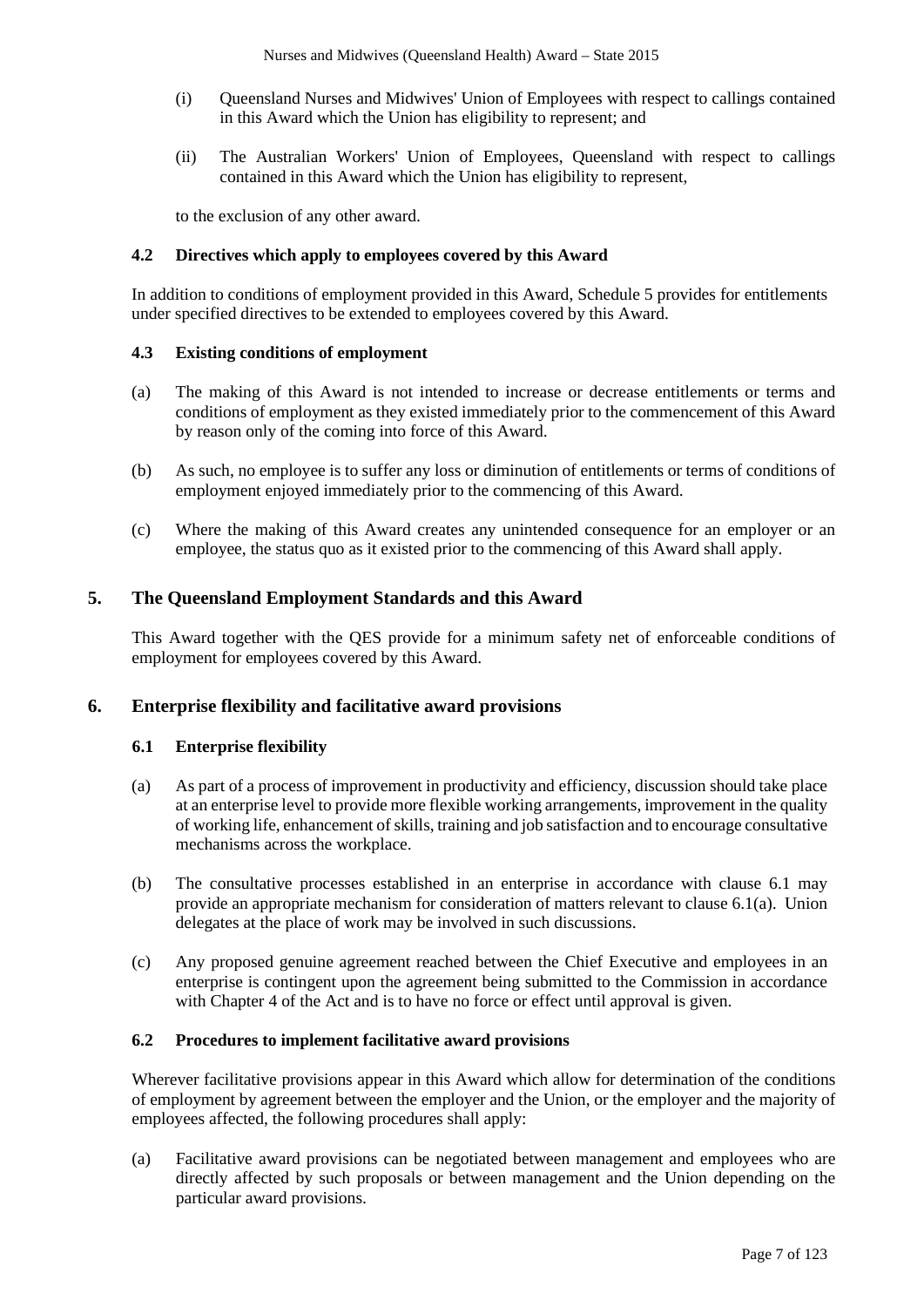- (b) Employees may be represented by their local Union delegate/s and shall have the right to be represented by their local Union official/s.
- (c) Facilitative award provisions can only be implemented by agreement.
- (d) In determining the outcome from facilitative provisions neither party should unreasonably withhold agreement.
- (e) Agreement is defined as obtaining consent of greater than 50% of employees directly affected or of the Union depending upon the particular award provisions.
- (f) Where a provision refers to agreement by the majority of employees affected, all employees directly affected shall be consulted. This consultation shall be undertaken where practicable as a group, or in groups. Should the consultation process identify employees with specific concerns which relate to either equity or occupational health and safety issues, such concerns may be catered for on an individual basis subject to operational requirements.
- (g) Any agreement reached must be documented and shall incorporate a review period.
- (h) Where the agreement relates to either the working of ordinary hours on other than a Monday to Friday basis, the introduction of shift work or a change to the shift roster, the relevant Union/s are to be notified in writing at least one week in advance of agreement being sought.

# **PART 2 - Dispute Resolution**

# **7. Dispute resolution**

# **7.1 Prevention and settlement of disputes - Award matters**

- (a) The objectives of this procedure are the avoidance and resolution of any disputes over matters covered by this Award by measures based on the provision of information and explanation, consultation, co-operation and negotiation.
- (b) Subject to legislation, while the dispute procedure is being followed normal work is to continue except in the case of a genuine safety issue. The *status quo* existing before the emergence of a dispute is to continue whilst the procedure is being followed. No party shall be prejudiced as to the final settlement by the continuation of work.
- (c) There is a requirement for management to provide relevant information and explanation and consult with the appropriate employee representatives.
- (d) In the event of any disagreement between the parties as to the interpretation or implementation of this Award, the following procedures shall apply:
	- (i) the matter is to be discussed by the employee's Union representative and/or the employee/s concerned (where appropriate) and the immediate supervisor in the first instance. The discussion should take place within 24 hours and the procedure should not extend beyond 7 days;
	- (ii) if the matter is not resolved as per clause  $7.1(d)(i)$ , it shall be referred by the Union representative and/or the employee/s to the appropriate management representative who shall arrange a conference of the relevant parties to discuss the matter. This process should not extend beyond 7 days;
	- (iii) if the matter remains unresolved it may be referred to the employer for discussion and appropriate action. This process should not exceed 14 days;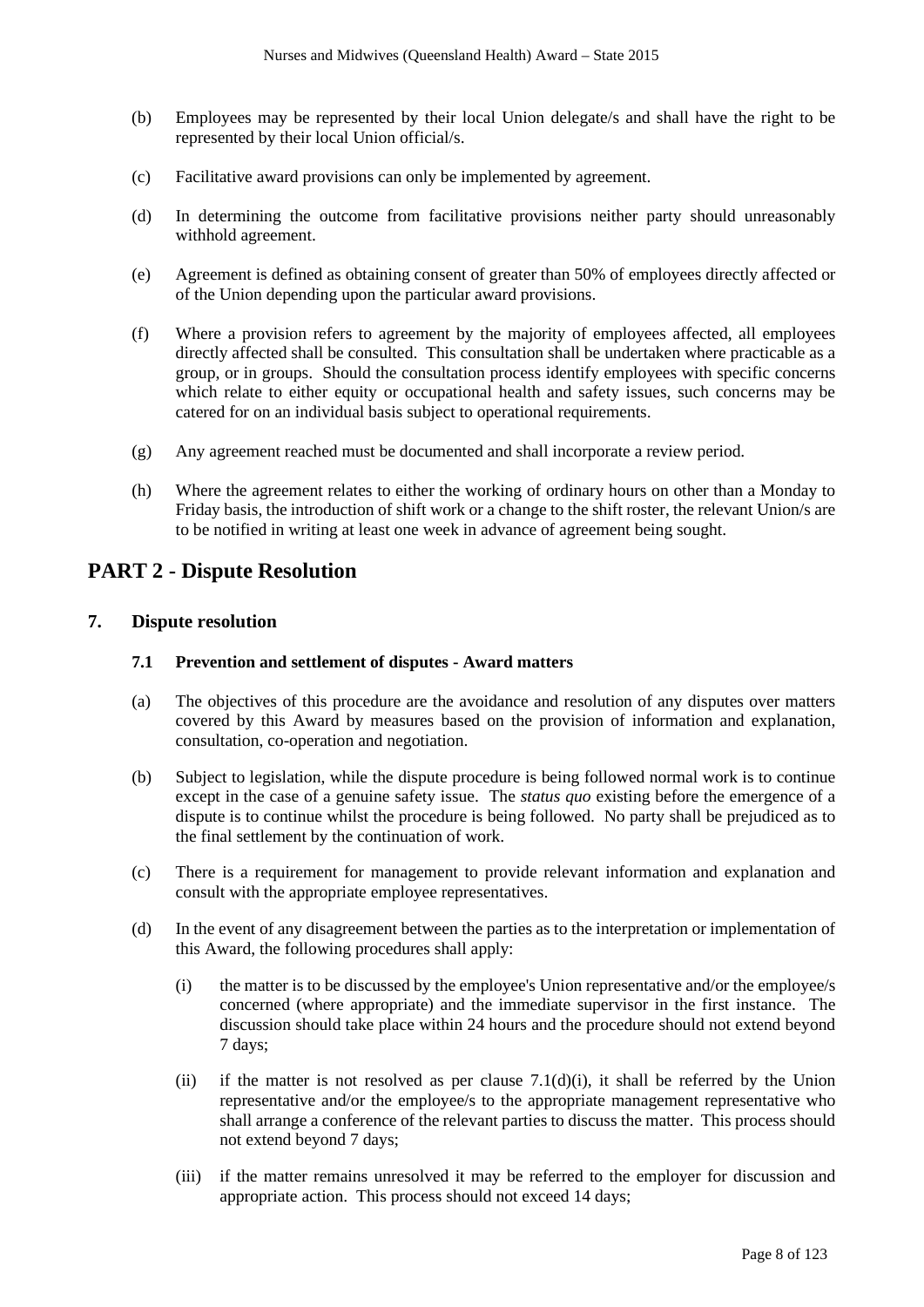- (iv) if the matter is not resolved then it may be referred by either party to the Commission.
- (e) Nothing contained in this procedure shall prevent a Union or the employer from intervening in respect of matters in dispute should such action be considered conducive to achieving resolution.

#### **7.2 Employee grievance procedures - other than Award matters**

- (a) The objectives of the procedure are to promote the prompt resolution of grievances by consultation, co-operation and discussion to reduce the level of disputation and to promote efficiency, effectiveness and equity in the workplace.
- (b) The following procedure applies to all industrial matters within the meaning of the Act:
	- Stage 1: In the first instance the employee shall inform such employee's immediate supervisor of the existence of the grievance and they shall attempt to solve the grievance. It is recognised that an employee may exercise the right to consult such employee's Union representative during the course of Stage 1.
	- Stage 2: If the grievance remains unresolved, the employee shall refer the grievance to the next in line management ("the manager"). The manager will consult with the relevant parties. The employee may exercise the right to consult or be represented by such employee's Union representative during the course of Stage 2.
	- Stage 3: If the grievance is still unresolved, the manager will advise the employer and the aggrieved employee may submit the matter in writing to the employer if such employee wishes to pursue the matter further. If desired by either party the matter shall also be notified to the relevant Union.
- (c) The employer shall ensure that:
	- (i) the aggrieved employee or such employee's Union representative has the opportunity to present all aspects of the grievance; and
	- (ii) the grievance shall be investigated in a thorough, fair and impartial manner.
- (d) The employer may appoint another person to investigate the grievance. The employer may consult with the relevant Union in appointing an investigator. The appointed person shall be other than the employee's supervisor or manager.
- (e) If the matter is notified to the Union, the investigator shall consult with the Union during the course of the investigation. The employer shall advise the employee initiating the grievance, such employee's Union representative and any other employee directly concerned of the determinations made as a result of the investigation of the grievance.
- (f) The procedure is to be completed in accordance with the following time frames unless the parties agree otherwise:
	- Stage 1: Discussions should take place between the employee and such employee's supervisor within 24 hours and the procedure shall not extend beyond 7 days.
	- Stage 2: Not to exceed 7 days.
	- Stage 3: Not to exceed 14 days.
- (g) If the grievance is not settled the matter may be referred to the Commission by the employee or the Union.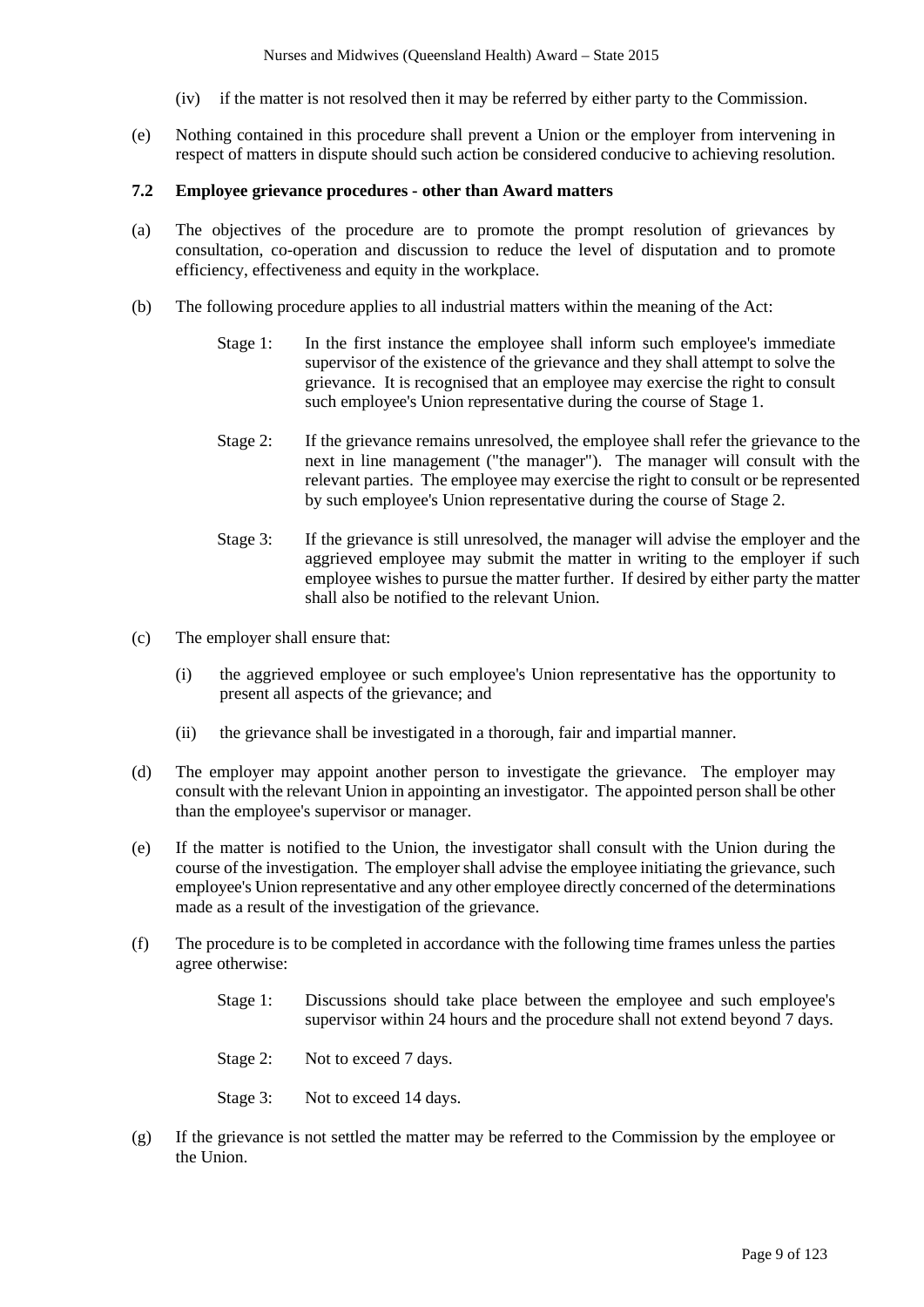- (h) Subject to legislation, while the grievance procedure is being followed normal work is to continue except in the case of a genuine safety issue. The *status quo* existing before the emergence of a grievance or dispute is to continue while the procedure is being followed. No party shall be prejudiced as to the final settlement by the continuation of work.
- (i) Where the grievance involves allegations of sexual harassment an employee should commence the procedure at Stage 3.

# **PART 3 - Types of Employment, Consultation and Termination of Employment**

# **8. Types of employment**

Employees covered by this Award are to be advised in writing of their employment category upon appointment. Employment categories are:

- (a) full-time;
- (b) part-time;
- (c) casual; and
- (d) temporary.

#### **8.1 Full-time employment**

A full-time employee is one who is engaged to work an average of 38 ordinary hours per week.

#### **8.2 Part-time employment**

- (a) A part-time employee is an employee, other than a casual employee, engaged as such to work regular hours fewer than 38 ordinary hours per week and who receives on a *pro rata* basis equivalent pay and conditions to those of a full-time employee of the same classification.
- (b) A part-time employee is entitled to a minimum payment of 4 hours per engagement with a maximum of 10 hours engagement on any one day, subject to clause 15.3 of this Award.
- (c) A part-time employee is to have their contracted hours of work specified in writing and such hours are to equate to the actual hours the part-time employee works.
- (d) A part-time employee is entitled to public holiday penalty provisions as set out in clause 23. Payment must only be made for hours actually worked, with the appropriate minimum payments applied where necessary.
- (e) A part-time employee who usually works on a day of the week on which a public holiday falls, and who is not required to work or who is rostered off duty on that day, must be paid for the hours that would otherwise have been worked on that day.
- (f) The termination entitlements of a part-time employee are to take into account periods of both full-time and part-time employment in accordance with the relevant provisions of this Award based on the periods of respective service.

# **8.3 Casual employment**

(a) A casual employee means an employee engaged as such for not more than 32 ordinary hours per week, who is paid on an hourly basis.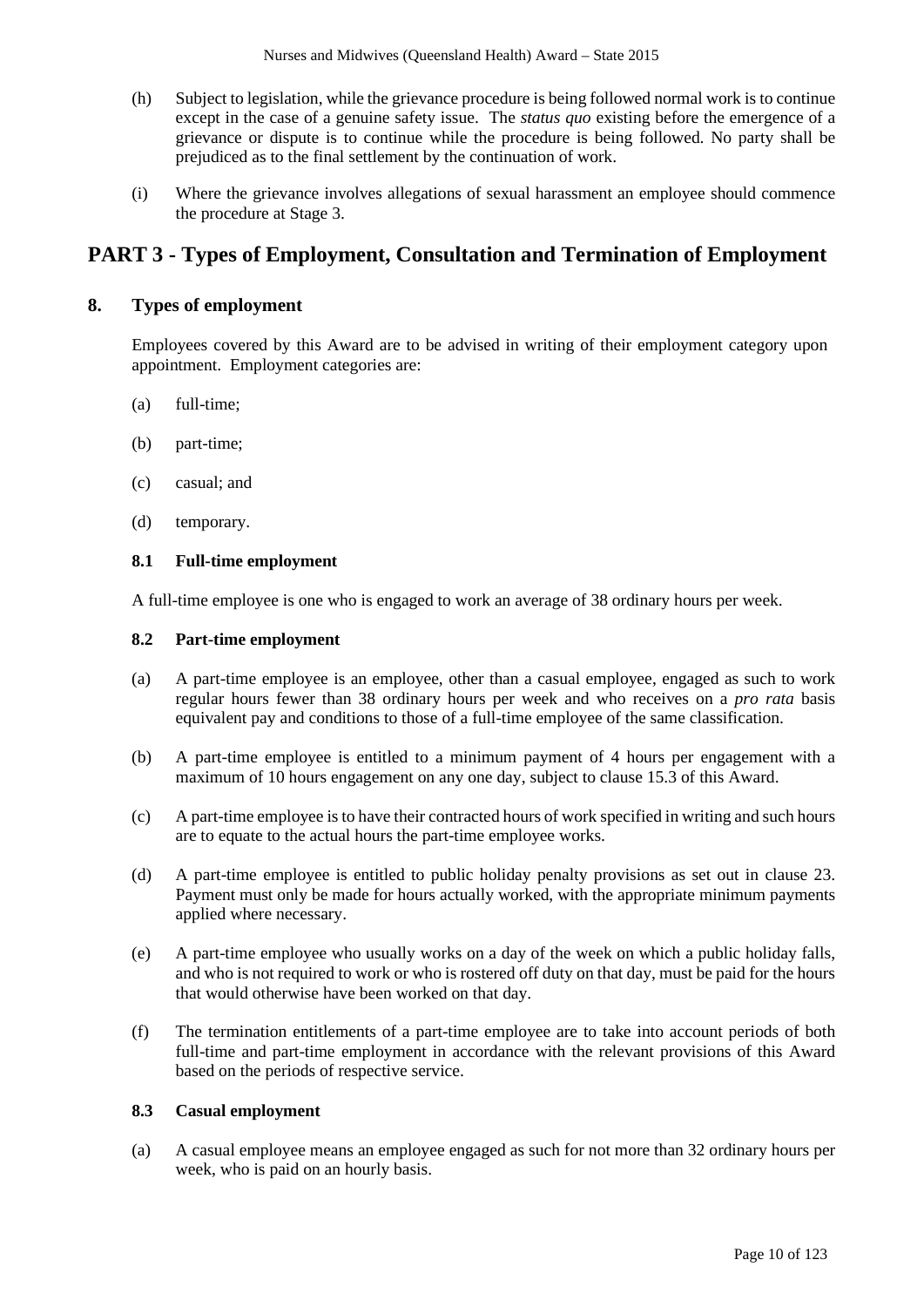- (b) To meet an exigency, a casual employee may work more than 32 hours in any week if the employee is paid at the appropriate overtime rate for all time worked in excess of 32 hours.
- (c) Subject to clause 8.3(e), a casual employee is to be paid a loading of 23% of the ordinary hourly rate for the level of work the employee is engaged to perform with a minimum payment as for two hours' work in respect of each engagement.
- (d) The casual loading of 23% is paid instead of annual leave, paid personal/carer's leave, notice of termination, redundancy benefits and other attributes of full-time or part-time employment. The loading constitutes part of the casual employee's salary for the purposes of calculating overtime, weekend penalties, public holiday and shift payments, where relevant.
- (e) The penalty paid for casual work on Sundays is inclusive of the casual loading paid to such an employee.
- (f) The method of calculating overtime and penalty rate payments for casual employees are as follows:
	- (i) weekend penalty Saturday (ordinary rate  $+$  casual loading) x 1.5
	- (ii) weekend penalty Sunday [Note: the casual loading is not payable on Sundays]
		- (A) Nursing Grade 1 (ordinary rate) x 2
		- (B) Nursing Grade 2 and above (ordinary rate) x 1.75
	- (iii) public holidays (ordinary rate  $+$  casual loading) x 2.5
	- (iv) overtime
		- (A) Nursing Grade 1 (not rostered to work shift work) (ordinary rate  $+$  casual loading) x 1.5 for first three hours (ordinary rate  $+$  casual loading) x 2 after three hours
		- (B) Nursing Grade 1 (rostered to work shift work) (ordinary rate  $+$  casual loading) x 2
		- (C) Nursing Grade 2 and above (ordinary rate  $+$  casual loading) x 1.5 for first three hours (ordinary rate  $+$  casual loading) x 2 after three hours
	- (v) afternoon shift
		- (A) Nursing Grade 1 (ordinary rate + casual loading) + 15% of ordinary rate on hours that attract shift loading
		- (B) Nursing Grade 2 and above (ordinary rate + casual loading) + 12.5% of ordinary rate on hours that attract shift loading
	- (vi) night shift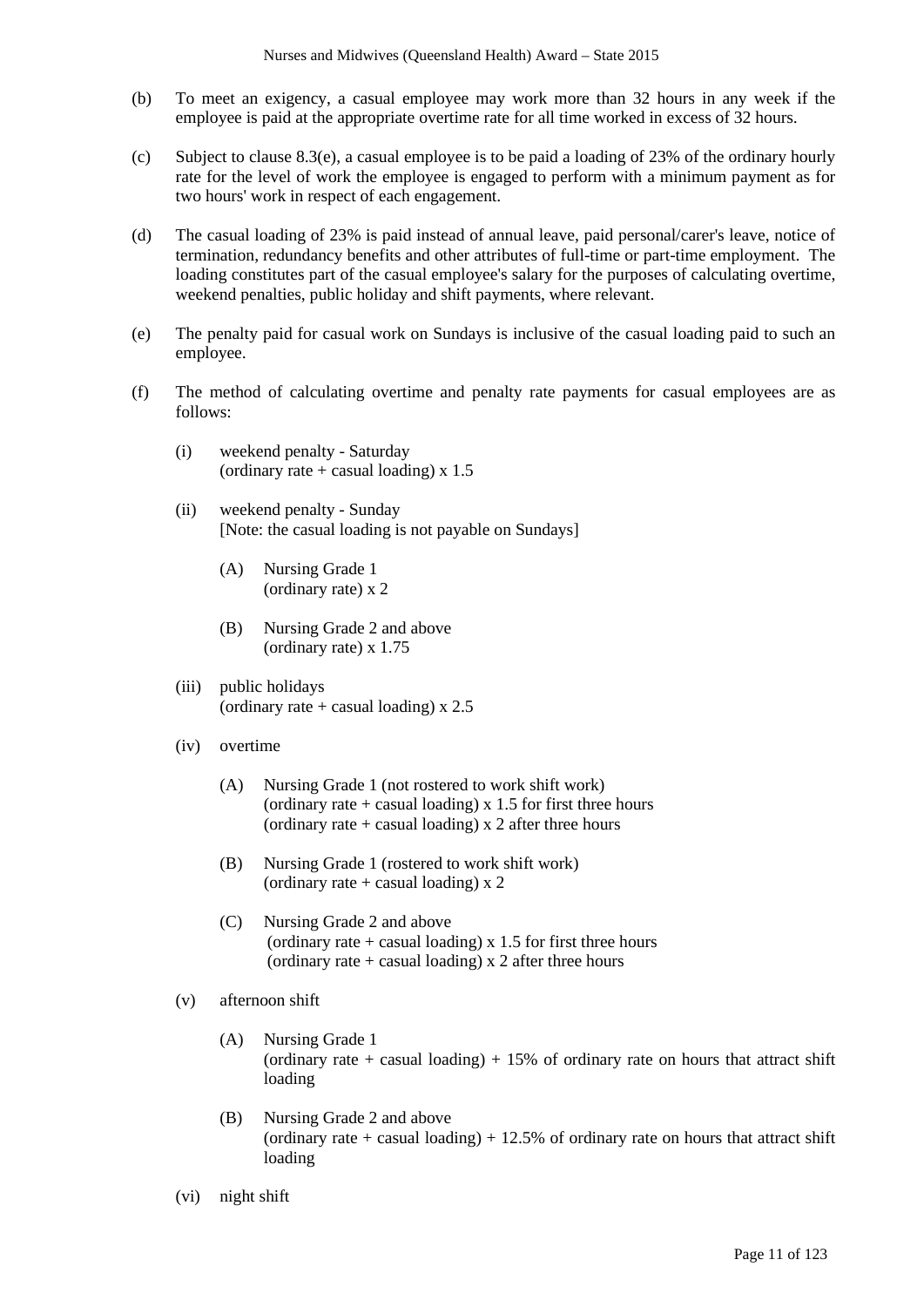- (A) Nursing Grade 1 (ordinary rate + casual loading) + 17.5% of ordinary rate on hours that attract shift loading
- (B) Nursing Grade 2 and above (ordinary rate + casual loading) + 20% of ordinary rate on hours that attract shift loading

#### **8.4 Temporary/fixed-term engagements**

- (a) Each employer covered by this Award is committed to maximising permanent employment. A temporary or fixed-term employee is an employee engaged to meet temporary circumstances existing within the Department or a hospital and health service.
- (b) A temporary employee is to be notified in writing prior to the commencement of employment of the starting and finishing dates of employment or, in lieu of a finishing date, notified of the specific circumstance/s or contingency relating to a specific task, project or reason, upon the occurrence of which the term of employment is to expire.
- (c) A temporary/fixed-term employee will not be required to serve a probationary period.
- (d) Any period of employment of a temporary/fixed term employee will be counted as continuous service for the purpose of calculating entitlements in accordance with the relevant provisions of this Award.

#### **8.5 Probationary employment**

- (a) Except where the employer and an employee agree to a different period or no period of probation prior to commencement of employment, the engagement of a full-time or part-time employee will in the first instance be subject to a probationary period of 3 months duration. If a period of probation of longer than 3 months is agreed, it must:
	- (i) be agreed in writing; and
	- (ii) be a reasonable period having regard to the nature and circumstances of the employment.
- (b) The employer may terminate the employment of an employee who is on probation at any time during the probationary period.
- (c) Where an employee's service is considered satisfactory or where an employee's service exceeds the designated probationary period or agreed extension the employee's appointment will be deemed to be confirmed.

#### **8.6 Incidental or peripheral tasks**

An employer may direct an employee to carry out duties that are within the particular employee's skill, competence and educational preparation provided:

- (a) (i) the duties are consistent with those performed by classifications in this Award and within the educational preparation required for appointment to such classifications; or
	- (ii) if not consistent with the terms of clause  $8.6(a)(i)$ , the duties are essential duties of an urgent, special or unusual nature required to be carried out because of the non-availability of the classification of employee usually assigned to that class of work and are not required on a regular basis; and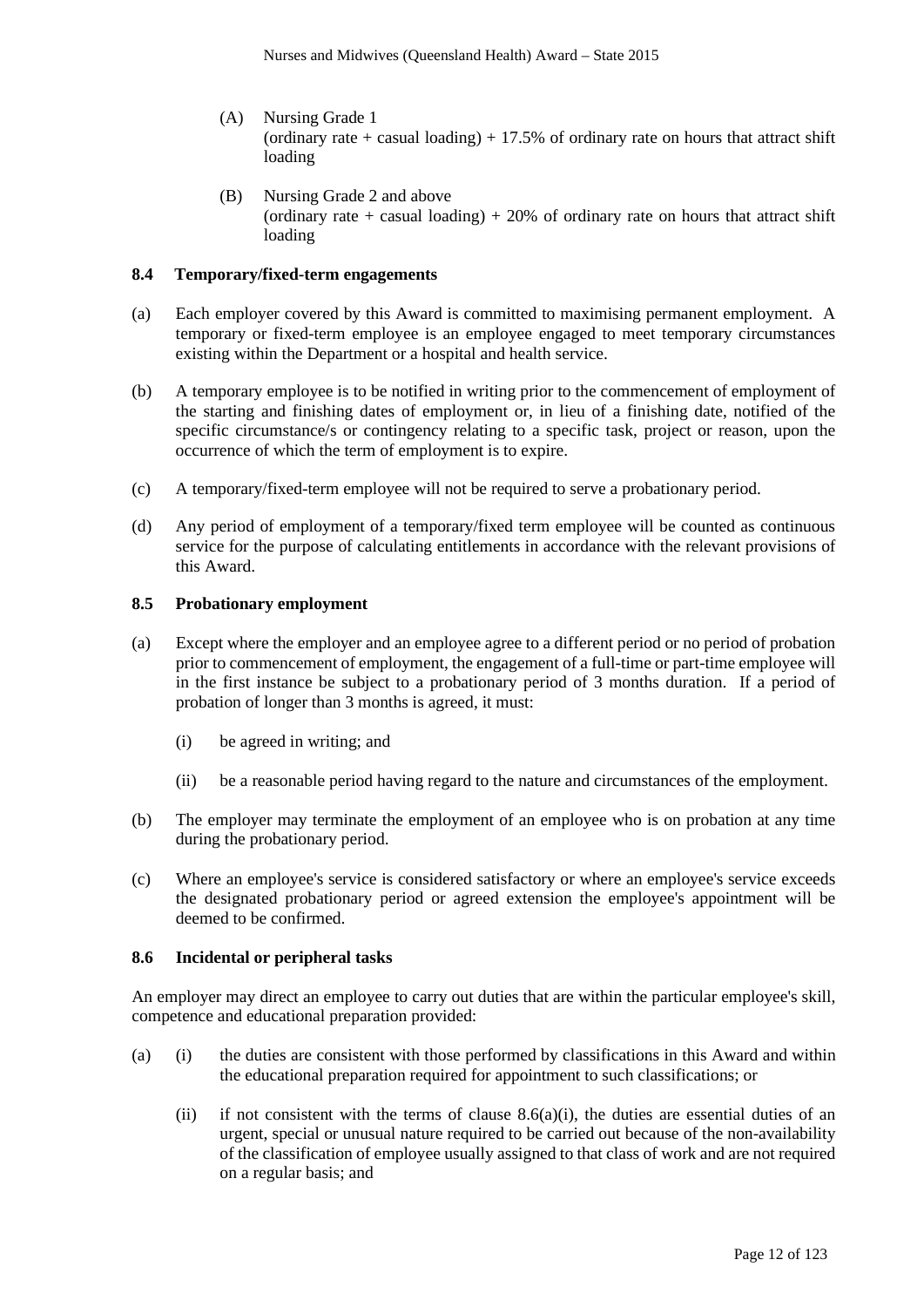- (b) this provision will not affect an employee's entitlement to higher or other duties and allowances as otherwise provided in this Award; and
- (c) all such directions are consistent with the employer's responsibilities to provide a safe, healthy working environment.

# **8.7 Anti-discrimination**

- (a) In fulfilling their obligations under this Award, the parties must take reasonable steps to ensure that neither the Award provisions nor their operation are directly or indirectly discriminatory in their effects. Discrimination includes:
	- (i) discrimination on the basis of sex, relationship status, family responsibilities, pregnancy, parental status, breastfeeding, age, race, impairment, religious belief or religious activity, political belief or activity, trade Union activity, lawful sexual activity, gender identity, sexuality and association with, or in relation to, a person identified on the basis of any of the above attributes;
	- (ii) sexual harassment; and
	- (iii) racial and religious vilification.
- (b) Nothing in clause 8.7 is to be taken to affect:
	- (i) any different treatment (or treatment having different outcomes) which is specifically exempted under the *Anti-Discrimination Act 1991*;
	- (ii) an employee, employer or registered organisation, pursuing matters of discrimination, including by application to the Australian Human Rights Commission/Anti-Discrimination Commission Queensland.

# **9. Termination of employment**

# **9.1 Notice of termination by the employer**

Notice of termination by the employer is provided for in Division 13 of the QES. Clauses 9.2 to 9.6 supplement the QES provisions.

# **9.2 Notice of termination by an employee**

Unless otherwise agreed between the employer and an employee the notice of termination required by an employee, other than a casual employee, will be two weeks or two weeks' salary forfeited in lieu. If an employee fails to give the required notice the employer will have the right to withhold monies due to the employee with a maximum amount equal to the ordinary time rate of salary for the period of notice not provided.

#### **9.3 Notice cannot be offset**

In the absence of mutual agreement between the employer and the employee, annual leave or any part thereof cannot be considered as or nominated as notice for the purpose of giving notice of termination of employment.

# **9.4 Job search entitlement**

Where an employer has given notice of termination to an employee for reasons other than redundancy, the employee must be allowed up to one day's time off without loss of pay for the purpose of seeking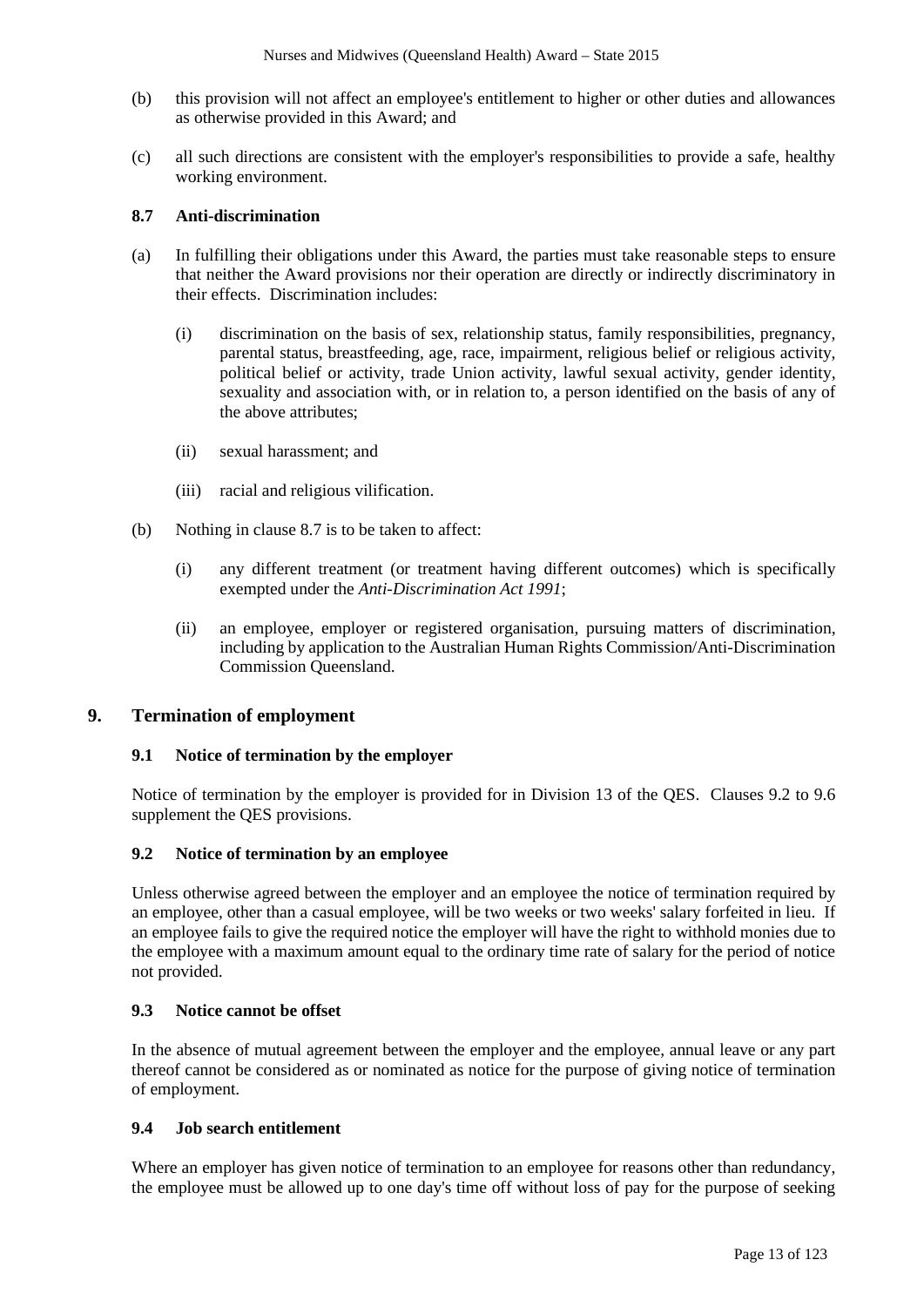other employment. The time off is to be taken at times that are convenient to the employee after consultation with the employer.

# **9.5 Accrued ADO entitlement**

Where an employee ceases employment and has accrued credits that have not been used under the ADO system, such credits must be paid to the employee on termination. Where the ADO has been taken in anticipation of credits, any shortfall at the date of termination may be recovered from the employee. The shortfall may be recovered from any final monies payable to the employee.

#### **9.6 Statement of employment**

The employer shall, in the event of termination of employment, provide upon request to an employee who has been terminated a written statement specifying the period of employment and the classification or type of work performed by the employee.

# **10. Redundancy**

#### **10.1 Redundancy pay**

Redundancy pay is provided for in Division 13 of the QES. Clauses 10.2 to 10.9 supplement the QES provisions.

*Note: Where a directive about employees requiring placement, transfer within and between classification levels and systems or early retirement, redundancy and retrenchment covers an employee, the provisions of the relevant directive apply to the employee to the extent they provide a more generous entitlement than those set out in the QES or in clauses 10.2 to 10.9, inclusive.*

#### **10.2 Consultation before termination**

- (a) Where an employer decides that the employer no longer wishes the job an employee/s has been doing to be done by anyone, and this is not due to the ordinary and customary turnover of labour, and that decision may lead to termination of employment, the employer shall consult the employee/s directly affected and, where relevant, their Union/s.
- (b) The consultation shall take place as soon as it is practicable after the employer has made a decision which will invoke the provisions of clause  $10.2(a)$  and shall cover the reasons for the proposed terminations and measures to avoid or minimise the terminations and/or their adverse effects on the employee/s concerned.
- (c) For the purpose of the consultation the employer shall, as soon as practicable, provide in writing to the employee/s concerned and, where relevant, their Union/s, all relevant information about the proposed terminations including the reasons for the proposed terminations, the number and categories of employees likely to be affected, the number of workers normally employed and the period over which the terminations are likely to be carried out.
- (d) Notwithstanding the provision of clause 10.2(c), the employer shall not be required to disclose confidential information, the disclosure of which would be adverse to the employer's interests.
- (e) The emphasis of consultation will be on minimum disruption to the workforce and maximum placement of affected staff within the Department and hospital and health services.

#### **10.3 Transfer to lower paid duties**

(a) Where an employee is transferred to lower paid duties by reason of redundancy the employee shall be entitled to the same period of notice of transfer as the employee would have been entitled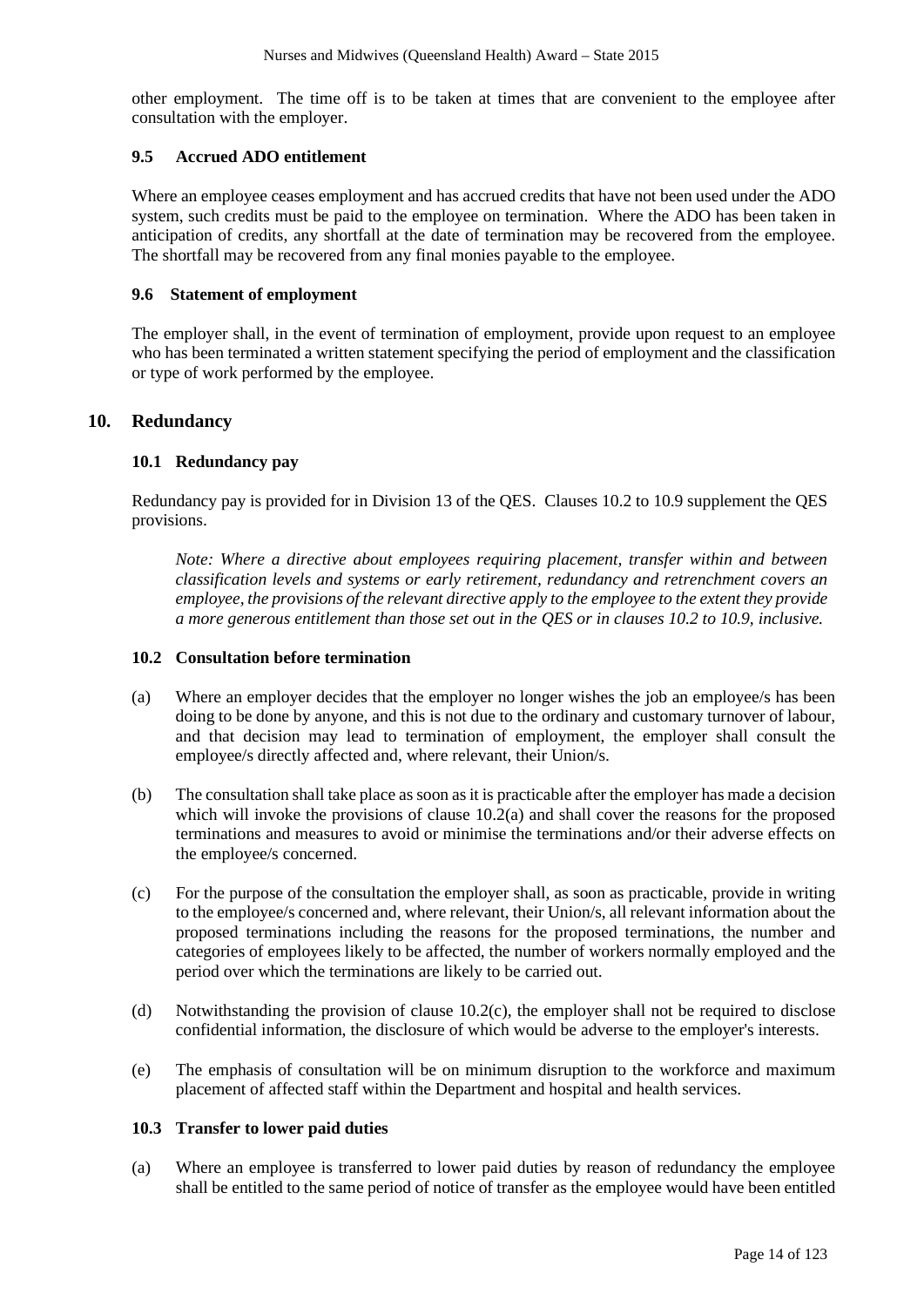to if the employee's employment had been terminated under the redundancy pay provisions of the QES.

- (b) The employer may, at the employer's option, make payment in lieu thereof of an amount equal to the difference between the former amounts the employer would have been liable to pay and the new lower amount the employer is liable to pay the employee for the number of weeks of notice still owing.
- (c) The amounts must be worked out on the basis of:
	- (i) the ordinary working hours to be worked by the employee; and
	- (ii) the amounts payable to the employee for the hours including, for example, allowances, loadings and penalties; and
	- (iii) any other amounts payable under the employee's employment contract.

#### **10.4 Employee leaving during notice period**

An employee given notice of termination in circumstances of redundancy may terminate their employment during the period of notice. The employee is entitled to receive the benefits and payments they would have received under this clause had they remained in employment until the expiry of the notice, but is not entitled to payment instead of notice.

#### **10.5 Job search entitlement**

- (a) An employee given notice of termination in circumstances of redundancy must be allowed up to one day's time off without loss of pay during each week of notice for the purpose of seeking other employment.
- (b) If the employee has been allowed paid leave for more than one day during the notice period for the purpose of seeking other employment the employee must, at the request of the employer, produce proof of attendance at an interview or the employee will not receive payment for the time absent. For this purpose a statutory declaration will be sufficient.
- (c) Clause 10.5 applies instead of clause 9.4 in cases of redundancy.

#### **10.6 Transmission of business**

- (a) Where a business is, whether before or after the date of commencement of this Award, transmitted from the employer (transmittor) to another employer (transmittee) and an employee who at the time of such transmission was an employee of the transmittor of the business becomes an employee of the transmittee:
	- (i) the continuity of the employment of the employee shall be deemed not to have been broken by reason of such transmission; and
	- (ii) the period of employment which the employee has had with the transmittor or any prior transmittor shall be deemed to be service of the employee with the transmittee.
- (b) In clauses 10.6 and 10.7, 'business' includes trade, process, business or occupation and includes a part or subsidiary (which means a corporation that would be taken to be a subsidiary under the Corporations Law, whether or not the Corporations Law applies in the particular case) of any such business and 'transmission' includes transfer, conveyance, assignment or succession whether by agreement or by operation of law and 'transmitted' has a corresponding meaning.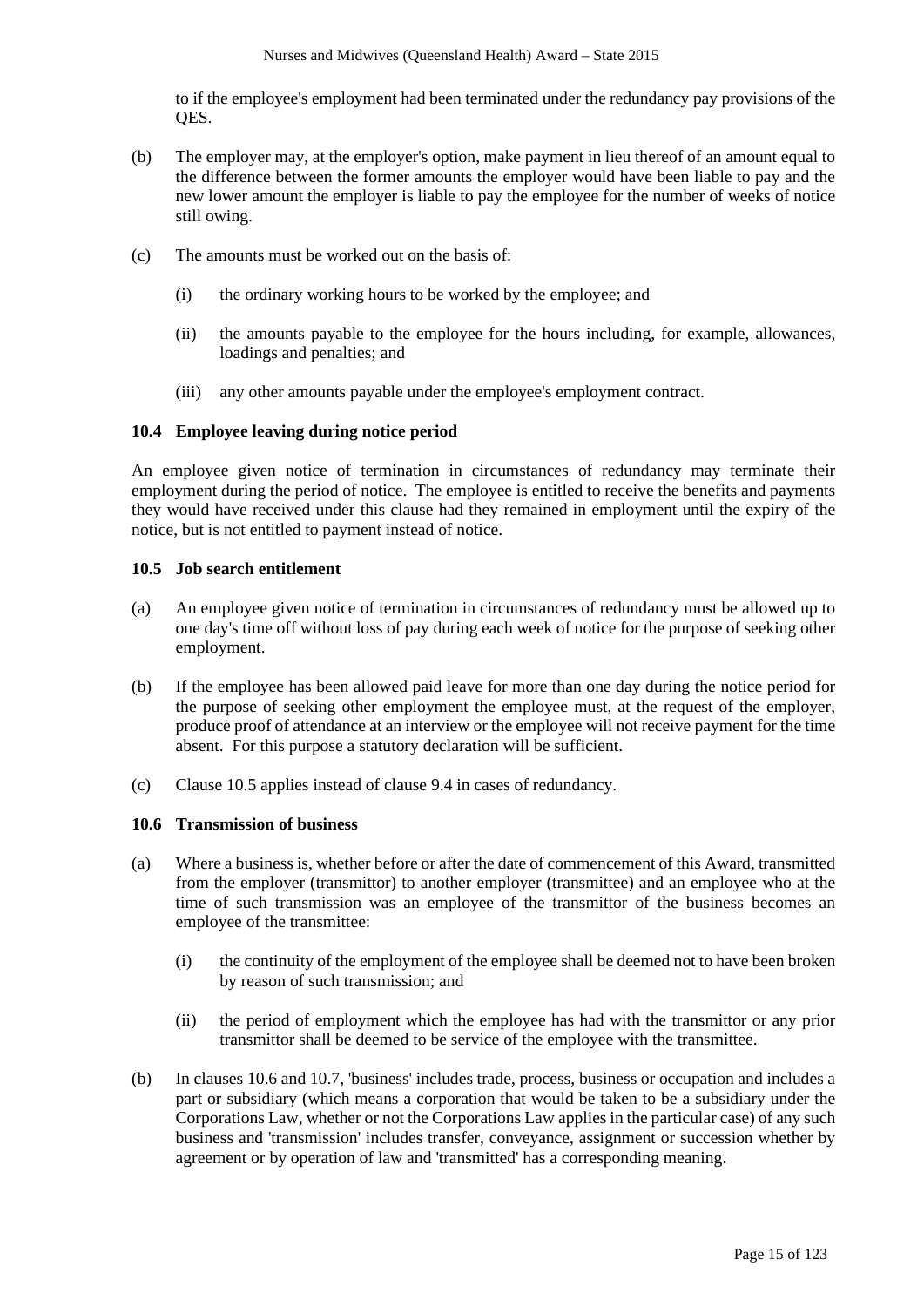# **10.7 Exemption where transmission of business**

The provisions of clause 10.6 are not applicable where a business is, before or after the date of commencement of this Award, transmitted from the employer (transmittor) to another employer (transmittee) in any of the following circumstances:

- (a) where the employee accepts employment with the transmittee which recognises the period of continuous service which the employee had with the transmittor and any prior transmittor to be continuous service of the employee with the transmittee; or
- (b) where the employee rejects an offer of employment with the transmittee:
	- (i) in which the terms and conditions are substantially similar and no less favourable, considered on an overall basis, than the terms and conditions applicable to the employee at the time of ceasing employment with the transmittor; and
	- (ii) which recognises the period of continuous service which the employee had with the transmittor and any prior transmittor to be continuous service of the employee with the transmittee.

#### **10.8 Alternative employment**

An employer, in a particular case, may make application to the Commission to have the general severance pay prescription amended if the employer obtains acceptable alternative employment for an employee.

#### **10.9 Employees exempted**

Clauses 10.1 to 10.8 shall not apply:

- (a) where employment is terminated as a consequence of misconduct on the part of the employee; or
- (b) to an employee engaged for a specific period or task/s; or
- (c) to a casual employee; or
- (d) to an employee with less than one year's continuous service, in which case the general obligation on an employer should be no more than to give the relevant employee an indication of the impending redundancy at the first reasonable opportunity and to take such steps as may be reasonable to facilitate the obtaining by the employee of suitable alternative employment.

# **11. Consultation**

#### **11.1 Employer's duty to notify**

- (a) Where the employer decides to introduce changes in production, program, organisation, structure or technology that are likely to have significant effects on employees, the employer shall notify the employees who may be affected by the proposed changes and, where relevant, their Union/s.
- (b) 'Significant effects' includes termination of employment; major changes in the composition, operation or size of the employer's workforce or in the skills required; the elimination or diminution of job opportunities or job tenure; the alteration of hours of work; the need for retraining or transfer of employees to other work or locations and the restructuring of jobs.
- (c) Where the Award makes provision for alteration of any of the matters referred to in clauses 11.1(a) and (b) an alteration shall be deemed not to have significant effect.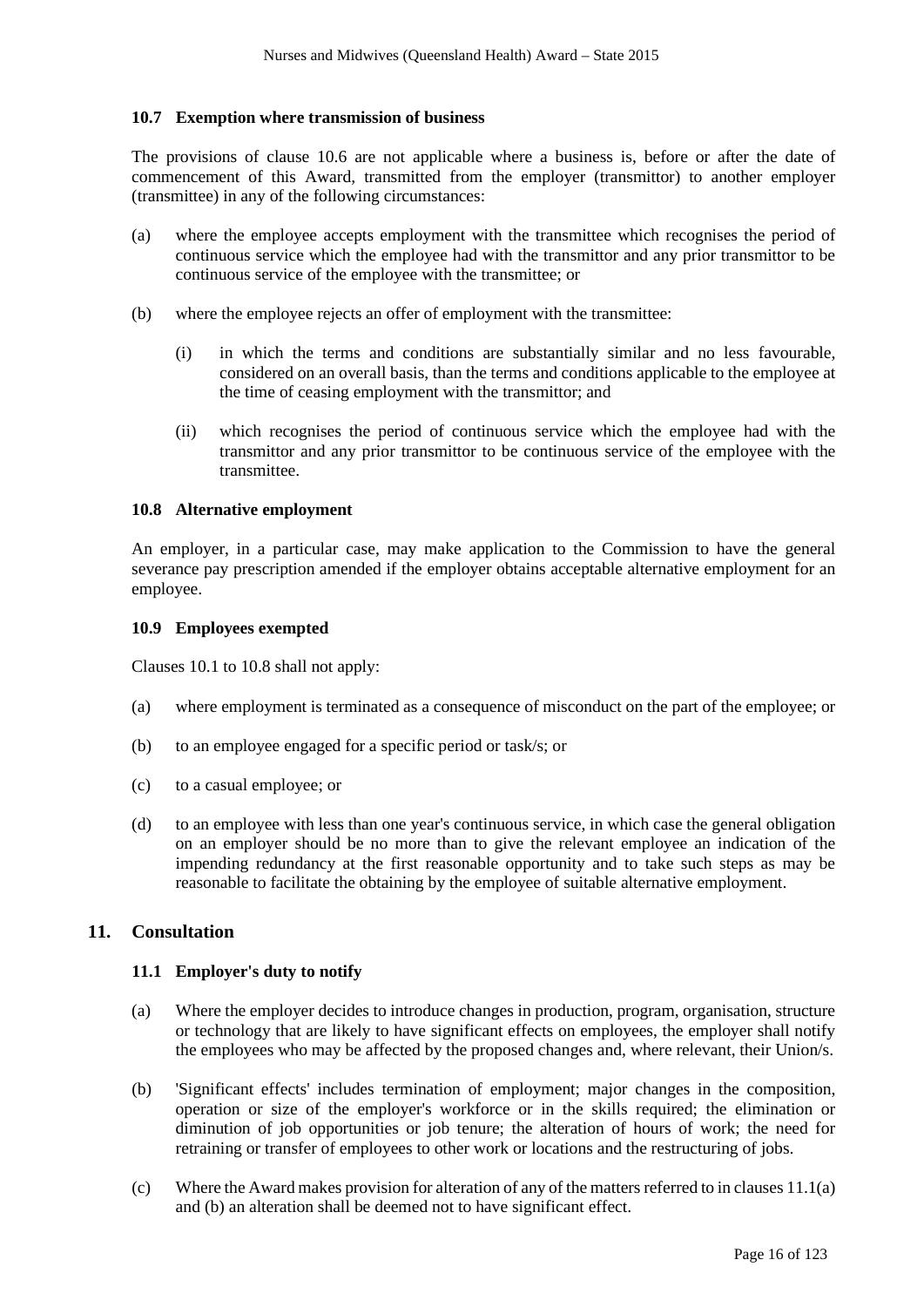# **11.2 Employer's duty to consult over change**

- (a) The employer shall consult the employees affected and, where relevant, their Union/s about the introduction of the changes, the effects the changes are likely to have on employees (including the number and categories of employees likely to be dismissed, and the time when, or the period over which, the employer intends to carry out the dismissals) and ways to avoid or minimise the effects of the changes (e.g. by finding alternate employment).
- (b) The consultation must occur as soon as practicable after making the decision referred to in clause 11.1.
- (c) For the purpose of such consultation the employer shall provide in writing to the employees concerned and, where relevant, their Union/s, all relevant information about the changes including the nature of the changes proposed, the expected effects of the changes on employees, and any other matters likely to affect employees.
- (d) Notwithstanding the provision of clause 11.2(c) the employer shall not be required to disclose confidential information, the disclosure of which would be adverse to the employer's interests.
- (e) The consultation process will not be used to frustrate or delay the changes but rather ensure that all viable options are considered.

#### **11.3 Commitment to consultation**

- (a) The parties to this Award recognise entitlements contained within this Award need to be implemented through an open and consultative process.
- (b) As such, the parties are committed to involving employees and their Union representatives in the decision-making processes affecting the workforce. Employees will participate in the consultation processes by the provision of adequate time to understand, analyse, seek appropriate advice from their Union or other advisor and respond to information.
- (c) Consultation requires the exchange of timely information relevant to the issues at hand, and a genuine desire for the consideration of each party's views, before making a final decision.

# **11.4 Hospital and Health Service Consultative Forum (HHSCF) and Local Consultative Forums (LCFs)**

- (a) Each hospital and health service will establish and maintain a HHSCF and LCFs.
- (b) HHSCF and LCFs or equivalent will continue in accordance with the Terms of Reference agreed by the parties represented on such forums.
- (c) Such forums may include previously titled District Consultative Forums (DCFs), or equivalent.

#### **11.5 Nurses and Midwives Implementation Group (NaMIG)**

- (a) The parties agree that an interest based approach (mutual gains) will be adopted. An interest based approach aims to:
	- (i) promote a relationship based on trust;
	- (ii) search for mutual gains while managing conflicts in interests; and
	- (iii) arrive at a fair outcome.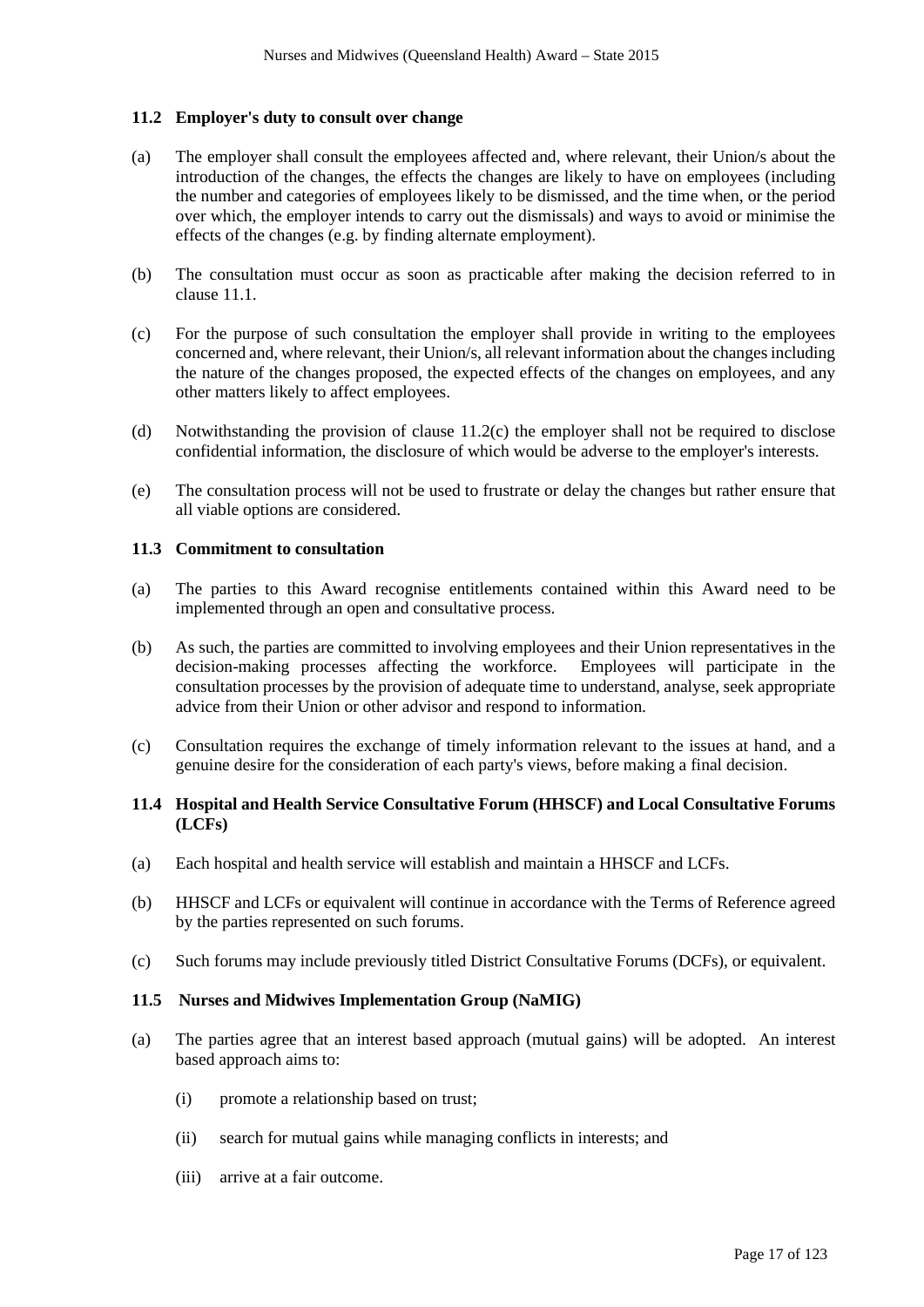- (b) NaMIG will be comprised of equal representation from the Department, Hospital and Health Services and the QNU. This group will be established and operate in accordance with the agreed terms of reference.
- (c) NaMIG will develop an agreed monitoring framework and will report progress on the nursing and midwifery workforce at least annually.

# **11.6 Nurses and Midwifery consultative forums**

Nursing and Midwifery consultative forums established prior to the commencement of this Award will continue in accordance with the terms of reference agreed by the parties represented on such forums.

# **PART 4 - Minimum Salary Levels, Allowances and Related Matters**

# **12. Classifications and minimum wage and salary levels**

### **12.1 Classification of employees**

- (a) Employees covered by this Award are to be classified into the appropriate classification utilising the nursing and midwifery generic level statements which are contained in Schedule 2.
- (b) These statements reflect the degree of complexity and responsibility of duties, skills and knowledge proceeding from the lowest to the highest nurse grades.

#### **12.2 Minimum salary levels**

(a) The minimum salaries payable to nurses and midwives covered by this Award are prescribed in the table below:

| <b>Classification level</b>                                  | <b>Wage Rates</b><br>as at<br>1 September $20211$ |             |                             |                                                |                                               |
|--------------------------------------------------------------|---------------------------------------------------|-------------|-----------------------------|------------------------------------------------|-----------------------------------------------|
| <b>Indicative Title</b>                                      | <b>Nurse Grade</b>                                | <b>Band</b> | Paypoint                    | Fortnightly<br><b>Salary</b><br>$\mathbb{S}^2$ | Annual $3$<br><b>Salary</b><br>$\mathbb{S}^2$ |
|                                                              |                                                   |             | 1                           | 2,037                                          | 53,143                                        |
|                                                              |                                                   |             | $\overline{2}$              | 2,088                                          | 54,474                                        |
| <b>Assistant in Nursing</b>                                  | Nursing Grade 1                                   | 1           | 3                           | 2,121                                          | 55,335                                        |
|                                                              |                                                   |             | $\overline{4}$              | 2,178                                          | 56,822                                        |
|                                                              |                                                   |             | 5                           | 2,232                                          | 58,231                                        |
|                                                              |                                                   |             | 6                           | 2,262                                          | 59,013                                        |
|                                                              |                                                   |             |                             | 2,232                                          | 58,231                                        |
| <b>Assistant in Nursing -</b><br><b>Sterilising Services</b> |                                                   | 2           | $\overline{2}$              | 2,267                                          | 59,144                                        |
|                                                              |                                                   |             | 3                           | 2,304                                          | 60,109                                        |
| Undergraduate Student                                        |                                                   |             | 2nd Year<br><b>Students</b> | 2,088                                          | 54,474                                        |
| Nurse/Midwife                                                | Nursing Grade 2                                   |             | 3rd Year<br><b>Students</b> | 2,121                                          | 55,335                                        |
|                                                              |                                                   |             |                             | 2,232                                          | 58,231                                        |
|                                                              |                                                   |             | $\overline{2}$              | 2,267                                          | 59,144                                        |
| <b>Enrolled Nurse</b>                                        | Nurse Grade 3                                     |             | 3                           | 2,304                                          | 60,109                                        |
|                                                              |                                                   |             | $\overline{4}$              | 2,341                                          | 61,074                                        |
|                                                              |                                                   |             | 5                           | 2,380                                          | 62,092                                        |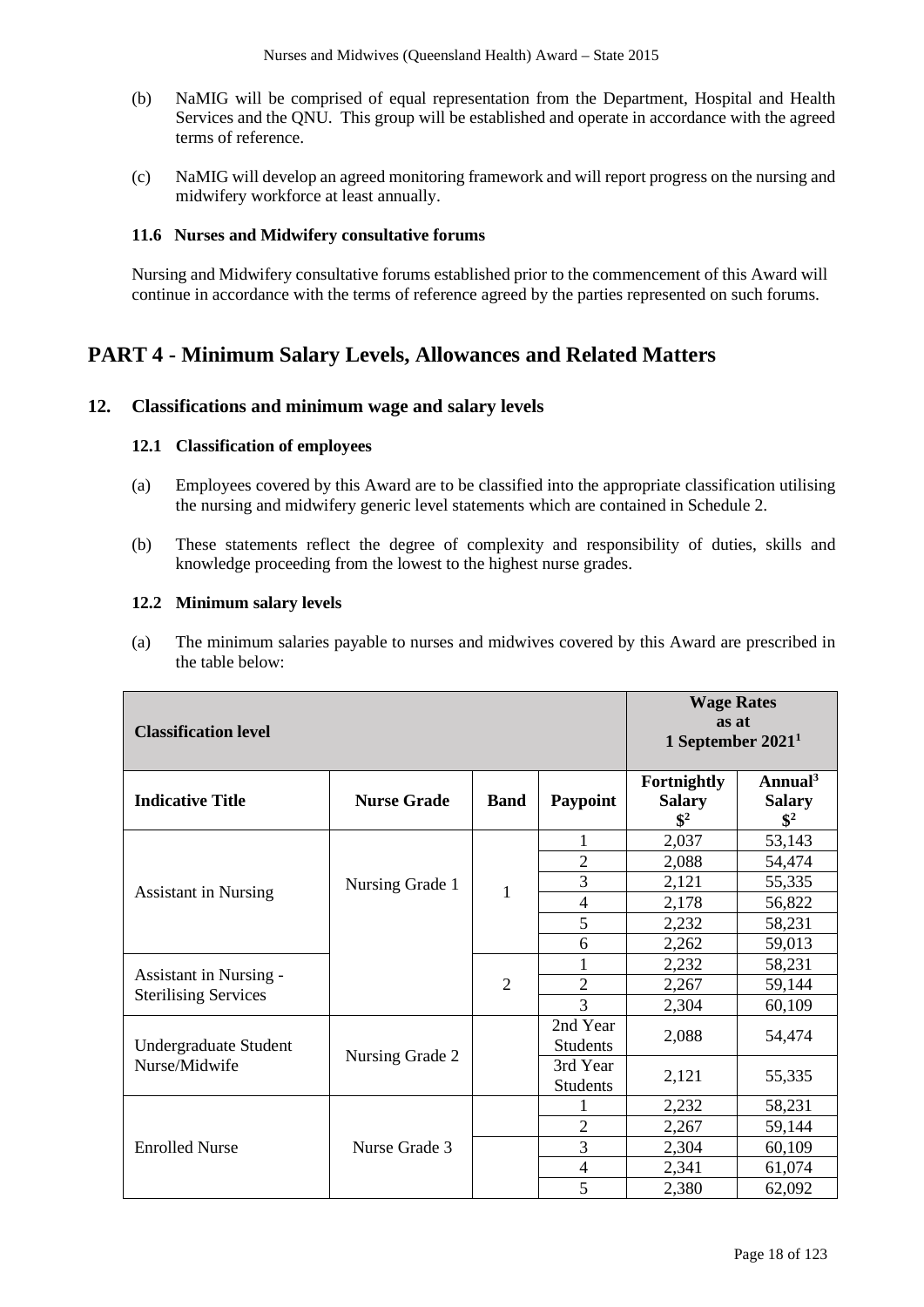| <b>Classification level</b>                                                                                                                                                           | <b>Wage Rates</b><br>as at<br>1 September $20211$ |                |                |                                                 |                                               |
|---------------------------------------------------------------------------------------------------------------------------------------------------------------------------------------|---------------------------------------------------|----------------|----------------|-------------------------------------------------|-----------------------------------------------|
| <b>Indicative Title</b>                                                                                                                                                               | <b>Nurse Grade</b>                                | <b>Band</b>    | Paypoint       | Fortnightly<br><b>Salary</b><br>$\mathbf{\$}^2$ | Annual $3$<br><b>Salary</b><br>$\mathbb{S}^2$ |
| <b>Enrolled Nurse Advanced</b>                                                                                                                                                        | Nurse Grade 4                                     |                | 1              | 2,450                                           | 63,918                                        |
| <b>Skill</b>                                                                                                                                                                          |                                                   |                | $\overline{2}$ | 2,491                                           | 64,988                                        |
|                                                                                                                                                                                       |                                                   |                | Re-entry       | 2,491                                           | 64,988                                        |
|                                                                                                                                                                                       |                                                   |                |                | 2,608                                           | 68,040                                        |
|                                                                                                                                                                                       |                                                   |                | $\overline{c}$ | 2,731                                           | 71,249                                        |
| <b>Registered Nurse</b>                                                                                                                                                               | Nurse Grade 5                                     |                | 3              | 2,856                                           | 74,510                                        |
| Registered Midwife                                                                                                                                                                    |                                                   |                | 4              | 2,980                                           | 77,745                                        |
|                                                                                                                                                                                       |                                                   |                | 5              | 3,103                                           | 80,954                                        |
|                                                                                                                                                                                       |                                                   |                | 6              | 3,228                                           | 84,215                                        |
|                                                                                                                                                                                       |                                                   |                | 7              | 3,350                                           | 87,398                                        |
|                                                                                                                                                                                       |                                                   |                | 1              | 3,408                                           | 88,911                                        |
| <b>Clinical Nurse</b>                                                                                                                                                                 | Nurse Grade 6                                     | 1              | $\overline{2}$ | 3,488                                           | 90,998                                        |
|                                                                                                                                                                                       |                                                   |                | 3              | 3,570                                           | 93,138                                        |
| <b>Associate Clinical Nurse</b>                                                                                                                                                       |                                                   |                | $\overline{4}$ | 3,652                                           | 95,277                                        |
| Consultant<br><b>Associate Nurse Unit</b><br>Manager<br><b>Associate Nurse</b><br><b>Associate Educator</b><br><b>Associate Nurse Manager</b><br><b>Associate Nurse</b><br>Researcher | Nurse Grade 6                                     | $\overline{2}$ | 1              | 3,943                                           | 102,869                                       |
| <b>Clinical Nurse Consultant</b>                                                                                                                                                      |                                                   |                | 1              | 4,190                                           | 109,313                                       |
| Nurse Unit Manager                                                                                                                                                                    |                                                   |                | $\overline{2}$ | 4,379                                           | 114,244                                       |
| <b>Nurse Educator</b>                                                                                                                                                                 | Nurse Grade 7                                     |                | 3              | 4,488                                           | 117,087                                       |
| Nurse Manager<br>Nurse Researcher                                                                                                                                                     |                                                   |                | $\overline{4}$ | 4,550                                           | 118,705                                       |
|                                                                                                                                                                                       |                                                   |                | 1              | 4,720                                           | 123,140                                       |
| <b>Nurse Practitioner</b>                                                                                                                                                             | Nurse Grade 8                                     |                | $\overline{2}$ | 4,838                                           | 126,219                                       |
|                                                                                                                                                                                       |                                                   |                | 1              | 4,819                                           | 125,723                                       |
| Director of Nursing -                                                                                                                                                                 | Nurse Grade 9                                     |                | $\overline{2}$ | 5,039                                           | 131,462                                       |
| <b>Rural or Remote</b>                                                                                                                                                                |                                                   |                | 3              | 5,163                                           | 134,698                                       |
| Assistant Director of                                                                                                                                                                 | Nurse Grade 10                                    |                | 1              | 4,930                                           | 128,619                                       |
| <b>Nursing</b>                                                                                                                                                                        |                                                   |                | $\overline{2}$ | 5,169                                           | 134,854                                       |
| <b>Nursing Director</b><br>Director of Nursing                                                                                                                                        | Nurse Grade 11                                    |                | 1              | 5,520                                           | 144,011                                       |
| <b>Nursing Director</b><br>Director of Nursing                                                                                                                                        | Nurse Grade 12                                    |                | 1              | 6,077                                           | 158,543                                       |
| Health Service Director of<br>Nursing<br><b>Executive Director of</b><br>Nursing and Midwifery                                                                                        | Nurse Grade 13                                    | 1              | 1              | 6,508                                           | 169,787                                       |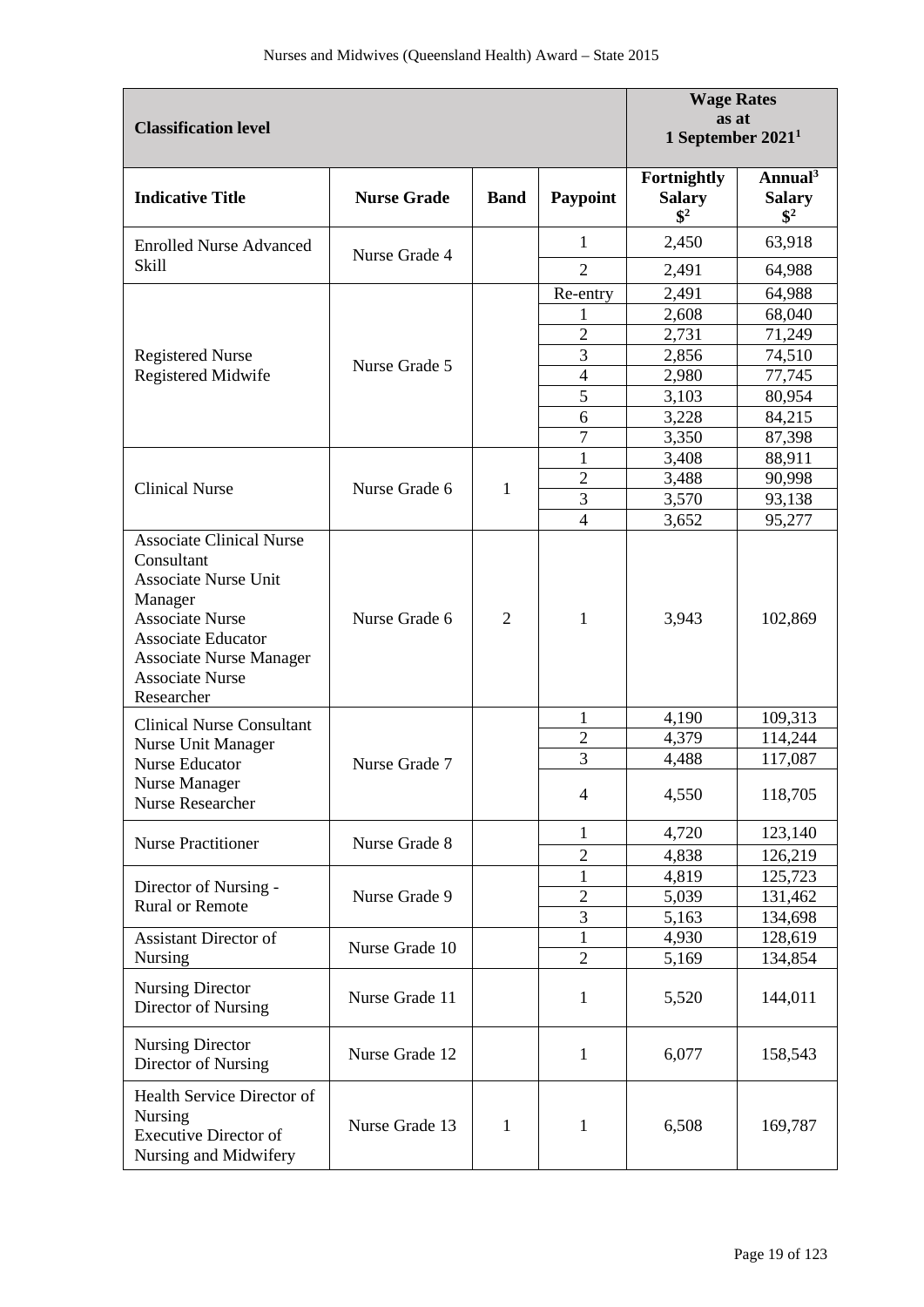| <b>Classification level</b>                           | <b>Wage Rates</b><br>as at<br>1 September $20211$ |             |                 |                                                 |                                                         |
|-------------------------------------------------------|---------------------------------------------------|-------------|-----------------|-------------------------------------------------|---------------------------------------------------------|
| <b>Indicative Title</b>                               | <b>Nurse Grade</b>                                | <b>Band</b> | <b>Paypoint</b> | Fortnightly<br><b>Salary</b><br>$\mathbf{\$}^2$ | Annual <sup>3</sup><br><b>Salary</b><br>$\mathbf{\$}^2$ |
| <b>Executive Director of</b><br>Nursing and Midwifery |                                                   | 2           |                 | 7,915                                           | 206,494                                                 |

*Notes:* 

- **<sup>1</sup>** Includes the arbitrated wage adjustment payable under the 1 September 2021 Declaration of General Ruling.
- **²** Rounded to the nearest dollar.
- **³** Annual salaries (fortnightly rate x 26.089) are for reference purposes only.

# **12.3 Payment of salaries**

Salaries payable to all employees covered by this Award will be paid fortnightly and may at the discretion of the Chief Executive be paid by electronic funds transfer.

# **12.4 Progression within classification levels**

Progression within a Grade or Band is based on meeting the following requirements:

- (a) For a Grade or Band for which there is more than one paypoint, progression is to occur having regard to the acquisition and utilisation of skills and knowledge through experience in the employee's practice setting/s over the following periods:
	- (i) full-time and part-time employees -12 months' service (annual increment);
	- (ii) casual employees 1200 hours and 12 months' continuous service with the same employer.
- (b) Movement from one Grade or Band to the next is by appointment only. Upon appointment from one Grade or Band to another, or if the employee has advanced to the next paypoint by some other method, progression to the next paypoint within the Grade or Band must only occur as follows:
	- (i) full-time and part-time employees after a further 12 month period from the date of new appointment;
	- (ii) casual employees after a further 1200 hours and 12 months of continuous service.
- (c) Nursing Grade 1
	- (i) A Nursing Grade 1, Band 1 employee at paypoint 1 will progress to paypoint 2 in accordance with clause 12.4(a).
	- (ii) A Nursing Grade 1, Band 1, paypoint 2 employee must hold a relevant Certificate III to progress to paypoint 3 and all further paypoints in accordance with clause 12.4(a).
	- (iii) Where a Nursing Grade 1, Band 1 employee has more than 12 months at paypoint 2 and obtains a relevant Certificate III, the employee will progress to paypoint 3 from the date of the approval of the qualification.
- (d) For the purpose of this provision, **continuous service** for a casual employee is considered to be broken if more than 3 months, excluding any public holidays, has elapsed between the end of one employment contract and the start of the next employment contract.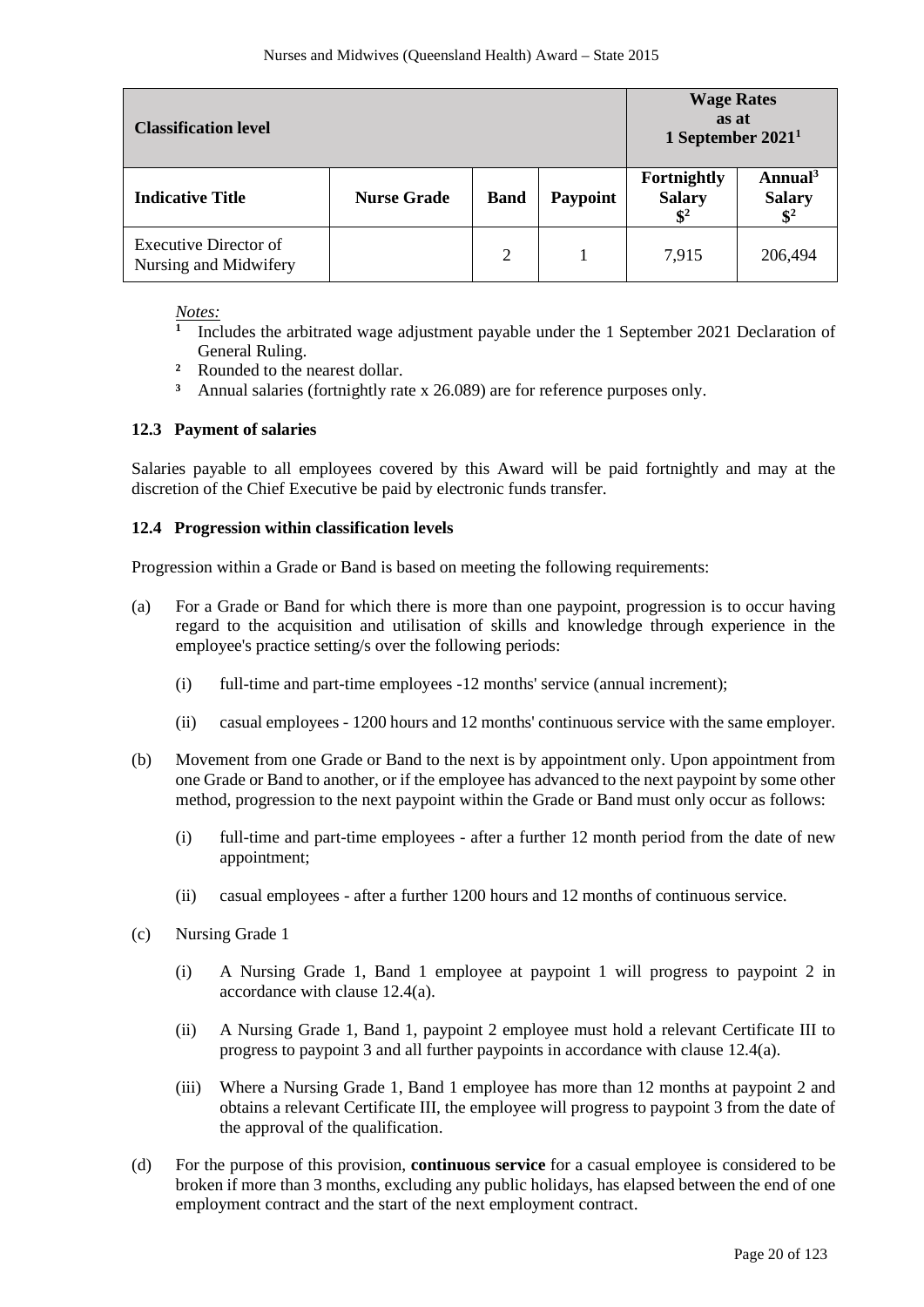# **12.5 Appointment to classification**

- (a) Nursing Grade 1, Band 2
	- (i) Where a Nursing Grade 1, Band 1 paypoint 6 employee is appointed to Nursing Grade 1, Band 2, the employee will be appointed to paypoint 2 of Band 2.
	- (ii) Where a Nursing Grade 1, Band 1 employee who is in receipt of the targeted training allowance in accordance with clause 13.18 is appointed to Nursing Grade 1, Band 2 the employee will be appointed to paypoint 3 of Band 2.
- (b) Nurse Grade 3
	- (i) Subject to clause 12.5(b)(ii), an employee appointed to Nurse Grade 3 will be appointed at paypoint 2 subject to the recognition of previous service provisions at clause 12.6.
	- (ii) Re-entry enrolled nurse

An employee who is an enrolled nurse holding provisional registration who does not meet the NMBA's Recency of Practice Registration Standard, and who is undertaking an approved program of study/supervision for re-entry as a enrolled nurse as determined by the NMBA, is to be treated as follows:

- (A) The employee will remain at paypoint 1 while undertaking the approved program of study/supervision for re-entry until the employee appears on the AHPRA Register of Practitioners and holds a current practising certificate as an enrolled nurse.
- (B) During the period of engagement at Nurse Grade 3 paypoint 1, the employee will work under the direct or indirect supervision of a registered nurse by assisting with the care of residents/patients as delegated by the registered nurse.
- (C) Once the employee has gained registration as an enrolled nurse all service, including the period of engagement at Nurse Grade 3 paypoint 1, will be recognised in accordance with clause 12.6.

#### **12.6 Recognition of previous nursing experience**

- (a) For the purpose of determining the applicable paypoint, an employee is to be given credit for all previous nursing/midwifery experience at the relevant nursing/midwifery level or higher. This will include time spent in obtaining additional nursing/midwifery certificates/qualifications other than the general nursing certificate/qualification.
- (b) In calculating nursing/midwifery experience for the purposes of clause 12.5(a), any period of employment covered by a relevant nursing award or relevant nursing agreement registered with an industrial tribunal or for which a licence to practice was required is to be recognised in accordance with the matrix in clause 12.5(j).
- (c) In respect to casual experience, 1200 hours' experience or 12 months in time, whichever is the later, in such casual capacity will be deemed to be equivalent of one full year full-time experience for the purposes of clause 12.5(a).
- (d) On termination of employment in any health facility, each employee is to be given a certificate, signed by the delegated officer, setting out the duration of employment and the capacity in which the employee was employed.
- (e) The onus of proof rests with the employee to present proof of past experience within a period of four weeks of commencement of duty. In cases where satisfactory proof has not been produced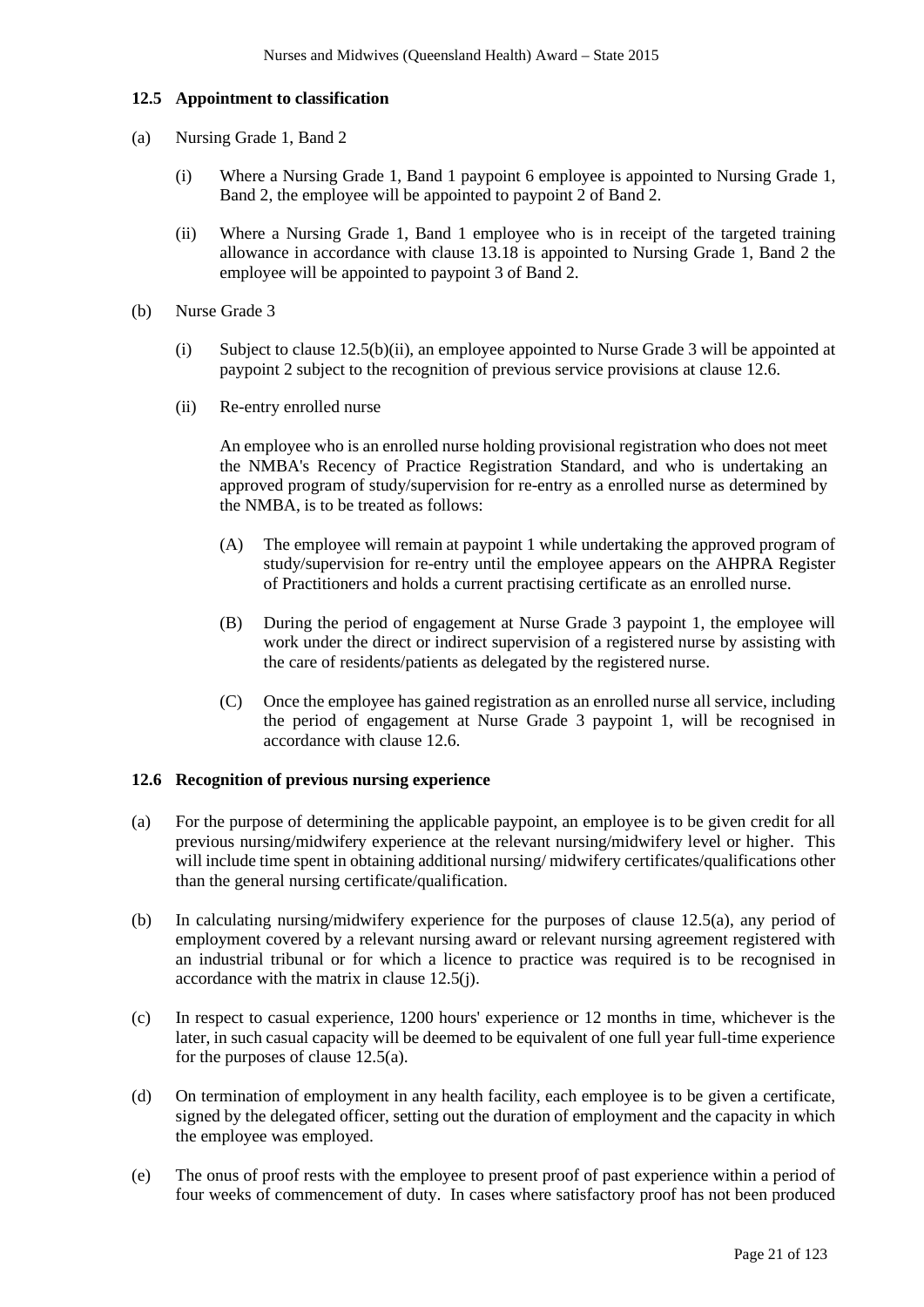within four weeks, payment of salary for years of experience will only be paid from the date satisfactory proof is produced.

- (f) In cases where documentary evidence is unable to be obtained, consideration may be given in special circumstances to the production of other evidence that is considered satisfactory to the employer.
- (g) The temporary service of an employee who is permanently appointed will be counted towards the employee's length of service for all purposes of this Award, providing such service is continuous and immediately preceded the employee's appointment.
- (h) Where recognising previous experience after a period of absence from nursing, the matrix in clause 12.5(j) applies for the purposes of determining the applicable paypoint.
- (i) If the absence is greater than 5 years AHPRA re-entry requirements must be satisfied before recognition of previous services can be counted.

|                       | <b>Years of absence from nursing</b> |                |                |                |                |                |                             |
|-----------------------|--------------------------------------|----------------|----------------|----------------|----------------|----------------|-----------------------------|
| of<br>Years           | $<$ 5 yrs                            | $>5$ yrs       | >7             | $>9$ yrs       | $>11$ yrs      | $>13$ yrs      | $>15$                       |
|                       |                                      | but            | yrs            | but            | but            | but            | yrs                         |
| nursing               |                                      | $<7$ yrs       | but            | <11            | <13            | <15            |                             |
| experience            |                                      |                | $\leq$ 9       | yrs            | yrs            | yrs            |                             |
|                       |                                      |                | yrs            |                |                |                |                             |
| Less than 1 yr        | 1                                    |                |                |                |                | 1              |                             |
| $>1$ yr but $<$ 2 yrs | $\overline{2}$                       | 1              |                |                |                | 1              |                             |
| $>2$ yrs but $<3$     | 3                                    | $\overline{2}$ |                | 1              | 1              | 1              |                             |
| yrs                   |                                      |                |                |                |                |                |                             |
| $>3$ yrs but $<4$     | $\overline{4}$                       | $\overline{2}$ |                | $\mathbf{1}$   | 1              | $\mathbf{1}$   |                             |
| yrs                   |                                      |                |                |                |                |                |                             |
| $>4$ yrs but $<5$     | 5                                    | 3              | $\overline{2}$ | $\mathbf{1}$   | 1              | $\mathbf{1}$   |                             |
| yrs                   |                                      |                |                |                |                |                |                             |
| $>5$ yrs but $<6$     | 6                                    | 3              | $\overline{2}$ | $\mathbf{1}$   | $\mathbf{1}$   | $\mathbf{1}$   |                             |
| yrs                   |                                      |                |                |                |                |                |                             |
| $>6$ yrs but $<7$     | $\overline{7}$                       | $\overline{4}$ | 3              | $\overline{2}$ | 1              | 1              |                             |
| yrs                   |                                      |                |                |                |                |                |                             |
| $>7$ yrs but $<8$     | $\overline{7}$                       | 5              | $\overline{4}$ | 3              | 1              | $\mathbf{1}$   |                             |
| yrs                   |                                      |                |                |                |                |                |                             |
| $>8$ yrs but $<15$    | $\overline{7}$                       | 6              | 5              | $\overline{4}$ | 3              | 1              |                             |
| yrs                   |                                      |                |                |                |                |                |                             |
| $>15$ yrs but $<25$   | $\overline{7}$                       | $\overline{7}$ | 6              | 5              | $\overline{4}$ | 3              | $\mathcal{D}_{\mathcal{L}}$ |
| yrs                   |                                      |                |                |                |                |                |                             |
| $>25$ yrs             | $\overline{7}$                       | $\overline{7}$ | $\overline{7}$ | 6              | 5              | $\overline{4}$ | 3                           |

(j) Matrix:

(k) In applying this matrix to a classification, recognition of previous experience will apply consistent with the matrix up to the maximum paypoint of the applicable classification.

For example, if in accordance with the matrix six years previous experience is recognised and the applicable classification has only four paypoints, the employee would be appointed to paypoint 4.

### **12.7 Salary sacrifice arrangements**

(a) Eligible employees covered by this Award may participate in salary sacrifice arrangements as determined by the Chief Executive to the extent allowed by the relevant Commonwealth legislation.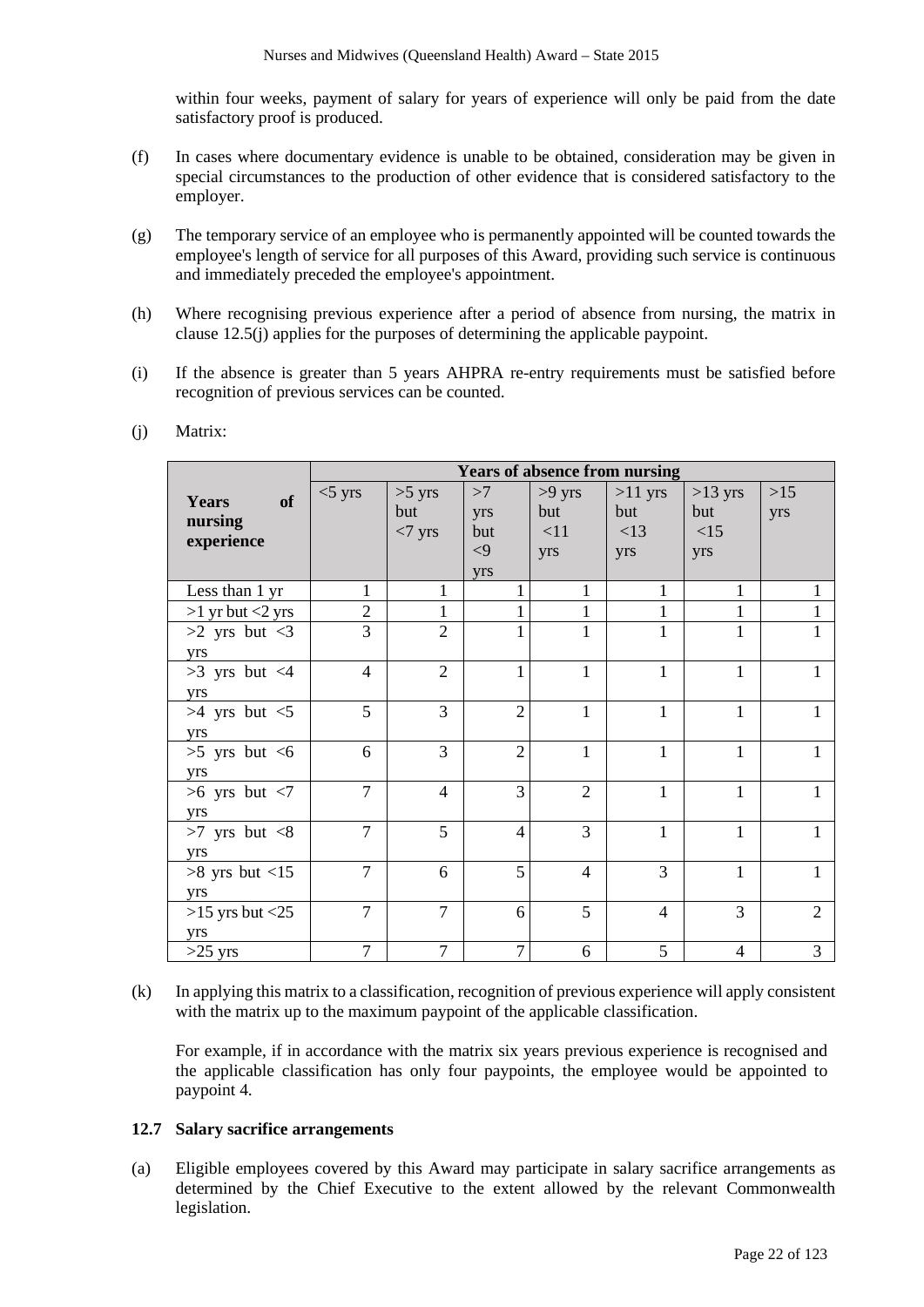- (b) The administrative processes to accommodate salary sacrifice arrangements shall be established by the Chief Executive and may be varied from time to time as required, for example to reflect changes in the relevant Commonwealth legislation or changes in procedures adopted by a particular salary packaging bureau service.
- (c) The following principles will apply where employees avail themselves of salary sacrifice arrangements:
	- (i) there will be no additional costs incurred by the employer, either directly or indirectly;
	- (ii) as part of the salary sacrifice arrangements, the costs for administering the package via a salary packaging bureau service, and including any applicable Fringe Benefit Tax (FBT), will be met without delay by the participating employee;
	- (iii) there will be no additional increase in superannuation costs or to FBT payments made by the employer that would not otherwise be payable had the employee not engaged in salary sacrifice arrangements;
	- (iv) the employee may cancel any salary sacrificing arrangements by giving one month's notice of cancellation to the employer, and similarly the employer will give the employee one month's notice of termination;
	- (v) employees should obtain independent financial advice prior to taking up salary sacrifice arrangements; and
	- (vi) there will be no significant additional administrative workload or other ongoing costs to the employer.
- (d) Where the employee has elected to sacrifice a portion of the payable salary:
	- (i) subject to Australian Tax Office requirements, the sacrificed portion will reduce the salary subject to appropriate tax withholding deductions by the amount sacrificed;
	- (ii) any allowance, penalty rate, overtime, weekly workers' compensation benefit, or other payment, to which an employee is entitled under an industrial instrument, Act or Statute which is expressed to be determined by reference to the employee's salary, will be calculated by reference to the gross salary which the employee would receive if not taking part in salary sacrifice arrangements;
	- (iii) salary sacrifice arrangements will be maintained during all periods of leave on full pay, including the maintenance of cash and non-cash benefits; and
	- (iv) the employee's salary for superannuation purposes and severance and termination payments will be the gross salary which the employee would receive if not taking part in salary sacrifice arrangements.
- (e) For the purposes of this clause **eligible employees** means full-time, part-time and long-term casual employees as defined in the Act.
- (f) Authorised industrial officers (see clause 38) will be entitled to inspect any record of the employer and external salary packaging bureau service to ensure compliance with the salary packaging or salary sacrifice arrangements.

# **13. Allowances**

# **13.1 Accelerated paypoint advancement and qualifications allowance**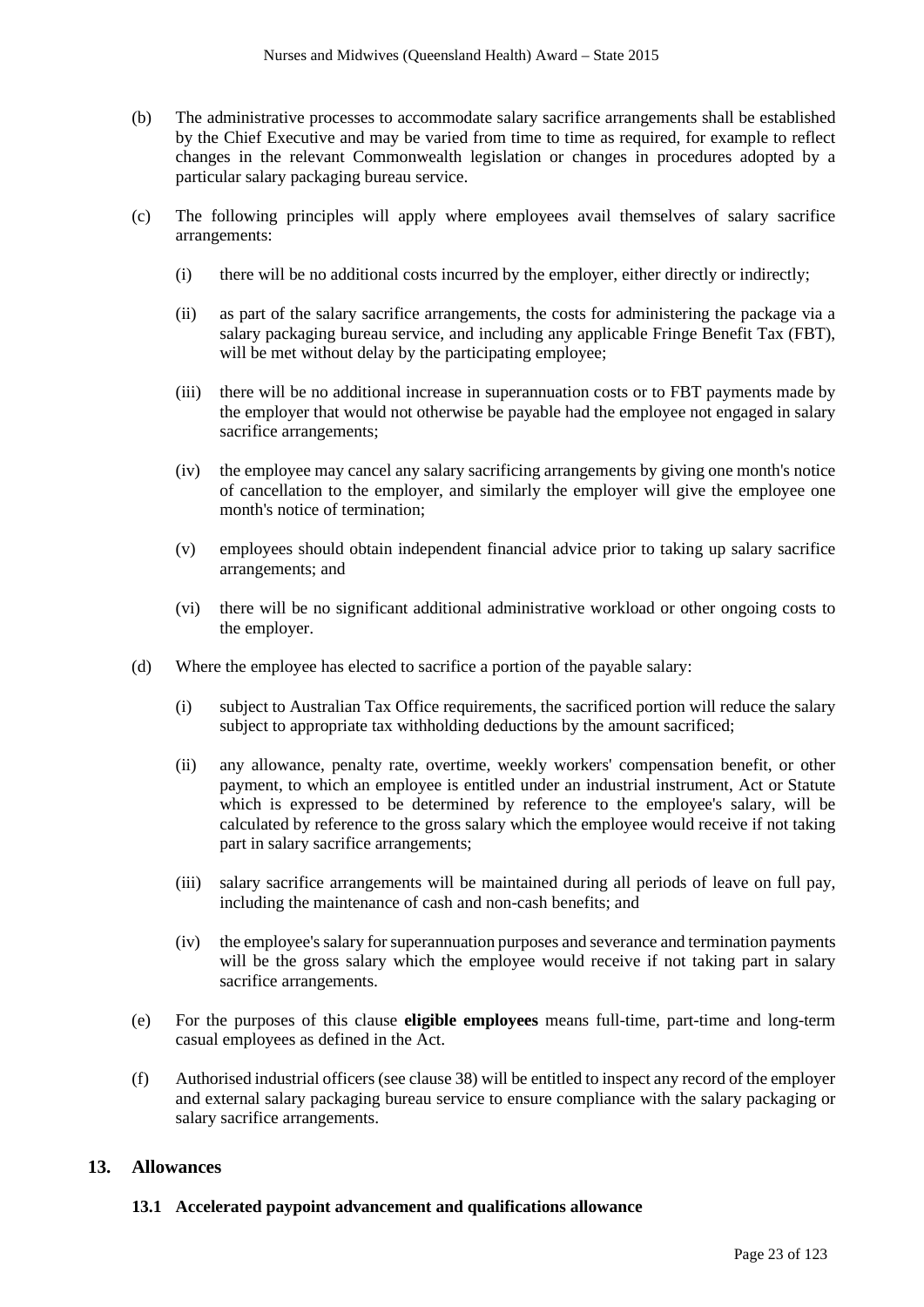(a) The following provisions apply to an employee Nurse Grade 5 to 7, inclusive, or Nurse Grade 9 who holds a qualification or advanced qualification recognised by the employer as relevant to the employee's current position which is in addition to the qualification required for registration as a registered nurse or registered midwife with AHPRA.

# (b) A **qualification** is:

- (i) a graduate certificate, graduate diploma, or a qualification of equivalent value; or
- (ii) a second bachelor degree.
- (c) An **advanced qualification** is a masters degree or PhD.
- (d) Accelerated paypoint advancement

An employee who obtains a qualification or advanced qualification, and who is not at the maximum paypoint of their classification, will be advanced by one paypoint from the date the qualification is accepted by the employer but will retain their existing increment date.

- (e) Qualification and advanced qualification allowance
	- (i) The qualification allowance is calculated on the basis of 3.5% of the wage rate of a Nurse Grade 5, paypoint 7.
	- (ii) The advanced qualification allowance is calculated on the basis of 5.5% of the wage rate of a Nurse Grade 5, paypoint 7.
	- (iii) The qualification allowance and advanced qualification allowance is payable for all purposes of this Award.
- (f) The qualification allowance and advanced qualification allowance is payable as follows:
	- (i) Employees at the maximum paypoint:
		- (A) An employee who qualifies for an allowance under clause 13.1(a) and who is at the maximum paypoint of their classification is entitled to receive the relevant allowance from the date the qualification is accepted by the employer.
		- (B) There is no requirement for such an employee to be at the top paypoint for 12 months before receiving the relevant allowance.
	- (ii) Employees at the second last paypoint:

When an employee is on the second last paypoint at the time of receiving the accelerated advancement in paypoint in accordance with clause  $13.1(d)$ , which would then place them on the maximum payment, the relevant allowance is payable from their next increment date and not upon the completion of 12 months' service at the maximum paypoint.

- (iii) Employees not at the second last or maximum paypoint:
	- (A) An employee who qualifies for an allowance under clause 13.1(a) and who is not at the second last or the maximum paypoint of their classification is entitled to the relevant allowance upon the completion of 12 months' service at the maximum paypoint.
	- (B) Part-time employees are required to have either 12 months' service or 1200 hours,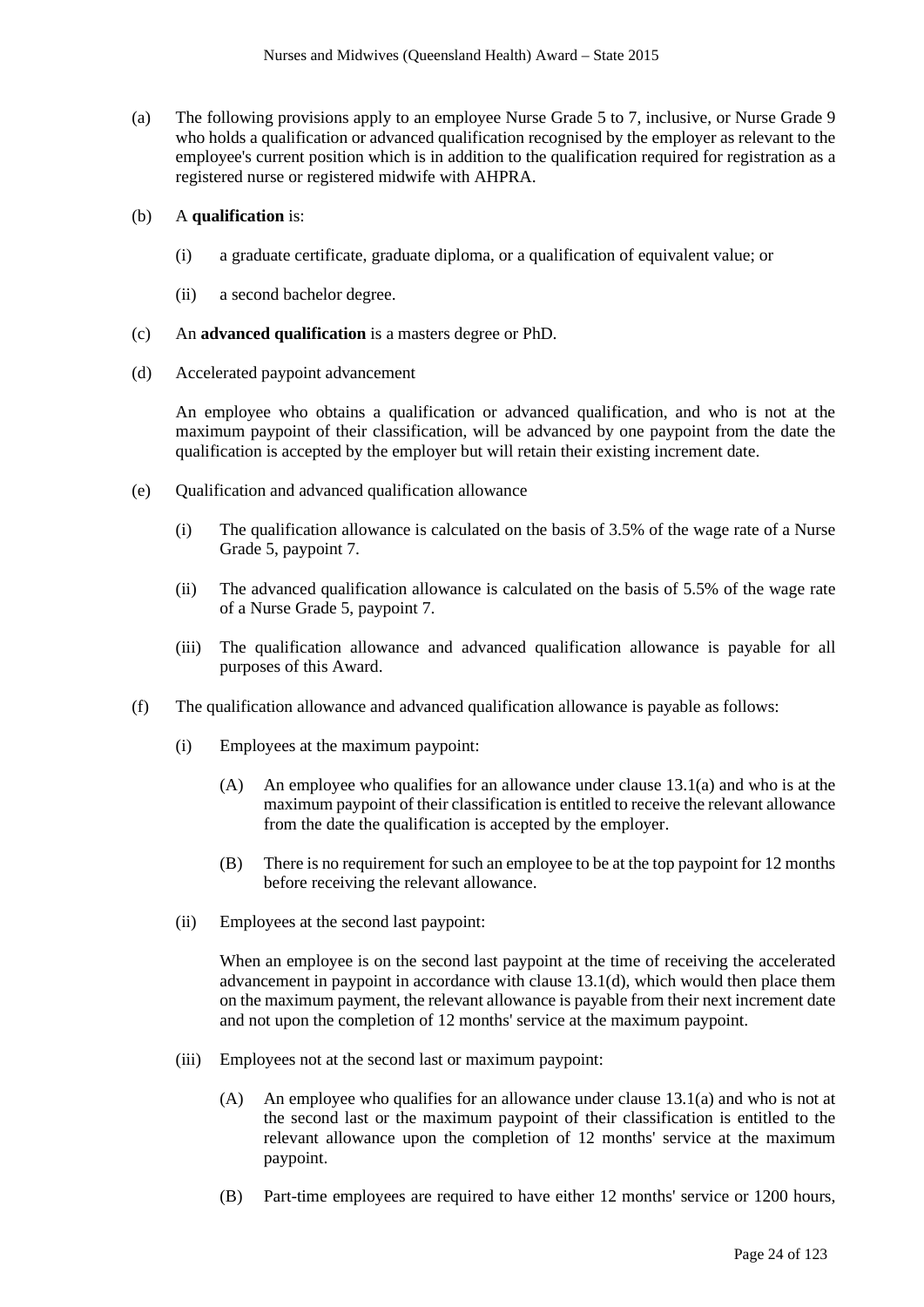whichever is the greater.

- (g) Qualification allowance upon promotion and higher duties
	- (i) An employee who has received an accelerated paypoint advancement under clause 13.1(d) and who is not in receipt of an allowance, and who is subsequently promoted to a higher level, Nurse Grades 5 to 7, inclusive, or undertakes higher duties, automatically becomes eligible for the relevant allowance subject to the qualification being recognised by the employer as relevant to the employee's higher position.
	- (ii) An employee in receipt of an allowance under clause  $13.1(g)(i)$  is entitled to retain the relevant allowance upon promotion to a higher level, Nurse Grades 5 to 7, inclusive, subject to the qualification being recognised by the employer as relevant to the employee's higher position.
	- (iii) An employee in receipt of an allowance who relieves in a higher position which does not attract the allowance will be placed on the paypoint within the classification of the higher position which ensures the employee's current rate of pay (including the relevant qualification allowance but excluding penalty rates) is not reduced.
- (h) Qualification allowance where more than one qualification
	- (i) An employee who has advanced a paypoint under the above provisions is not eligible for any further advancement with respect to a qualification of equivalent value.
	- (ii) An employee who has been advanced a paypoint in respect of a qualification relevant to a lower classification may also be advanced a paypoint in a higher classification when the employee attains an advanced qualification. In such cases the employee also retains the qualification allowance of 3.5%.
	- (iii) In such a case, following 12 months' service at the maximum paypoint of the higher classification, the employee forfeits the qualification allowance of 3.5% and the advanced qualification allowance of 5.5% is payable.
	- (iv) Only one allowance is to be paid at any one time.
- (i) Qualifications no longer relevant

When an employee's qualification is no longer recognised by the employer as relevant to the employee's current position, any allowance payable under the above provisions will cease from the date the employer formally advises the employee of such situation in writing.

#### **13.2 Annual isolation allowance**

(a) A RANIP employee is entitled, on a *pro rata* basis, to an annual isolation allowance calculated on the basis of years of service in remote areas, as follows:

| <b>Period of service</b>                            | <b>Allowance</b><br>(full-time) |
|-----------------------------------------------------|---------------------------------|
| At the conclusion of one year of service            | 3500                            |
| At the conclusion of two years of service           | 10500                           |
| At the conclusion of three or more years of service | 7000                            |

(b) The allowance is to be paid as a single annual payment at the completion of each 12 months' service and is not cumulative.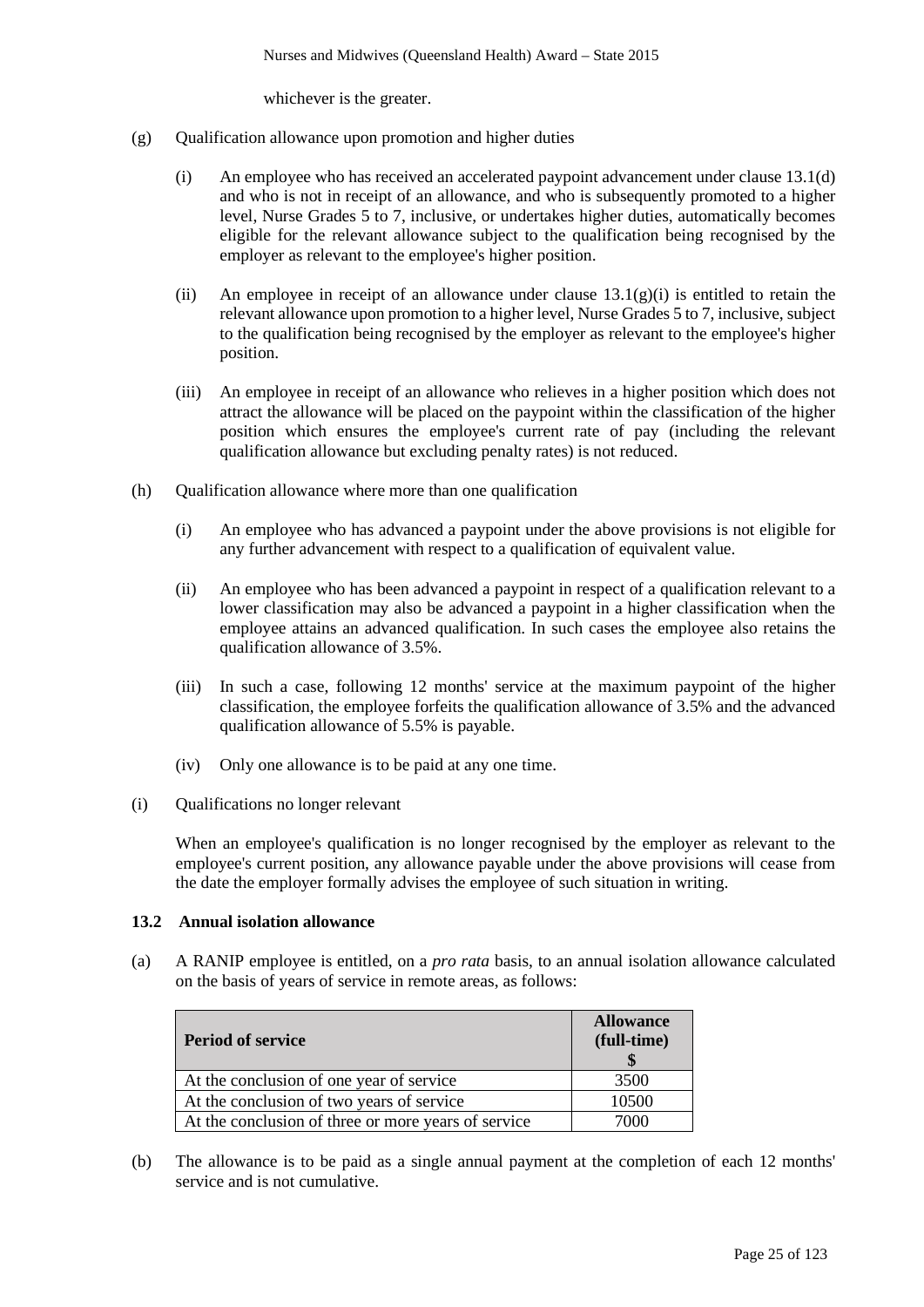- (c) The allowance is not payable to a RANIP employee in receipt of a locality allowance.
- (d) Service for the purposes of determining eligibility to the allowance will include all periods of paid leave.
- (e) Unpaid leave in excess of nine working days is not to be recognised as service for the purposes of this payment.
- (f) The allowance is a flat amount and is not payable for all purposes of this Award.
- (g) The allowance is not payable to casual or temporary employees engaged for less than 12 months.

# **13.3 Broken shift allowance - Public Hospitals**

A Public Hospital employee engaged on a shift or shifts in which the ordinary hours of duty are subject to a break in continuity other than for the purpose of meal breaks and rest pauses is to be paid a broken shift allowance of \$3.42 per shift for each shift so worked.

# **13.4 Divisional and District parities - Public Hospitals**

(a) Public Hospital employees in the Divisions and Districts set out in the table below are to be paid the following additional amounts:

| <b>Division/District</b>            | Per week |
|-------------------------------------|----------|
| Northern Division, Eastern District | 1.05     |
| Northern Division, Western District | 2.20     |
| <b>Mackay Division</b>              | 0.90     |
| Southern Division, Western District | 1.05     |

# (b) Divisions:

- (i) Northern Division That portion of the State along or north of a line commencing at the junction of the sea coast with the 21st parallel of south latitude; then from that latitude due west to 147 degrees of east longitude; then from that longitude due south to 22 degrees 30 minutes of south latitude; then from that latitude due west to the western border of the State.
- (ii) Mackay Division That portion of the State within the following boundaries: Commencing at the junction of the sea-coast with the 21st parallel of south latitude; then from that latitude due west to 147 degrees of east longitude; then from that longitude due south to 22 degrees of south latitude; then from that latitude due east to the sea coast; then from the sea-coast northerly to the point of commencement.
- (iii) Southern Division That portion of the State not included in the Northern or Mackay Divisions.
- (c) Districts:
	- (i) Northern Division:

Eastern District - That portion of the Northern Division along or east of 144 degrees 30 minutes of east longitude.

Western District - The remainder of the Northern Division.

(ii) Southern Division: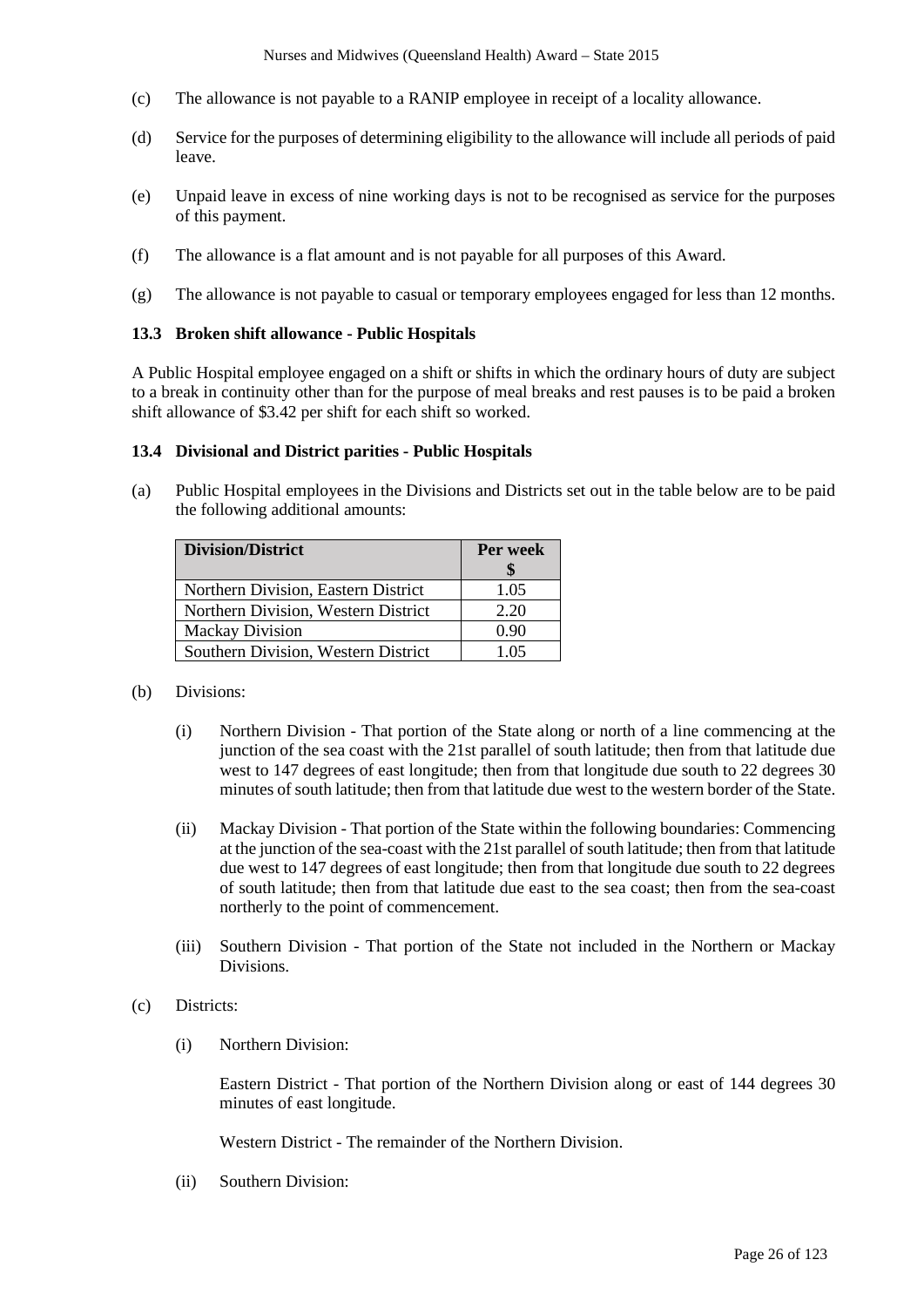Eastern District - That portion of the Southern Division along or east of a line commencing at the junction of the southern border of the State with 150 degrees of east longitude; then from that longitude due north to 25 degrees of south latitude; then from that latitude due west to 147 degrees of east longitude; then from that longitude due north to the southern boundary of the Mackay Division.

Western District - The remainder of the Southern Division.

#### **13.5 Higher or special duties allowance**

- (a) A Public Hospital employee (other than a Nursing Grade 2) who is required to perform special duties or to relieve for one week or more in a higher classification must be paid at the higher rate for the whole of the period of special duty or relief.
- (b) A registered nurse who is not permanently on the staff of a Hospital and who is employed to relieve a Public Hospital Nurse Grade 9 and above employee must be paid the relevant rate for the position being relieved during the period.

*Note: Where a directive about higher duties covers an employee, the provisions of the relevant directive apply to the employee to the extent it provides a more generous entitlement.*

# **13.6 Hyperbaric allowance**

- (a) An employee working in hyperbaric chambers is not able to "dive" more than three days in a row for short and shallow dives. There must also be an 18 hour surface interval between dives which means only one dive is permitted per day. For longer dives a 48 hour surface interval is required.
- (b) An employee working in a hyperbaric chamber is entitled to an allowance at the rate of \$25.25 per week.

#### **13.7 Laundry allowance**

The employer will launder the employee's uniforms or an allowance of \$4.36 per fortnight shall be paid.

# **13.8 Locality Allowance - Eventide Homes, Public Service, Correctional Health Services, Psychiatric Hospital (Nursing Grade 1 to Nurse Grade 8) and Biala employees**

*Note: Where a directive about locality allowance covers an employee, the provisions of the directive apply to the employee.* 

# **13.9 Mental health environment allowance**

All employees working in high security and/or medium security mental health units shall be paid an allowance at the rate of \$50.50 per fortnight.

#### **13.10 Motor vehicle allowance**

- (a) Where an employer requires an employee to use their own vehicle in or in connection with the performance of their duties, the employee shall be paid an allowance for each kilometre of authorised travel as follows:
	- (i) motor vehicle \$0.82 per kilometre; and
	- (ii) motorcycle \$0.28 per kilometre.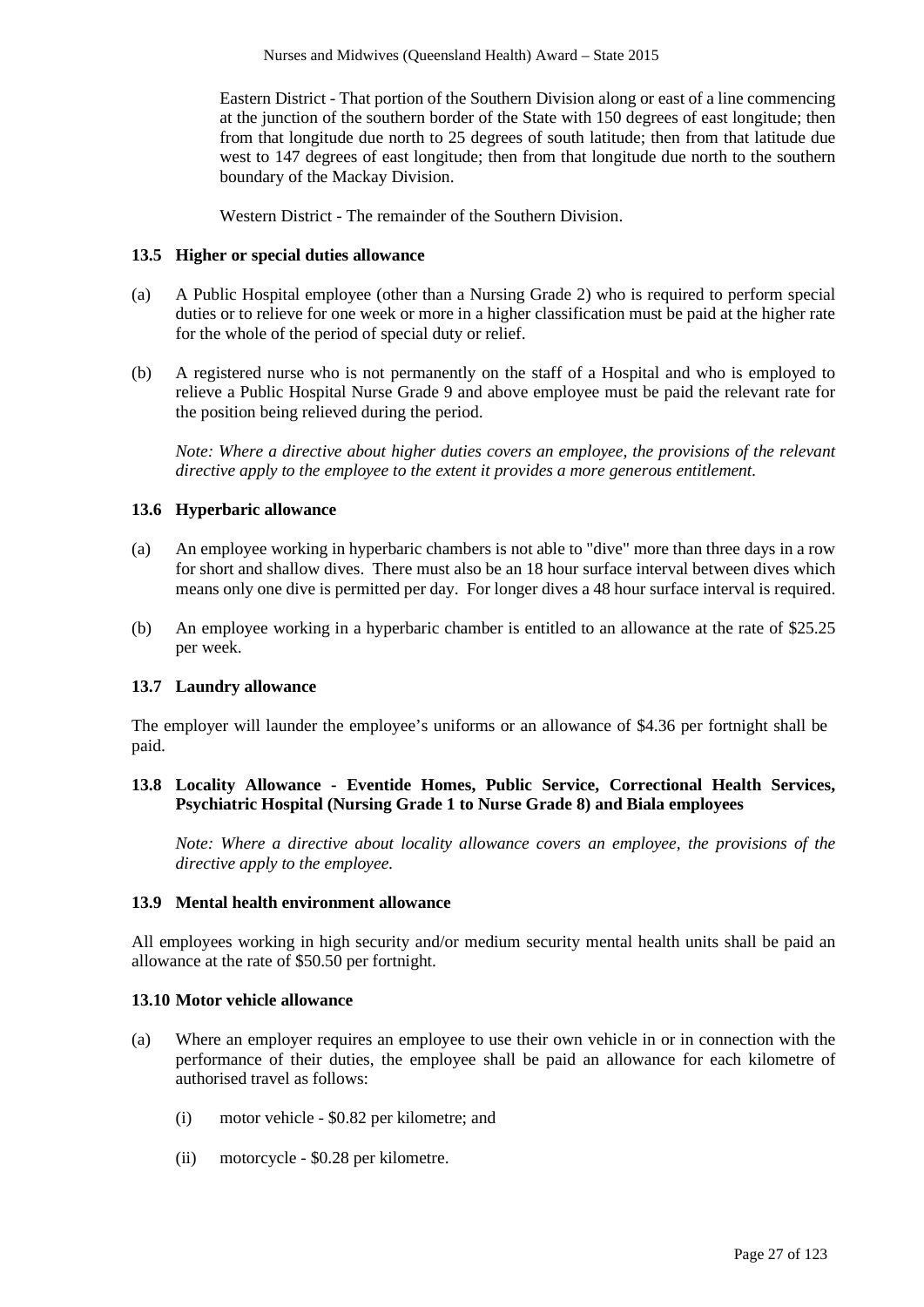(b) An employer may require an employee to record full details of all such official travel requirements in a log book.

# **13.11 Night supervisor allowance - Public Hospitals**

A Public Hospital employee, Nurse Grades 5 to 7, inclusive, who is required to undertake the duties of night supervisor (e.g. after-hours Nurse Manager) is to be paid the following additional amounts per night while so engaged:

- (a) \$6.82 per night where the daily average of occupied beds is 100 and under; or
- (b) \$13.54 per night where the daily average of occupied beds is over 100.

#### **13.12 Operating theatre allowance - Public Hospitals**

A Public Hospital employee, Nurse Grade 5 and above, appointed to be in charge of theatre is to be paid an additional \$3.06 per day.

# **13.13 Overtime meal allowance**

- (a) An employee who is required to work overtime for more than one hour after their ordinary rostered ceasing time shall be paid an allowance of \$14.10 where the usual meal time occurs during that overtime.
- (b) In addition, an Eventide Homes (Nursing Grade 1 to Nurse Grade 4) or Psychiatric Hospital (Nursing Grade 1 to Nurse Grade 8) employee required to work overtime (not in conjunction with an ordinary rostered shift) for more than two hours, without receiving notice of the overtime on the previous day or earlier, shall be paid an allowance of \$14.10 where the meal time occurs during that overtime.
- (c) An Eventide Homes (Nursing Grade 1 to Nurse Grade 4) or Psychiatric Hospital (Nursing Grade 1 to Nurse Grade 8) employee who has been given notice to work overtime on the previous working day or earlier, and has brought to work a prepared meal and such overtime is cancelled, shall be paid a meal allowance of \$14.10 for the prepared meal.
- (d) Overtime meal allowances are not payable if a meal of reasonable quality and quantity is provided by the employer.

# **13.14 Pharmacy allowance**

(a) Public Hospitals

A Public Hospital employee, Nurse Grade 5 and above, required to perform dispensing work in a Public Hospital in which a dispenser is not employed is to be paid an additional \$2.28 per hour for time actually engaged on dispensing work.

- (b) Correctional Health Services
	- (i) A Correctional Health Services employee required to perform pharmacy duties including but not limited to:
		- (A) ordering of stock;
		- (B) storage of stock;
		- (C) dispense and supply of drugs,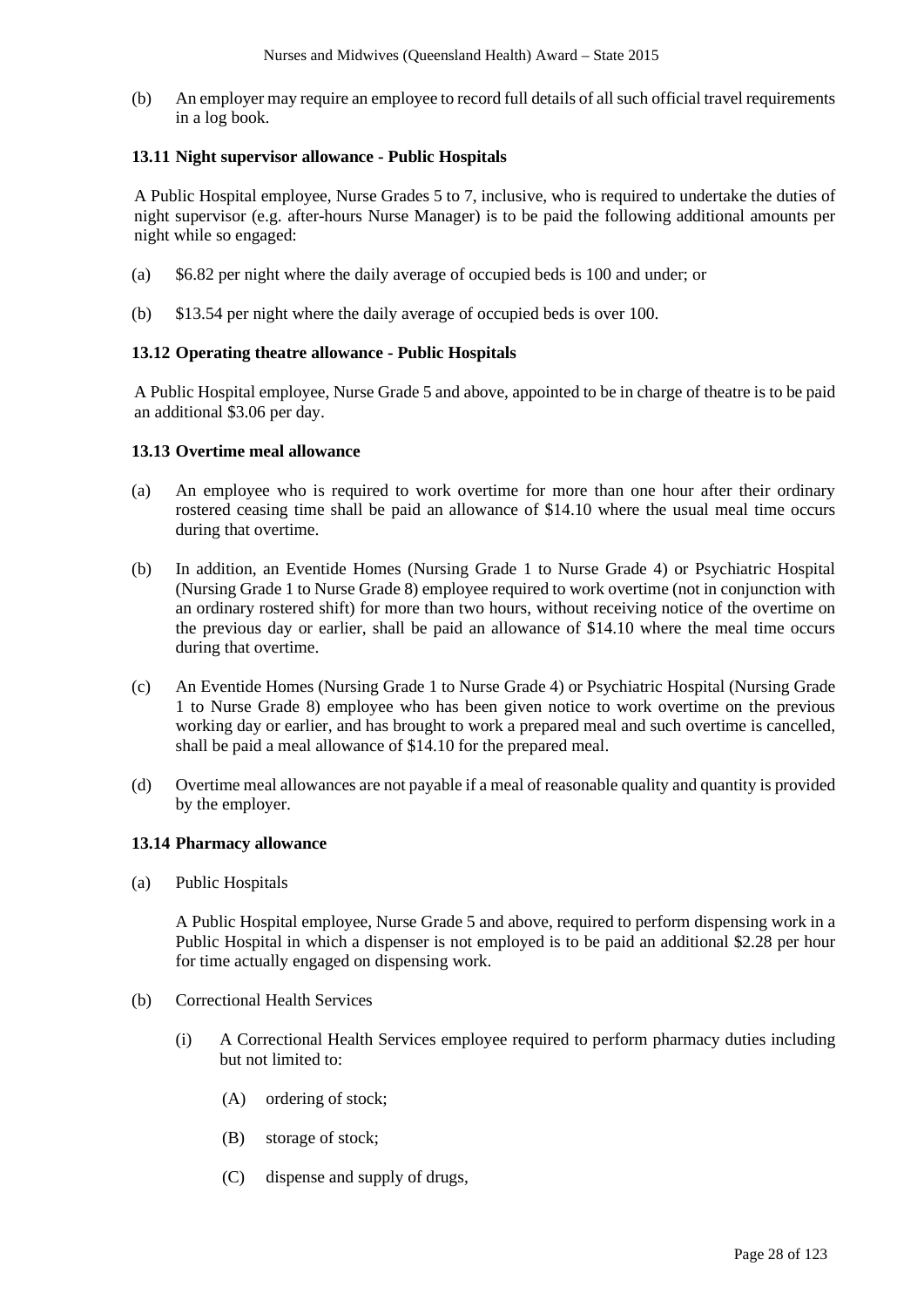is to be paid an additional \$34.50 per week.

- (ii) A part-time and casual employee is paid on a *pro rata* basis for ordinary hours worked.
- (iii) The allowance is not paid during periods of paid or unpaid leave or with respect to overtime.
- (iv) A Correctional Health Services employee who ceases to perform pharmacy duties in accordance with this clause is not entitled to this allowance.

#### **13.15 Professional development allowance**

- (a) Nurse Grade 3 and above non RANIP employee
	- (i) Subject to clause 13.15(b), a permanent Nurse Grade 3 and above working 16 hours or more a fortnight is entitled to be paid the following professional development allowance on a *pro rata* basis in accordance with the categories of Hospital and Health Service facilities recorded in Schedule 4:

| Category | Last pay period in<br><b>March</b> | Last pay period in<br>September | Annual<br>total |
|----------|------------------------------------|---------------------------------|-----------------|
|          | 1,148.50                           | 1,177.00                        | 2,325.50        |
|          | 1,435.00                           | 1,471.00                        | 2,906.00        |
|          | 861.00                             | 882.50                          | 1,743.50        |

- (ii) The allowance is payable in respect of periods of paid leave, but is not payable for any other purpose of this Award (such as: calculation of overtime, penalty payments, superannuation etc.).
- (iii) The allowance shall be paid directly to nurses and midwives via the payroll system.
- (iv) The allowance is paid out on termination from employment, including resignation and retirement, on a *pro-rata* basis. The rate for calculating payment of the allowance upon termination will be the rate applicable as at date of termination.
- (b) Nurse Grade 3 and above RANIP employee
	- (i) In lieu of the allowance at clause 13.15(a) a RANIP employee, working 16 hours or more a fortnight, is entitled to reimbursement for travel, enrolment and conference costs for attendance at all approved courses and conferences.
	- (ii) Without limiting this provision, if a RANIP employee does not receive a financial benefit under clause 13.15(b)(i) equivalent to the Category B annual rate prescribed in clause 13.15(a) prior to the last pay period of September each year, the employer is to pay the difference between any amount received by the employee and the Category B annual rate.
	- (iii) This payment will be made in the last pay period of September each year. This will ensure the RANIP employee is not overall disadvantaged with respect to any RANIP professional development entitlement and the professional development allowance available to other nurses and midwives.
	- (iv) For the purpose of calculating the allowance, nurses and midwives appointed after 30 September in any calendar year will receive a *pro rata* entitlement for the period from the date of appointment to the last pay period of the following September.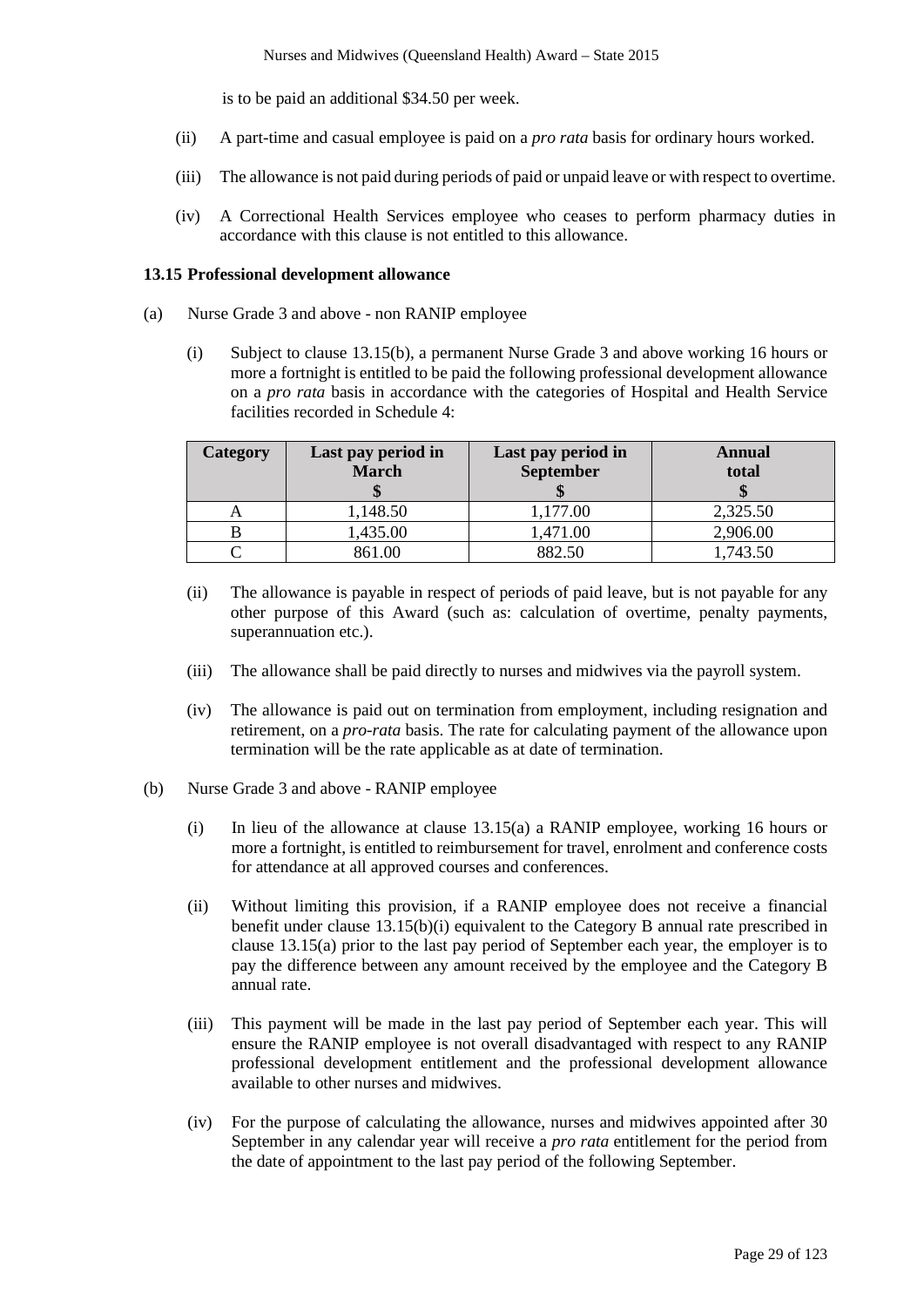(v) The allowance is paid out on termination from employment, including resignation and retirement, on a *pro-rata* basis.

# **13.16 Relieving in-charge allowance**

- (a) Subject to clause 13.16(b), if for one entire shift or more an employee Nurse Grade 6 or above should normally be rostered but is not rostered to work or is unavailable, a Nurse Grade 5 employee designated by the employer to act "in charge" is to be paid an additional \$13.28 for each shift of ordinary hours worked unless that employee is already being paid a higher rate of pay for the performance of higher or special duties.
- (b) The allowance prescribed in this provision is not payable if an employee Nurse Grade 6 or above is "in-charge" of more than one unit/area and is rostered on duty. However, the appropriate professional standards will apply to ensure that the employee Nurse Grade 6 or above could exercise their "in-charge" responsibilities appropriately across the clinical units for which they are responsible.
- (c) The allowance prescribed in this provision is also payable to a Psychiatric Hospital employee where on one shift or more in respect of a vacant position or a position the occupant of which is on leave:
	- (i) a Nurse Grade 5 relieves in a position of Nurse Grade 6; or
	- (ii) a Nurse Grade 6 relieves in a position of Nurse Grade 7.
- (d) The allowance prescribed in this provision to be paid as an hourly rate, based on a 7.6 hour day, and is to be taken into account for the purpose of calculating weekend penalties, overtime and public holidays only. The allowance is not to be included for calculating shift penalties, superannuation or leave entitlements.

# **13.17 Special payment - Eventide Homes and Psychiatric Hospitals**

- (a) An Eventide Homes (Nursing Grade 1 to Nurse Grade 4) and Psychiatric Hospital (Nursing Grade 1 to Nurse Grade 8) employee is entitled to a special payment of \$21.20 per fortnight which is to operate for all purposes of this Award.
- (b) A Psychiatric Hospital (Nurse Grade 9 and above) employee is entitled to a special payment of \$22.10 per fortnight which is to operate for all purposes of this Award.

#### **13.18 Targeted training allowance - Nursing Grade 1 Band 1**

A targeted training allowance of \$34.20 per fortnight, payable for all purposes of this Award, is to be paid to a Nursing Grade 1, Band 1 employee who has Certificate III qualifications and has been at paypoint 6 for 12 months or more.

# **13.19 Uniforms**

- (a) The employer will supply free of charge, and replace on a fair wear and tear basis, an adequate number of uniforms appropriate to each employee's occupation that meet workplace health and safety standards.
- (b) The employer will ensure that the supply of nurses' uniforms will provide flexibility in the range of items supplied. Employees will be provided with a choice of different shirt styles and lower garments including, but not limited to: shirts, polos, shorts, culottes, trousers, pants, skirts and dresses.
- (c) The style of the uniforms will be determined by the employer after consultation with the Union/s.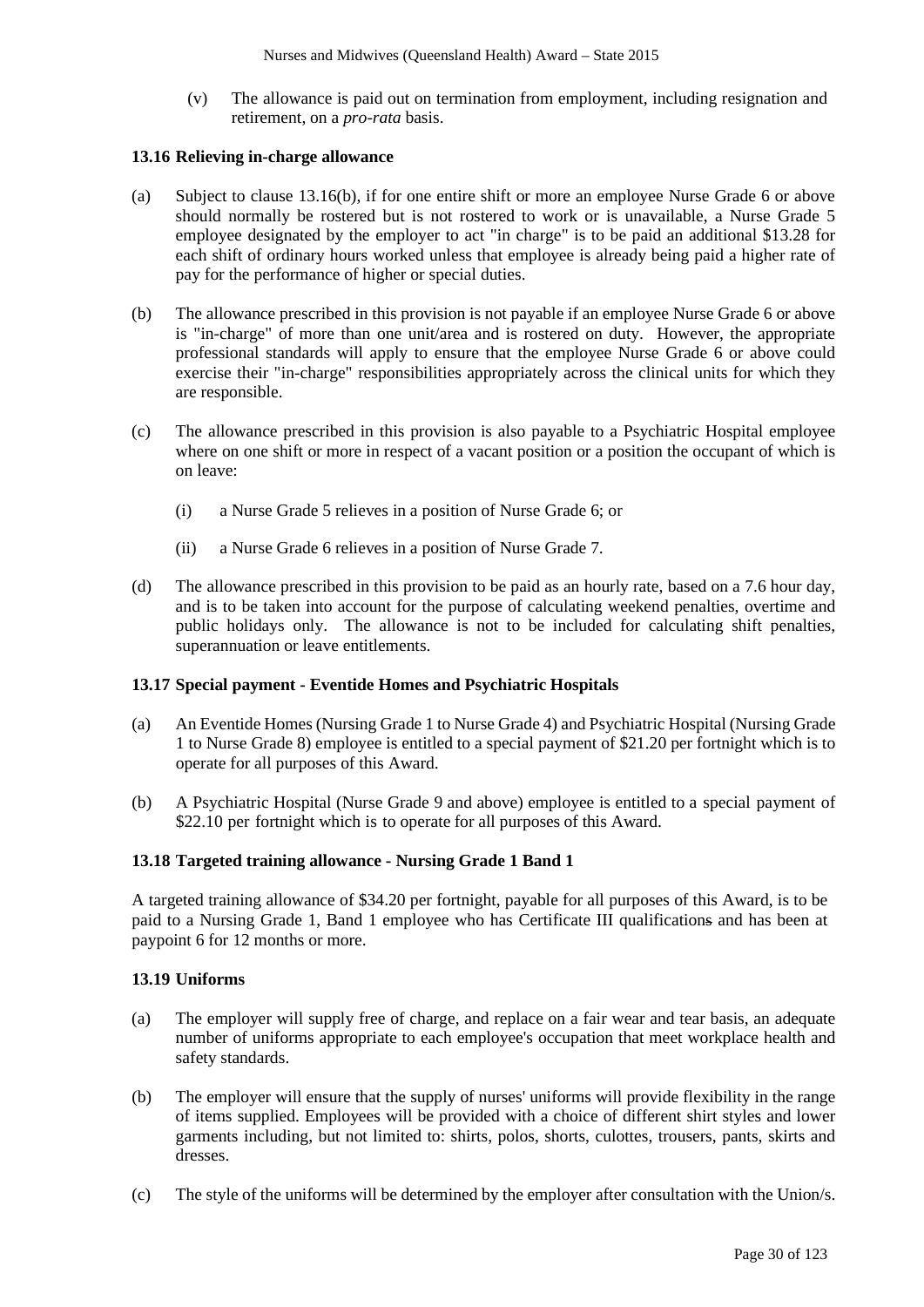- (d) In addition, the employer will provide to Eventide Homes (Nursing Grade 1 to Nurse Grade 4) and all Psychiatric Hospital employees an overcoat of proper fit and good quality or reimburse the employee for the cost of such an overcoat.
- (e) Subject to clause 13.19(f), where a uniform is not provided the employer will pay an allowance at the rate of \$268.25 per annum (\$10.28 per fortnight). The allowance is calculated at the cost, from time to time, for an employee to purchase five each of the most expensive uniform upper and lower garments from a supplier approved by the employer.
- (f) A Biala employee is entitled to be paid a uniform allowance of \$6.10 per fortnight.
- (g) The allowances prescribed in clauses 13.19(e) and (f), respectively, will be paid each fortnight and will also be payable during periods of absence on sick, annual or other paid leave.
- (h) The employer will replace or reimburse to Eventide Homes (Nursing Grade 1 to Nurse Grade 4) and all Psychiatric Hospital (Nursing Grade 1 to Nurse Grade 8) employees the cost of private clothing which is damaged or destroyed in the discharge of duty where the employee is not supplied with uniforms or is required to wear private clothing while on duty.

#### **13.20 X-ray and radium allowance - Public Hospitals**

A Grade 9 or Public Hospital employee, Nurse Grade 5 and above, whose duties requires them to use or assist in using x-ray apparatus or radium is entitled to an additional \$23.60 per fortnight.

#### **13.21 Adjustment of allowances**

- (a) Other than the allowances at clauses 13.2 (annual isolation allowance), 13.4 (divisional and district parities), 13.10 (motor vehicle allowance), 13.13 (overtime meal allowance), 13.15 (professional development allowance) and 13.19 (uniforms), respectively, all other monetary allowances specified in clause 13 shall be automatically adjusted from the same date and in the same manner as monetary allowances are adjusted in any State Wage Case decision or other decision of the Commission adjusting minimum wage rates in this Award.
- (b) In addition to the monetary allowances specified in clause 13, the monetary allowances in clauses 18.2(b) and (e) (on call and recall), respectively, shall also be adjusted in the same manner and at the same time as prescribed in clause 13.21(a).
- (c) At the time of any adjustment to the wage rates in this Award the expense related allowances at clauses 13.10 (motor vehicle allowance), 13.13 (overtime meal allowance), 13.19 (uniforms) and 31 (board and lodging), respectively, shall be automatically adjusted by the relevant adjustment factor. The relevant adjustment factor for this purpose is the percentage movement in the applicable index figure most recently published by the Australian Bureau of Statistics since the allowance was last adjusted.
- (d) The applicable index figure is the index figure published by the Australian Bureau of Statistics for the Eight Capitals Consumer Price Index, as follows:

| Allowance                                                   | <b>Eight Capitals Consumer Price Index</b><br>(ABS Cat No. 6401.0 - Table 7) |
|-------------------------------------------------------------|------------------------------------------------------------------------------|
| Accommodation allowance<br>(last adjusted 1 September 2021) | Domestic holiday, travel and<br>accommodation sub-group                      |
| Motor vehicle allowance<br>(last adjusted 1 September 2021) | Private motoring sub-group                                                   |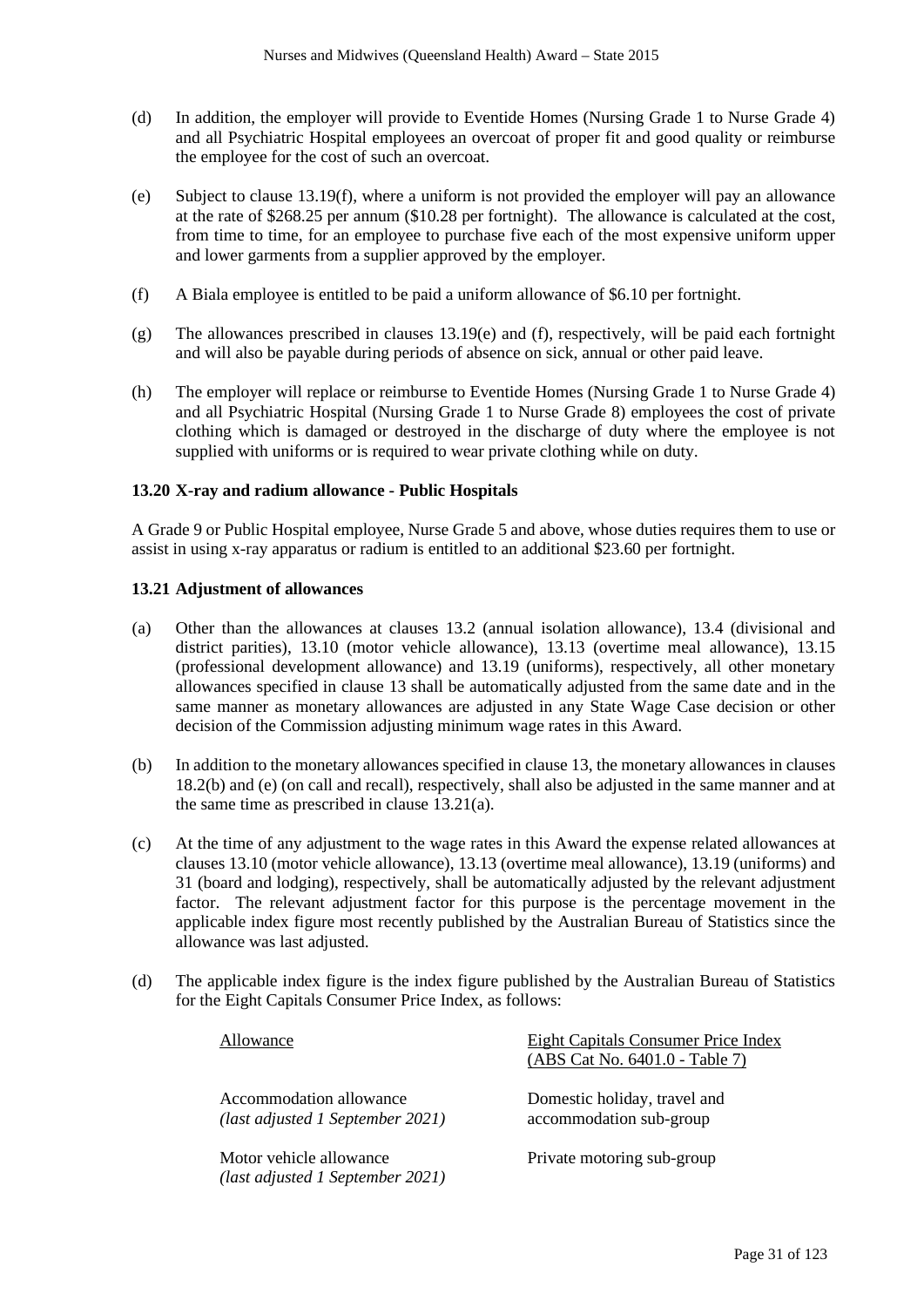| Overtime meal allowance<br>$\mu$ (last adjusted 1 September 2021) | Take-away and fast foods sub-group |  |  |
|-------------------------------------------------------------------|------------------------------------|--|--|
| Uniforms<br>(last adjusted 1 September 2014)                      | Clothing and footwear group        |  |  |

# **14. Superannuation**

- (a) Subject to Commonwealth legislation, all employers subject to this Award must comply with superannuation arrangements prescribed in the *Superannuation (State Public Sector) Act 1990* (and associated Deed, Notice and Regulation).
- (b) Where Commonwealth legislation provides for choice of fund rights to an employee subject to this Award, and that employee fails to elect which superannuation fund to which employer contributions are directed, the employer will direct contributions to the appropriate fund as prescribed by the abovementioned Queensland legislation.

# **PART 5 - Hours of Work and Related Matters**

# **15. Hours of duty**

#### **15.1 Nursing Grade 1 to Nurse Grade 9 employees**

- (a) Subject to clauses 15.2 and 15.3, the ordinary hours of duty of employees will be an average of 38 hours per week, but no greater than 80 in any one fortnight, to be worked according to a roster as follows:
	- (i) 19 days (or shifts) of 8 hours' duration worked and one day (also of 8 hours) to be taken as an ADO (with pay) in any four weekly cycle; or
	- (ii) In shifts as required, not exceeding 10 hours and not less than 4 hours in duration, with the hours worked in excess of an average of 38 per week over a four weekly cycle being credited towards an ADO; or
	- (iii) Where circumstances exist in a hospital, facility, ward, or some discrete section of a hospital or facility that warrant a different method of working the 38 hour week other than that provided above, the employer, in consultation with the relevant Union and the employees directly affected, may agree to vary the methods of working the 38 hour week for that particular hospital, facility, ward or discrete section of a hospital or facility.
- (b) The ordinary working hours of a Nursing Grade 1 to Nurse Grade 9 employee covered by this Award will be worked in shifts the length of which must be agreed between the employer and the Union in consultation with the affected employees.
- (c) ADOs may be accumulated up to a maximum of five days, or 12 days in exceptional circumstances, and taken at a mutually acceptable time.
- (d) ADOs will be arranged so that they do not occur on a public holiday. An ADO will be taken on another day as agreed by the employee and employer within the same four weekly cycle where possible.
- (e) Notwithstanding that an employee may not be required to work on a public holiday it will still be regarded as a day worked for the purposes of the accrual of an ADO.

#### **15.2 Nurse Grade 10 and above**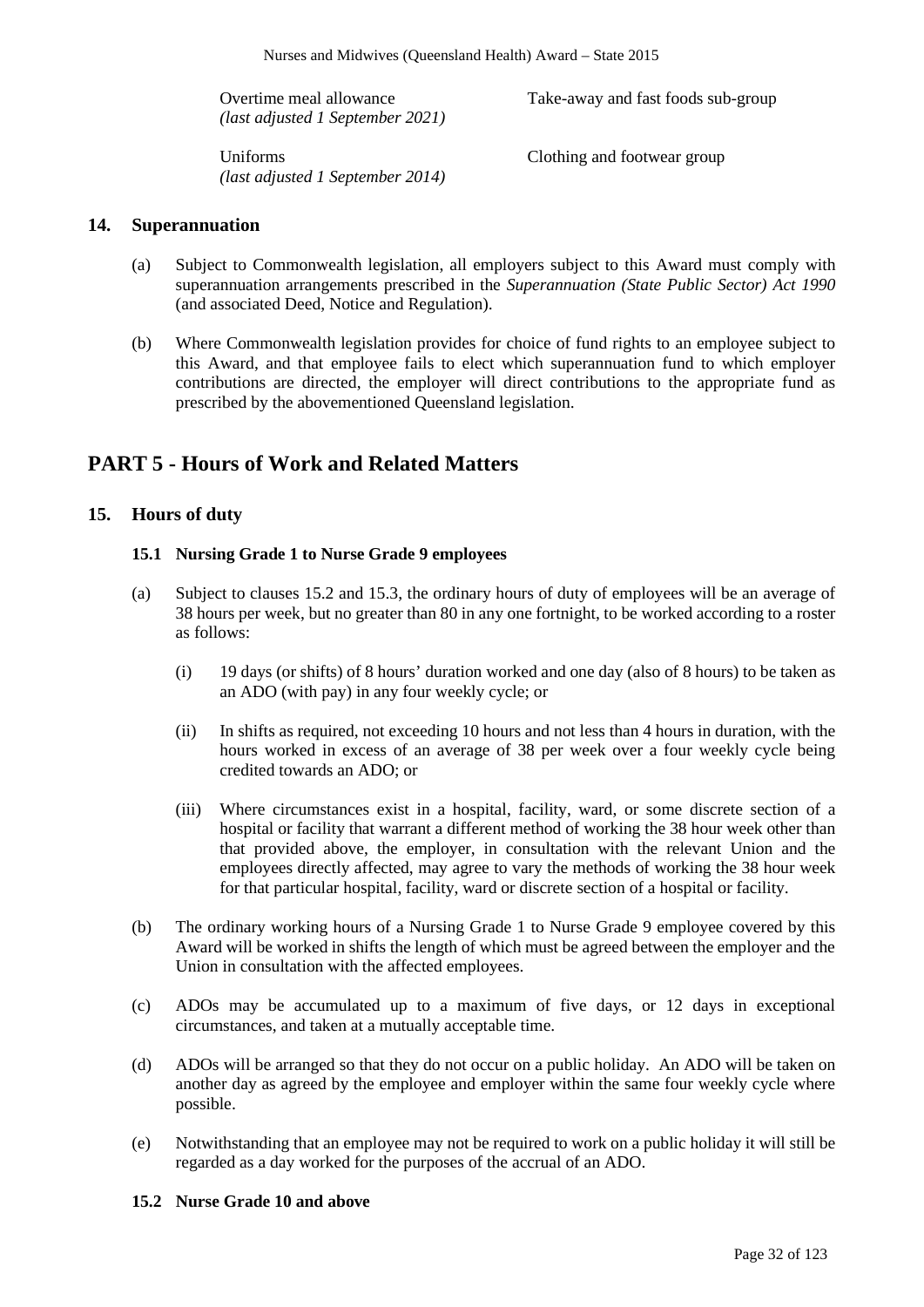- (a) The usual hours of work for a Nurse Grade 10 and above employee is an average of 38 hours per week, 76 hours per fortnight or 152 hours in a four week period. However, to perform the job effectively, a Nurse Grade 10 and above employee may be required to work additional hours as appropriate.
- (b) A Nurse Grade 10 and above employee may work flexibly. This flexibility includes the option of available times off during the week (for example an afternoon off) or as a more formal accumulated day off arrangement.

#### **15.3 Twelve hour shift arrangements**

- (a) Where an employer identifies a need to extend the shifts of ordinary hours of employees to support new models of care and/or changing health needs, it is to consult with the Union and the employees concerned. Introduction of 12 hour shifts will be implemented after agreement with the Union and a majority of the employees affected.
- (b) Prior to the commencement of a 12 hour shift arrangement, the parties are to establish a method for evaluation of the workability and effectiveness of the proposed shift arrangement. Such evaluation is to include, but is not to be limited to, consideration of the following factors:
	- (i) patient outcomes;
	- (ii) health and safety;
	- (iii) adverse incidents;
	- (iv) staff satisfaction;
	- (v) financial implications;
	- (vi) sick leave;
	- (vii) childcare implications;
	- (viii) effects on family and social life;
	- (ix) effects on work performance;
	- (x) effects/impacts upon other clinical units;
	- (xi) professional development;
	- (xii) communication;
	- (xiii) effects on management recruitment and retention; and
	- (xiv) impact on other work units.
- (c) Employees working 12 hour shift arrangements will have the following conditions apply:
	- (i) participation in the 12 hour shift arrangements will be on a voluntary basis provided that an employee who does not wish to participate will be redeployed at the same classification level only if no reasonably practicable alternative to working the 12 hour shift is available and acceptable to the employee;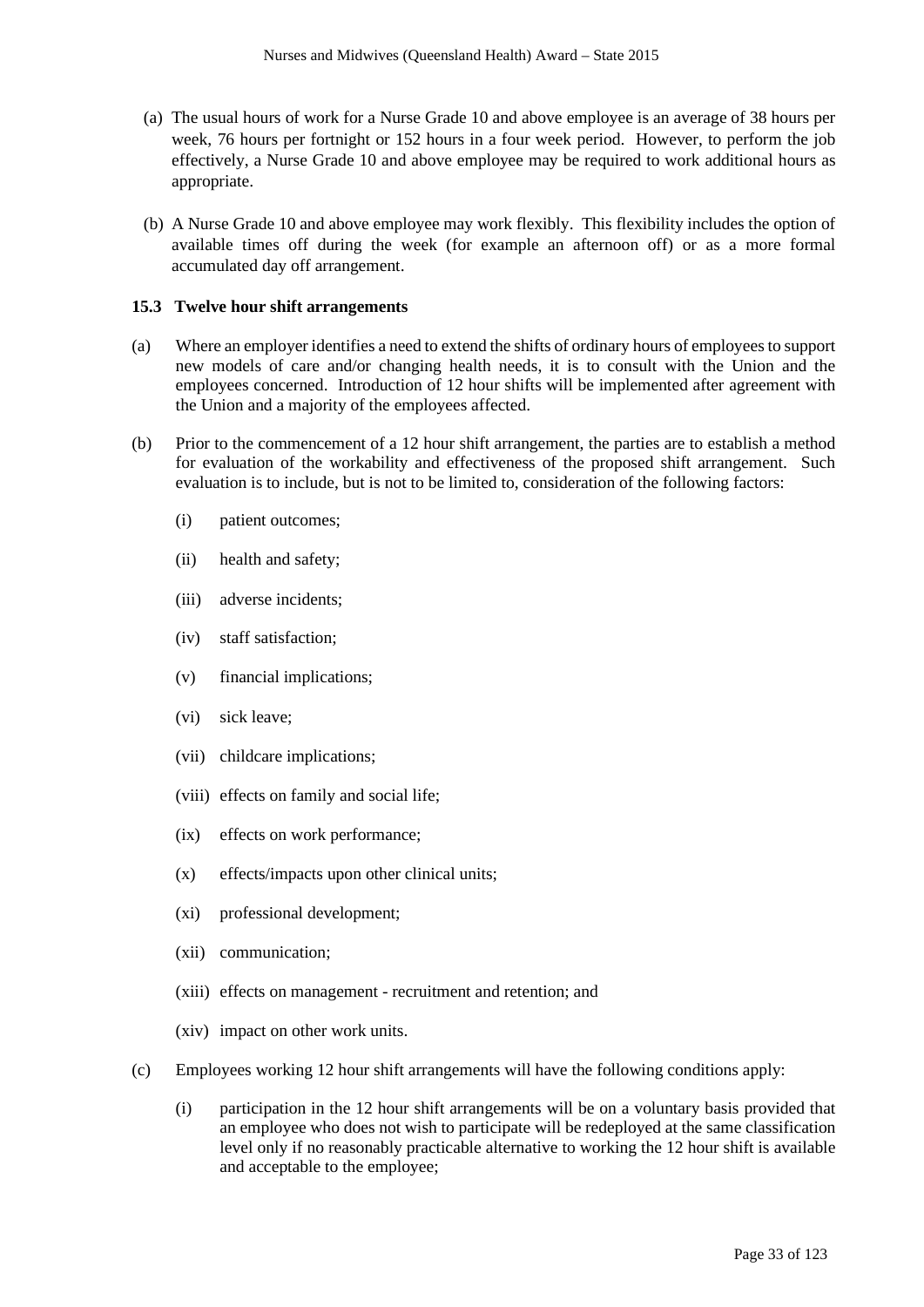- (ii) the maximum continuous ordinary hours to be worked in such circumstances will be 12 hours in any one day;
- (iii) subject to clause  $15.3(c)(iv)$ , an employee who works a shift of 12 ordinary hours is entitled to one paid meal break and one unpaid meal break, each of 30 minutes duration. The first meal break is to occur between the fourth and sixth hours of duty and the second meal break is to occur during the ninth or tenth hours from the commencement of duty;
- (iv) A Correctional Health Services employee who works a shift of 12 ordinary hours is entitled to two paid meal breaks, each of 30 minutes duration. The first meal break is to occur between the third and sixth hours of duty and the second meal break is to occur no later than the tenth hour from the commencement of duty.
- (v) employees will be entitled to two 10 minute rest pauses in the first and second half of an ordinary 12 hour shift, to be taken at a time to suit the convenience of the employer;
- (vi) for occupational health and safety reasons an employee should not perform overtime immediately before or following a 12 hour shift of ordinary hours;
- (vii) each employee will be allowed in each fortnight either:
	- (A) two blocks of three consecutive days off in each week; or
	- (B) two consecutive days off in one week and four consecutive days off in the other week; or
	- (C) where mutually agreed, three blocks of two consecutive days off,
- (viii) an employee may work a maximum span of four 12 hour shifts where those shifts are a combination of:
	- (A) two day and two night shifts; or
	- (B) one day and three night shifts; or
	- (C) three days and one night,
- (ix) where an employee works a combination of 8 and 12 hour shifts a maximum of five shifts in a row may be worked. This will include a minimum of two 8 hour shifts;
- (x) an employee who completes a 12 hour shift will be allowed a break of 10 hours between the termination of the 12 hour shift and the commencement of another shift; and
- (xi) a part-time employee may be rostered up to 12 ordinary hours on any one day.
- (xii) A Correctional Health Services employee engaged in 12 hour shift arrangements is entitled to a 10 hour break between the end of an ordinary rostered shift and the beginning of the next ordinary rostered shift except in emergent circumstances where the minimum will be 8 hours.
- (d) The annual leave entitlements of an employee working 12 hour shift arrangements is recorded in clauses 19.1 and 19.2.

#### **15.4 Integrated Mental Health Services arrangements**

The following arrangements apply to Integrated Mental Health Service employees: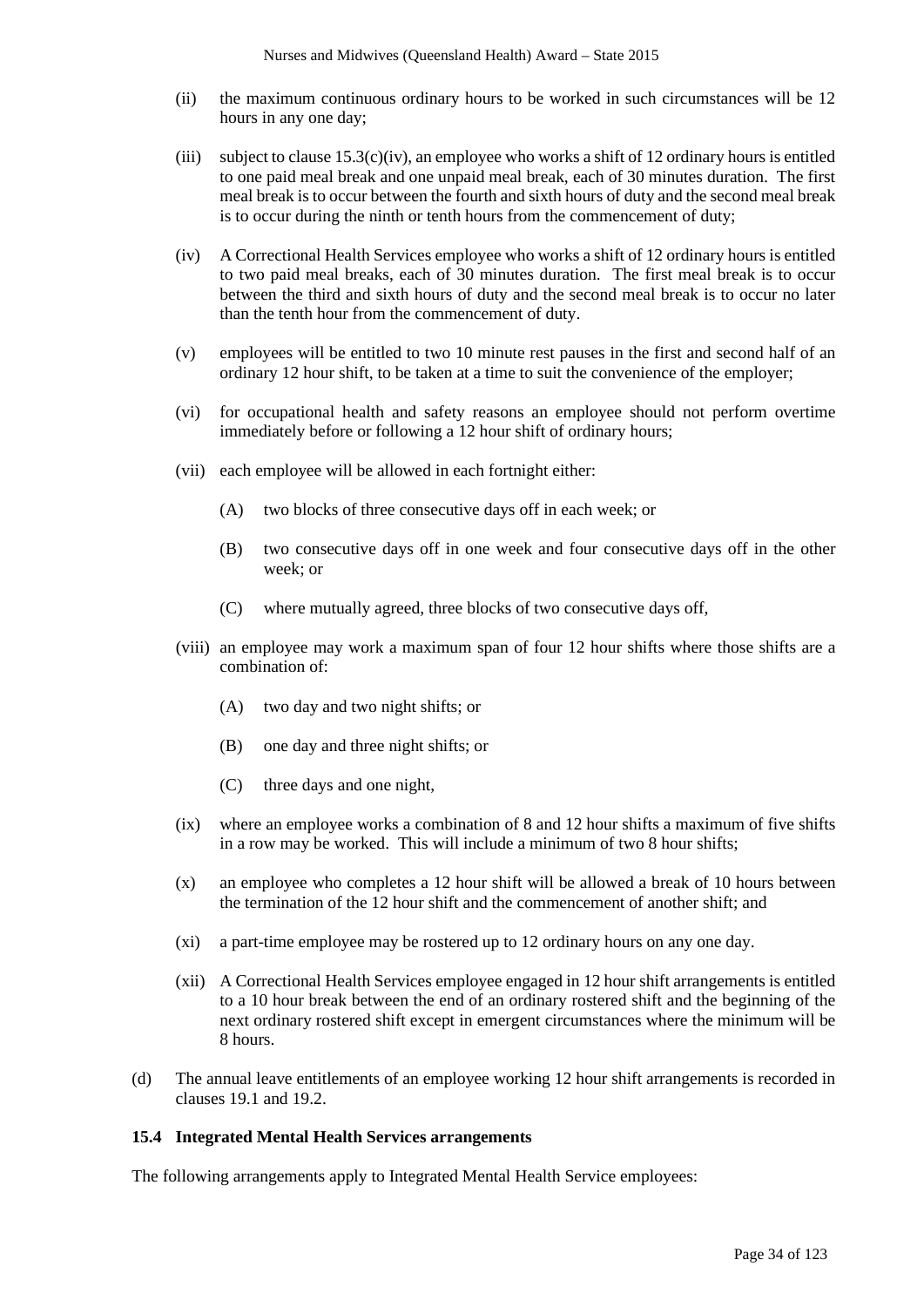- (a) An Integrated Mental Health Service employee may be employed in any part of an Integrated Mental Health Service including the following settings:
	- (i) Public Hospital;
	- (ii) Psychiatric Hospital;
	- (iii) Public Service, such as a community health service; and
	- (iv) Correctional Health Services.

Participation of all employees in these settings is a mandatory condition of employment.

- (b) An Integrated Mental Health Service employee will receive entitlements under this Award in accordance with the setting, as described in clause  $15.4(a)$ , in which the employee works for greater than 50% of ordinary working hours.
- (c) If the period of time spent in the setting described in clause 15.4(b) should fall below 50%, the employee's conditions of employment will be maintained for a period of 3 months after which time they will be employed in accordance with the conditions of employment for that work setting.
- (d) Where an Integrated Mental Health Service employee is transferred from one setting to another setting, the employer must consult with the employee and give consideration to the needs of the new setting and any change of entitlement under this Award arising from the transfer.
- (e) Where there is an extended hours arrangement in place, a paid meal break will be provided on afternoon, night, weekend and public holiday shifts. Meal breaks during other periods of work will be taken in accordance with clause 16.
- (f) To facilitate integration and provide opportunity for training and development, a registered nurse may work in a Community Health Service as part of an Integrated Mental Health Service. The inclusion of Nurse Grade 5 employees in such a service will not affect the number of existing Nurse Grade 6 employees in that service.

# **15.5 Rostering**

- (a) No employee will be rostered to perform ordinary duty for more than 10 consecutive days or shifts unless mutually agreed otherwise.
- (b) Each employee will be allowed two whole consecutive rostered days off in each week which are not to include accrued days off.
- (c) In lieu of two whole consecutive rostered days off in each week an employee may be allowed in each fortnightly period:
	- (i) one day off in one week and three consecutive days off in the other week; or
	- (ii) four consecutive days off at any point in the fortnight.
- (d) Two consecutive days off, one at the end of one week and one at the beginning of the following week, may be counted as meeting the requirements of clause 15.5(c).
- (e) Rosters setting out the employee's rostered days of duty and starting and finishing times on each day must be displayed in a place conveniently accessible to employees at least seven days before the commencement of each four weekly work cycle.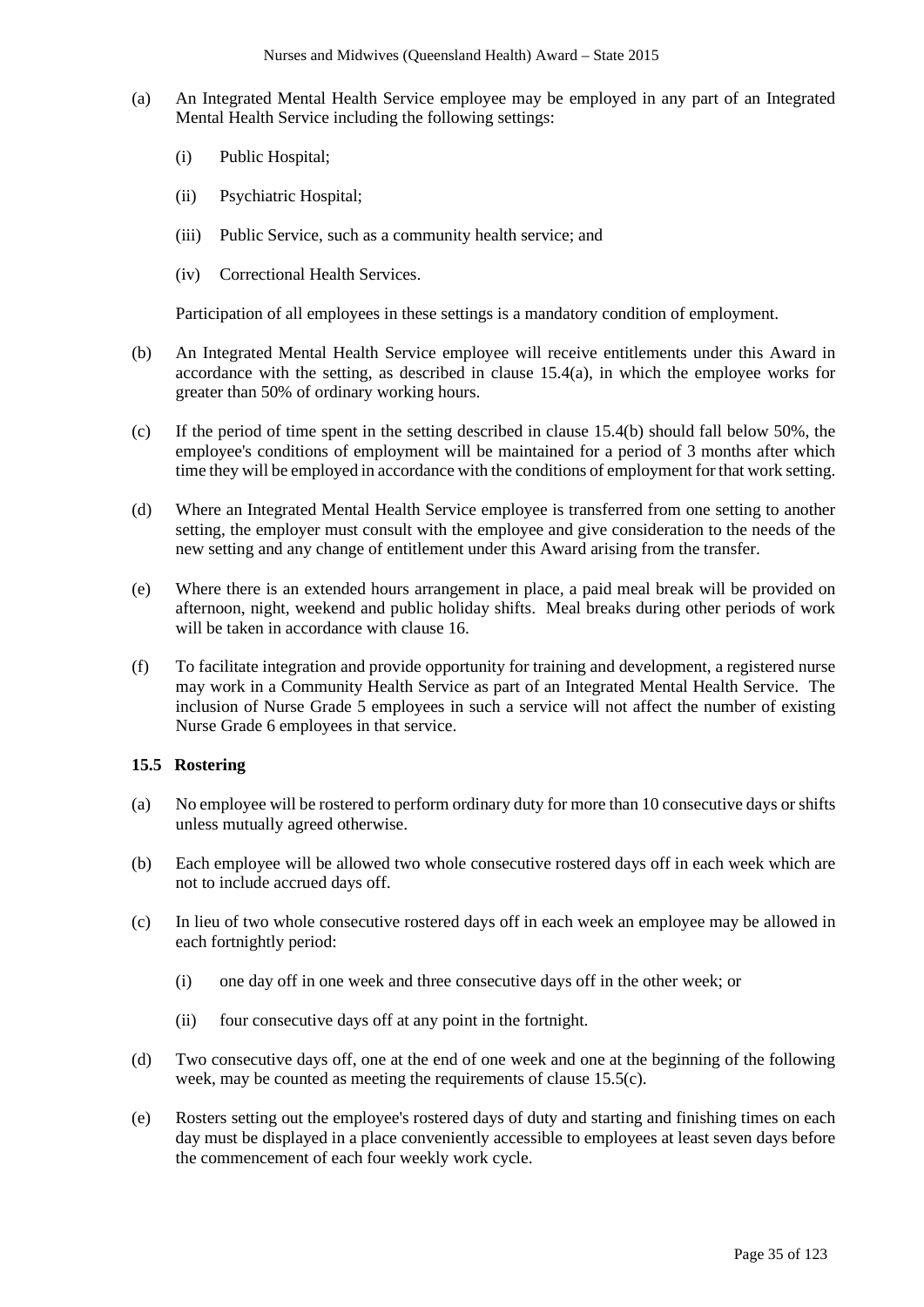- (f) Notwithstanding the provisions of clause 15.5(e), a roster for accrued days off must be posted at least four weeks before the commencement of a four weekly work cycle.
- (g) For Biala employees:
	- (i) rosters must be mutually agreed between the employer and the Union in consultation with the affected employees; and
	- (ii) the employer must give an employee not less than 24 hours' notice of any change to the rostered hours or double time will be payable for the employee's next shift.
- (h) When an Eventide Homes (Nursing Grade 1 to Nurse Grade 4) or Psychiatric Hospital (Nursing Grade 1 to Nurse Grade 8) employee's shift is altered in emergency circumstances the employee must be notified as promptly as possible.
- (i) For Correctional Health Services employees:
	- (i) engaged in shift work rosters will have two whole consecutive days off between midnight and midnight, in each seven day period;
	- (ii) an attempt will be made to average out the number of weekends worked with the number of weekends not worked during the cycle of the roster;
	- (iii) rosters will range from one to 30 weeks long but will average 38 hours per week over the life of the roster in accordance with rostering arrangements in place for each correctional facility as at 1 April 2016; and
	- (iv) wherever possible, day shifts will not commence before 0600. It is acknowledged that specific operations requirements may necessitate a start prior to 0600. However, this will be by exception.

# **15.6 Rest breaks between rostered shifts**

- (a) Subject to clause 15.6(b), an employee is to be allowed a rest break of not less than 10 hours between the termination of a shift of ordinary hours and the commencement of another shift of ordinary hours.
- (b) By agreement in writing between the employee and the employer, the break between shifts may be reduced to eight hours.
- (c) Where the required break of 10 hours (or 8 hours by agreement in writing) has not occurred, the employee will be paid double rates until released from duty for 8 or 10 hours, as the case may be.
- (d) The provisions of clause 15.6 will apply in the case of a shift worker as if 8 hours were substituted for 10 hours when overtime is worked:
	- (i) for the purpose of changing shift rosters; or
	- (ii) where a shift worker does not report for duty and a day worker or a shift worker is required to replace the absent shift worker; or
	- (iii) where a shift is worked by arrangement between employees themselves.
- (e) For the purpose of this clause **double rates** means single time in addition to the prescribed rate payable depending upon when the work is performed.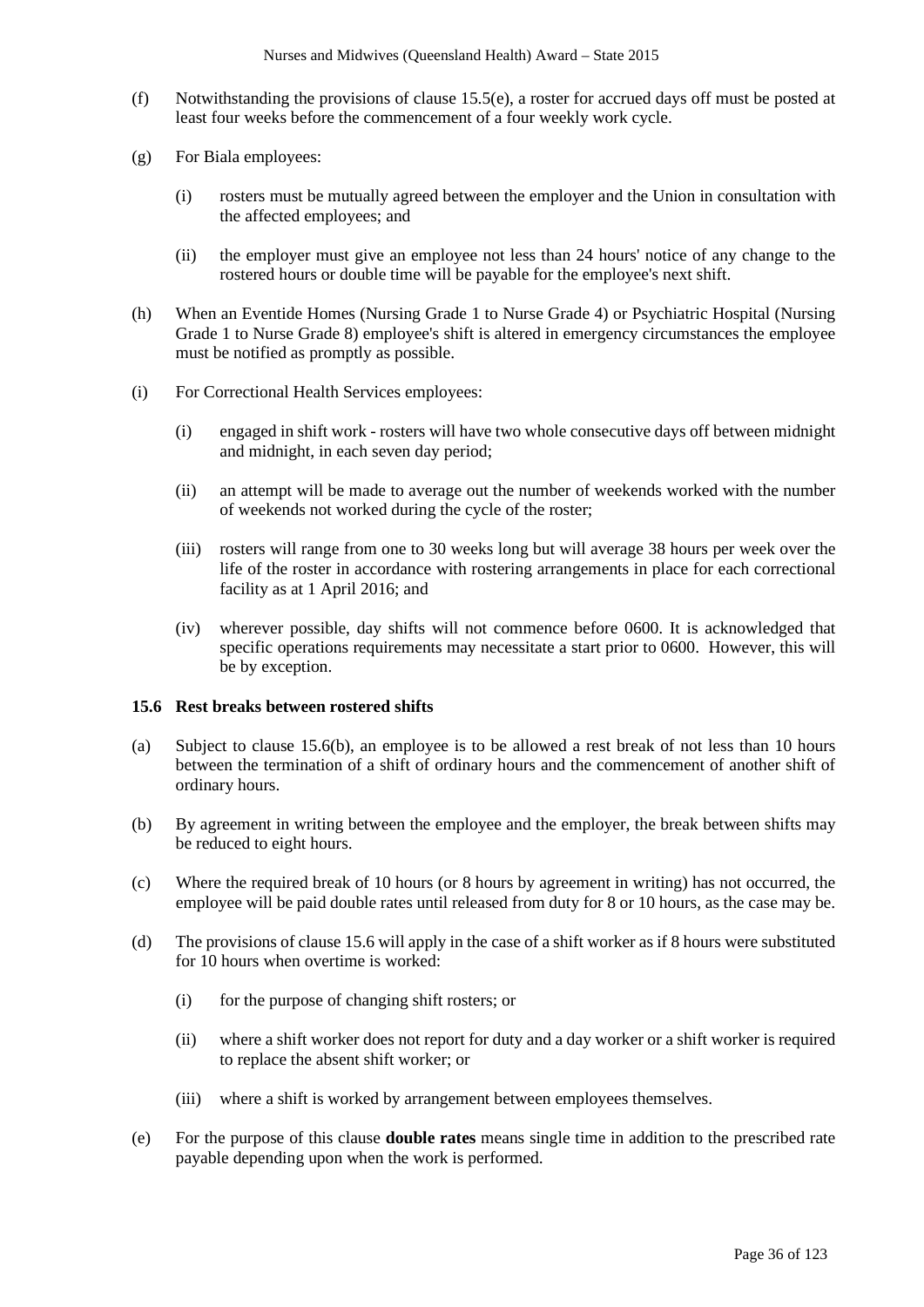### **15.7 Change of leave days and of working shifts - Eventide Homes, Psychiatric Hospitals and Biala**

- (a) Mutual changes of leave days and of working shifts for Eventide Homes (Nursing Grade 1 to Nurse Grade 4), Biala and all Psychiatric Hospital employees will be permitted between similar classes of employees by the delegated officer upon written application of the employees concerned if, in the opinion of the delegated officer, the change is not detrimental to the effective carrying out of the proper function of an organisational unit.
- (b) Eventide Homes (Nursing Grade 1 to Nurse Grade 4), Biala and all Psychiatric Hospital employees must be not more than one level (e.g. pay point) removed from the employee they wish to change with.
- (c) The change of leave days/working shifts must not extend beyond three weeks.

#### **15.8 Change over of shifts - Biala, Eventide Homes and Psychiatric Hospitals**

Biala, Eventide Homes (Nursing Grade 1 to Nurse Grade 4) and all Psychiatric Hospital employees must work such time beyond the rostered shift as is necessary for the changing of shifts and will not receive extra payment for such time.

#### **15.9 Payment for cancelled shifts - Eventide Homes and Psychiatric Hospitals**

When the rostered shift of an Eventide Homes (Nursing Grade 1 to Nurse Grade 4) and Psychiatric Hospital (Nursing Grade 1 to Nurse Grade 8) employee is cancelled by the employer with less than 24 hours' notice, the employee will be paid for four hours at the ordinary rate.

### **15.10 Breaks after night shift - Correctional Health Services**

(a) Following the last night shift worked, a Correctional Health Services employee will have a minimum break of two clear days between midnight and midnight.

For example: if an employee completed a block of night shifts at 0600 on Monday morning they would not commence duty until at least 0600 on Thursday.

(b) Overtime shifts/changes of duty may be worked by consent after a break of one whole day, midnight to midnight, subject to all other guidelines being observed.

### **15.11 Extended hours of services - Public Service, Eventide Homes (Nurse Grade 5 and above) and Corrective Correctional Health Services employees**

- (a) Where an employer identifies a need to extend the hours of services for Public Service, Eventide Homes (Nurse Grade 5 and above) or Correctional Health Services employees to support new models of care and/or changing health needs, consultation with the Union and the employees concerned will occur and an extended hours service arrangement will be entered into.
- (b) The annual leave entitlements of employees working extended hours of service arrangements are recorded in clauses 19.1 and 19.2.
- (c) The public holiday entitlements of employees working extended hours of service arrangements are recorded in clause 23.
- (d) A Public Service, Eventide Homes (Nurse Grade 5 and above) or Correctional Health Services employee who was employed as at 16 May 2003 pursuant to a contract of employment that expressly stipulates that the employee will not be required to work outside a particular arrangement of hours of work will not be required to participate in an extended hours of service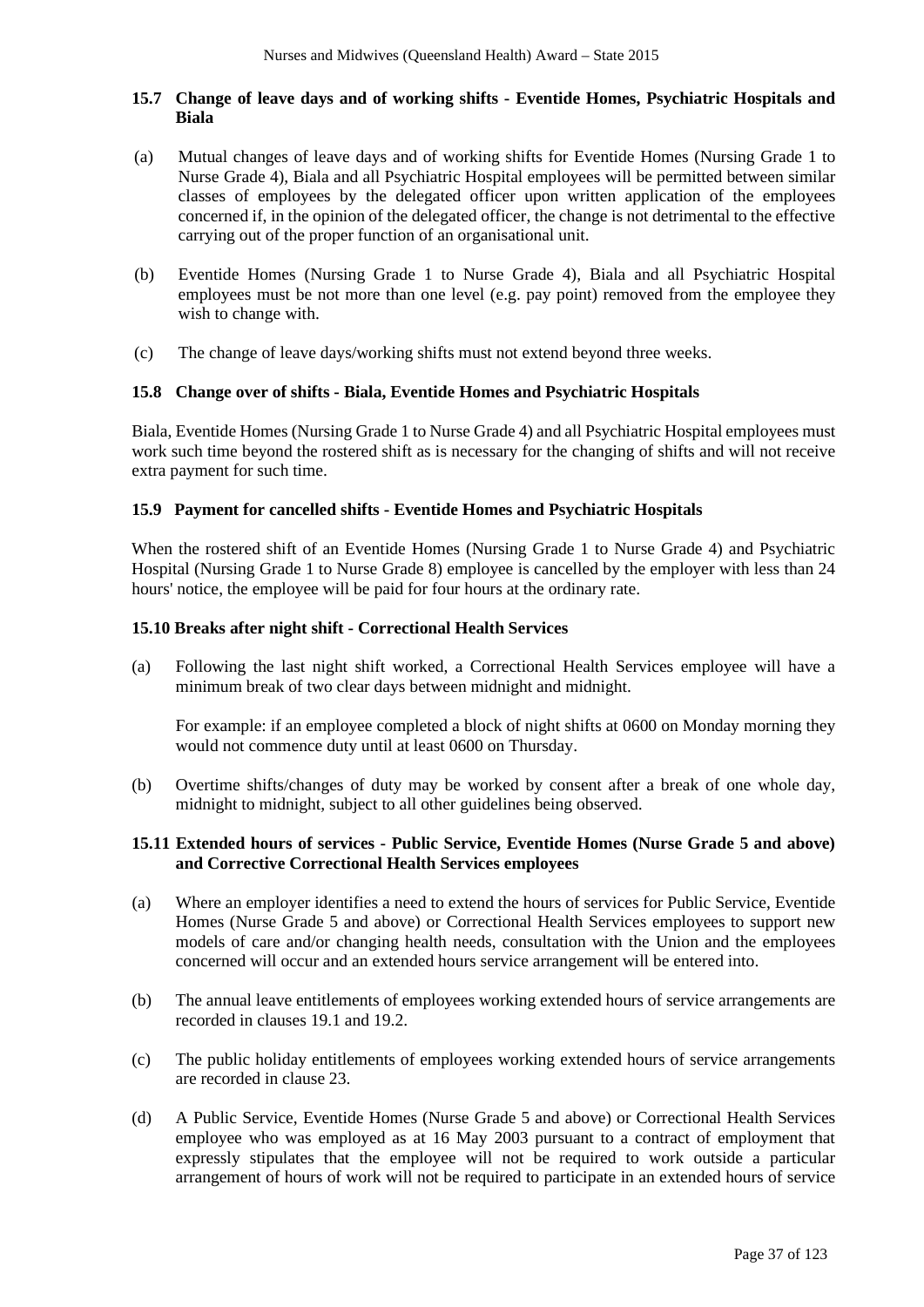arrangement inconsistent with that stipulation except by agreement between the employer and the employee concerned.

#### **15.12 Shift work and weekend work**

- (a) Afternoon shifts
	- (i) An employee (excluding a Nursing Grade 1 employee referred to in clause  $15.12(a)(ii)$ , and a midwife participating in a caseload model of care) working an afternoon shift is to be paid an allowance of 12.5% for all ordinary hours worked, except for work performed on a Saturday, a Sunday or a public holiday, which is to be paid in accordance with clauses 15.12(e) and 23(a) and (b).
	- (ii) A Nursing Grade 1 employee working an afternoon shift is to be paid an allowance of 15% for all ordinary hours worked, except for work performed on a Saturday, a Sunday or a public holiday, which is to be paid in accordance with clauses 15.12(e) and 23(a) and (b).
- (b) Night shifts
	- (i) An employee (excluding a Nursing Grade 1 employee referred to in clause 15.12(b)(ii), and a midwife participating in a caseload model of care) working night shift is to be paid an allowance of 20% for all ordinary hours worked, except for work performed on a Saturday, a Sunday or a public holiday, which is to be paid in accordance with clauses 15.12(e) and  $23(a)$  and (b).
	- (ii) A Nursing Grade 1 employee working a night shift is to be paid an allowance of 17.5% for all ordinary hours worked, except for work performed on a Saturday, a Sunday or a public holiday, which is to be paid in accordance with clauses 15.12(e) and 23(a) and (b).
- (c) Limitation on night duty
	- (i) Subject to clauses  $15.12(c)(ii)$  and (iii), night duty must be limited to a period not exceeding 3 months at any one time, and any employee who has performed night duty continuously for a period of 3 months must not be again employed on night duty during the 6 months following such period.
	- (ii) Any employee may, by written agreement with the employer, be employed permanently on night duty.
	- (iii) Clause 15.12(c) does not apply to any employee classified as a Nurse Grade 6 and above.
	- (iv) A Nursing Grade 2 employee sitting for an examination relevant to their nursing or midwifery course of study will not be required to perform night duty on the night before the examination day.
- (d) Night shift and public holiday work
	- (i) An employee working night shift before and during a public holiday isto be paid as follows:

| <b>Shift</b>                                          | <b>Allowance</b>                      |
|-------------------------------------------------------|---------------------------------------|
| Night shift before a public holiday until<br>midnight | Shift penalty applicable for that day |
| Night shift before a public holiday after<br>midnight | Public holiday penalty rates          |
| Night shift on public holiday until midnight          | Public holiday penalty rates          |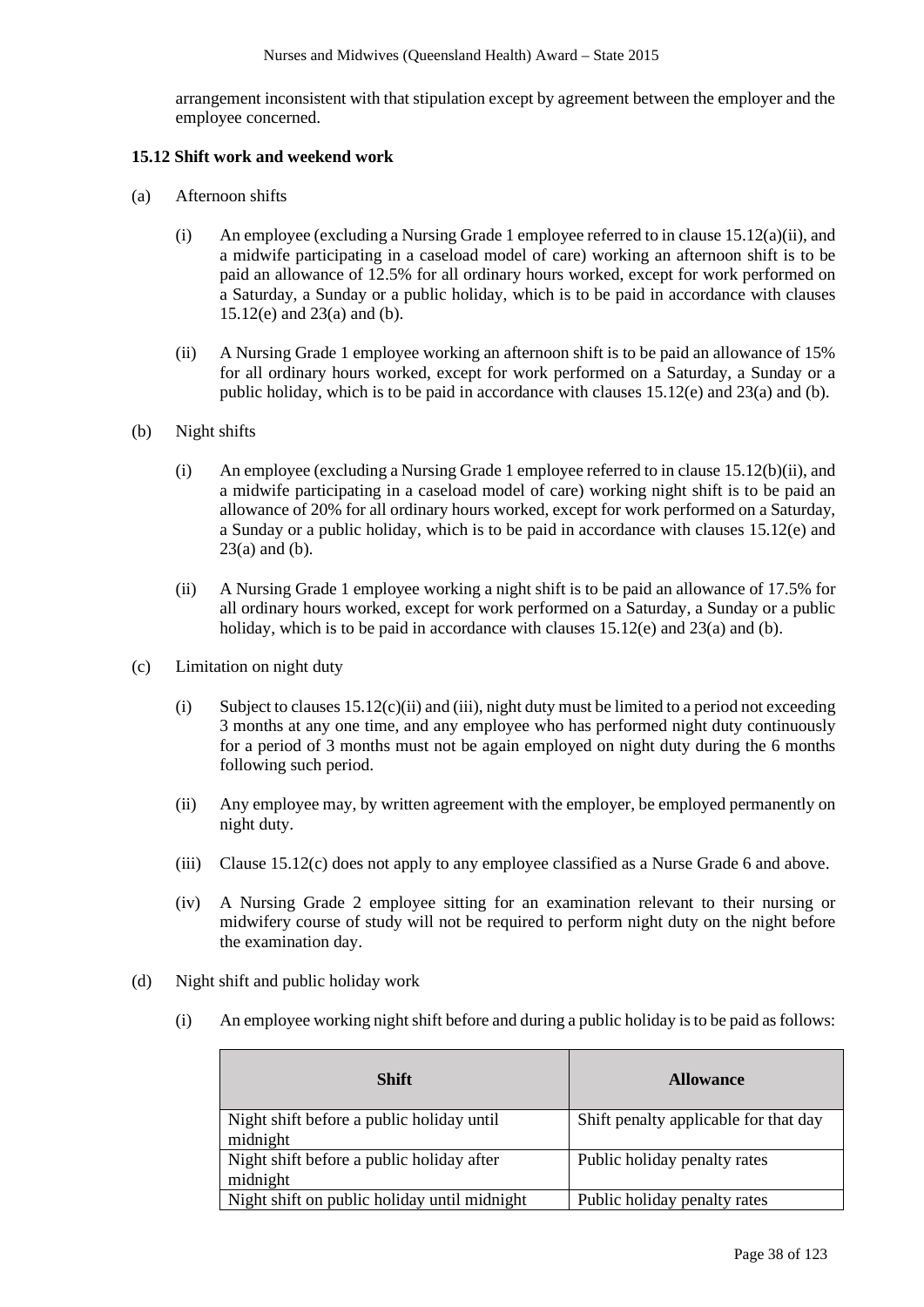- (e) Weekend work
	- (i) Afternoon and night shift allowances do not apply to shift work performed on a Saturday or on a Sunday, where the extra payments prescribed in clauses 15.12(e)(ii), (iii) and (iv) apply.
	- (ii) In respect of ordinary hours worked where the rostered starting and finishing times of a shift occur before and after midnight on a Friday, Saturday or Sunday night, the penalty rates to be paid are as follows:

| <b>Shift</b>                        | <b>Allowance</b>       |
|-------------------------------------|------------------------|
| Friday night shift until midnight   | Night shift allowance  |
| Friday night shift after midnight   | Saturday penalty rates |
| Saturday night shift until midnight | Saturday penalty rates |
| Saturday night shift after midnight | Sunday penalty rates   |
| Sunday night shift until midnight   | Sunday penalty rates   |
| Sunday night shift after midnight   | Night shift allowance  |

(iii) Saturday penalty rate:

All time worked by an employee up to and including 10 hours in any rostered shift of ordinary hours between 0000 and 2400 on a Saturday is to be paid at the rate of time and one-half.

- (iv) Sunday penalty rate:
	- (A) Except for a Nursing Grade 1 employee, all time worked by an employee between 0000 and 2400 on a Sunday is to be paid at the rate of time and three-quarters.
	- (B) All time worked by a Nursing Grade 1 employee between 0000 and 2400 on a Sunday is to be paid at the rate of double time.
- (v) Where more than 10 ordinary hours are worked in any one shift of ordinary hours on a weekend double time must be paid for all time in excess of 10 hours.
- (vi) The method of calculating penalty rate payments for a casual employee is recorded in clause 8.3(f).

## **16. Meal breaks**

(a) All employees covered by this Award are entitled to a meal break of a minimum of 30 minutes duration as provided in the table below:

|     | <b>Relevant employees</b>                                                                                             | <b>Meal break</b>                                                     |
|-----|-----------------------------------------------------------------------------------------------------------------------|-----------------------------------------------------------------------|
| (i) | • Public Hospital<br>• Public Service<br>• Eventide Homes (Nurse Grade 5 and above)<br>• Correctional Health Services | Meal break unpaid (i.e. not<br>included in ordinary hours of<br>work) |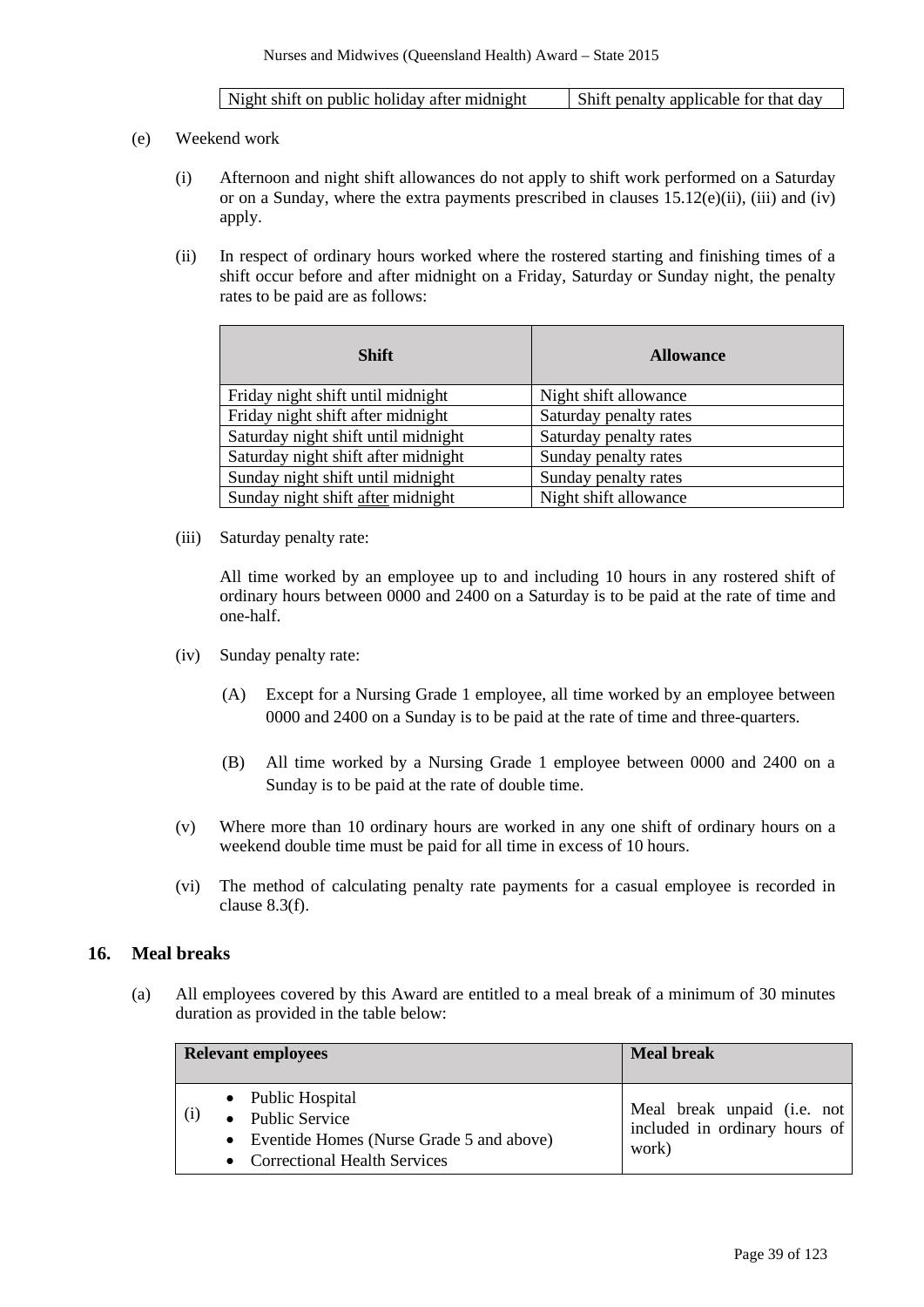|      | Biala                                            |                                |
|------|--------------------------------------------------|--------------------------------|
| (ii) | • Eventide Homes (Nursing Grade 1 to Nurse Grade | Meal break paid (i.e. included |
|      |                                                  | in ordinary hours of work)     |
|      | all Psychiatric Hospitals                        |                                |

- (b) Subject to clause 16(c), the meal break will be taken between the fourth and sixth hours of duty.
- (c) No meal break will be taken by an employee on an ordinary rostered shift of six hour or less. However, a Public Hospital employee is entitled to a meal break unless it is agreed between the employer and employee that no meal break will be taken.

## **17. Rest pauses**

- (a) Every employee covered by this Award is entitled to a rest pause of 10 minutes duration in the employer's time in the first and second half of the working day. Such rest pauses are to be taken at times to suit the convenience of the employer and so as not to interfere with the continuity of work where continuity, in the opinion of the employer, is necessary.
- (b) The employer may determine that the rest pauses may be combined into one 20 minute rest pause to be taken in the first part of the ordinary working day, with such 20 minute rest pause and the meal break arranged in such a way that the ordinary working day is broken up into three approximately equal working periods.

## **18. Overtime**

### **18.1 General provisions**

- (a) This clause does not apply to:
	- (i) Nurse Grade 10 and above employees; and
	- (ii) Registered midwives participating in a caseload model receiving an annualised salary.
- (b) Nursing Grade 1
	- (i) All authorised overtime worked in excess of rostered ordinary hours Monday to Saturday, inclusive, by a Nursing Grade 1 employee not rostered to work shift work, shall be paid at the rate of time and one-half for the first 3 hours and double time thereafter.
	- (ii) All authorised overtime worked in excess of rostered ordinary hours by a Nursing Grade 1 employee, rostered to work shift work, shall be paid at the rate of double time.
	- (iii) A minimum payment of 2 hours applies to work on Saturday and Sunday.
	- (iv) The minimum payment prescribed in clause 18.1(b)(iii) does not apply where a Nursing Grade 1 employee works overtime in conjunction with or as an extension of the normal ordinary rostered shift.
	- (v) A Nursing Grade 1 employee recalled to perform duty after completing an ordinary shift or on any accrued day off shall be paid at overtime rates for such duty with a minimum payment of 2 hours at overtime rates.
	- (vi) A Nursing Grade 1 employee who is not a shift worker who is required to work on their first rostered day off shall be paid at one and one-half times the ordinary rate for the first 3 hours and double time thereafter, with a minimum of 3 hours.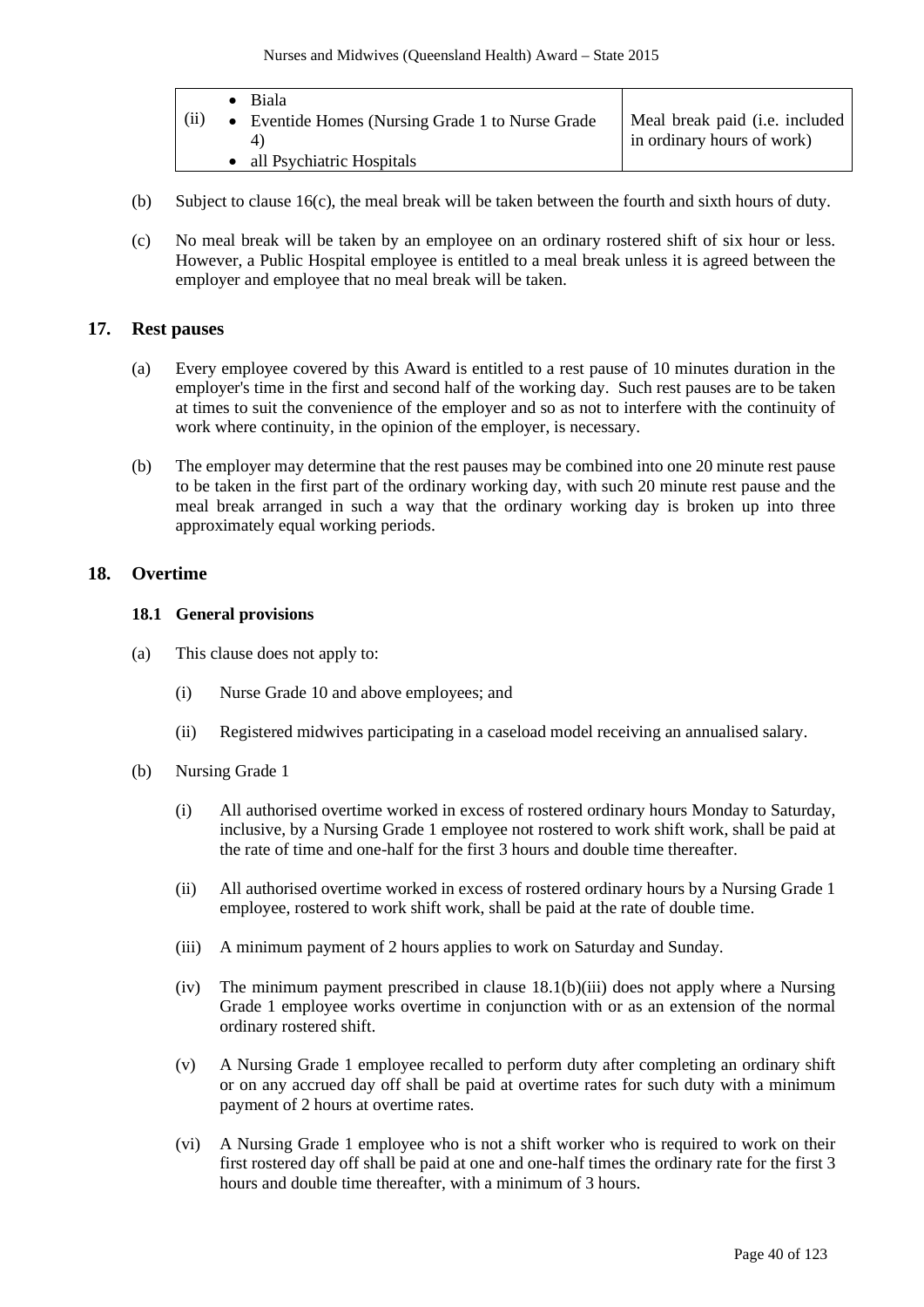- (vii) A Nursing Grade 1 employee required to work on their second rostered day off shall be paid at the rate of double time, with a minimum payment of 3 hours.
- (viii) All authorised overtime worked on a public holiday, shall be paid at the rate of double time and one-half.
- (c) Nursing Grade 2 to Nurse Grade 9, inclusive
	- (i) All authorised overtime worked in excess of an employee's rostered ordinary hours of work Monday to Saturday, inclusive, is to be pad at the rate of time and one-half for the first three hours and double time thereafter.
	- (ii) All authorised overtime worked on Sunday is to be paid at the rate of double time.
	- (iii) All authorised overtime worked on a public holiday is to be paid at the rate of double time and one-half.
	- (iv) A Correctional Health Services employee:
		- (A) May be required to work reasonable time in excess of ordinary hours.
		- (B) Shall not perform more than 16 hours of consecutive duty inclusive of overtime. Overtime in combination with a 12 hour ordinary shift should be worked in exceptional circumstances only.
		- (C) In receipt of the aggregated shift allowance or who is a shift worker whose hours of work are regularly rotated in accordance with a shift roster covering two or more shifts per day will be paid for all overtime at the rate of double time. Overtime will be paid on the employee's base rate.
		- (D) Engaged as a casual employee, an ordinary shift is to be no more than 12 hours.
- (d) Time off in lieu
	- (i) Subject to mutual agreement between an employee and their employer, an employee who performs overtime work may be granted time off in lieu of monetary compensation for such overtime at a mutually convenient time on a time for time basis.
	- (ii) Accrual of such time off will be to a maximum of 24 hours. Any time accrued in excess of 24 hours is to be paid at the appropriate overtime rate.
- (e) Work performed by a Correctional Health Services employee on Labour Day outside the ordinary starting and finishing times is to be paid for at double the overtime rate prescribed for an ordinary working day.

# **18.2 On call and recall**

- (a) This clause does not apply to registered midwives participating in a caseload model receiving an annualised salary
- (b) An employee who is rostered to be on call at their private residence, within the hospital precincts or at any other mutually agreed place, will receive an additional amount as specified in the table below: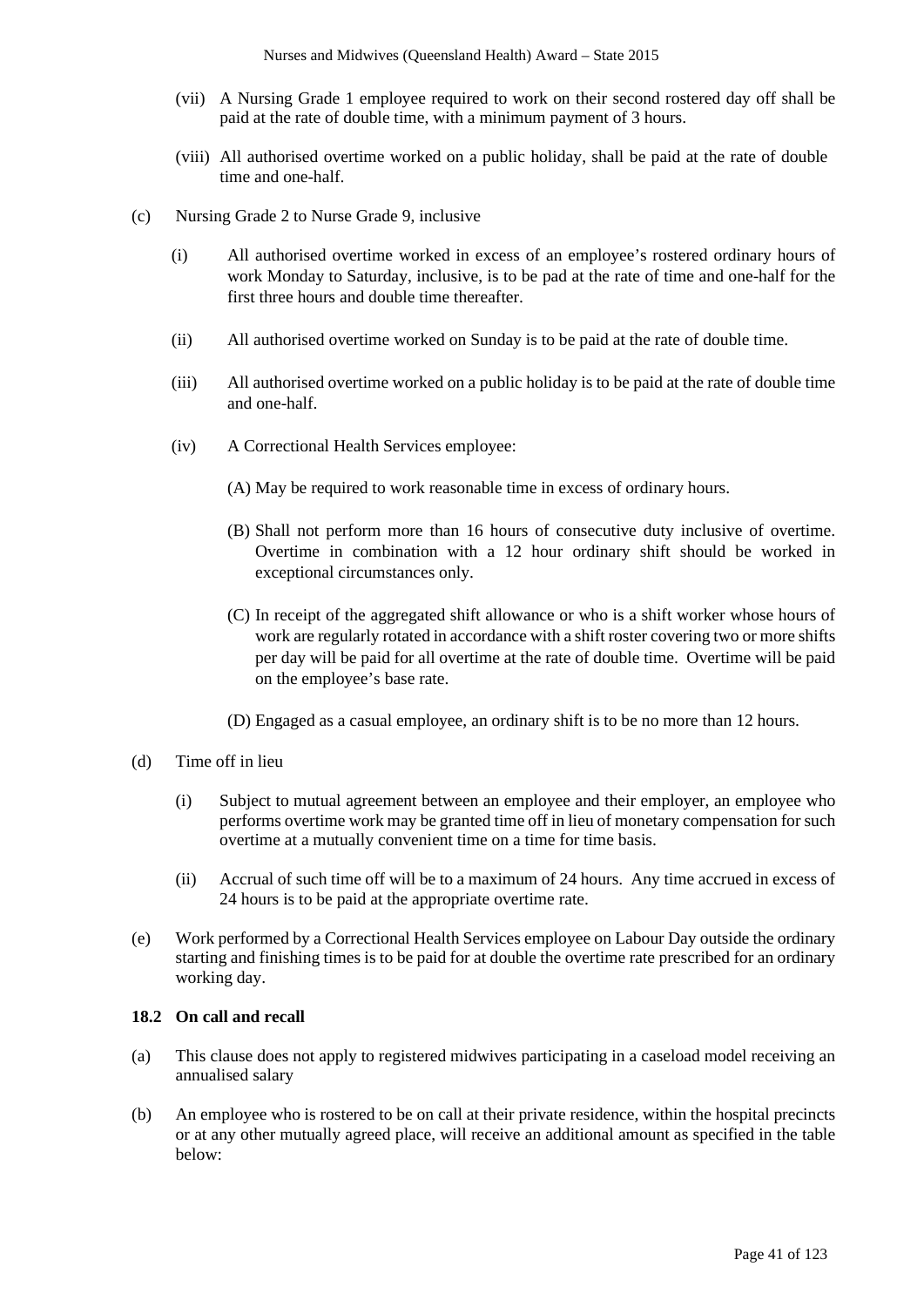|                                                                                                                                                                  | <b>AIN Nurse Grade 1</b> | <b>Nurse Grade 3 and above</b>                                           |
|------------------------------------------------------------------------------------------------------------------------------------------------------------------|--------------------------|--------------------------------------------------------------------------|
| Monday to Friday                                                                                                                                                 | \$25.05 per night $1$    |                                                                          |
| \$45.87 where on call for the<br>Saturday, Sunday, public<br>whole day $2$<br>holiday, rostered day off<br>\$28.81 where on call for the<br>or ADO<br>night only |                          | \$45.87 per on call period<br>between rostered shifts or<br>part thereof |

*Notes:*

- 1. **night** means between 1700 and 0800 or mainly between these hours.
- 2. **whole day** means a 24 hour period.
- (c) A Nurse Grade 3 and above employee rostered to be on call for a period spanning two days over which two different on call allowances apply will receive a payment which is equal to the allowance payable for the day attracting the higher allowance.
- (d) An employee rostered to be on call is required to remain at their private residence or any other mutually agreed place as will enable the employer to readily contact them by telephone or other electronic device during the hours for which they have been placed on call.
- (e) An employee who is rostered to be on call and required to remain within the hospital precincts will be provided with board and lodging free of charge. A Nursing Grade 1 employee will receive a further \$3.06 for each period on call in addition to the amount provided in clause 18.2(b).
- (f) (i) An employee who is rostered to be on call and who is recalled to work for any purpose will be paid at the appropriate overtime rate for time worked as specified as below:
	- (A) a Nursing Grade 1 employee will receive a minimum payment as for two hours' work, with time spent travelling to and from the place of duty counting as time worked;
	- (B) a Nurse Grade 3 and above employee will receive a minimum payment as for three hours' work commencing from the time the employee starts work.
	- (ii) However, the employee will not be required to work for three hours if the work for which the employee was recalled to perform, and any other further work for which the employee otherwise would have been recalled, is completed in less than three hours.
- (g) An employee who is rostered to be on call and who is recalled to work will be provided with transport to and from their home to the hospital/facility or will be refunded the cost of such transport.

### **18.3 Recall to duty (other than from on call) - Nurse Grade 3 and above**

- (a) This clause does not apply to registered midwives participating in a caseload model receiving an annualised salary.
- (b) A Nurse Grade 3 and above employee who is not rostered to be on call and who is recalled to work will be paid a minimum of three hours at the appropriate overtime rate. The time spent travelling to and from the place of duty will be counted as time worked.
- (c) An employee recalled to work: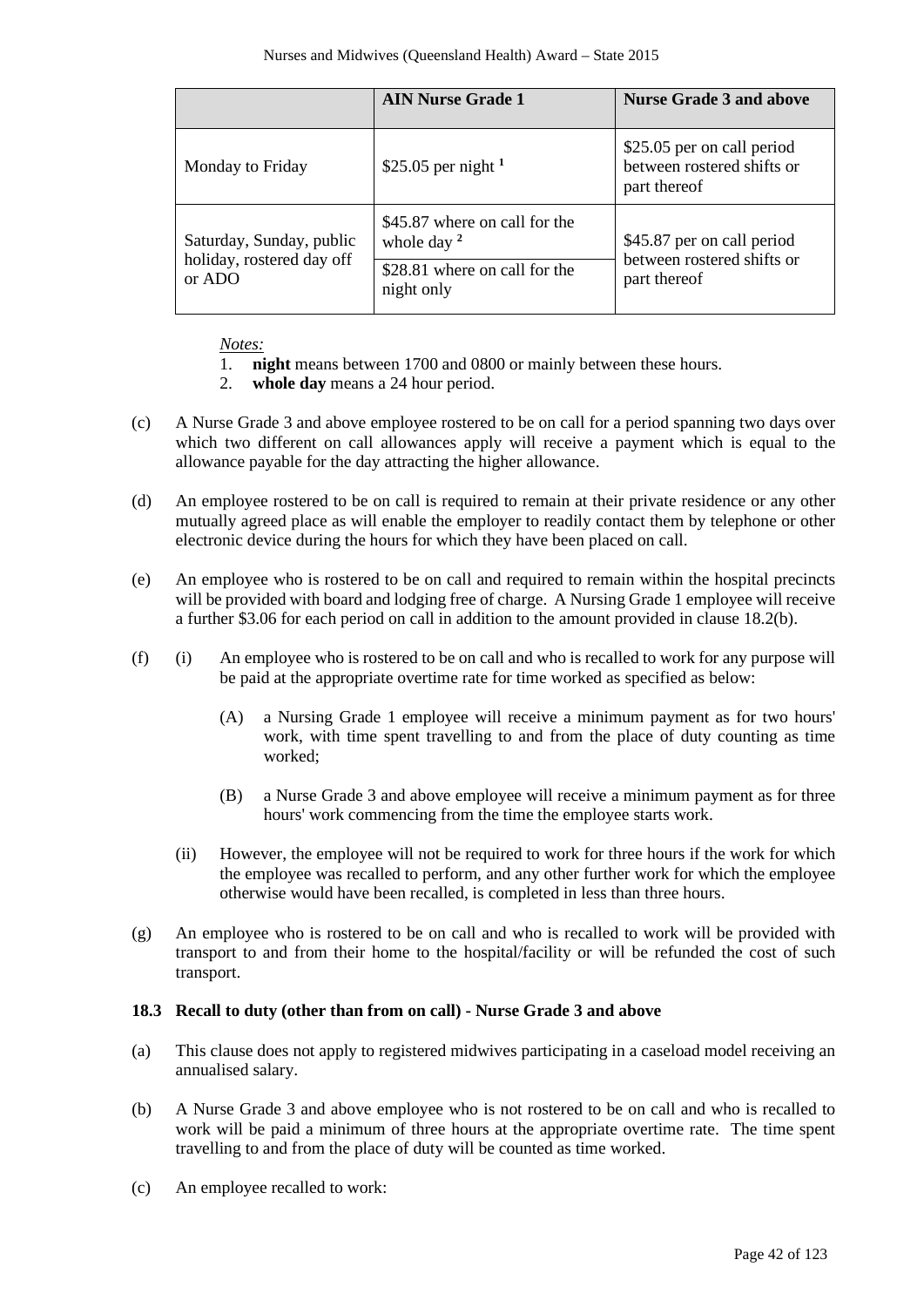- (i) will be provided with transport to and from their home or will be refunded the cost of such transport; and
- (ii) will not be obliged to work for three hours if the work for which the employee was recalled, and any other further work for which the employee otherwise would have been recalled, is completed in less than three hours.
- (d) Where an employee is recalled within three hours of commencing normal duty and the employee remains at work:
	- (i) the employee will not be obliged to work for three hours if the work for which the employee was recalled, and any other further work for which the employee otherwise would have been recalled, is completed in less than three hours.
	- (ii) only time spent in travelling to work will be included with the period of actual duty for the purpose of calculating overtime payment; and
	- (iii) the employee will be provided with transport from their home to the hospital/facility or will be refunded the cost of such transport.

### **18.4 Rest breaks after overtime and recall**

- (a) When overtime is necessary it will, wherever reasonably practicable, be so arranged that employees have at least 10 hours off duty between successive shifts, including overtime.
- (b) An employee who works so much overtime between the termination of ordinary work on one day and the commencement of ordinary work on the next day, so that at least 10 consecutive hours off duty has not elapsed between those times, is to be released from duty until they have had 10 consecutive hours off duty without loss of pay for ordinary working time occurring during such absence.
- (c) If, on the instruction of the employer, an employee resumes or continues work without having had 10 consecutive hours off duty, the employee is to be paid double rates until they are released from duty and shall then be entitled to be absent until they have had 10 consecutive hours off duty without loss of pay for ordinary working time occurring during such absence.
- (d) An employee entitled to on call or recall allowances under the Award will not be entitled to the additional payment of double rates prescribed in clause 18.4(c) if they are recalled for a total of less than two hours during an on call period. However, in accordance with clause 18.4(c), the employee remains entitled to be absent for 10 consecutive hours off duty without loss of pay for ordinary working time occurring during that absence.

### **18.5 On call, home visiting and telephone counselling: outreach service arrangements**

- (a) This clause relates to Nurse Grade 5 and above employees working in the specific area of the Paediatric Oncology Palliative Care Outreach Service (the Service), Children's Health Queensland Hospital and Health Service. The service includes:
	- (i) on call home visiting for the purposes of coordinating and providing direct nursing care; and
	- (ii) liaising with health professionals involved in the shared palliative care of clients.
- (b) A Nurse Grade 5 and above employee, authorised to provide telephone advice and/or counselling outside ordinary working hours (without the need to visit the patient or return to the facility) is to be paid for the actual time spent providing telephone advice up to a maximum of two hours on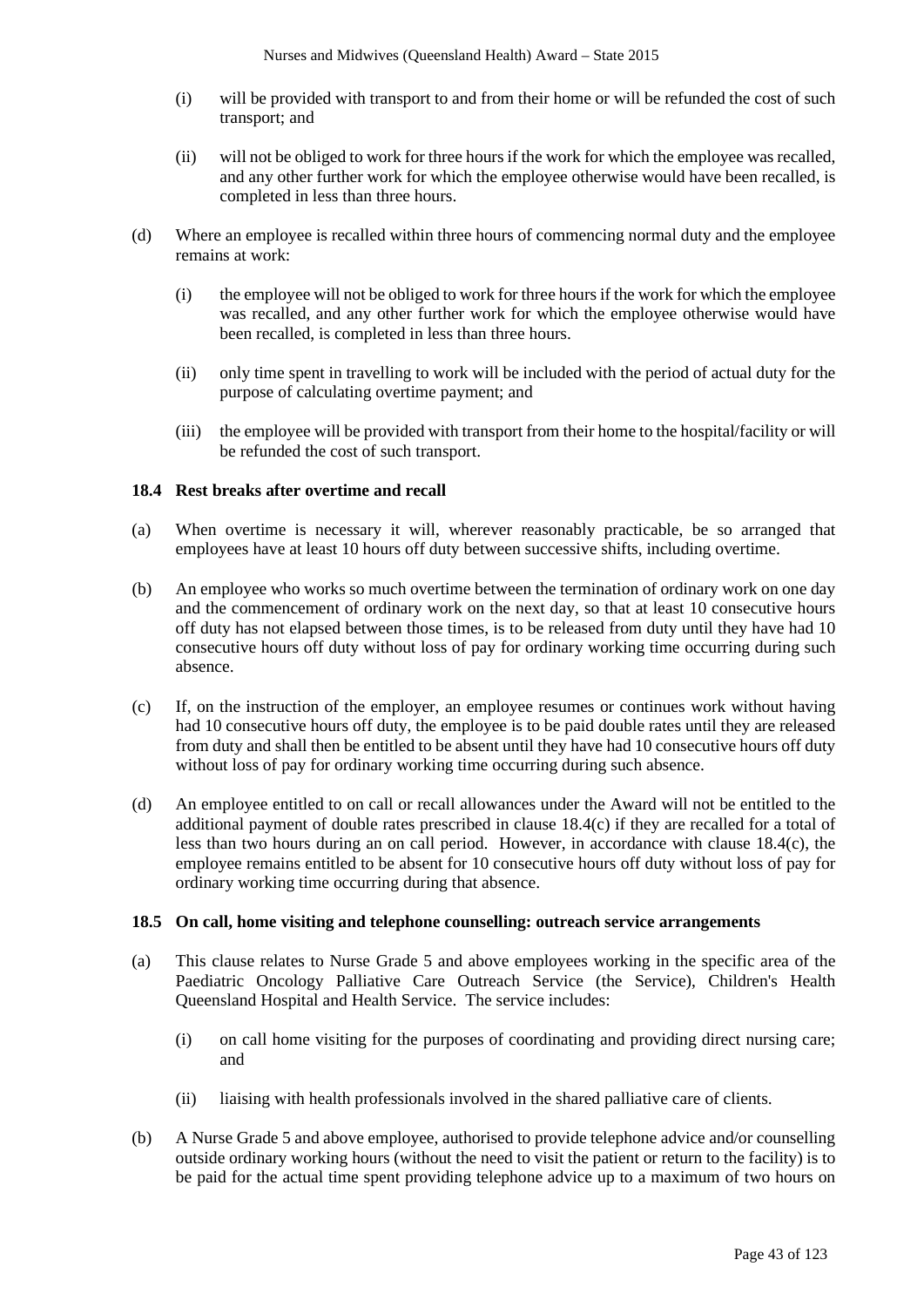any one day at the prescribed overtime rate. The employee will be responsible for the recording of such requests for advice for subsequent verification by the employer.

- (c) With specific authorisation and where clinical intervention is deemed necessary, a Nurse Grade 5 and above employee may be authorised to provide an after hours home visit. Where such visit occurs, the employee will be paid at the appropriate overtime rate for actual hours worked.
- (d) Similar arrangements to those provided above may be extended to other services by agreement between an employer and a Union, in consultation with the affected employees.

# **PART 6 - Leave of Absence and Public Holidays**

## **19. Annual leave**

Annual leave is provided for in Division 5 of the QES. Clauses 19.1 to 19.9 supplement the QES.

#### **19.1 Period of annual leave**

(a) All full-time employees covered by this Award are entitled to the following annual leave on full pay after 12 months' continuous service: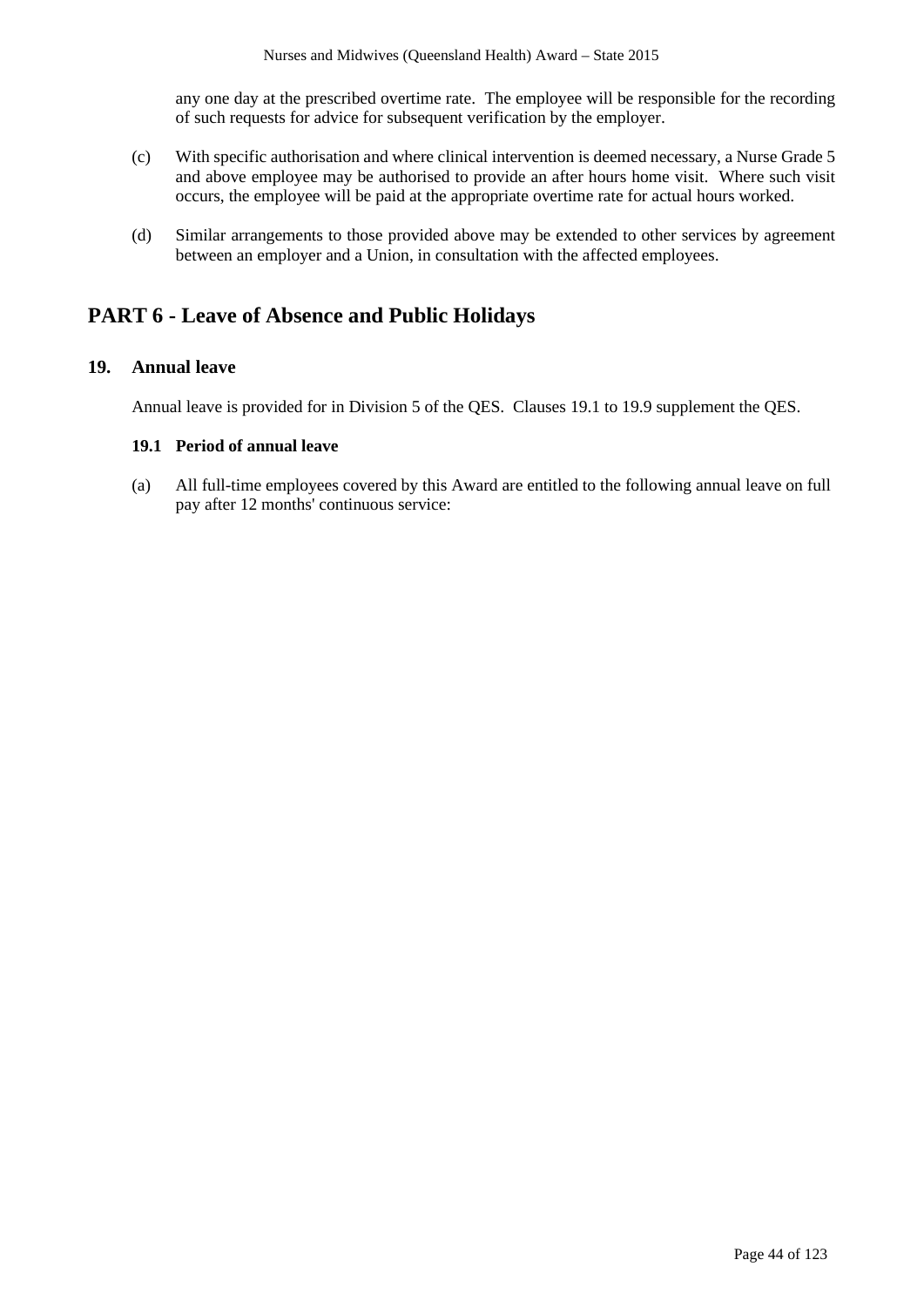| <b>Relevant employees</b>                                                                                                                                                                                                                                                                                                                              | <b>Period of annual leave</b>                                                                                                          |  |
|--------------------------------------------------------------------------------------------------------------------------------------------------------------------------------------------------------------------------------------------------------------------------------------------------------------------------------------------------------|----------------------------------------------------------------------------------------------------------------------------------------|--|
| Public Hospital (excluding dental<br>(i)<br>hospital and dental clinic)                                                                                                                                                                                                                                                                                | 190 hours/5 weeks<br>(includes 38 hours in lieu of extra payment<br>for work done on the public holidays listed at<br>clause $23(c)$ ) |  |
| (ii) Biala employees ordinarily required to<br>work on a public holiday                                                                                                                                                                                                                                                                                | 190 hours/5 weeks<br>(includes 38 hours in lieu of extra payment<br>for work done on the public holidays listed at<br>clause $23(c)$ ) |  |
| (iii) Employees ordinarily required to work<br>on public holidays under extended<br>hours service arrangements, restricted<br>to:<br>• Public Service<br>• Eventide Homes (Nurse Grade 5<br>and above)<br><b>Correctional Health Services</b>                                                                                                          | 190 hours/5 weeks<br>(includes 38 hours for work in extended<br>hours service arrangements on public<br>holidays)                      |  |
| (iv) Eventide Homes (Nursing Grade 1 to<br>Nurse Grade 4)<br>all Psychiatric Hospitals<br>(v)<br>(vi) Dental hospital and dental clinic<br>(vii) employees not ordinarily required to<br>work on a public holiday, restricted to:<br>Biala<br>• Public Service<br>• Eventide Homes (Nurse Grade 5<br>and above)<br><b>Correctional Health Services</b> | 152 hours/4 weeks                                                                                                                      |  |

# **19.2 Additional annual leave**

(a) In addition to the minimum amount of annual leave prescribed in clause 19.1, employees working in the workplaces/facilities in the table below are entitled to an additional 38 hours/1 week of annual leave: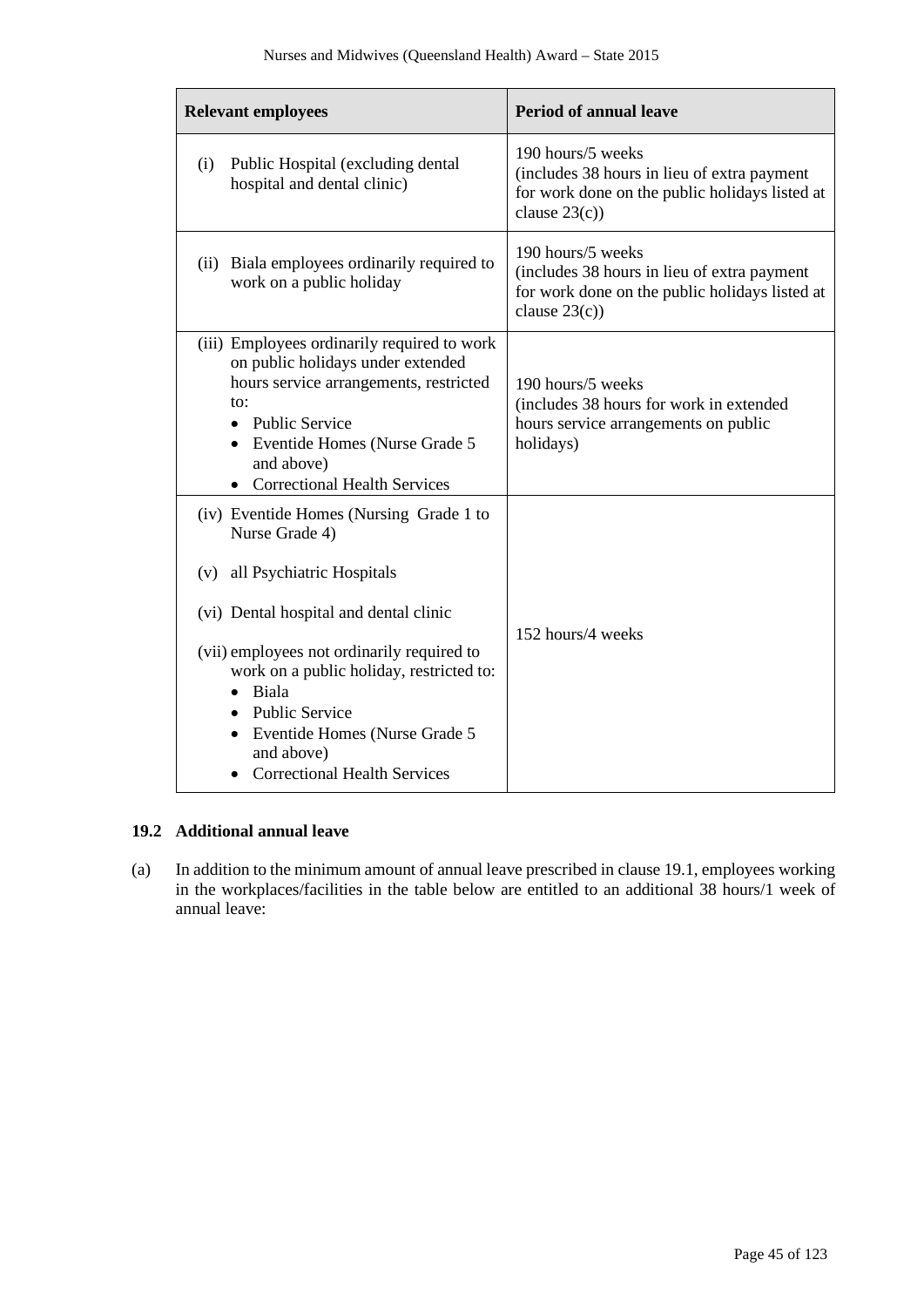| <b>Reason</b>                                | <b>Relevant employees</b>                                                                                                                                                                              | <b>Eligibility requirement</b>                                                                                                                                                                                  |  |
|----------------------------------------------|--------------------------------------------------------------------------------------------------------------------------------------------------------------------------------------------------------|-----------------------------------------------------------------------------------------------------------------------------------------------------------------------------------------------------------------|--|
|                                              | Public Hospital (including dental<br>$\bullet$<br>hospital and dental clinic)<br>• Public Service<br>• Eventide Homes (Nurse Grade 5<br>and above)<br><b>Correctional Health Services</b><br>$\bullet$ | Where a roster provides 3 shifts per<br>day over a period of 7 days per<br>week and an employee works all 3<br>shifts, allocated in rotation, and has<br>worked at least 20 rostered night<br>shifts each year. |  |
| Continuous<br>(i)<br>shift worker            | Biala                                                                                                                                                                                                  | Where a roster provides 3 shifts per<br>day over a period of 7 days per<br>week and an employee works all 3<br>shifts, allocated in rotation.                                                                   |  |
|                                              | Employees on 12 hours shift<br>arrangements<br>FIFO                                                                                                                                                    | Where a roster provides $2 \times 12$ hour<br>shifts per day over a period of 7<br>days per week and an employee<br>works shifts allocated in rotation.                                                         |  |
| (ii) Locality <sup>123</sup>                 | • Public Service<br>Eventide Homes (Nurse Grade 5<br>٠<br>and above)<br><b>Correctional Health Services</b>                                                                                            | Where the employee's headquarters<br>is in the Northern and Western<br>Region.                                                                                                                                  |  |
| (iii) Continuous<br>operation of<br>facility | <b>Eventide Homes (Nursing Grade</b> )<br>$\bullet$<br>1 to Nurse Grade 4)<br>all Psychiatric Hospitals<br>٠                                                                                           | Work in a facility which is in<br>continuous operation and where a<br>roster provides 3 shifts per day over<br>a period of 7 days per week.                                                                     |  |
| (iv) Extended<br>spread of<br>hours          | Nurse Grade 9                                                                                                                                                                                          | Nurse Grade 9                                                                                                                                                                                                   |  |

### *Notes:*

- 1. The **Northern and Western Region** consists of any part of the State **not** contained within the Southern and Eastern Region.
- 2. The **Southern and Eastern Region** consists of any part of the State, which is both
	- (i) south of the  $22<sup>nd</sup>$  parallel of south latitude; and
	- (ii) east of the 147° east longitude; but excluding the township of Moranbah.
- 3. Employees who are continuous shift workers and entitled to the additional leave prescribed at clause 19.2(a)(i) are not also entitled to the additional annual leave for locality prescribed at clause  $19.2(a)(ii)$ .

## **19.3 Accumulation of annual leave**

- (a) Subject to clause 19.3(b), all annual leave accumulates from year to year.
- (b) By mutual agreement between the employer and employee, Public Hospital and Biala employees may accumulate annual leave for a period not exceeding two years.

## **19.4 Calculation of annual leave pay - annual leave loading**

- (a) All annual leave is to be paid in advance or as agreed by the employer and employee.
- (b) During a period of annual leave, each employee is to be paid their ordinary pay for the period of annual leave taken as well as the greater of the additional amount specified below: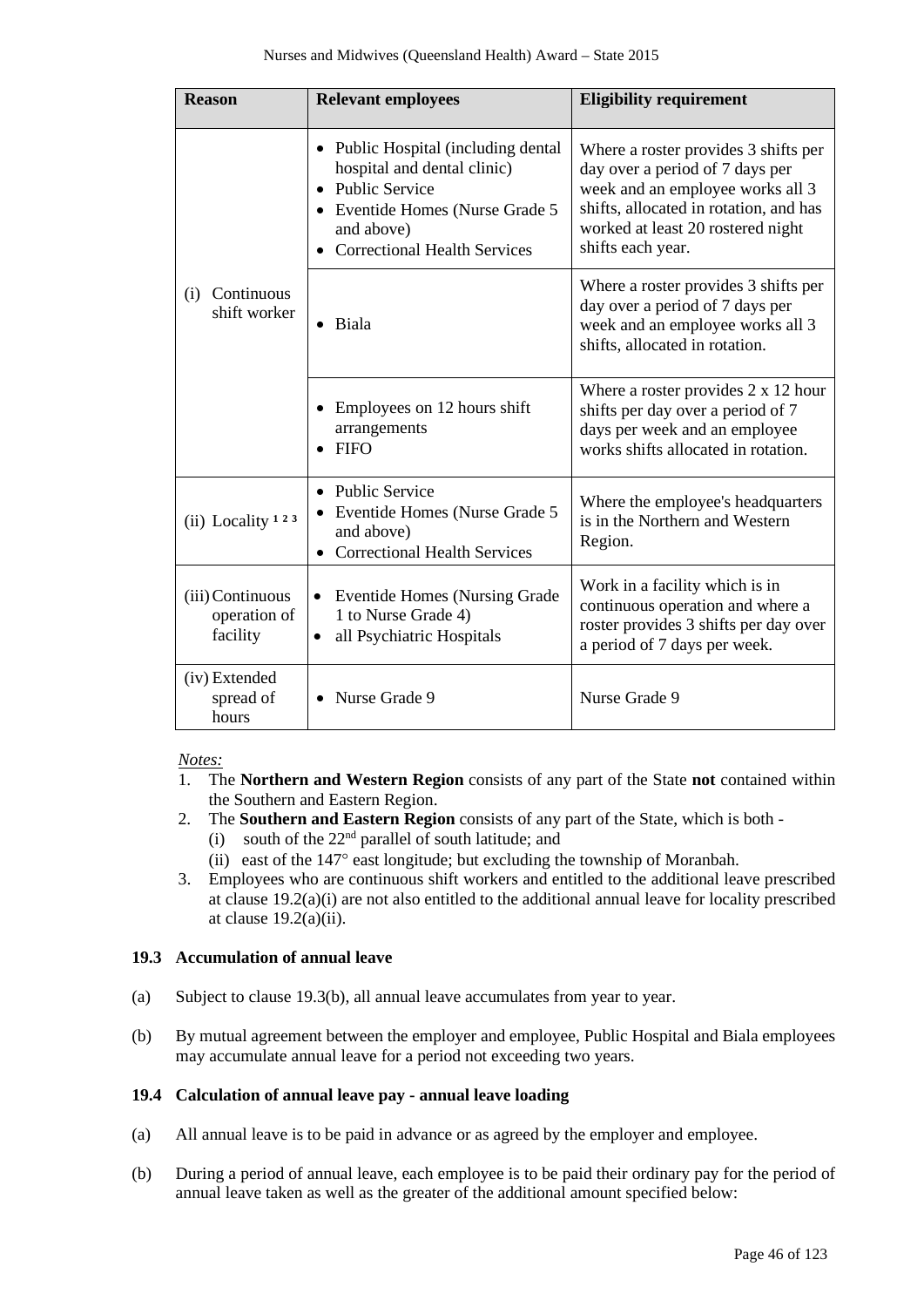| <b>Type of employee</b>               | <b>Additional amount</b>                                                                                                                                    |               |                                                                                                       |
|---------------------------------------|-------------------------------------------------------------------------------------------------------------------------------------------------------------|---------------|-------------------------------------------------------------------------------------------------------|
|                                       | <b>Projected roster</b>                                                                                                                                     | <sub>or</sub> | Loading                                                                                               |
| Non-continuous<br>(1)<br>shift worker | The weekend, shift<br>and<br>public holiday penalties the<br>employee would<br>have<br>received had they not been on<br>leave during the relevant<br>period | $\alpha$      | 17.5% of the employee's<br>ordinary rate of pay on a<br>maximum of 152 hours annual<br>leave per year |
| (ii) Continuous shift<br>worker       | Not applicable                                                                                                                                              |               | 27.5% of the employee's<br>ordinary rate of pay on a<br>maximum of 190 hours annual<br>leave per year |
| (iii) Non shift worker                | Not applicable                                                                                                                                              |               | 17.5% of the employee's<br>ordinary rate of pay on a<br>maximum of 152 hours annual<br>leave per year |

(c) For the purposes of calculating payment for annual leave, an Eventide Homes (Nursing Grade 1 to Nurse Grade 4) and Psychiatric Hospital (Nursing Grade 1 to Nurse Grade 8) employee in receipt of a rate of pay in excess of the ordinary rate of pay prescribed in this Award immediately prior to taking annual leave must be paid at that excess rate.

## **19.5 Taking annual leave**

- (a) By mutual agreement between the employer and an employee leave may be taken in one or more parts, including single days.
- (b) When an employee takes annual leave, their leave accrual will be debited at a rate equivalent to the ordinary hours the employee would have worked had they not been on paid leave.

## **19.6 Annual leave at half pay**

Subject to service delivery requirements and financial considerations, the employer may approve an application by an employee to take annual leave at half pay for double the period of time.

### **19.7 Compulsory Christmas/new year closure**

- (a) All employees will have their annual leave entitlement debited by the number of working days between Christmas and New Year's Day, inclusive, when there is a compulsory closure of their usual place of work during the Christmas/New Year period.
- (b) An employee receiving an additional period of annual leave in accordance with clauses 19.2(a)(i) and (iii) will not be required to participate in a compulsory closure over the Christmas/New Year period.

## **19.8 Airfares - RANIP employees**

- (a) A full-time RANIP employee is entitled to two return airfares per annum from their work location to the nearest east coast provincial city to be taken in conjunction with a period of paid annual leave. In addition, two return airfares per annum are to be provided for a spouse and dependent children of the employee.
- (b) A part-time RANIP employee is entitled to one return airfare per annum from their work location to the nearest east coast provincial city to be taken in conjunction with a period of paid annual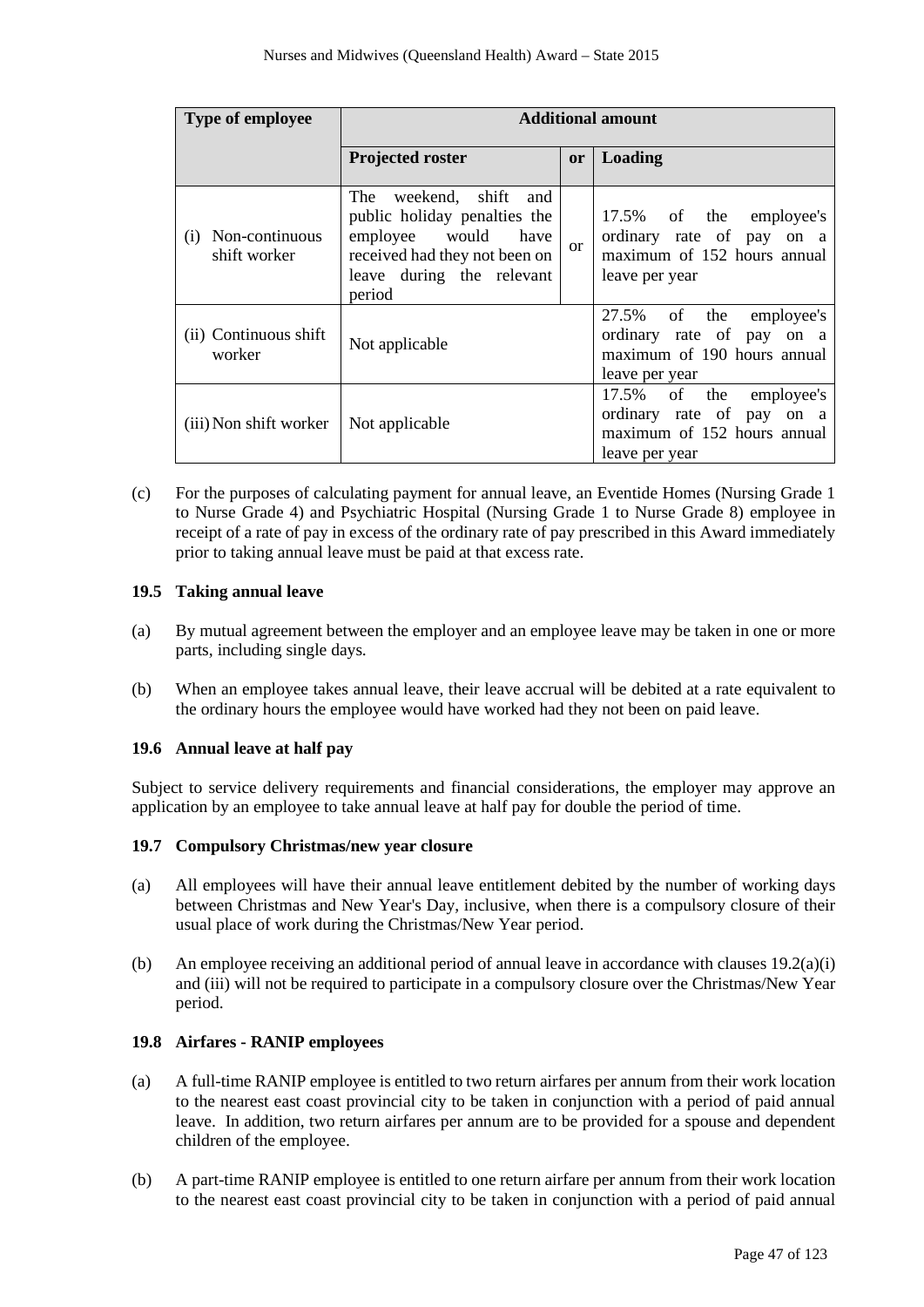leave. In addition, one return airfare per annum is to be provided for a spouse and dependent children of the employee.

- (c) Airfares are non-accruing and can only be used during each year of entitlement. Airfares are in addition to travel for professional development, as provided in clause 25.3.
- (d) When the employee does not have access to an airport with commercial services, the employee is entitled to the motor vehicle allowance prescribed in clause 13.10 for travel to the nearest airport with commercial services or east coast provincial city, whichever is closer.

#### **19.9 Payment on termination**

Where an employee's employment ends before the employee's annual leave has become due, the employee will receive a *pro rata* amount of annual leave on full pay.

#### **19.10 Extra leave for proportionate salary/purchased leave**

- (a) An employee may by agreement access between one and six weeks unpaid leave per annum, in a minimum one week block, in addition to other paid leave. This unpaid leave is treated as leave without pay but is paid under the purchased leave scheme.
- (b) Under the purchased leave scheme, an employee enters into an agreement to have an amount deducted from their net pay for the agreement period of 12 months, which is held by the employer to be paid back to the employee when the related leave is taken.

### **20. Personal leave**

- (a) Personal leave is provided for in Division 6 of the QES and covers:
	- (i) sick leave;
	- (ii) carer's leave;
	- (iii) bereavement leave; and
	- (iv) cultural leave.
- (b) In addition to the provisions of Subdivision 2 of Division 6 of the QES, an employee is entitled to use any sick leave to which they have an entitlement for carer's leave purposes.
- (c) An employee may also elect, with the consent of the employer, to take annual leave for carer's leave purposes.
- (d) An application for sick leave of more than 3 days is to be supported by a medical certificate or any other evidence of the illness that is acceptable to the employer.

## **21. Parental leave**

- (a) Parental leave is provided for in Division 8 of the QES and covers:
	- (i) birth-related leave for an employee who is pregnant or whose spouse gives birth;
	- (ii) adoption leave; and
	- (iii) surrogacy leave.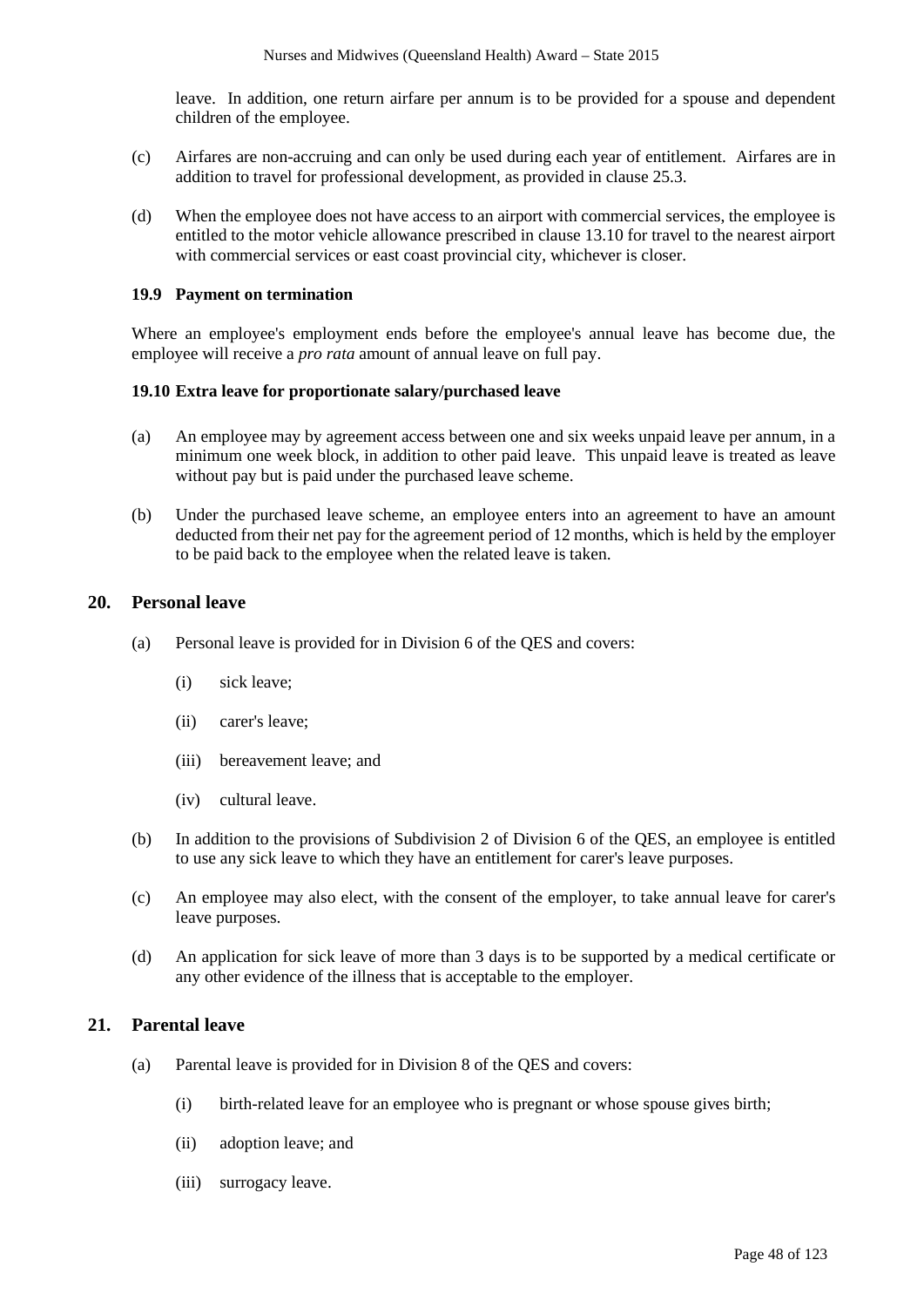- (b) Notwithstanding the provisions of Subdivision 2 of Division 8 of the QES, all full-time and part-time employees are entitled to parental leave upon commencement of employment.
- (c) (i) An employee who is pregnant, whether or not she has given her employer written notice of the date/s on which she proposes to start and/or end maternity leave, must:
	- (A) commence maternity leave at least 6 weeks prior to the expected date of birth of her child; and
	- (B) remain on maternity leave until at least 6 weeks after the birth of the child.
	- (ii) An employer may at the request of the employee and on receipt of a certificate from a medical practitioner certifying that in the opinion of the medical practitioner:
		- (A) the employee is fit for duty until a specified date reduce the period mentioned in clause  $21(c)(i)(A)$ ; or
		- (B) the employee is fit to resume duty reduce the period mentioned in clause  $21(c)(i)(B)$ .
	- (iii) If the employer makes a decision under clause  $21(c)(ii)(A)$  to reduce the period, the approval is of effect until:
		- (A) the day specified in the medical certificate; or
		- (B) the day 14 days after the day the employer revokes the decision by giving written notice to the employee; or
		- (C) the employee commences maternity leave; or
		- (D) the day of the employee's confinement,

whichever happens first.

- (d) An employee who is pregnant, during the term of her pregnancy until 6 weeks before the expected date of birth of her child or lesser period as approved by the employer, may request to work part-time or other flexible work arrangements.
- (e) An employee who has taken leave to attend compulsory interviews or examinations as part of an adoption process or who has taken leave to attend compulsory interviews or court hearings associated with a surrogacy arrangement may request that such leave be taken as paid annual leave.
- (f) In addition to the provisions of Subdivision 6 of Division 8 of the QES an employee who has returned to work on a part-time basis may seek to return to the position they held prior to commencing parental leave.
- (g) If the position mentioned in clause 21(f) no longer exists but there are other positions available that the employee is qualified for and is capable of performing, the employee is entitled to be employed in a position that is, as nearly as possible, comparable in status and remuneration to that of the employee's former position.
- (h) The employer must make a position to which the employee is entitled available to the employee.
- (i) (i) An employee who is the parent of a child may apply, at any time, to their employer to work on a part-time basis in order to be the child's primary caregiver when not at work.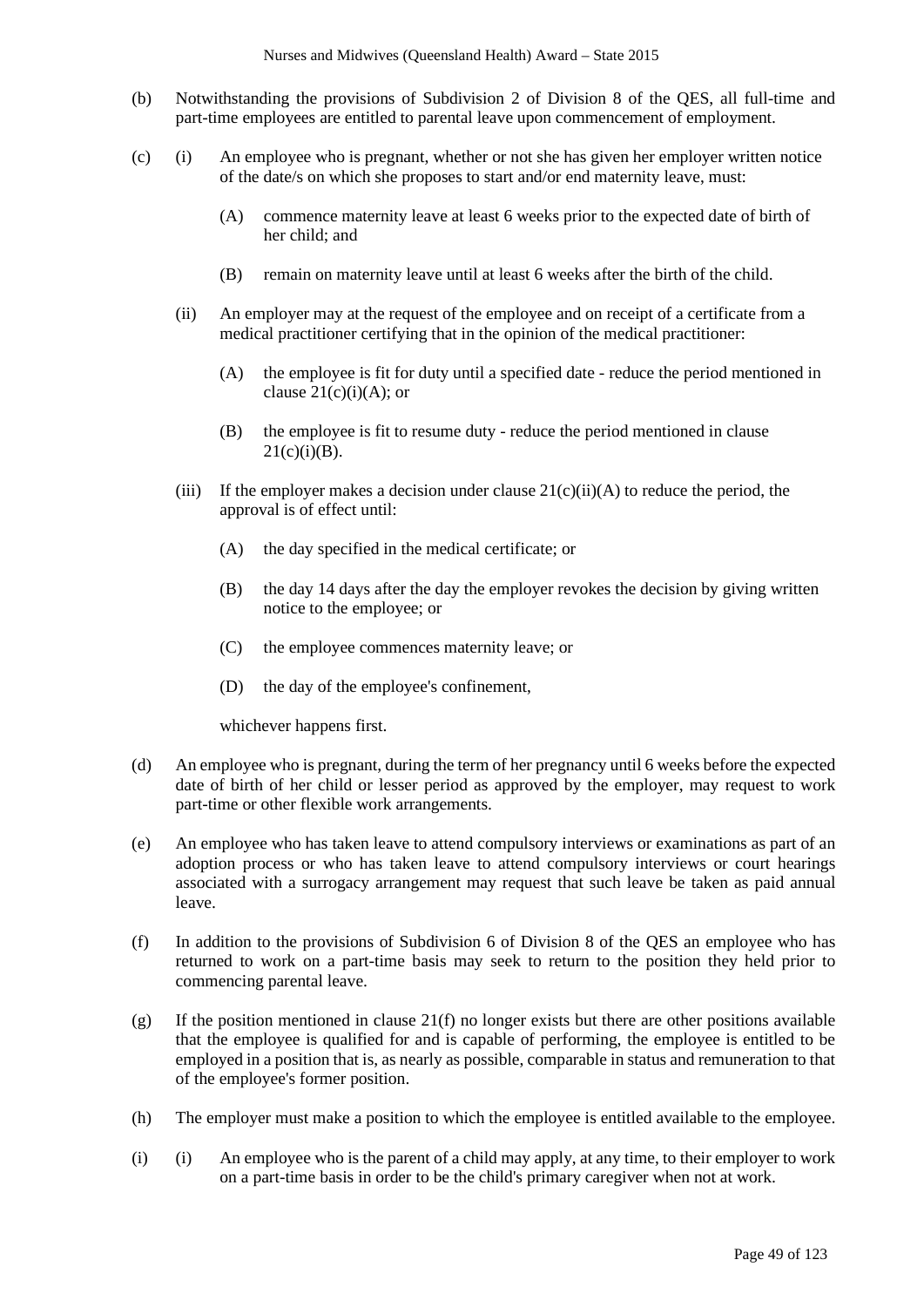- (ii) The requirements concerning the manner in which the employee may make an application to work part-time under clause  $21(i)(i)$  are the same as those contained in the OES with respect to applications to return to work on a part-time basis for an employee on parental leave (i.e. s 75).
- (iii) The period in relation to which an application under clause 21(i) may be made cannot extend beyond the day the child is required to be enrolled for compulsory schooling under the *Education (General Provisions) Act 2006*.
- (iv) The requirements concerning the manner by which the employer is to assess any application by an employee to work part-time are the same as those contained in the QES with respect to assessing applications to return to work on a part-time basis for an employee on parental leave (i.e. s 76).

*Note: Where a directive about paid parental leave covers an employee, the provisions of the relevant directive apply to the employee to the extent it provides a more generous entitlement.*

## **22. Long service leave**

- (a) Long service leave, including for casual employees, is provided for in Division 9 of the QES. Clauses 22(b), (c) and (d) supplement the QES.
- (b) Employees who complete 10 years' continuous service are entitled to long service leave at the rate of 1.3 weeks on full pay for each year of continuous service and a proportionate amount for an incomplete year of service.
- (c) Employees who have completed 7 years' continuous service are entitled to take long service leave on full pay or half pay.
- (d) Employees are entitled to a cash equivalent of long service leave in the following circumstances:

| <b>Specific circumstances</b>           | Minimum period of<br>continuous service |
|-----------------------------------------|-----------------------------------------|
| Retrenchment                            |                                         |
| Ill health retirement                   |                                         |
| Retirement if 55 years or older         |                                         |
| Death                                   |                                         |
| Termination except where termination is |                                         |
| due to dismissals or career advancement |                                         |
| All other circumstances                 |                                         |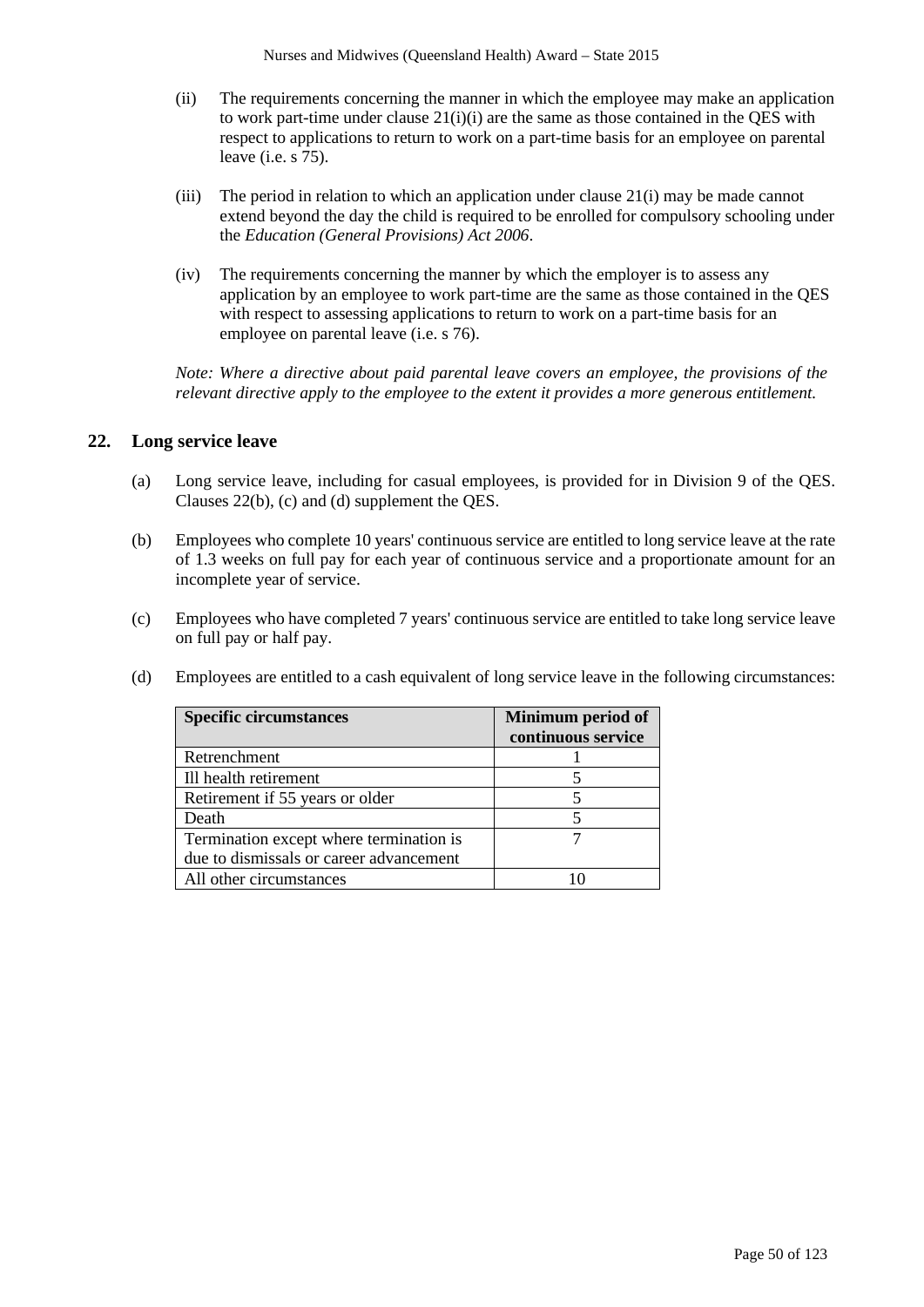# **23. Public holidays**

Public holidays are provided for in Division 10 of the QES. Clauses 23(a) to 23(d) supplement the QES provisions.

(a) Subject to clause 23(d), an employee who performs work on a public holiday as part of ordinary rostered hours shall be paid as prescribed in the table below, for all hours worked, with a minimum payment as for 4 hours' work:

| <b>Relevant employees</b> |                                                                                                                                                                                                                                                                                             | <b>Labour Day</b>                                                                                                                           | <b>Show Day</b><br><b>Easter Saturday</b><br><b>Easter Sunday</b>                                                                     | All other public<br>holidays                                                                                                             |
|---------------------------|---------------------------------------------------------------------------------------------------------------------------------------------------------------------------------------------------------------------------------------------------------------------------------------------|---------------------------------------------------------------------------------------------------------------------------------------------|---------------------------------------------------------------------------------------------------------------------------------------|------------------------------------------------------------------------------------------------------------------------------------------|
| (i)                       | Public Hospital (excluding<br>dental hospital and dental<br>clinic)                                                                                                                                                                                                                         |                                                                                                                                             |                                                                                                                                       |                                                                                                                                          |
| (ii)                      | Biala employees ordinarily<br>required to work on public<br>holidays                                                                                                                                                                                                                        | Full day's wage<br>at 100% and                                                                                                              | Double and one-half                                                                                                                   | One and one-half                                                                                                                         |
| (iii)                     | employees ordinarily required<br>to work on public holidays<br>under extended hours service<br>arrangements, restricted to:<br><b>Public Service</b><br>$\bullet$<br><b>Eventide Homes (Nurse</b><br>$\bullet$<br>Grade 5 and above)<br><b>Correctional Health</b><br>$\bullet$<br>Services | one and one-half<br>times $(150%)$ the<br>ordinary rate of<br>pay                                                                           | times $(250%)$ the<br>ordinary rate of pay                                                                                            | times $(150\%)$ the<br>ordinary rate of<br>pay                                                                                           |
| (iv)                      | Dental hospital and dental<br>clinic                                                                                                                                                                                                                                                        |                                                                                                                                             |                                                                                                                                       |                                                                                                                                          |
| (v)                       | employees not ordinarily<br>required to work on a public<br>holiday, restricted to:<br>Biala<br>$\bullet$<br><b>Public Service</b><br>$\bullet$<br><b>Eventide Homes (Nurse</b><br>$\bullet$<br>Grade 5 and above)<br><b>Correctional Health</b><br>$\bullet$<br>Services                   | Full day's wage<br>at 100% and<br>one and one-half<br>times $(150%)$ the<br>ordinary rate of<br>pay                                         | Double and one-half<br>times $(250%)$ the<br>ordinary rate of pay                                                                     | Double and one-<br>half times $(250%)$<br>the ordinary rate of<br>pay                                                                    |
| (vi)<br>(vii)             | <b>Eventide Homes (Nursing</b><br>Grade 1 to Nurse Grade 4)<br>all Psychiatric Hospitals                                                                                                                                                                                                    | Full day's wage<br>at $100\%$ (up to a<br>maximum of 7.6<br>hours) and<br>one and one-half<br>times $(150%)$ the<br>ordinary rate of<br>pay | Full day's wage at<br>100% (up to a<br>maximum of 7.6<br>hours) and<br>one and one-half<br>times $(150%)$ the<br>ordinary rate of pay | Full day's wage at<br>100% (up to a<br>maximum of 7.6<br>hours) and<br>one and one-half<br>times $(150%)$ the<br>ordinary rate of<br>pay |
|                           | (viii) Casual employees                                                                                                                                                                                                                                                                     | Clause $8.3(f)$                                                                                                                             | Clause $8.3(f)$                                                                                                                       | Clause $8.3(f)$                                                                                                                          |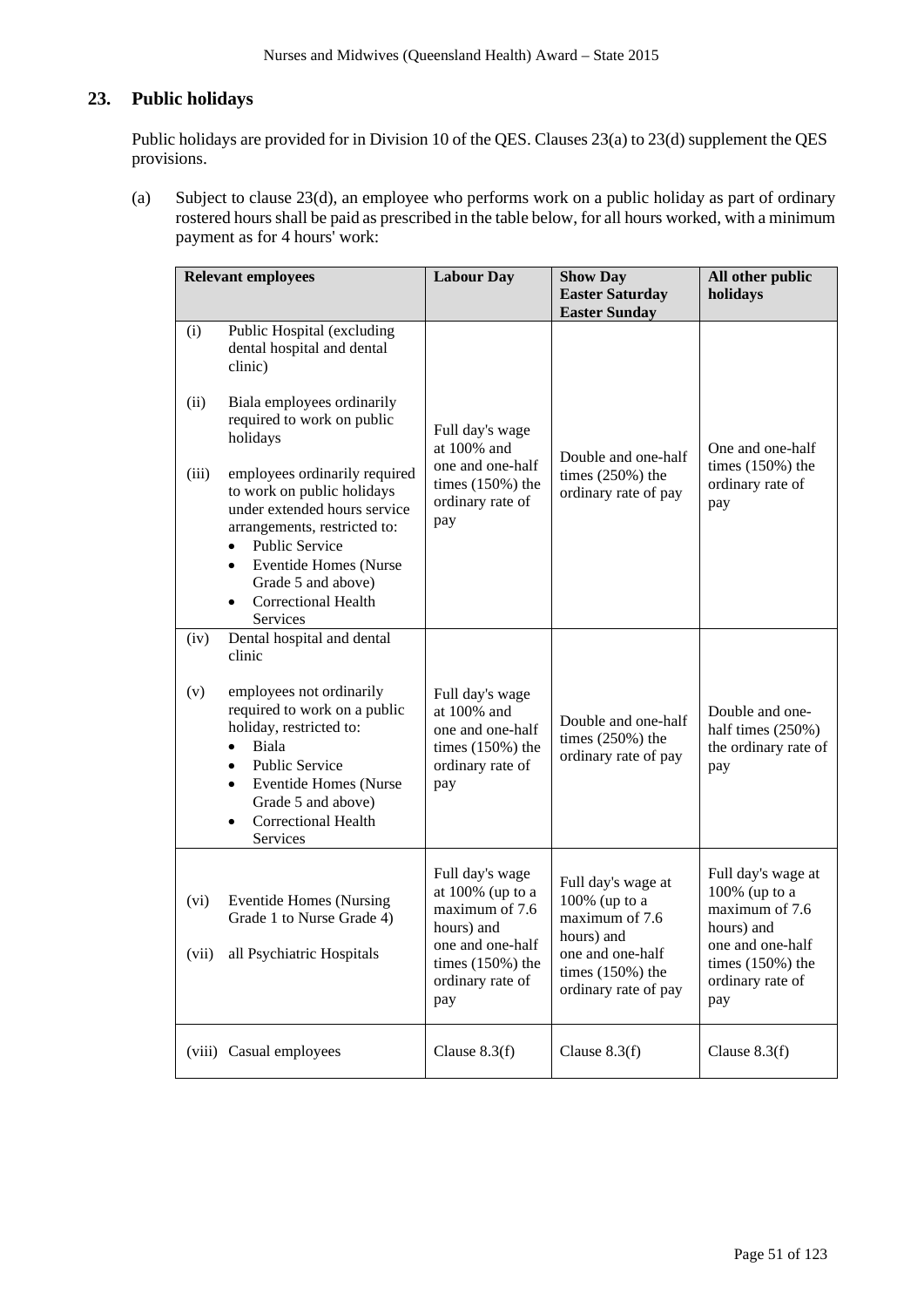(b) Subject to clause 23(d), an employee who does not work on a public holiday shall be paid as prescribed in the table below:

| <b>Relevant employees</b> |                                                                                                                                                                                                                                                                    | <b>Labour Day</b>                                                   | <b>Show Day</b><br><b>Easter Saturday</b><br><b>Easter Sunday</b>                                                                                                                                         | All other public<br>holidays                                                                                                        |
|---------------------------|--------------------------------------------------------------------------------------------------------------------------------------------------------------------------------------------------------------------------------------------------------------------|---------------------------------------------------------------------|-----------------------------------------------------------------------------------------------------------------------------------------------------------------------------------------------------------|-------------------------------------------------------------------------------------------------------------------------------------|
| (i)<br>(ii)               | Public Hospital (excluding dental<br>hospital and dental clinic)<br>Biala                                                                                                                                                                                          | A full day's wage<br>at the ordinary<br>rate $(100\%)^{1,2}$        | A full day's wage<br>at the ordinary<br>rate (100%) where<br>the employee<br>would ordinarily<br>be required to<br>work on that day<br>or where the<br>employee is on a<br>rostered day off <sup>1,</sup> | A full day's wage<br>at the ordinary<br>rate (100%) where<br>the employee<br>would ordinarily<br>be required to<br>work on that day |
| (iv)                      | (iii) Dental hospital and dental clinic<br>Employees not ordinarily<br>required to work on a public<br>holiday restricted to:<br><b>Public Service</b><br><b>Eventide Homes (Nurse</b><br>٠<br>Grade 5 and above)<br><b>Correctional Health</b><br><b>Services</b> | A full day's wage<br>at the ordinary<br>rate (100%)                 | A full day's wage<br>at the ordinary<br>rate (100%) where<br>the employee<br>would ordinarily<br>be required to<br>work on that day                                                                       | A full day's wage<br>at the ordinary<br>rate (100%) where<br>the employee<br>would ordinarily<br>be required to<br>work on that day |
| (v)<br>(vi)               | <b>Eventide Homes (Nursing Grade</b><br>1 to Nurse Grade 4)<br>all Psychiatric Hospitals                                                                                                                                                                           | A full day's wage<br>at the ordinary<br>rate $(100\%)^3$            | A full day's wage<br>at the ordinary<br>rate $(100\%)^3$                                                                                                                                                  | A full day's wage<br>at the ordinary<br>rate $(100\%)^3$                                                                            |
|                           | (vii) Correctional Health Services<br>employee engaged in continuous<br>shift work or work on two shifts<br>per day over seven days                                                                                                                                | A full day's wage<br>at the ordinary<br>rate $(100\%)$ <sup>2</sup> | A full day's wage<br>at the ordinary<br>rate $(100\%)^2$                                                                                                                                                  | A full day's wage<br>at the ordinary<br>rate $(100\%)^2$                                                                            |

### *Notes:*

- 1. Where the public holiday occurs during a period of annual leave an extra day must be added to the employee's annual leave except where the public holiday falls on Saturday or Sunday with respect to a Monday to Friday employee.
- 2. Where the public holiday falls on an employee's rostered day off the employee must be paid:
	- (i) a full day's wage at the ordinary rate; or

(ii) a day's holiday in lieu; or

(iii) granted an additional day of annual leave

except where the public holiday falls on Saturday or Sunday with respect to a Monday to Friday employee.

3. Any period of annual leave is exclusive of public holidays.

#### (c) For the purpose of clause 23, **all other public holidays** include:

- New Year's Day (1 January)
- 26 January
- Good Friday
- Easter Monday
- 25 April (ANZAC Day)
- the Birthday of the Sovereign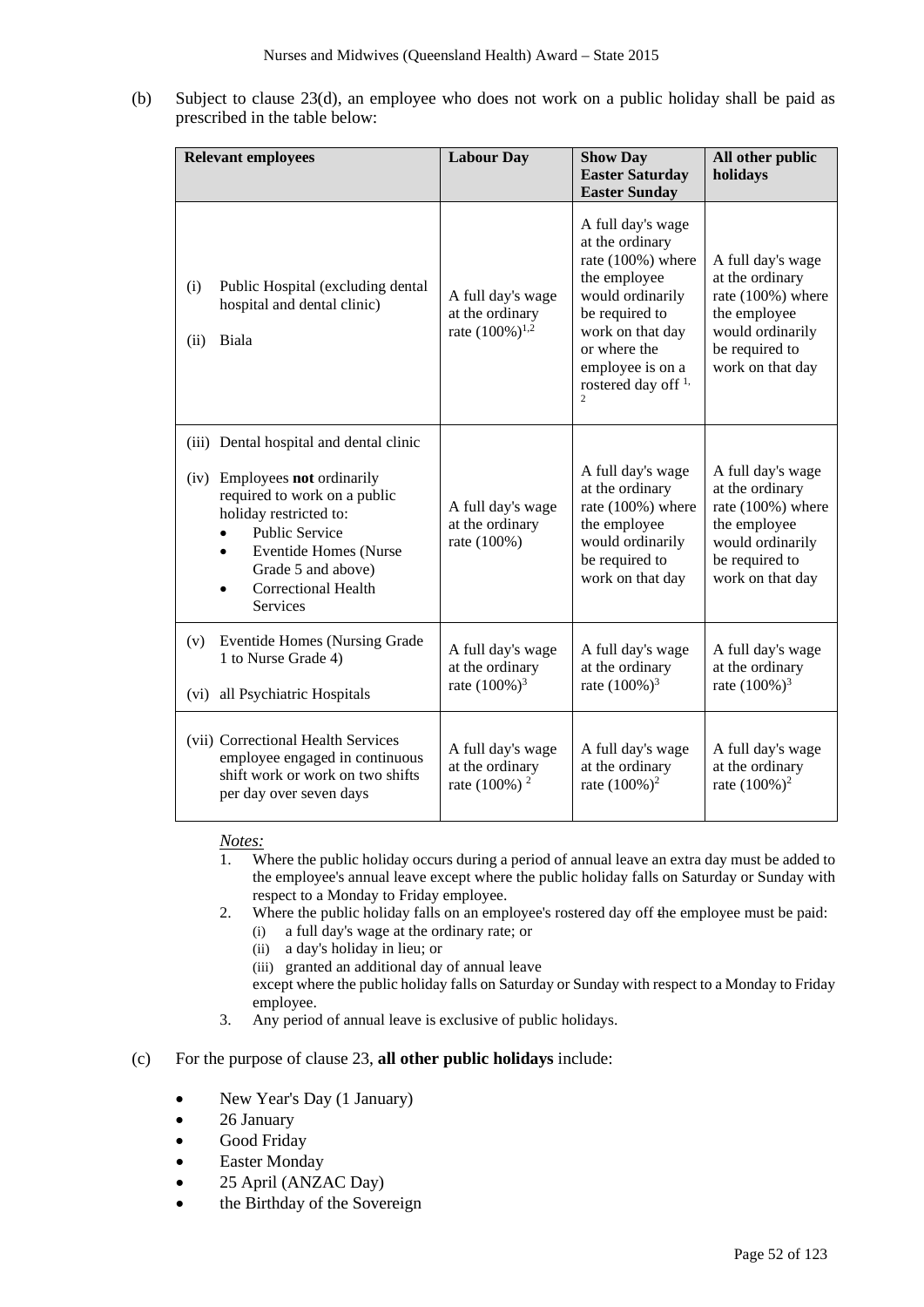- Christmas Day (25 December)
- Boxing Day (26 December)
- any day appointed under the *Holidays Act 1983* to be kept in place of any such holiday.
- (d) A Public Hospital Nurse Grade 10 and above employee receives an ordinary rate of pay inclusive of public holidays. Such employees will only be required to work on a public holiday in emergency situations and by mutual agreement.
- (e)
- i. A public holiday is to be observed for the part of the day on 24 December (Christmas Eve) from 6.00pm to midnight.
- ii. All work performed between 6.00pm and midnight on 24 December (Christmas Eve) shall be paid at the rate of double time and one-half (250%).
- iii. An employee who would ordinarily be required to work between 6.00pm and midnight on 24 December (Christmas Eve), but does not work, will be paid for the hours they would have worked between 6pm and midnight at the ordinary rate (100%).

## **24. Jury service**

Jury service is provided for in Division 12 of the QES.

## **25. Professional development**

### **25.1 Seminar and conference leave**

- (a) Leave to attend and travel to and from an approved seminar or conference, both within and outside Australia, may be granted up to a maximum of five working days on full pay per calendar year.
- (b) Leave does not accumulate from year to year.
- (c) Leave may be granted to attend more than one seminar or conference in any year up to the maximum amount of leave.

#### **25.2 Professional development leave - Nurse Grade 3 and above**

- (a) Subject to clause 25.3, a permanent employee working 16 hours or more per fortnight may be granted three days paid leave, *pro rata* for part time, to attend approved professional development activities relevant to nursing and midwifery practice including:
	- (i) study support;
	- (ii) short courses; and
	- (iii) professional association events.
- (b) The leave will be paid at single time.
- (c) The full annual entitlement to leave is available from 1 January each year or anniversary date if the employee is appointed after 1 January 2007.
- (d) Professional development leave may be accumulated for two years.
- (e) Any component of the leave entitlement not accessed after two years will be waived. The leave is not paid out on termination from employment, including resignation and retirement.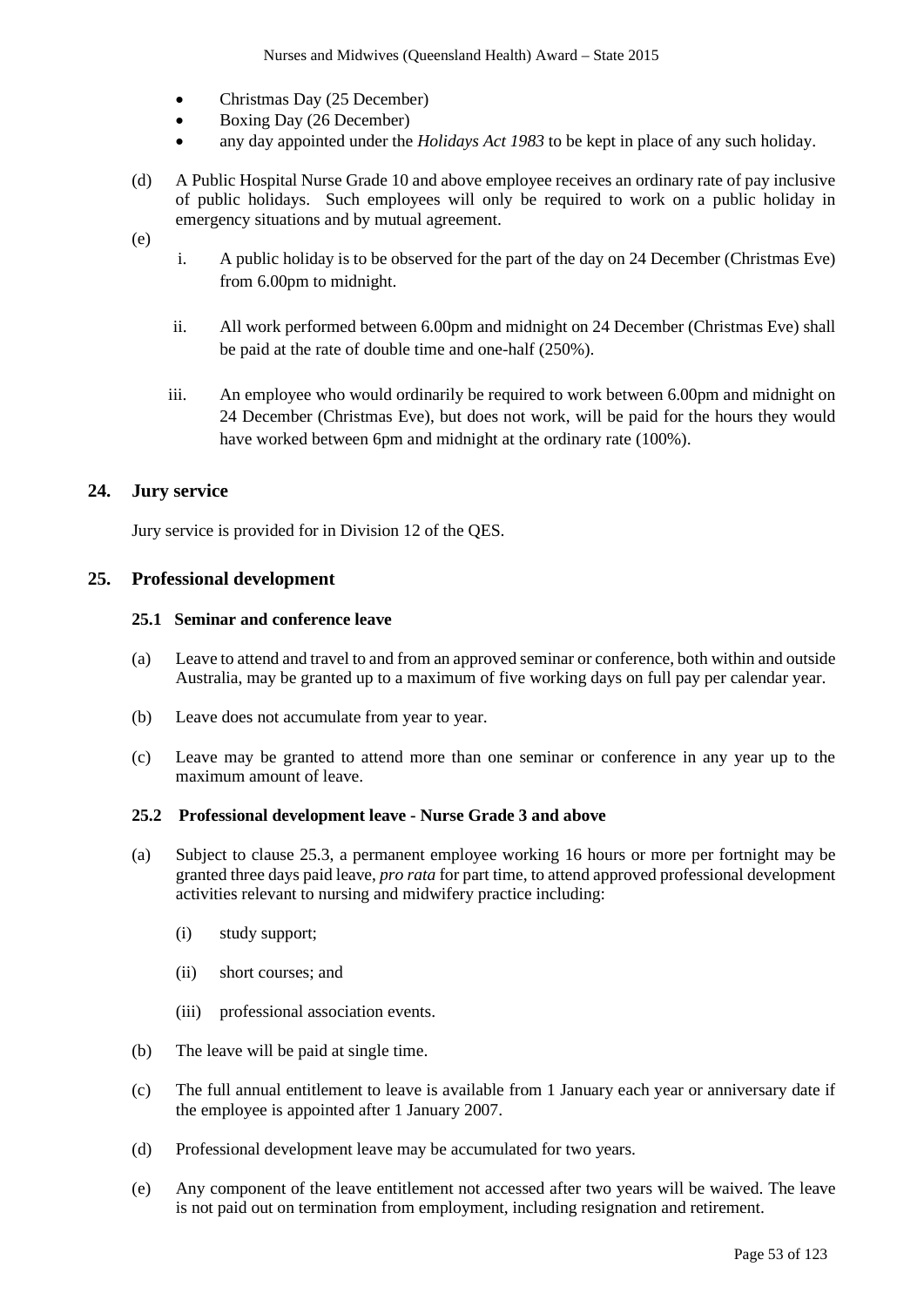- (f) All reasonable travel time associated with accessing professional development leave is paid work time on the basis of no more than eight hours single time for each day of travel.
- (g) Paid professional development leave is an entitlement over and above all current entitlements, assistance or obligations. That is, this leave will not be used as a substitute for mandatory training, maintenance of ongoing nursing skills necessary for a nurse or midwife to perform the normal duties and functions of their position or other training required by the employer.
- (h) Professional development leave is not a substitute for the assistance provided by the Study and Research Assistance Scheme (SARAS).
- (i) The employer will ensure that back-filling for professional development leave is fully funded and incorporated in service budgets.

#### **25.3 Professional development leave - RANIP employees**

- (a) In lieu of the entitlement in clause 25.2, a RANIP employee working 16 hours or more per fortnight is entitled to a minimum of two weeks of paid leave per year to attend, and travel to and from, approved professional development activities.
- (b) A part-time RANIP employee is entitled to the same period of leave as a full-time employee. Leave will paid on the basis of the employee's ordinary hours of work.
- (c) Leave is to be taken at a time mutually agreed between the RANIP employee and the employer.
- (d) Professional development leave may be taken prior to the completion of each 12 months'service. Leave is credited on 1 July each year for nurses and midwives employed as at 1 July 1995 or the date of commencement for those employees who commenced employment after that date.
- (e) Leave does not accumulate from year to year and must be taken within each 12 month period.
- (f) In special circumstances the Chief Executive, a Hospital and Health Service Chief Executive, or their delegate, may allow accumulation up to a maximum of two years' entitlement.
- (g) Leave is not paid out on termination from employment, including resignation, retirement or transfer out of a remote area.
- (h) Where possible, attendance at courses or seminars organised within the employer should be encouraged as these are generally recognised as being more cost effective than commercial events.

# **PART 7 - Transfers, Travelling and Working Away from Usual Place of Work**

### **26. Transfer and appointment expenses**

- (a) A Nurse Grade 9 employee and a RANIP employee is entitled to reasonable relocation and transfer expenses, including for the following purposes:
	- (i) to convey the employee and the employee's family and effects to the centre to which the employee is transferred or appointed;
	- (ii) to obtain temporary board and lodging; and
	- (iii) to meet other items of expenditure related to taking up duty.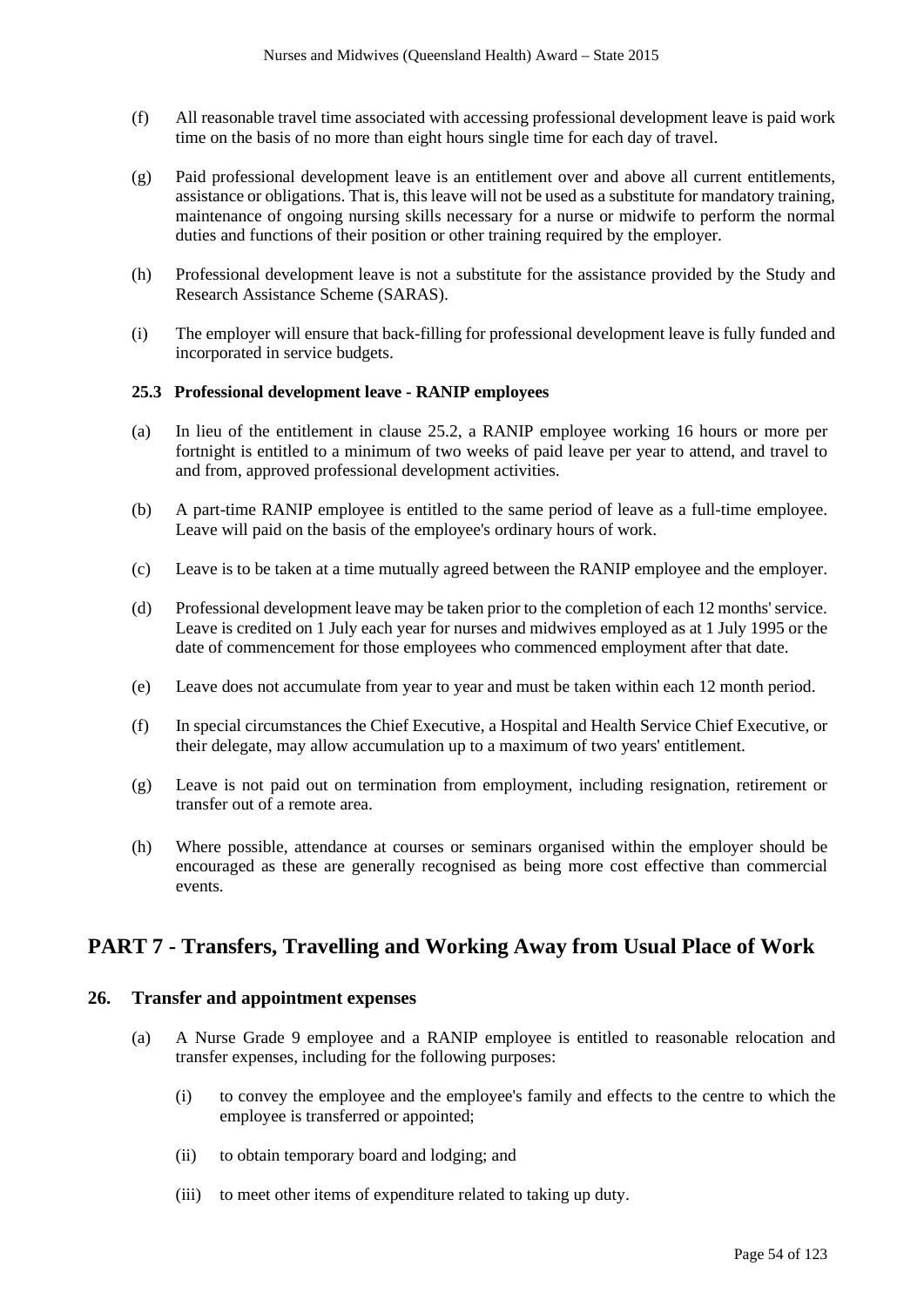*Note: Where a directive about travelling and relieving expenses or excess travel covers an employee, the provisions of the relevant directive apply to the employee to the extent it provides a more generous entitlement.*

(b) A Public Hospital employee required to travel or transfer to take up an appointment away from their usual place of residence is allowed actual and reasonable travel expenses. If the employee uses a personal vehicle they are entitled to reimbursement of the motor vehicle allowance as prescribed in clause 13.10.

## **27. Travelling and relieving expenses**

An employee who is required to:

- (a) travel on official duty; or
- (b) take up duty away from the employee's usual place of work to relieve another employee; or
- (c) perform special duty,

is allowed actual and reasonable expenses for accommodation, meals and incidental expenses necessarily incurred by the employee.

*Note: Where a directive about travelling and relieving expenses or international travelling relieving and living expenses covers an employee, the provisions of the relevant directive apply to the employee to the extent it provides a more generous entitlement.*

## **28. Transfer of employees - Public Service, Eventide Homes (Nurse Grade 5 and above) and Correctional Health Services employee**

A Public Service, Eventide Homes (Nurse Grade 5 and above) and Correctional Health Services employee who has served for 3 years or more continuously in an office or offices in an isolated location shall be entitled to be transferred, without detriment, to some other position in a more favourable locality as soon as opportunity offers.

### **29. Fly in/fly out (FIFO) arrangements**

- (a) An employee may be asked to become involved in fly in/fly out (FIFO) arrangements. No employee will be forced to become a FIFO employee.
- (b) A FIFO employee will be paid in accordance with the pay rates in clause 12.2 and will receive all of the other benefits and conditions contained in this Award.
- (c) The specific conditions of employment applicable to FIFO employees are as follows:
	- (i) FIFO employees will be required to work ordinary hours of up to 12 hours in any one day;
	- (ii) FIFO employees will work a four weekly work cycle as follows:
		- (A) a total of 152 ordinary hours in the first 14 consecutive days, including travel time to and from the workplace from home; and
		- (B) the second 14 consecutive days free from duty. The employee is entitled to travel home for this period.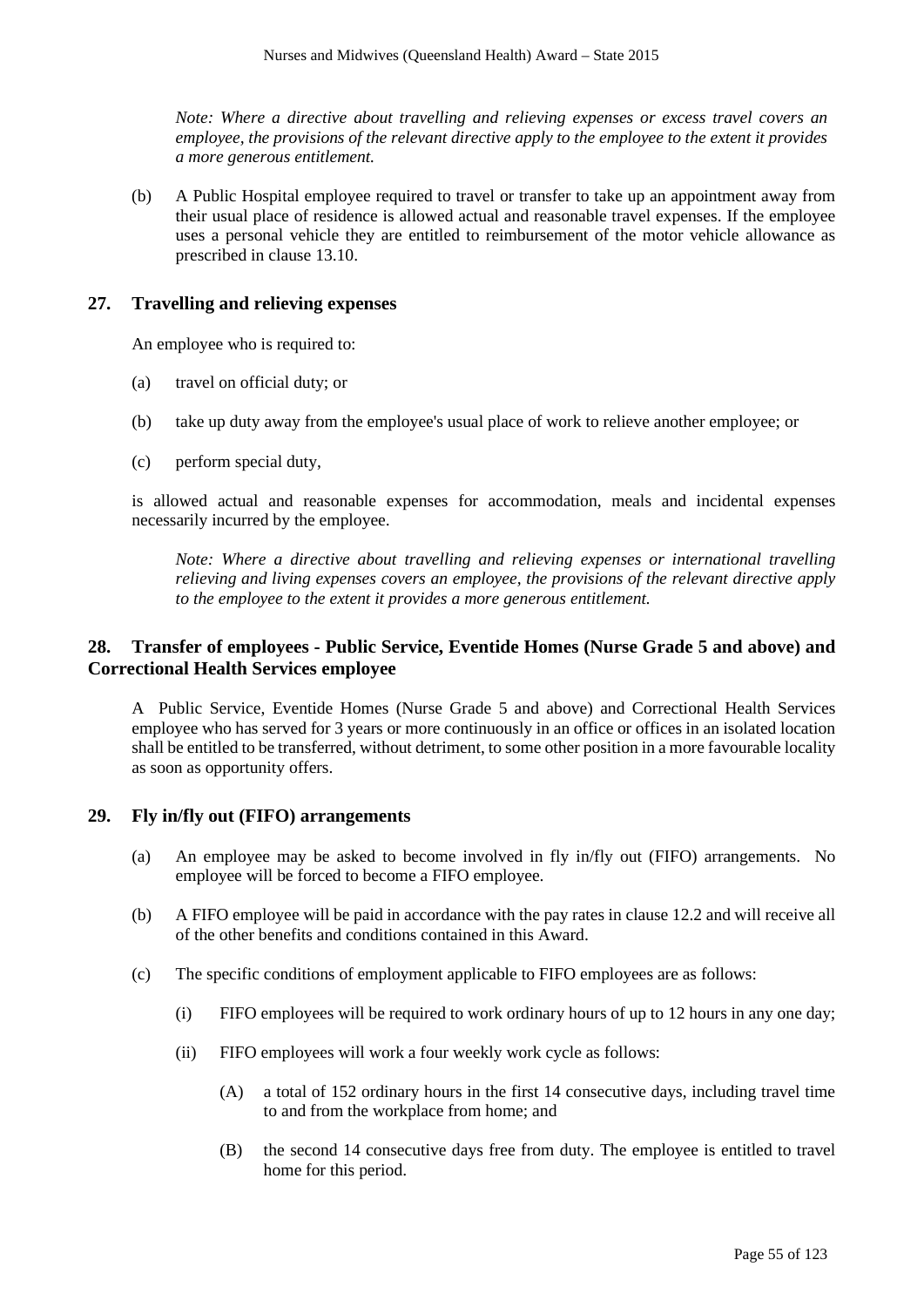- (iii) Over the 4 weekly cycle, FIFO employees will be paid for ordinary hours on a fortnightly basis at the rate of 76 hours per fortnight.
- (d) Any time worked in excess of ordinary rostered hours will be paid at the appropriate overtime rate.
- (e) Employees engaged in FIFO arrangements will not be entitled to the remote area nursing incentive package (RANIP).
- (f) FIFO employees who work a shift of 12 ordinary hours are entitled to one paid meal break and one unpaid meal break, each of 30 minutes duration, during each 12 hour shift. The first meal break is to occur between the fourth and sixth hours of duty and the second meal break is to occur during the ninth and tenth hours from the commencement of duty.
- (g) FIFO employees will be entitled to a 10 minute rest pause in each of the first and second half of an ordinary 12 hour shift to be taken at a time to suit the convenience of the employer.
- (h) All reasonable travel expenses related to the FIFO arrangements including travel time to and from an employee's home, travel time to the workplace and accommodation and meals while travelling - will be met by the employer.
- (i) The employer will provide free board and lodging or, at its discretion, pay reasonable expenses for accommodation and meals to FIFO employees while at a FIFO workplace.
- (j) The annual leave entitlements of a FIFO employee are recorded in clauses 19.1 and 19.2.

### **30. Patient escorts**

- (a) Where an employee is required to travel as an escort for a patient, and the employee is not required to stay away from home overnight, the employee will be paid:
	- (i) ordinary time during ordinary rostered hours; and
	- (ii) the appropriate overtime rate outside of ordinary rostered hours.
- (b) Where an employee is required to escort a patient and the employee is required to stay away from home overnight, the employee will be paid:
	- (i) ordinary time during the rostered ordinary hours; and
	- (ii) the appropriate overtime rate outside of ordinary rostered hours for all time the patient is under the employee's care.
- (c) When returning from an escort without a patient but required to stay away from home overnight, the employee will be paid a maximum of 12 hours out of every 24 at ordinary rates.
- (d) If returning home from a patient escort on a rostered day off, the employee will be granted an additional day off in lieu or an additional day will be added to the employee's annual leave entitlement.

### **31. Board, lodging and provision of meals**

- (a) Where board and lodging is supplied to an employee residing in employer accommodation, the employer is entitled to deduct the following amount from the employee's wages:
	- (i) for Public Hospital employees \$60.35 per week;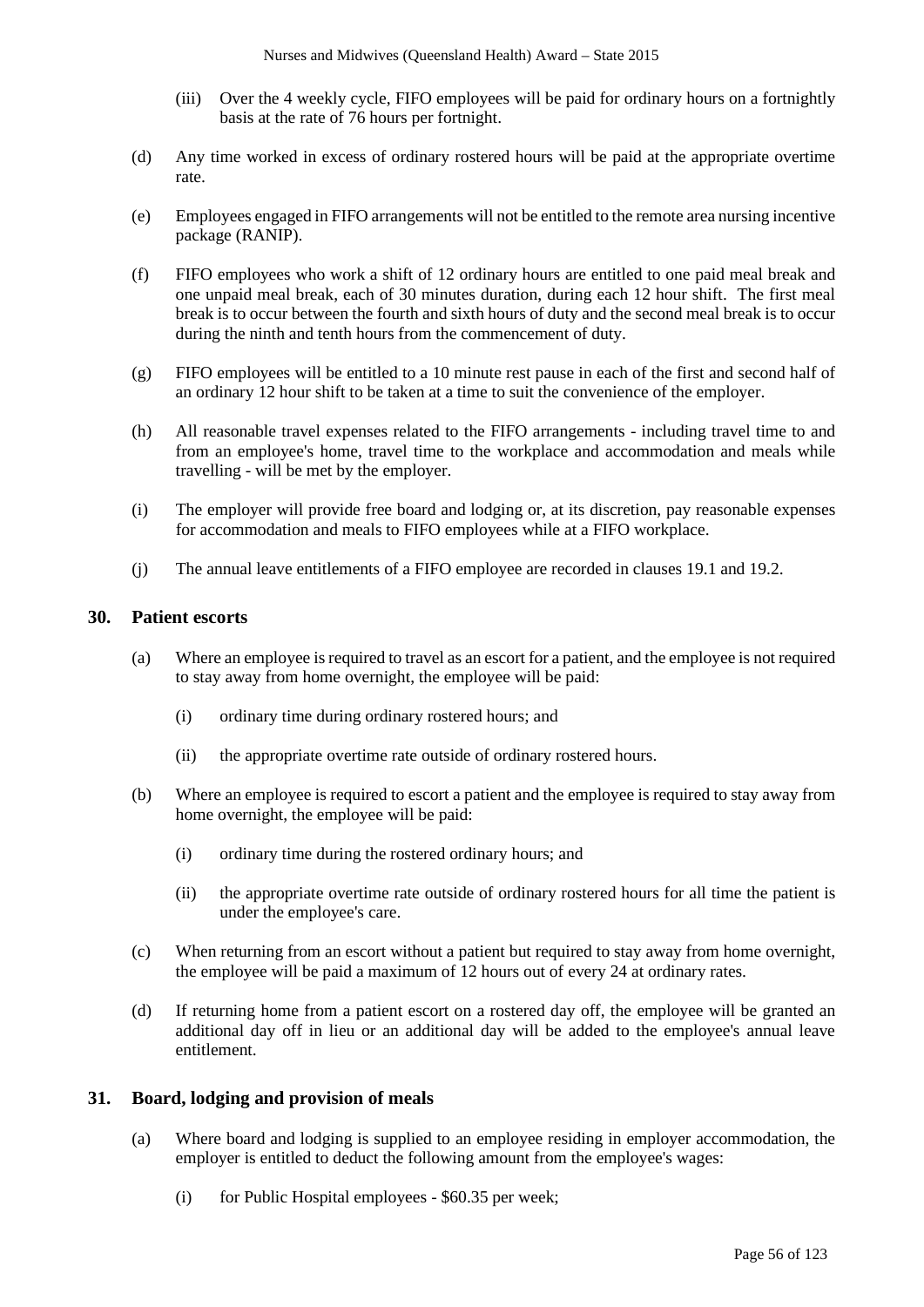- (ii) for Eventide Homes (Nursing Grade 1 to Nurse Grade 4) and all Psychiatric Hospital employees - \$19.30 per week.
- (b) Where an employee is provided with accommodation only by the employer, the employer is entitled to deduct the following amount from the employee's wages:
	- (i) for Public Hospital employees \$22.15 per week;
	- (ii) for Eventide Homes (Nursing Grade 1 to Nurse Grade 4) and all Psychiatric Hospital employees - \$7.05 per week.
- (c) Where an Eventide Homes (Nursing Grade 1 to Nurse Grade 4) or a Psychiatric Hospital employee not living in employer accommodation is provided with meals by the employer, a deduction may be made from their wages at the rate of \$0.60 for each breakfast, \$0.75 for each lunch and \$0.75 for each dinner.

# **PART 8 - Training, Learning and Development**

### **32. Training, learning and development**

- (a) The parties to this Award recognise that in order to increase efficiency and productivity a greater commitment to learning and development is required.
- (b) Accordingly, the parties commit themselves to developing a more highly skilled and flexible workforce and providing employees with career opportunities through appropriate training to acquire additional skills and knowledge for performance of their duties.
- (c) Within each Hospital and Health Service and relevant work area/unit in the Department, a consultative mechanism and procedures involving representatives of management, employees and relevant unions shall be established as determined by the employer, having regard to the size, structure and needs of the employer.
- (d) Following consultation the employer shall develop a learning and development strategy consistent with:
	- (i) the current and future needs of the employer;
	- (ii) the size, structure and nature of the operations of the employer;
	- (iii) the need to develop vocational skills relevant to the employer through courses conducted wherever possible by accredited educational institutions and providers.
- (e) Learning and development may be both on-the-job or off-the-job and either internal or external to the organisation.
- (f) Learning and development provided should assist employees in obtaining accredited competencies, knowledge and skills.
- (g) All such learning and development should be directed at enabling employees to enhance skills relevant to duties to be performed. Employees will be expected to attend scheduled learning and development activities.

# **PART 9 - Workplace Health and Safety Advisory Committee**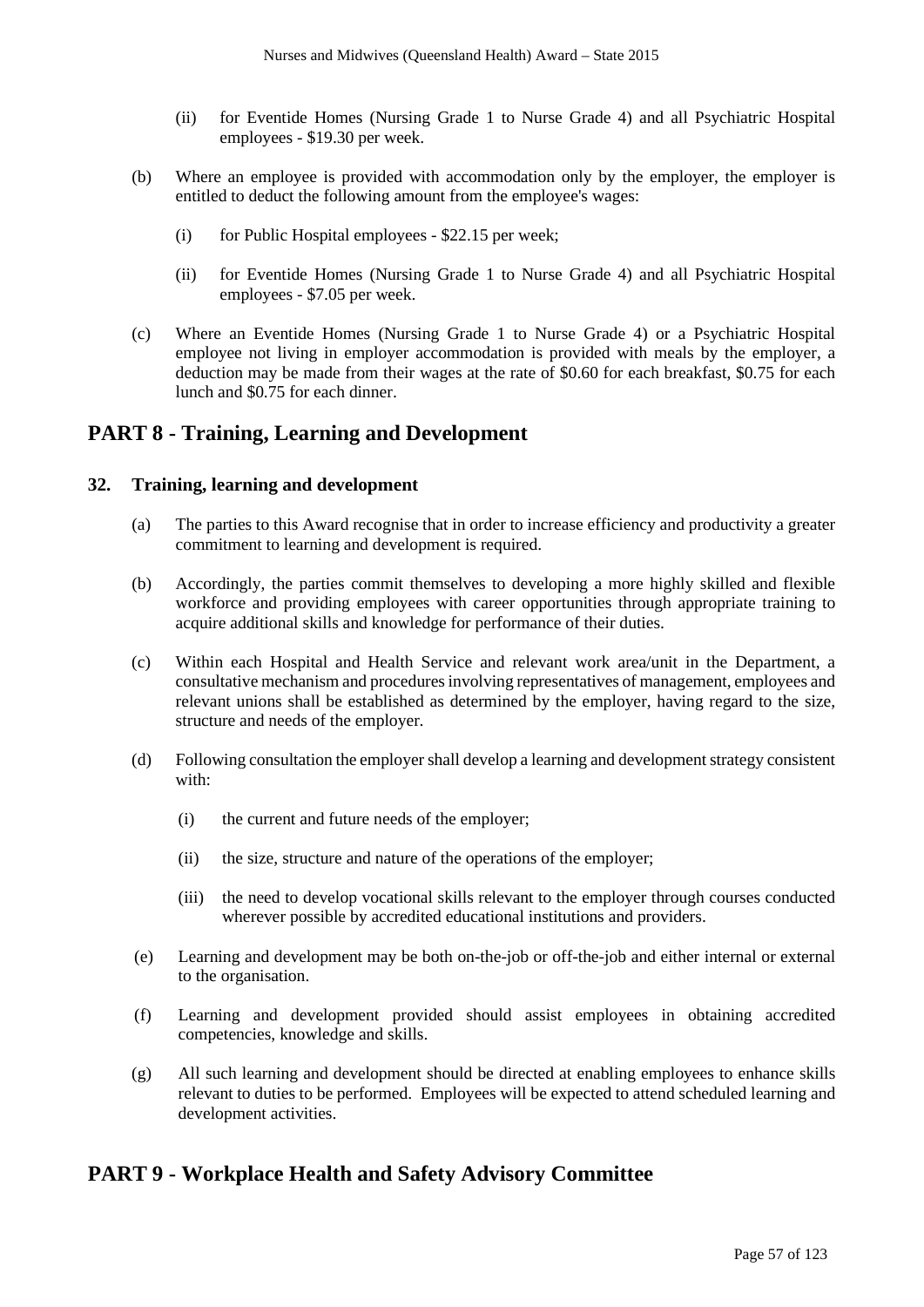## **33. Queensland Health Workplace Health and Safety Advisory Committee**

- (a) A Queensland Health Workplace Health and Safety Advisory Committee has been established jointly with the Department and the public health sector Unions which will continue to oversee progress on workplace health and safety issues.
- (b) Without limiting the issues which may be included, the parties agree to address the following issues:
	- (i) guidelines on security for health care establishments;
	- (ii) aggressive behaviour management;
	- (iii) workplace stress;
	- (iv) workplace bullying;
	- (v) working off-site;
	- (vi) workplace rehabilitation;
	- (vii) Workers' compensation;
	- (viii) management of ill or injured employees; and
	- (ix) guidelines for work arrangements (including hours of work).

#### **34. Personal protective appliances - Eventide Homes and Psychiatric Hospitals**

An Eventide Homes (Nursing Grade 1 to Nurse Grade 4) or Psychiatric Hospital (Nursing Grade 1 to Nurse Grade 8) employee required to attend post-mortem examinations and infectious cases will be provided with the necessary protective appliances. All employees will be supplied with appropriate materials as required to maintain relevant and appropriate infection control procedures.

# **PART 10 - Union Related Matters**

### **35. Union encouragement**

- (a) The parties recognise the right of individuals to join a Union and will encourage that membership. However, it is also recognised that Union membership remains at the discretion of individuals.
- (b) An application for Union membership and information on the relevant Union/s will be provided to all employees at the point of engagement.
- (c) Information on the relevant Union/s will be included in induction materials.
- (d) Union representative/s will be provided with the opportunity to discuss Union membership with new employees.

### **36. Union delegates**

(a) The parties acknowledge the constructive role democratically elected Union delegates undertake in the workplace in relation to Union activities that support and assist members. That role will be formally recognised, accepted and supported.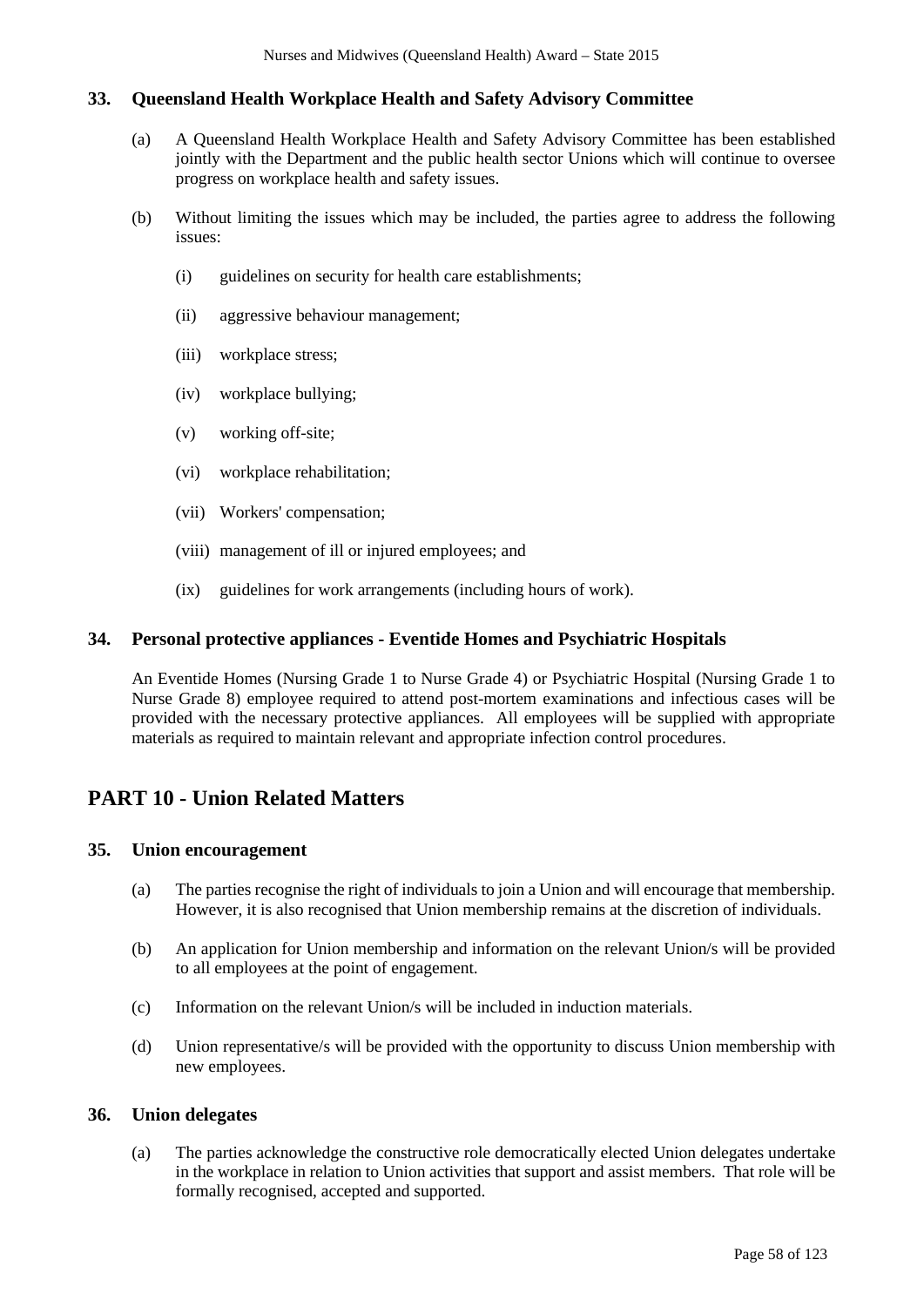- (b) Employees will be given full access to Union delegates/officials during working hours to discuss any employment matter or seek Union advice, provided that service delivery is not disrupted and work requirements are not unduly affected.
- (c) Provided that service delivery and work requirements are not unduly affected, delegates will be provided convenient access to facilities for the purpose of undertaking Union activities. Such facilities include: telephones, computers, e-mail, photocopiers, facsimile machines, storage facilities, meeting rooms and notice boards. It is expected that management and delegates will take a reasonable approach to the responsible use of such facilities for information and communication purposes.
- (d) Subject to the relevant employee's written approval and any confidentiality provisions, delegates may request access to documents and policies related to a member's employment.

## **37. Industrial relations education leave**

- (a) Industrial relations education leave is paid time off to acquire knowledge and competencies in industrial relations. Such knowledge and competencies can allow employees to effectively participate in consultative structures, perform a representative role and further the effective operation of grievance and dispute settlement procedures.
- (b) Employees may be granted up to 5 working days (or the equivalent hours) paid time off (noncumulative) per calendar year, approved by the employer, to attend industrial relations education sessions.
- (c) Additional leave, over and above 5 working days non-cumulative (or the equivalent hours) in any one calendar year may be granted where approved structured employees' training courses involve more than 5 working days (or the equivalent). Such leave will be subject to consultation between the employer, the relevant Union and the employee.
- (d) Upon request and subject to approval by the employer, employees may be granted paid time off in special circumstances to attend management committee meetings, Union conferences, and Australian Council of Trade Unions Congress.
- (e) The granting of industrial relations education leave or any additional special leave should not impact adversely on service delivery, work requirements or the effectiveness and efficiency of the HHS/work unit concerned. At the same time, such leave shall not be unreasonably refused.
- (f) At the discretion of the employer, employees may be granted special leave without pay to undertake work with their Union.

### **38. Right of entry**

- (a) Authorised industrial officer
	- (i) An 'authorised industrial officer' is any Union official holding a current authority issued by the Industrial Registrar.
	- (ii) Right of entry is limited to workplaces where the work performed falls within the registered coverage of the Union.
- (b) Entry procedure
	- (i) An authorised industrial officer may enter a workplace at which an employer carries on a calling of the officer's organisation, during the employer's business hours, to exercise a power under Chapter 9, Part 1, Division 5, Subdivision 2 of the Act as long as the authorised industrial officer: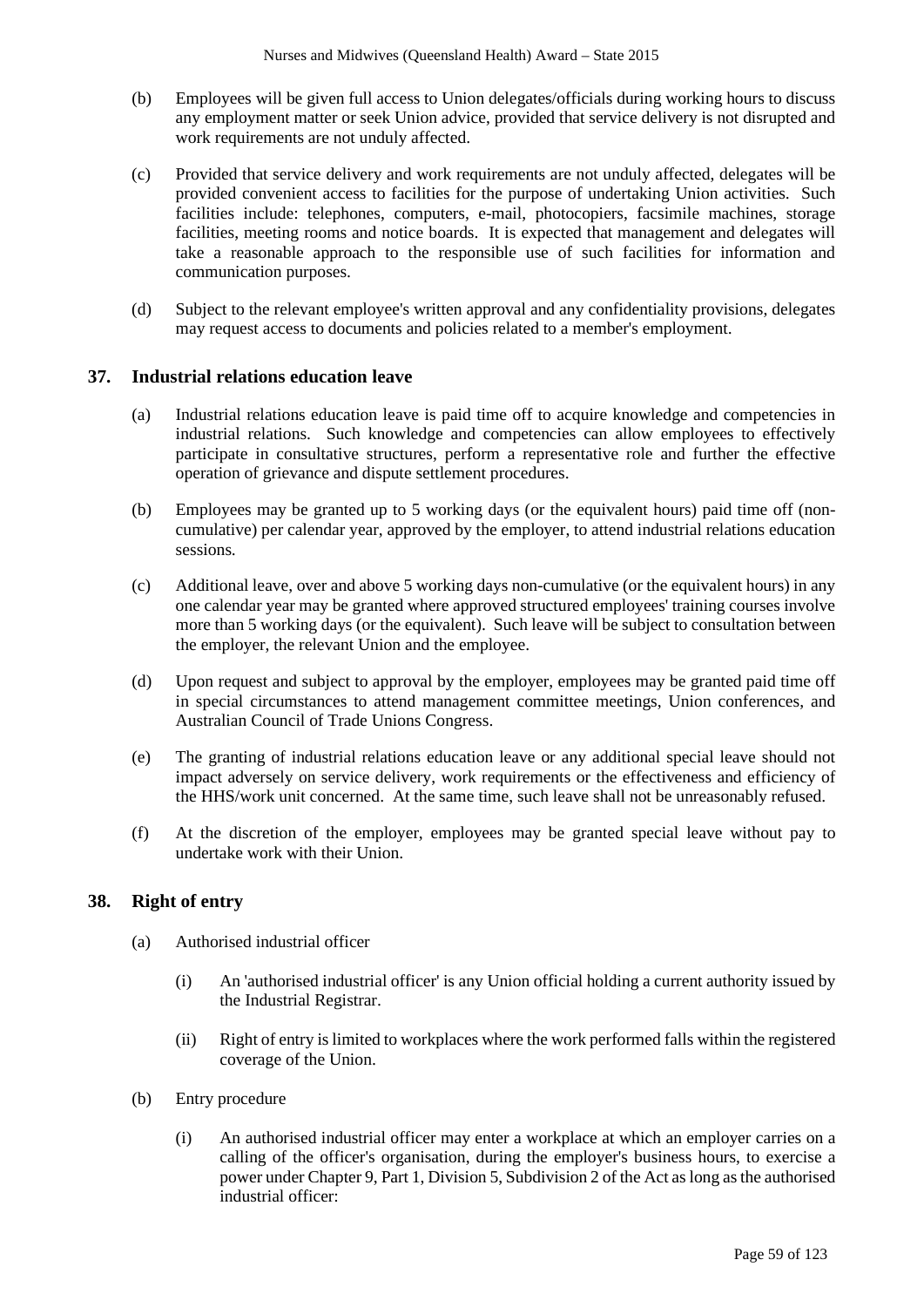- (A) has notified the employer or the employer's representative of the officer's presence; and
- (B) produces their authorisation, if required by the employer or the employer's representative.
- (ii) Clause 38(b)(i) does not apply if, on entering the workplace, the officer discovers that neither the employer nor the employer's representative having charge of the workplace is present.
- (iii) A person must not obstruct or hinder any authorised industrial officer exercising their right of entry.
- (iv) If the authorised industrial officer does not comply with a condition of clause 38(b)(i) the authorised industrial officer may be treated as a trespasser.
- (c) Inspection of records
	- (i) An authorised industrial officer is entitled to inspect the time and wages record required to be kept under section 339 of the Act.
	- (ii) An authorised industrial officer is entitled to inspect such time and wages records of any current employee except if the employee:
		- (A) is ineligible to become a member of the authorised industrial officer's Union; or
		- (B) has made a written request to the employer that they do not want their record inspected.
	- (iii) The authorised industrial officer may make a copy of the record, but cannot require any help from the employer.
	- (iv) A person must not, by threats or intimidation, persuade or attempt to persuade an employee or prospective employee to make, or refuse to make, a written request to the employer or prospective employer that the record not be available for inspection by an authorised industrial officer.
- (d) Discussions with employees

An authorised industrial officer is entitled to discuss with the employer, or a member or employee eligible to become a member of the Union:

- (i) matters under the Act during working or non-working time; and
- (ii) any other matter with a member or employee eligible to become a member of the Union, during non-working time.
- (e) Conduct
	- (i) The employer must not obstruct the authorised industrial officer exercising their right of entry powers.
	- (ii) An authorised industrial officer must not wilfully obstruct the employer, or an employee during the employee's working time.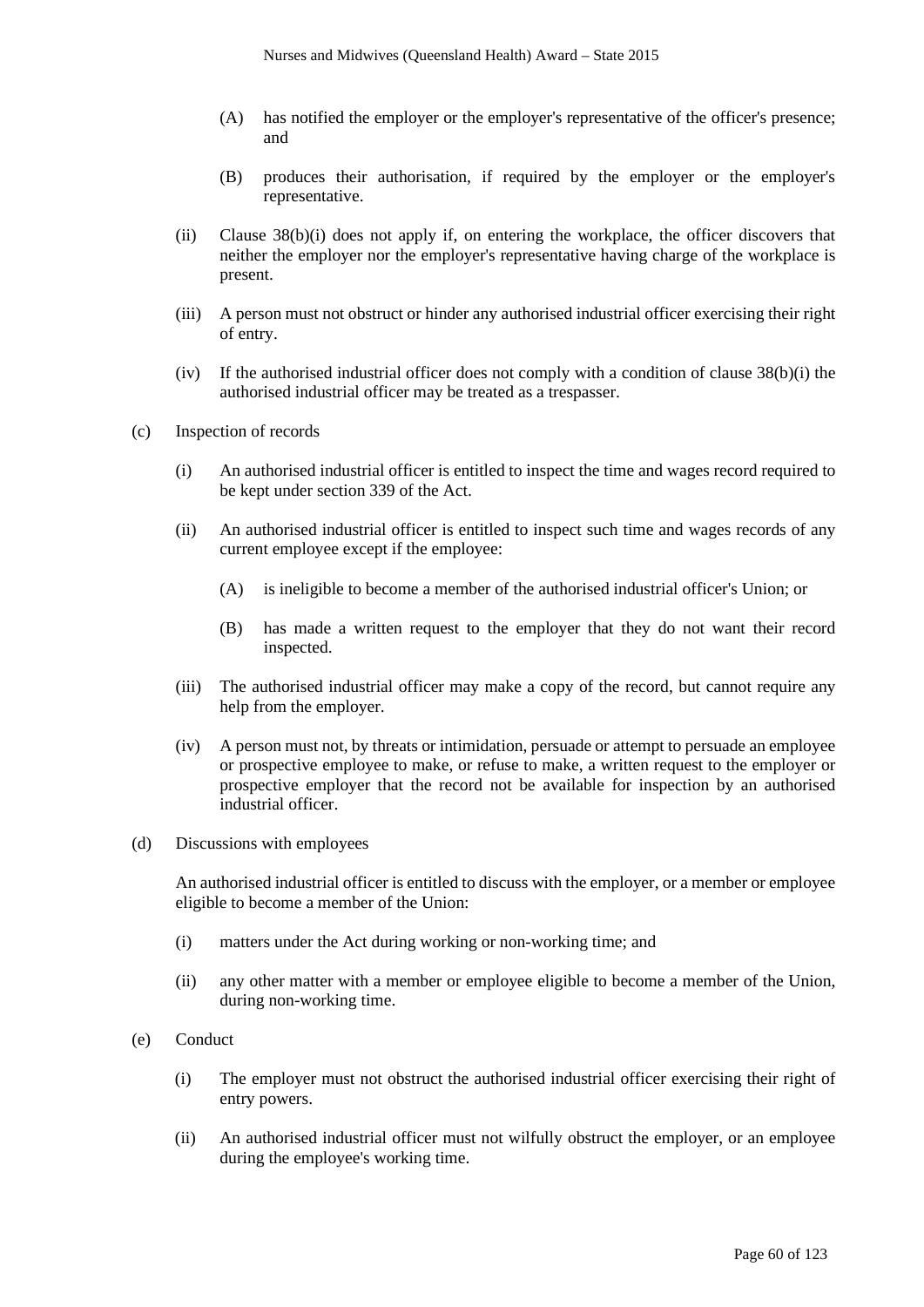*Note: Clause 38 - Right of entry, deals with comparable provisions contained within the Act. In order to ensure the currency of existing legal requirements parties are advised to refer to Chapter 9, Part 1, Division 5 of the Act as amended from time to time.* 

# **PART 11 - Workload Management**

### **39. Workload management - Business Planning Framework (BPF)**

### **39.1 Overview**

- (a) The Business Planning Framework: a tool for nursing workload management (BPF), and any agreed variations, is the tool for managing nursing and midwifery resources and workload management. The BPF is the agreed methodology for the resolution of disputes regarding workload and safe staffing levels. The parties also recognise that professional judgement is a valid criterion for deeming a definitive staffing level of nurses and midwives as being safe.
- (b) The business planning approach to nursing/midwifery resource management focuses on achieving a balance between service demand and the supply of nursing resources necessary to meet the identified demand.
- (c) The service profile will detail hours per patient day (or occasions of service where relevant) in each clinical unit and will be varied in accordance with changing acuity and activity. Notional, ward/unit based nurse:patient ratios will be defined. Patient safety and sustainable workloads will be the guiding principles in defining the nursing/midwifery hours required.
- (d) The BPF will be used daily to identify minimum, consistent and enforceable nursing/midwifery hours per patient day (or per occasion of service) for clinical units on a shift by shift basis.
- (e) A maximum number of available beds per clinical unit will be calculated by reference to the rostered productive hours and the Nursing Hours per Patient Day (NHPPD) for the clinical unit on any particular day.
- (f) Bed availability will be defined at the clinical unit level in accordance with the productive nursing hours available.
- (g) Any bed closure will occur within the context of the integrated bed management arrangements of the facility.
- (h) Training in the application of the BPF will be provided to develop specialists in the application of the tool across all facilities under the guidance of a dedicated project officer.

### **39.2 Nursing Workload Committee**

The Department and each hospital and health service will establish a joint employer/Union workloads committee (a Steering Committee or Nursing Consultative Forum can be agreed alternatives) to deal with issues of nursing/midwifery workload management. The committee or consultative forum will provide specialist advice, training and workload management review in relation to the local application of the tool and with grievances or disputes relating to its application.

#### **39.3 Workloads management concern escalation process**

(a) This is the process for the resolution of workload concerns including those that may impact on patient and staff safety. Any nurse, midwife, employer or union representative may raise a workload concern.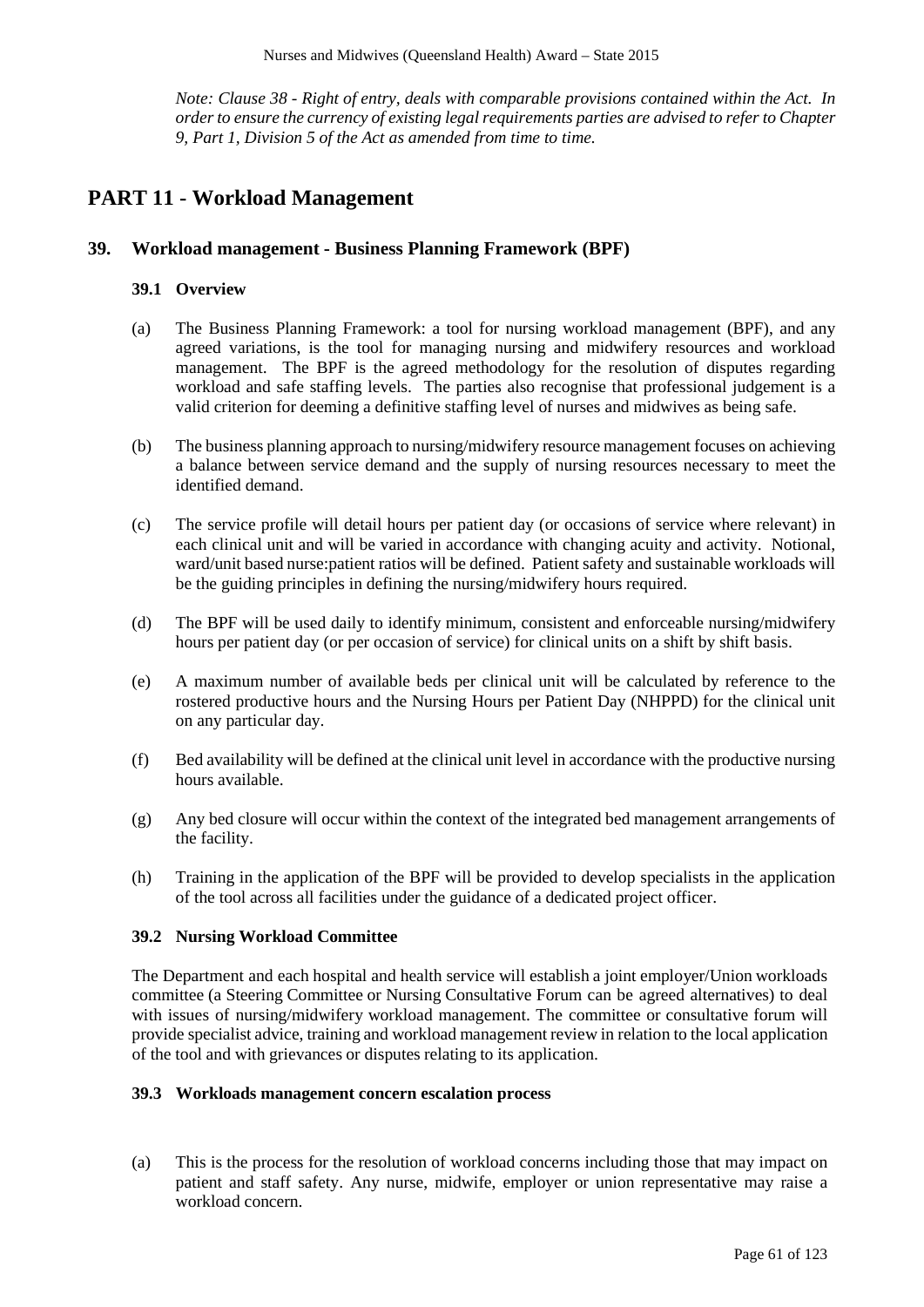- (b) Where a workload concern creates an immediate and substantial risk to the safety of patients or staff, the parties will work together to address the concern as a matter of urgency by immediate escalation to stage 3.
- (c) **Stage 1** 
	- (i) Where a nurse/midwife identifies a workload concern, it will be raised immediately at the service level with the line manager responsible for ensuring the BPF has been correctly applied.
	- (ii) The parties will engage to resolve the concern within 24 hours.
	- (iii) The line manager or after-hours nurse/midwife manager is responsible for immediately investigating the workload concern identified and implementing actions (including implementing service agreed low priority strategies) to resolve the identified concern, mitigate risk to patient safety and/or prevent reoccurrence.

#### (d) **Stage 2**

- (i) If the workload concern is not resolved at the service level at Stage 1, it may be escalated for discussion between the nurse/midwife, union representative and Nursing/Midwifery Executive team (that is Nurse Grade 9 and above depending on the nursing executive structure of the facility).
- (ii) The parties will review the identified workload concern and determine and implement further actions to resolve the concern, mitigate risk to patient safety and/or prevent re-occurrence, within seven days of the workload concern being referred to Stage 2.
- (e) **Stage 3**
	- (i) If the workload concern is not resolved at Stage 2, the nurse/midwife, employer and/or union representative party may escalate for resolution.
	- (ii) Resolution will be by discussion between the Executive Director of Nursing/Midwifery, or when a workload concern is within the Department the professional lead equivalent, and union representative.
	- (iii) Discussions will be held within seven days of the concern being escalated to Stage 3 by any party to the concern.
	- (iv) The workload concern should also be tabled for reporting purposes to the next immediate Workload Management Committee / Nursing Consultative Forum.
- (f) **Stage 4**
	- (i) If the workload concern is not resolved at Stage 3, a specialist panel must be convened by the Hospital and Health Service Executive Director of Nursing/Midwifery or Department equivalent within seven days (or longer as agreed by the parties) of the concern being escalated from Stage 3 by a party to the concern.
	- (ii) The specialist panel will be made up of the following nominees:
		- (A) Employer nominees:
			- Hospital and Health Service Executive Director of Nursing/Midwifery or Department equivalent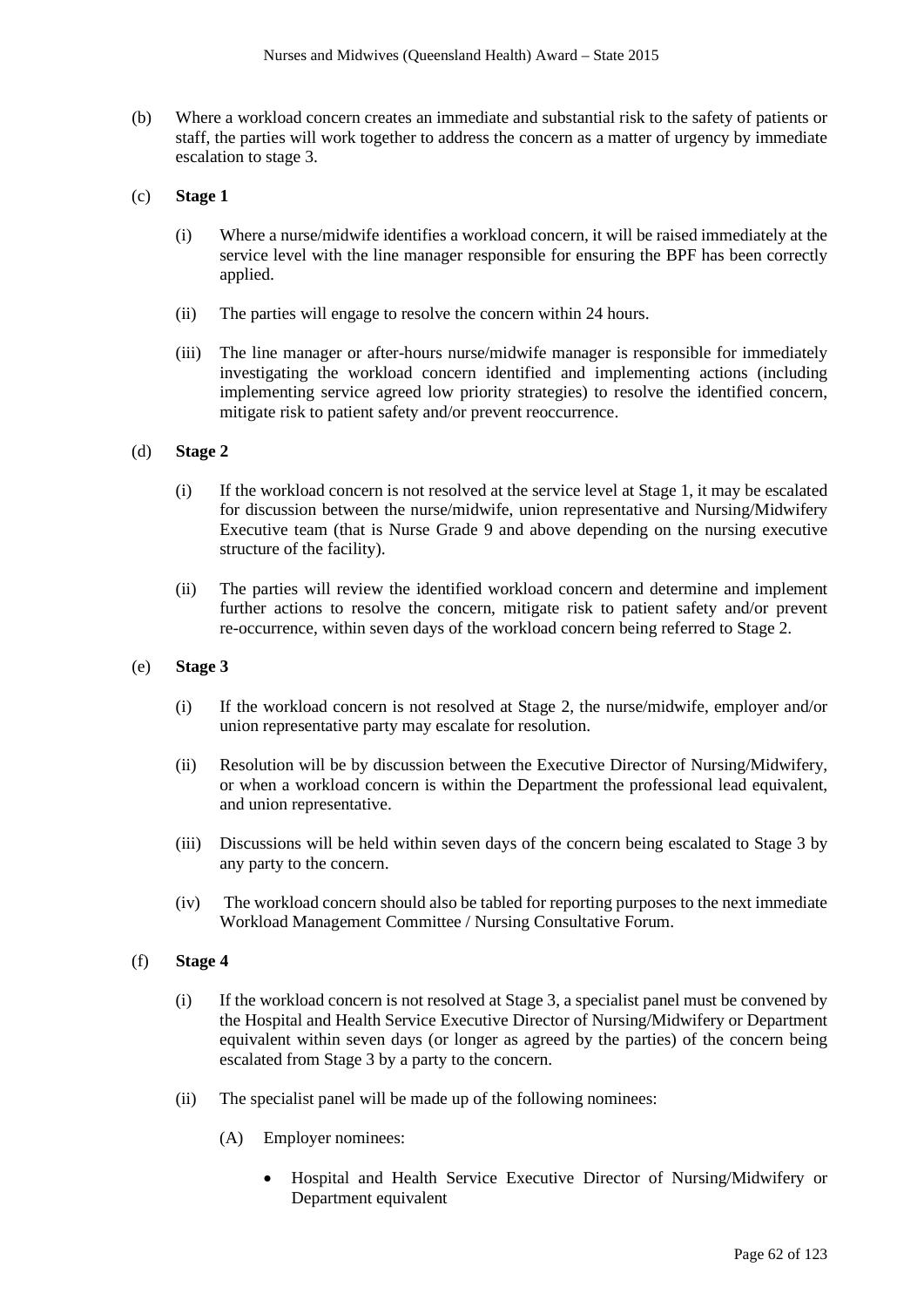Nurses and Midwives (Queensland Health) Award – State 2015

- External Executive Director of Nursing peer (optional)
- Hospital and Health Service /Department BPF expert
- External BPF expert other Hospital and Health Service or Office of Chief Nurse and Midwifery Officer
- Hospital and Health Service /Department HR/IR representative
- (B) QNMU nominees:
	- Industrial Officer
	- Professional Officer
	- Organiser
	- QNU Workplace representatives
- (iii) The specialist panel will review the identified workload concern and jointly recommend actions to resolve the concern, mitigate risk to patient safety and/or prevent re-occurrence of the identified concern. The recommendations should include timeframes for implementation.
- (iv) The recommendations of the specialist panel meeting must be published and feedback on the actions taken and those actions to be taken must be provided to staff affected by the identified workload concern within three days of the conclusion of the panel's deliberations.
- (g) **Stage 5**
	- (i) If the workload concern is not resolved at stage 4, a party to the concern may refer the matter to the QIRC for conciliation and if necessary arbitration.
	- (ii) For the purposes of this stage, an unresolved concern may include but is not limited to instances where the specialist panel is unable to reach an agreed position or the recommendations of the specialist panel are not implemented or are only partly implemented.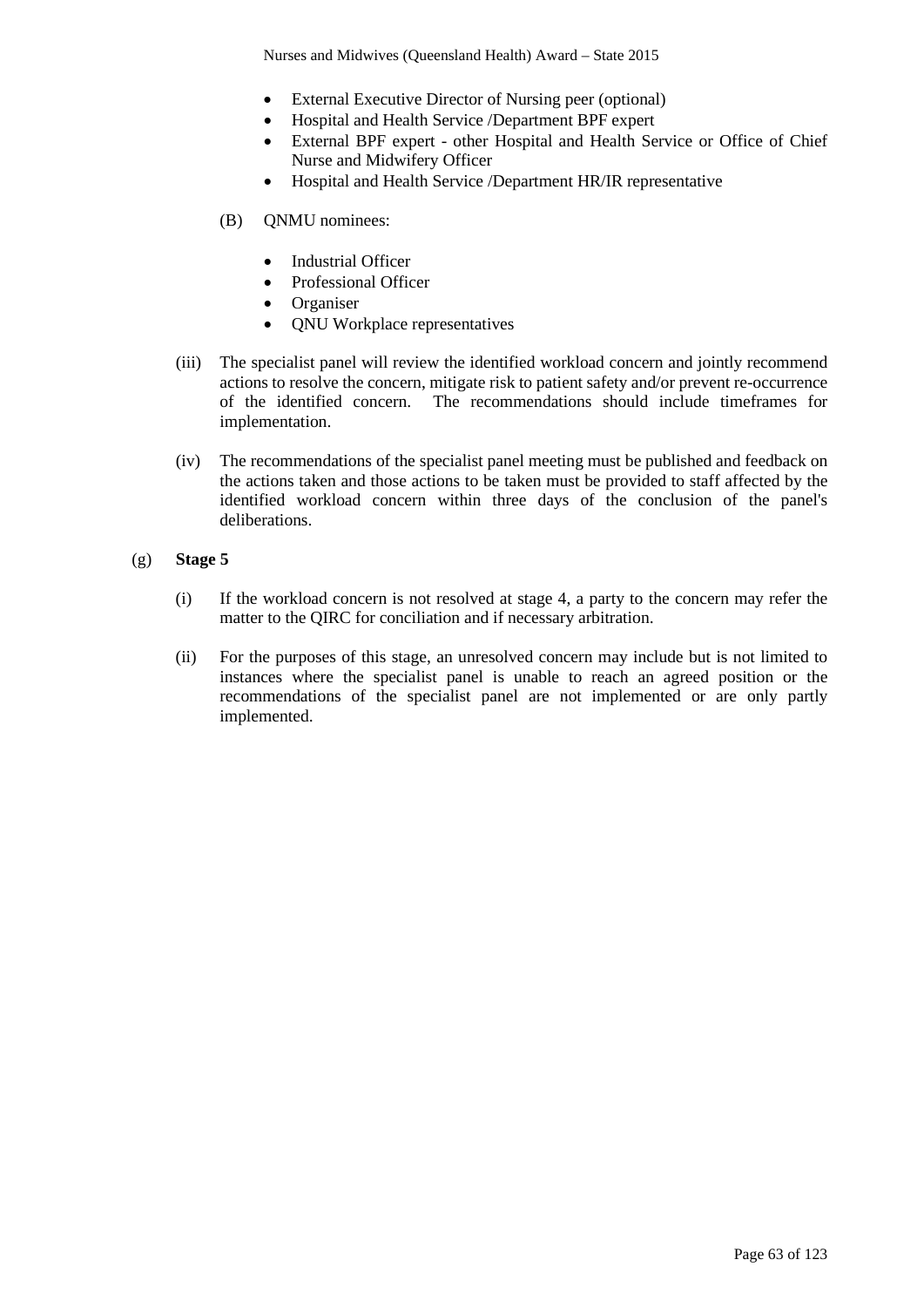# **Schedule 1 - Work areas/units included in Department of Health (as at 1 March 2017)**

- Office of the Director-General;
- Clinical Excellence Division;
- Corporate Services Division;
- Healthcare Purchasing and System Performance Division;
- Prevention Division;
- Strategy, Policy and Planning Division;
- Queensland Ambulance Service;
- Health Support Queensland; and
- eHealth Qld.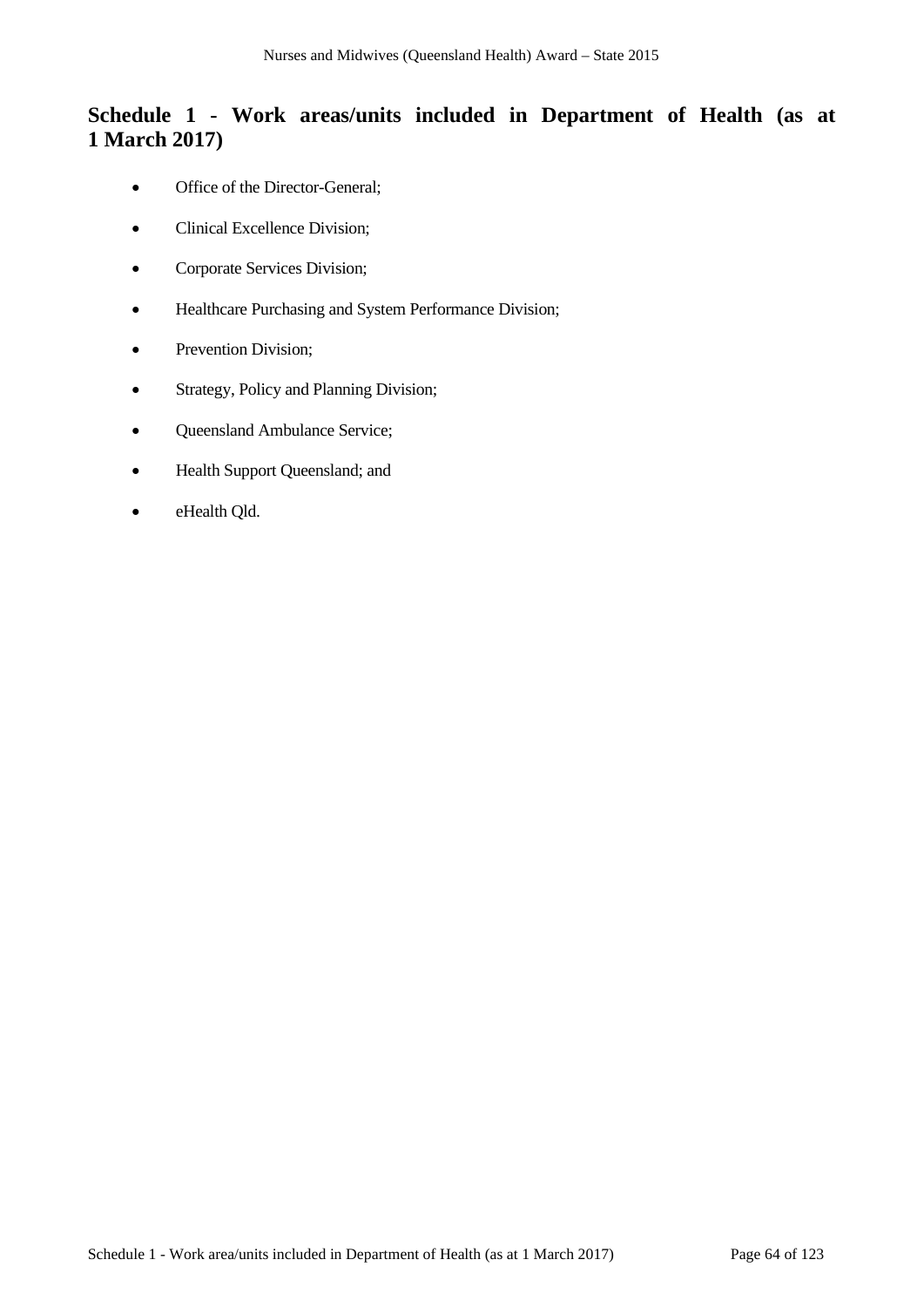# **Schedule 2 - Generic Level Statements**

## **S2.1 Introduction**

All nursing and midwifery provisions should use the indicative titles as listed in each nurse grade. Descriptors may be added to the title to provide more details of what the position entails, for example: Clinical Nurse - Community Mental Health; Nurse Unit Manager - Oncology; Director of Nursing - Rural and/or Remote.

### **S2.2 Definitions**

**NMBA** means Nursing and Midwifery Board of Australia

**Scope of practice for a Nurse Practitioner** means the scope of practice as defined in the NMBA.

**Specialist** means a nurse or midwife who is recognised for their breadth of knowledge or skill within their specialised area of practice. This definition differs from the recognised definition under the Australian Health Practitioners Registration Authority which restricts the use of the term by national law.

**Specialised** means a more focused area of practice where the nurse or midwife works with a discrete patient/client group in a defined setting.

**Supervision** means, subject to the Codes and Guidelines of NMBA, the oversight, direction, instruction, guidance and/or support provided to an employee by a registered nurse or midwife. The registered nurse or registered midwife is responsible for ensuring such an employee is not placed in situations where they would be required to function beyond the employee's preparation and competence.

Specifically:

- (a) **direct supervision** means the employee works side by side continuously with a registered nurse/registered midwife responsible for observing and directing the employee's activities in circumstances where, in the judgement of the registered nurse/registered midwife, such an arrangement is warranted in the interests of safe and/or effective work practice;
- (b) **indirect supervision** means supervision where the delegating and supervising registered nurse or midwife is known to the person being supervised by name and is readily contactable and accessible, but does not constantly observe the person performing the activity. The supervisor must be available for reasonable access. What is reasonable will be dependent upon the context of care, the context of the patient and the competence of the person performing the care.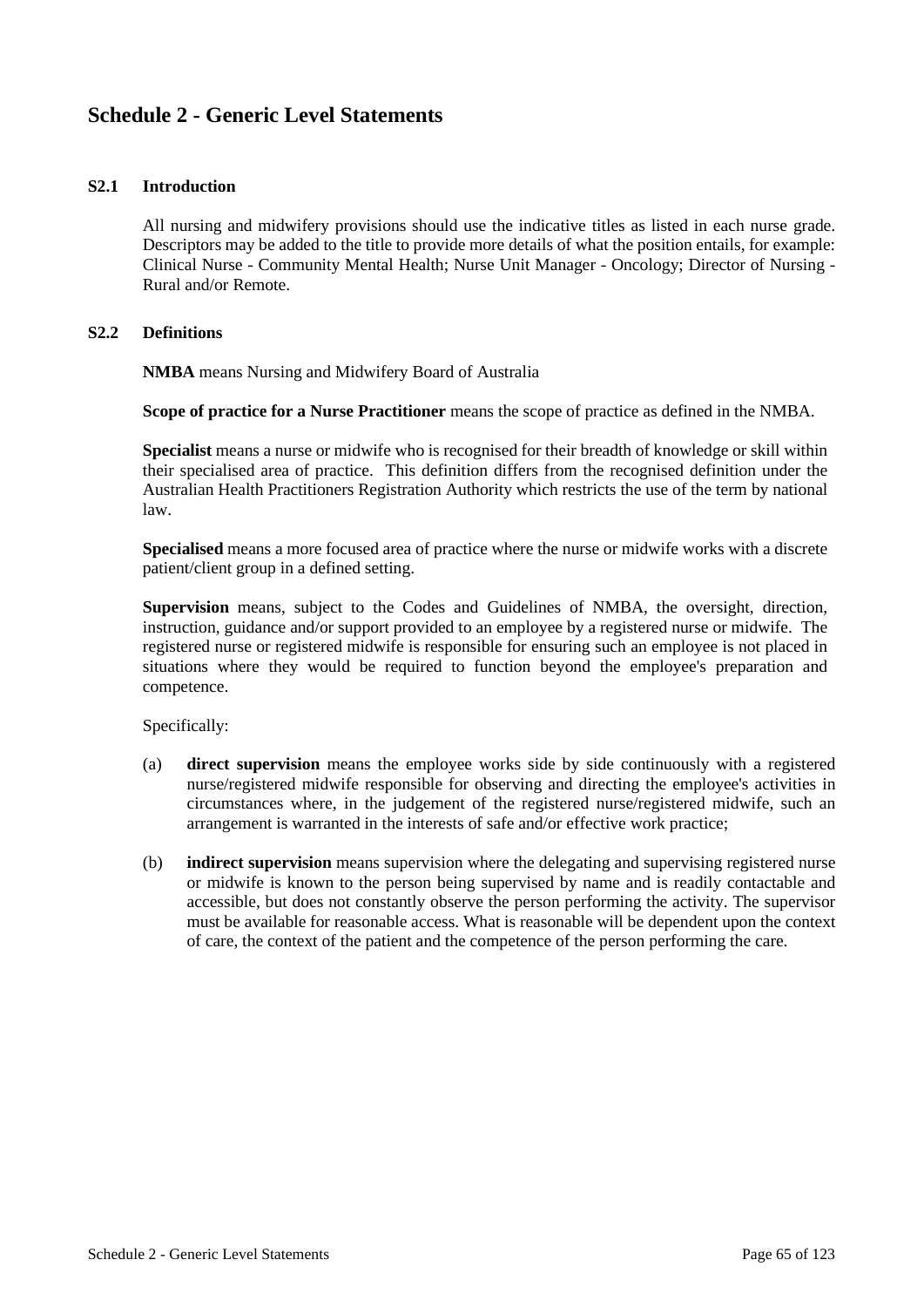# **S2.3 Nursing Grade 1, Band 1**

An employee who provides nursing care under the direction and supervision of a registered nurse/registered midwife.

## **Autonomy**

- (a) Works at all times under the direct or indirect supervision of a registered nurse/registered midwife.
- (b) Work may be overseen by an enrolled nurse.
- (c) Onsite supervision required.

## **Title**

(a) Assistant in Nursing

| Domain 1:                                                                                                                                                                                                                                                                                                                                                                                                                                                                                                                                                                                                             | Domain 2:                                                                                                                                                                                                                                                                                                                                                                                                                                                                                            | Domain 3:                                                                                            | Domain 4:                                                                       | Domain 5:                      |
|-----------------------------------------------------------------------------------------------------------------------------------------------------------------------------------------------------------------------------------------------------------------------------------------------------------------------------------------------------------------------------------------------------------------------------------------------------------------------------------------------------------------------------------------------------------------------------------------------------------------------|------------------------------------------------------------------------------------------------------------------------------------------------------------------------------------------------------------------------------------------------------------------------------------------------------------------------------------------------------------------------------------------------------------------------------------------------------------------------------------------------------|------------------------------------------------------------------------------------------------------|---------------------------------------------------------------------------------|--------------------------------|
| Direct comprehensive care or<br>provision of direct care                                                                                                                                                                                                                                                                                                                                                                                                                                                                                                                                                              | <b>Support of Systems</b>                                                                                                                                                                                                                                                                                                                                                                                                                                                                            | <b>Education</b>                                                                                     | <b>Research</b>                                                                 | <b>Professional Leadership</b> |
| <b>Accountability and</b><br><b>Responsibility</b><br>Accountable for own<br>healthcare practice and to the<br>responsible registered<br>nurse/registered midwife for<br>delegated episodes of care.<br>Responsible for accepting<br>delegated tasks/duties which<br>require basic skills, training<br>and experience.<br><b>Skills and Knowledge</b><br>Training to apply<br>standardised practices and<br>procedures, as delegated.<br>Role in clinical care<br>Perform a range of duties that<br>require basic skills,<br>knowledge, training and<br>experience.<br>Performance of patient care<br>needs such as - | Policies, protocols, guidelines<br>and standards<br>Adhere to established<br>$\bullet$<br>guidelines, protocols,<br>procedures, standards and<br>systems of work as set out by<br>the organisation.<br><b>Quality/Safety/Risk</b><br>management<br>Contribute to the maintenance<br>of a physically, culturally and<br>psychosocially safe<br>environment for recipients of<br>healthcare services and staff.<br>Engage in incident reporting<br>to promote safe and /or<br>rectify unsafe practice. | • Attend education sessions.<br>Maintain personal ongoing<br>education and development<br>portfolio. | Contribute to evaluative<br>$\bullet$<br>research activities as<br>appropriate. | N/A                            |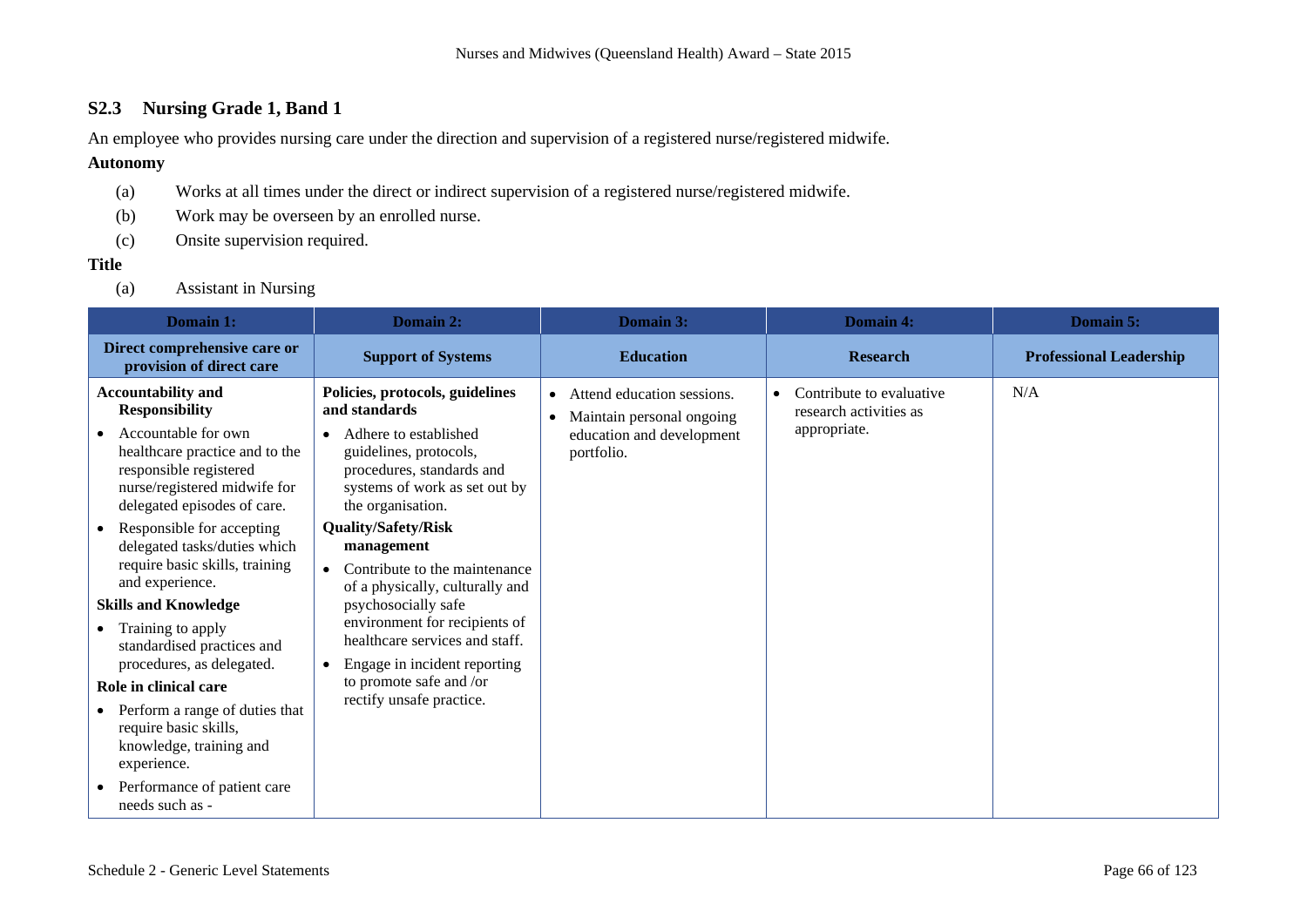| Gather information about<br>➤              |  |  |
|--------------------------------------------|--|--|
| resident/patient care needs                |  |  |
| by observing the                           |  |  |
| resident/patient and                       |  |  |
| reporting to the registered                |  |  |
| nurse to assist the                        |  |  |
| registered nurse to assess,                |  |  |
| plan and evaluate care.                    |  |  |
| $\triangleright$ Perform and report on     |  |  |
| outcomes of care delivery                  |  |  |
| as delegated by the                        |  |  |
| registered nurse/registered                |  |  |
| midwife.                                   |  |  |
| Assist with the personal<br>➤              |  |  |
| hygiene and appearance                     |  |  |
| of the recipients of                       |  |  |
| healthcare services.                       |  |  |
| Contribute to and<br>➤                     |  |  |
|                                            |  |  |
| maintaining the healthcare<br>environment. |  |  |
|                                            |  |  |
| $\triangleright$ Contribute to the         |  |  |
| maintenance of a safe and                  |  |  |
| secure environment for                     |  |  |
| staff and the recipients of                |  |  |
| healthcare services.                       |  |  |

## **S2.4 Nursing Grade 1, Band 2**

An employee, **under the direction and supervision of a registered nurse/registered midwife**, who:

- (a) has completed a Certificate III in Sterilising Services; and
- (b) is engaged in the provision of sterilising services.

#### **Autonomy**

- (a) Works at all times under the direct or indirect supervision of a registered nurse/registered midwife.
- (b) Work may be overseen by an enrolled nurse with qualifications in sterilising services.
- (c) Onsite supervision required.

# **Title**

(a) Assistant in Nursing - Sterilising Services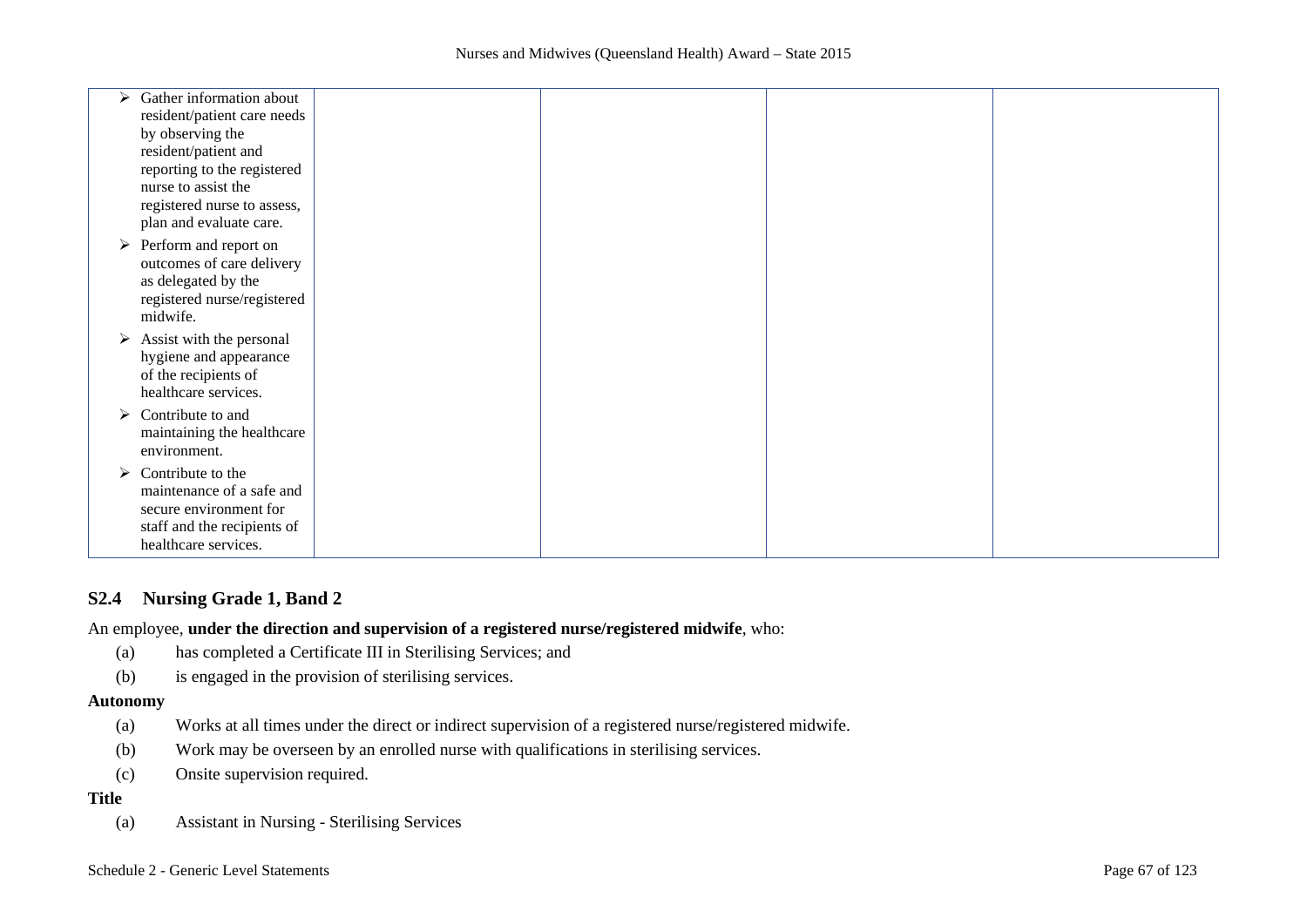| Domain 1:                                                                                                                                                                                                                                                                                                                                                                                                                                                                                                                                                                                                                                                                                                                                                                                                                                    | Domain 2:                                                                                                                                                                                                                                                                                                                                                                                                                                                                                                | Domain 3:                                                                                                                    | Domain 4:                                                                       | Domain 5:                      |
|----------------------------------------------------------------------------------------------------------------------------------------------------------------------------------------------------------------------------------------------------------------------------------------------------------------------------------------------------------------------------------------------------------------------------------------------------------------------------------------------------------------------------------------------------------------------------------------------------------------------------------------------------------------------------------------------------------------------------------------------------------------------------------------------------------------------------------------------|----------------------------------------------------------------------------------------------------------------------------------------------------------------------------------------------------------------------------------------------------------------------------------------------------------------------------------------------------------------------------------------------------------------------------------------------------------------------------------------------------------|------------------------------------------------------------------------------------------------------------------------------|---------------------------------------------------------------------------------|--------------------------------|
| Direct comprehensive care or<br>provision of direct care                                                                                                                                                                                                                                                                                                                                                                                                                                                                                                                                                                                                                                                                                                                                                                                     | <b>Support of Systems</b>                                                                                                                                                                                                                                                                                                                                                                                                                                                                                | <b>Education</b>                                                                                                             | <b>Research</b>                                                                 | <b>Professional Leadership</b> |
| <b>Accountability and</b><br><b>Responsibility</b><br>Accountable for own<br>healthcare practice and to the<br>responsible registered<br>nurse/registered midwife for<br>delegated episodes of care.<br>Responsible for accepting<br>delegated tasks/duties which<br>require basic skills, training<br>and experience.<br><b>Skills and Knowledge</b><br>Training to apply<br>standardised practices and<br>procedures, as delegated.<br><b>Technical Role</b><br>Gather information about<br>stocks and supplies to assist<br>the registered nurse to plan<br>sterilising work.<br>Perform and report on<br>procedures as delegated by<br>the registered nurse.<br>Maintaining the integrity of the<br>sterilising environment<br>Contribute to the<br>maintenance of a safe<br>practice - infection control<br>and sterilization measures. | Policies, protocols, guidelines<br>and standards<br>• Adhere to established<br>guidelines, protocols,<br>procedures, standards and<br>systems of work as set out by<br>the organisation.<br><b>Quality/Safety/Risk</b><br>management<br>• Contribute to the maintenance<br>of a physically, culturally and<br>psychosocially safe<br>environment for recipients of<br>healthcare services and staff.<br>Engage in incident reporting<br>$\bullet$<br>to promote safe and /or<br>rectify unsafe practice. | Attend education sessions.<br>$\bullet$<br>Maintain personal ongoing<br>$\bullet$<br>education and development<br>portfolio. | Contribute to evaluative<br>$\bullet$<br>research activities as<br>appropriate. | N/A                            |

# **S2.5 Nursing Grade 2**

An employee who: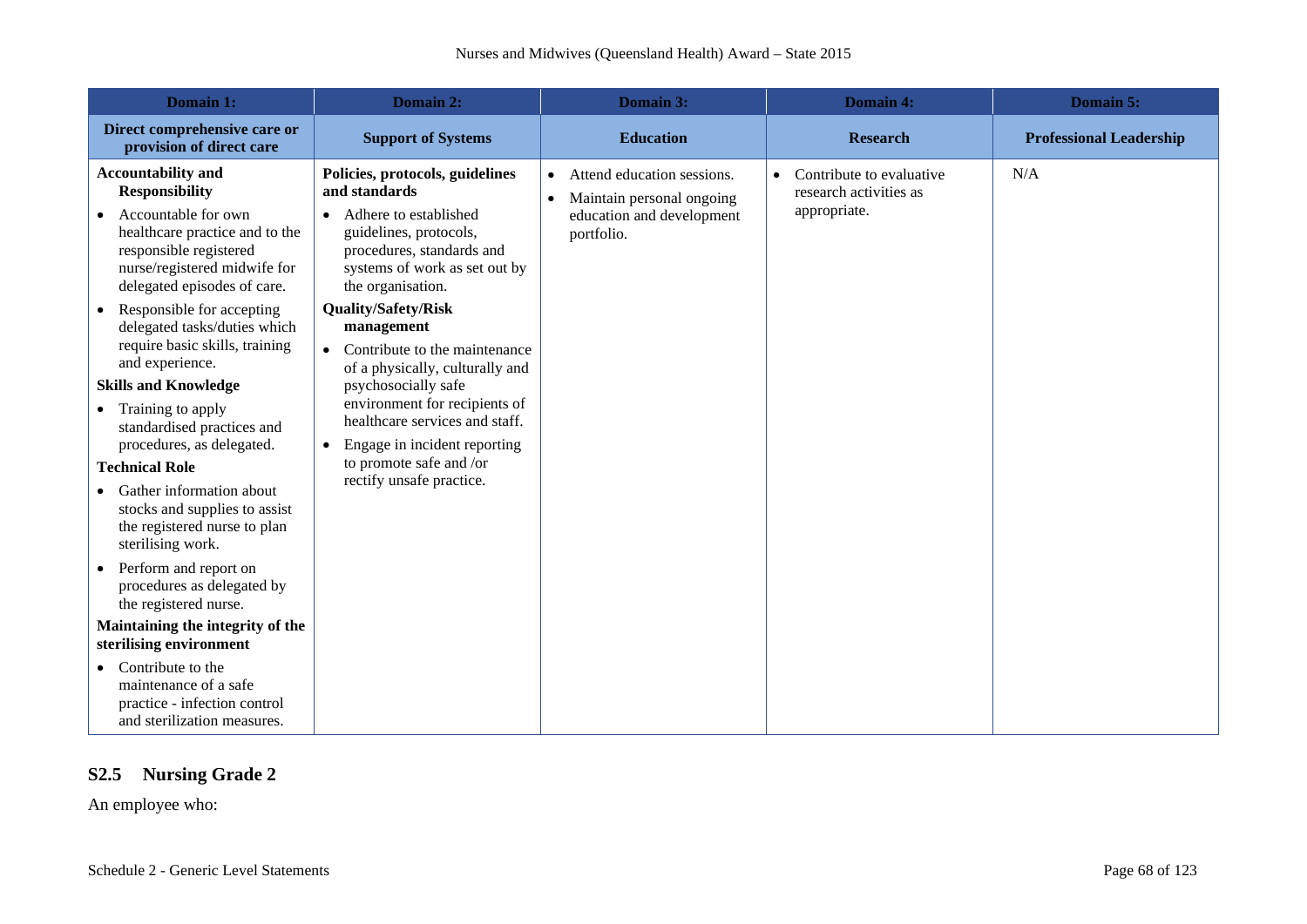- (a) is an undergraduate student of nursing or midwifery; and
- (b) is undertaking or has completed, on a full time basis, the second semester of the second year of a pre-registration university program or is undertaking the fourth semester of a second year post graduate pre-registration university program in a nursing or midwifery qualification approved by the NMBA.

### **Autonomy**

(a) Works under the direct or indirect supervision of a registered nurse/registered midwife assisting with the care of recipients of healthcare services as delegated by the registered nurse/registered midwife.

# **Title**

(a) Undergraduate Student in Nursing/Midwifery

| Domain 1:                                                                                                                                                                                                                                                                                                                                                                                                                                                                                                                                                                                                                                                                                          | Domain 2:                                                                                                                                                                                                                                                                                                                                                                                                                                                                                                                      | Domain 3:                                                                                                               | <b>Domain 4:</b>                                                   | Domain 5:                      |
|----------------------------------------------------------------------------------------------------------------------------------------------------------------------------------------------------------------------------------------------------------------------------------------------------------------------------------------------------------------------------------------------------------------------------------------------------------------------------------------------------------------------------------------------------------------------------------------------------------------------------------------------------------------------------------------------------|--------------------------------------------------------------------------------------------------------------------------------------------------------------------------------------------------------------------------------------------------------------------------------------------------------------------------------------------------------------------------------------------------------------------------------------------------------------------------------------------------------------------------------|-------------------------------------------------------------------------------------------------------------------------|--------------------------------------------------------------------|--------------------------------|
| Direct comprehensive care or<br>provision of direct care                                                                                                                                                                                                                                                                                                                                                                                                                                                                                                                                                                                                                                           | <b>Support of Systems</b>                                                                                                                                                                                                                                                                                                                                                                                                                                                                                                      | <b>Education</b>                                                                                                        | <b>Research</b>                                                    | <b>Professional Leadership</b> |
| <b>Accountability and</b><br><b>Responsibility</b><br>Accountable for own<br>healthcare practice and to the<br>responsible registered<br>nurse/registered midwife for<br>delegated episodes of care.<br>Responsible for accepting<br>$\bullet$<br>delegated tasks/duties, which<br>are commensurate with<br>training and assessed<br>competencies.<br><b>Skills and Knowledge</b><br>Demonstrate skills<br>commensurate with the level<br>of undergraduate training and<br>competencies.<br>Role in clinical care<br>Contribute to the care needs<br>of recipients of healthcare<br>services.<br>Perform a range of duties<br>$\bullet$<br>commensurate with the level<br>of training and assessed | Policies, protocols, guidelines<br>and standards<br>Adhere to established<br>$\bullet$<br>guidelines, protocols,<br>procedures, standards and<br>systems of work as set out by<br>the organisation.<br><b>Quality/Safety/Risk</b><br>management<br>Contribute to the maintenance<br>$\bullet$<br>of a physically, culturally and<br>psychosocially safe<br>environment for recipients of<br>healthcare services and staff.<br>Engage in incident reporting<br>$\bullet$<br>to promote safe and /or<br>rectify unsafe practice. | Contribute to quality<br>healthcare through lifelong<br>learning and professional<br>development of self and<br>others. | Contribute to evaluative<br>research activities as<br>appropriate. | N/A                            |
| competencies as delegated by                                                                                                                                                                                                                                                                                                                                                                                                                                                                                                                                                                                                                                                                       |                                                                                                                                                                                                                                                                                                                                                                                                                                                                                                                                |                                                                                                                         |                                                                    |                                |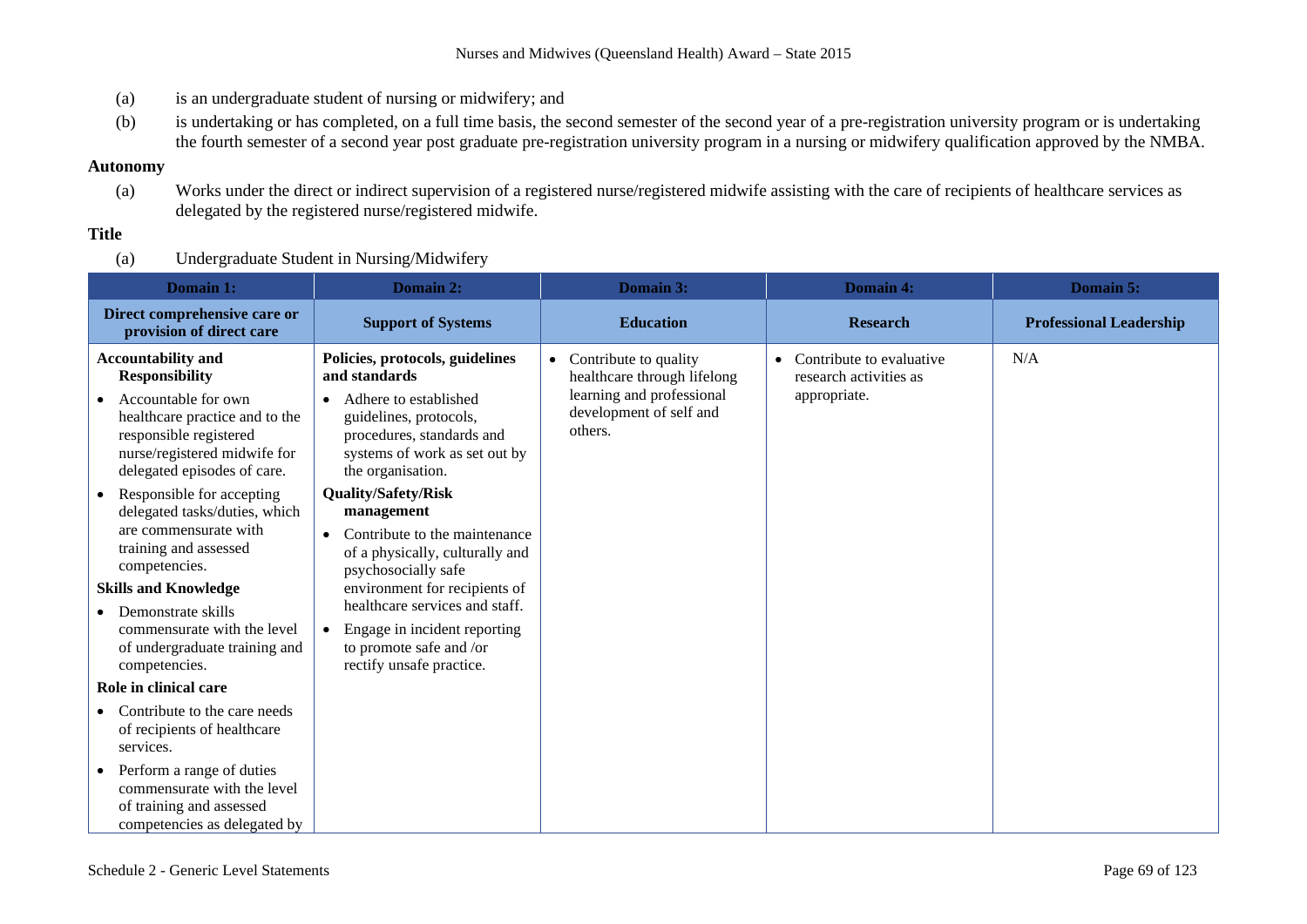|           | the registered nurse/<br>registered midwife.                                                           |  |  |
|-----------|--------------------------------------------------------------------------------------------------------|--|--|
| $\bullet$ | Work within a healthcare<br>team under the supervision of<br>a registered nurse/registered<br>midwife. |  |  |

# **S2.6 Nurse Grade 3**

An employee who is a enrolled nurse who supports a registered nurse/registered midwife in the provision of patient centred care as specified by registration requirements, NMBA standards and codes, educational preparation, relevant legislation and context of care.

### **Autonomy**

- (a) Practises under the direct or indirect supervision of a registered nurse/registered midwife assisting with the care of recipients of healthcare services as delegated by the registered nurse/registered midwife.
- (b) Seeks assistance and support in decision making from a registered nurse/registered midwife.

### **Title**

(a) Enrolled Nurse

| <b>Domain 1:</b>                                                                                                                                                                                                                                                                                                                                                                     | <b>Domain 2:</b>                                                                                                                                                                                                                                                                                                                                                                                                 | <b>Domain 3:</b>                                                                                                                                                                                                         | <b>Domain 4:</b>                                                                                                                                                                                                                                                        | <b>Domain 5:</b>                                                                                                                                                                                                                                                     |
|--------------------------------------------------------------------------------------------------------------------------------------------------------------------------------------------------------------------------------------------------------------------------------------------------------------------------------------------------------------------------------------|------------------------------------------------------------------------------------------------------------------------------------------------------------------------------------------------------------------------------------------------------------------------------------------------------------------------------------------------------------------------------------------------------------------|--------------------------------------------------------------------------------------------------------------------------------------------------------------------------------------------------------------------------|-------------------------------------------------------------------------------------------------------------------------------------------------------------------------------------------------------------------------------------------------------------------------|----------------------------------------------------------------------------------------------------------------------------------------------------------------------------------------------------------------------------------------------------------------------|
| Direct comprehensive care or<br>provision of direct care                                                                                                                                                                                                                                                                                                                             | <b>Support of Systems</b>                                                                                                                                                                                                                                                                                                                                                                                        | <b>Education</b>                                                                                                                                                                                                         | <b>Research</b>                                                                                                                                                                                                                                                         | <b>Professional Leadership</b>                                                                                                                                                                                                                                       |
| <b>Accountability and</b><br><b>Responsibility</b><br>Accountable for NMBA and<br>own standards, actions and<br>the outcomes of own<br>nursing/midwifery practice<br>and supervision of<br>unregulated healthcare<br>workers.<br>Provide direct and indirect<br>care, engage in reflective and<br>analytical practice and<br>demonstrate professional and<br>collaborative practice. | Policies, protocols, guidelines<br>and standards<br>Adhere to established<br>guidelines, protocols,<br>procedures, standards and<br>systems of work as set out by<br>the organisation.<br><b>Quality/Safety/Risk</b><br>management<br>Maintain the safety of<br>recipients of healthcare<br>services by identifying risk<br>and undertaking safe work<br>activities within the clinical<br>practice environment. | Contribute to quality<br>healthcare through lifelong<br>learning and professional<br>development of self and<br>others.<br>Provide health promotion and<br>education to recipients of<br>healthcare services and carers. | Participate as appropriate in<br>evaluative and local action<br>research activities.<br>Apply evidence-based<br>guidelines to achieve positive<br>care outcomes for recipients<br>of healthcare services as<br>delegated by the registered<br>nurse/registered midwife. | • Collaborate with the<br>registered nurse/registered<br>midwife in clinical and<br>organisational governance.<br>Under the guidance of the<br>registered nurse/registered<br>midwife work to achieve best<br>practice outcomes within the<br>work unit environment. |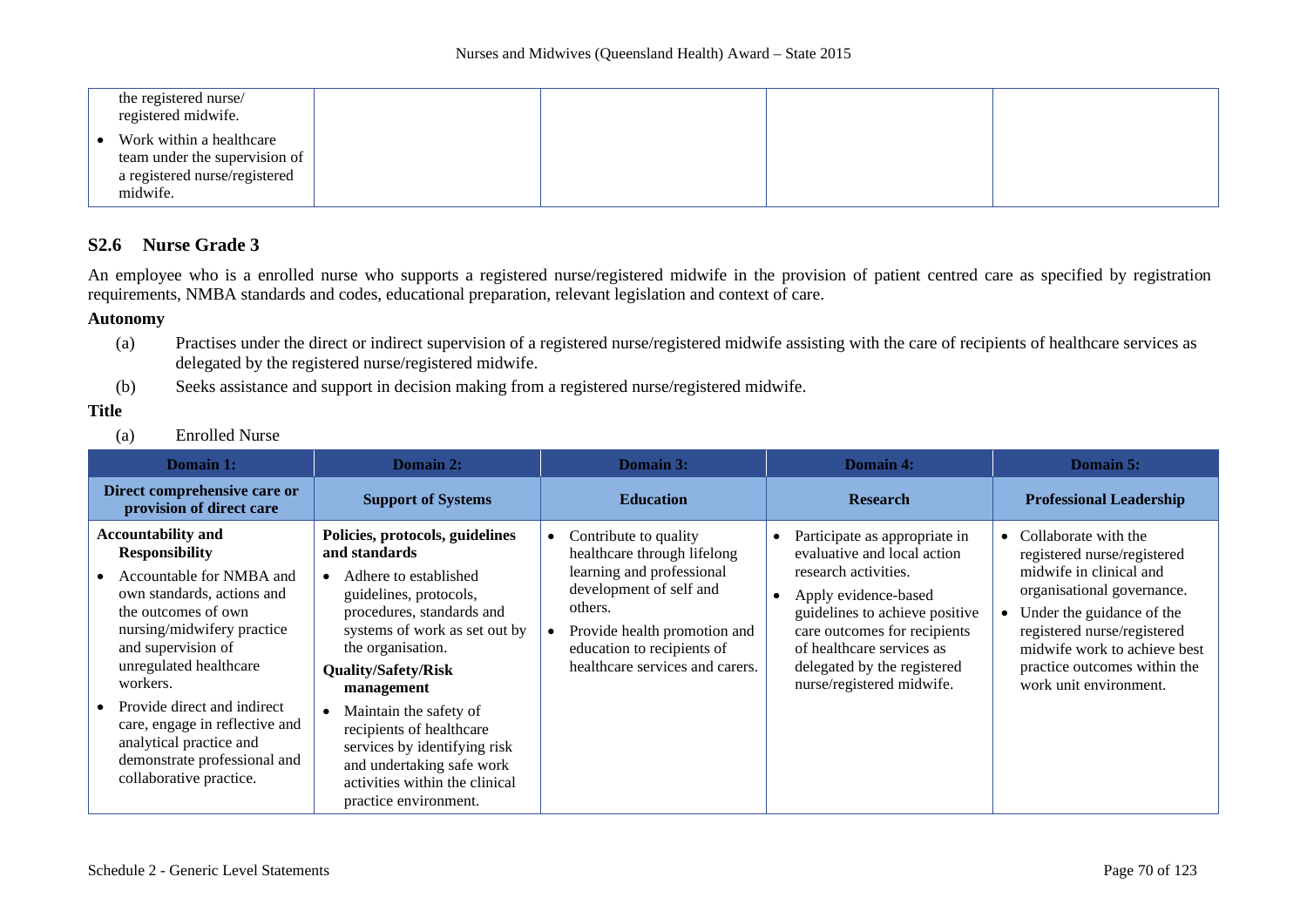| <b>Skills and Knowledge</b><br>Consolidate educational<br>preparation and increase<br>knowledge and skills while<br>moving from beginner to<br>experienced.                                                                                                      | Engage in incident reporting<br>and participate in quality<br>improvement activities to<br>promote safe and /or rectify<br>unsafe practice.<br><b>Mentorship/Reporting lines</b> |  |  |
|------------------------------------------------------------------------------------------------------------------------------------------------------------------------------------------------------------------------------------------------------------------|----------------------------------------------------------------------------------------------------------------------------------------------------------------------------------|--|--|
| Role in clinical care<br>Collaborate and consult with<br>healthcare recipients, their<br>families and community as<br>well as registered<br>nurses/registered midwives<br>and other health<br>professionals, to plan,<br>implement and evaluate<br>nursing care. | Participate with other<br>members of the healthcare<br>team in providing support and<br>mentorship to new and less<br>experienced staff.                                         |  |  |

# **S2.7 Nurse Grade 4**

An employee who is a enrolled nurse with advanced skill who supports a registered nurse/registered midwife in the provision of patient centred care as specified by registration requirements, NMBA standards and codes, educational preparation, relevant legislation and context of care.

### **Autonomy**

- (a) Practises predominately with indirect supervision while assisting with the care of recipients of healthcare services as delegated by the registered nurse/registered midwife.
- (b) Seeks assistance and support in decision making from a registered nurse/registered midwife.

### **Title**

(a) Enrolled Nurse Advanced Skill

| Domain 1:                                                                                                                                                         | Domain 2:                                                                                                                        | Domain 3:                                                                                                               | Domain 4:                                                                                                                                                                      | Domain 5:                                                                                                                                      |
|-------------------------------------------------------------------------------------------------------------------------------------------------------------------|----------------------------------------------------------------------------------------------------------------------------------|-------------------------------------------------------------------------------------------------------------------------|--------------------------------------------------------------------------------------------------------------------------------------------------------------------------------|------------------------------------------------------------------------------------------------------------------------------------------------|
| Direct comprehensive care or<br>provision of direct care                                                                                                          | <b>Support of Systems</b>                                                                                                        | <b>Education</b>                                                                                                        | <b>Research</b>                                                                                                                                                                | <b>Professional Leadership</b>                                                                                                                 |
| <b>Accountability and</b><br><b>Responsibility</b><br>Accountable for NMBA and<br>own standards, actions and<br>the outcomes of own<br>nursing/midwifery practice | Policies, protocols, guidelines<br>and standards<br>Adhere to established<br>guidelines, protocols,<br>procedures, standards and | Contribute to quality<br>healthcare through lifelong<br>learning and professional<br>development of self and<br>others. | Participate as appropriate in<br>evaluative and local action<br>research activities.<br>Apply evidence-based<br>guidelines to achieve positive<br>care outcomes for recipients | Collaborate with the<br>registered nurse/registered<br>midwife in clinical and<br>organisational governance<br>through active participation in |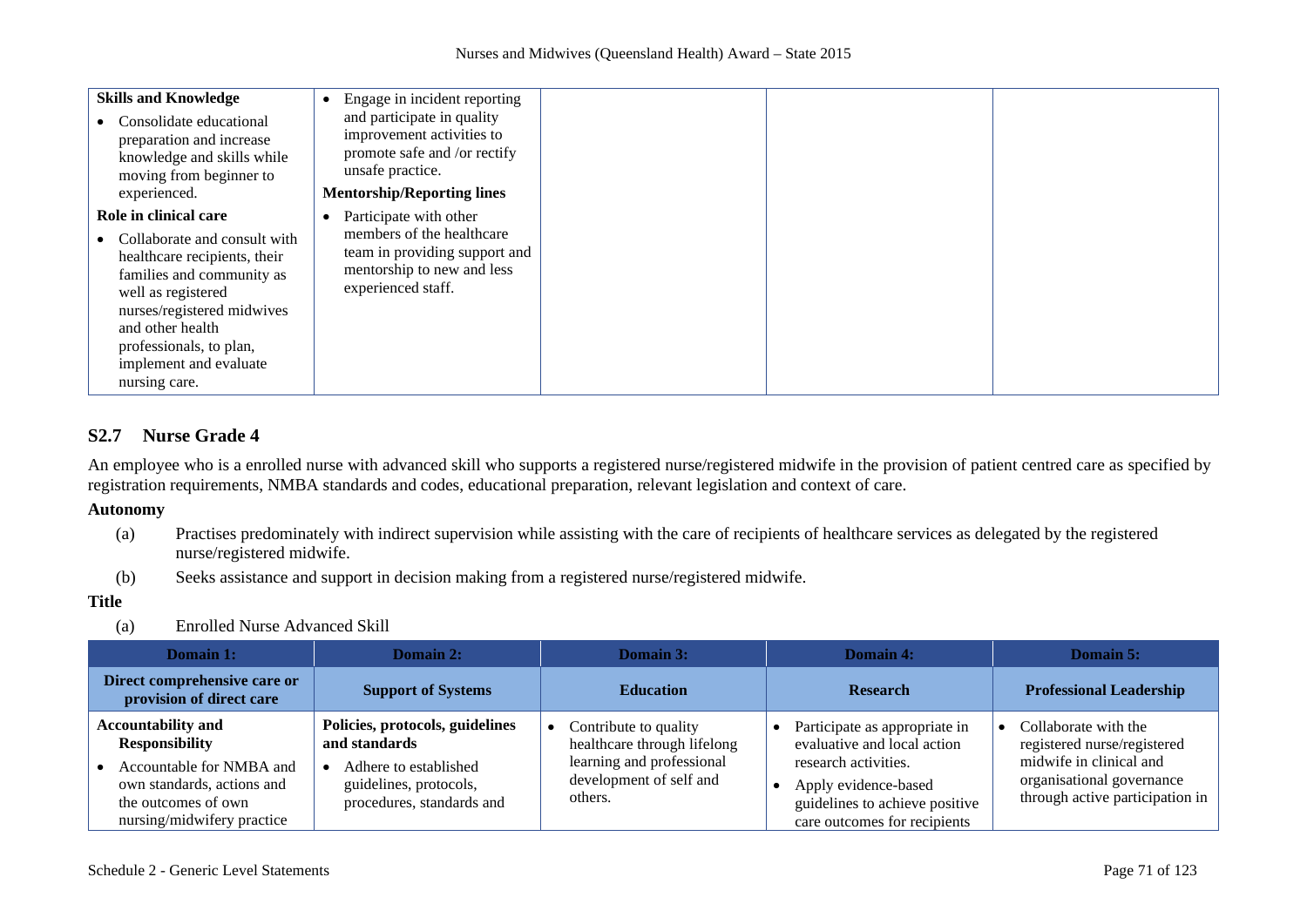| and supervision of              | systems of work as set out by             |                                           | of healthcare services as   | team leadership and decision           |
|---------------------------------|-------------------------------------------|-------------------------------------------|-----------------------------|----------------------------------------|
|                                 |                                           | Provide health promotion and<br>$\bullet$ |                             |                                        |
| unregulated healthcare          | the organisation.                         | education to recipients of                | delegated by the registered | making.                                |
| workers.                        | May assist in reviewing and<br>$\bullet$  | healthcare services and carers.           | nurse/registered midwife.   | Under the guidance of the<br>$\bullet$ |
| Provide direct and indirect     | evaluating nursing/midwifery              | Educate and support less<br>$\bullet$     |                             | registered nurse/registered            |
| care, engage in reflective and  | standards at the local level.             | experienced staff in relation             |                             | midwife work to achieve best           |
| analytical practice and         | May hold a portfolio in an<br>$\bullet$   | to the provision of care where            |                             | practice outcomes within the           |
| demonstrate professional and    | area of advanced skill                    | appropriate.                              |                             | work unit environment.                 |
| collaborative practice.         |                                           |                                           |                             |                                        |
| <b>Skills and Knowledge</b>     | <b>Quality/Safety/Risk</b>                |                                           |                             |                                        |
|                                 | management                                |                                           |                             |                                        |
| Demonstrate a greater depth     | Maintain the safety of<br>$\bullet$       |                                           |                             |                                        |
| of knowledge, skills,           | recipients of healthcare                  |                                           |                             |                                        |
| experience, competence and      | services by identifying risk              |                                           |                             |                                        |
| more effective integration of   | and undertaking safe work                 |                                           |                             |                                        |
| theory to practice than a       | activities within the clinical            |                                           |                             |                                        |
| Nurse Grade 3.                  | practice environment.                     |                                           |                             |                                        |
| • Provide support and direction | Engage in incident reporting<br>$\bullet$ |                                           |                             |                                        |
| and act as a role model to      | and participate in quality                |                                           |                             |                                        |
| others where appropriate.       | improvement activities to                 |                                           |                             |                                        |
| Role in clinical care           | promote safe and /or rectify              |                                           |                             |                                        |
|                                 | unsafe practice.                          |                                           |                             |                                        |
| Demonstrate greater             |                                           |                                           |                             |                                        |
| experience and competence       | <b>Mentorship/Reporting lines</b>         |                                           |                             |                                        |
| in the development,             | Participate with other<br>$\bullet$       |                                           |                             |                                        |
| implementation and              | members of the healthcare                 |                                           |                             |                                        |
| evaluation of care plans than   | team in providing support and             |                                           |                             |                                        |
| a Nurse Grade 3.                | mentorship to new and less                |                                           |                             |                                        |
| Provide effective<br>$\bullet$  | experienced staff.                        |                                           |                             |                                        |
| communication with              |                                           |                                           |                             |                                        |
| members of the healthcare       |                                           |                                           |                             |                                        |
| team, recipients of healthcare  |                                           |                                           |                             |                                        |
| services, families and other    |                                           |                                           |                             |                                        |
| agencies in collaboration with  |                                           |                                           |                             |                                        |
| the registered nurse/registered |                                           |                                           |                             |                                        |
| midwife.                        |                                           |                                           |                             |                                        |

# **S2.8 Nurse Grade 5, Re-entry**

# **Re-entry Registered Nurse**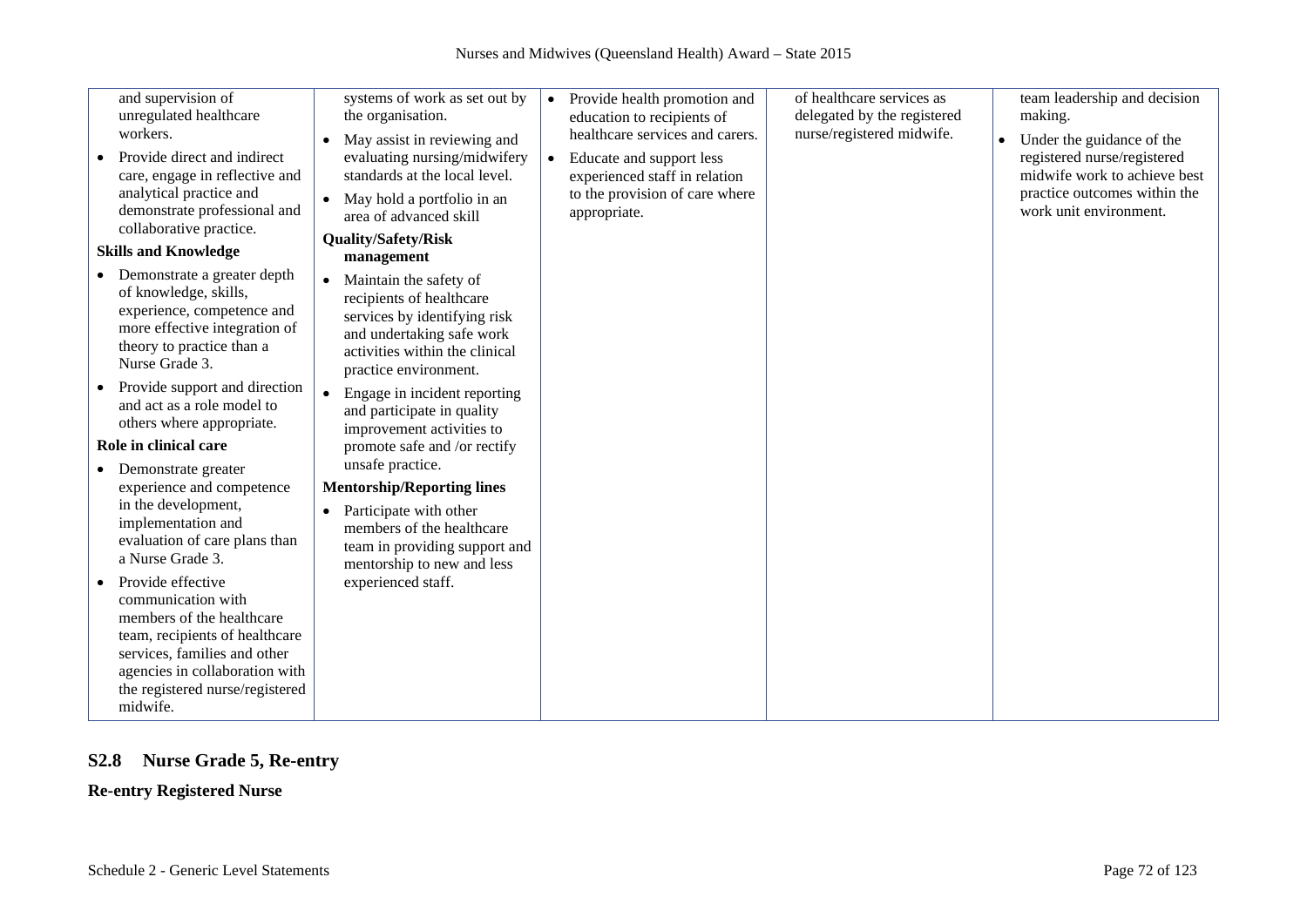An employee who is a registered nurse holding provisional registration who does not meet the NMBA's Recency of Practice Registration Standard and who is undertaking an approved program of study/supervision for re-entry as a registered nurse as determined by the NMBA.

### **Autonomy**

- (a) Works under the direct or indirect supervision of a registered nurse by assisting with the care of recipients of healthcare services as delegated by the registered nurse.
- (b) Through an approved program of study/supervision and commensurate with skills, knowledge and competence the employee increasingly assumes the full responsibilities of a registered nurse in accordance with conditions and limitations imposed by the NMBA.

| Domain 1:                                                                                                                                                                                                                                                                                                                                                                                                                                                                                                                                                                                                                                                                                                                                          | Domain 2:                                                                                                                                                                                                                                                                                                                                                                                                                                                                                                                      | Domain 3:                                                                                                                                                                                                                                                                                           | Domain 4:                                                                                                                 | Domain 5:                      |
|----------------------------------------------------------------------------------------------------------------------------------------------------------------------------------------------------------------------------------------------------------------------------------------------------------------------------------------------------------------------------------------------------------------------------------------------------------------------------------------------------------------------------------------------------------------------------------------------------------------------------------------------------------------------------------------------------------------------------------------------------|--------------------------------------------------------------------------------------------------------------------------------------------------------------------------------------------------------------------------------------------------------------------------------------------------------------------------------------------------------------------------------------------------------------------------------------------------------------------------------------------------------------------------------|-----------------------------------------------------------------------------------------------------------------------------------------------------------------------------------------------------------------------------------------------------------------------------------------------------|---------------------------------------------------------------------------------------------------------------------------|--------------------------------|
| Direct comprehensive care or<br>provision of direct care                                                                                                                                                                                                                                                                                                                                                                                                                                                                                                                                                                                                                                                                                           | <b>Support of Systems</b>                                                                                                                                                                                                                                                                                                                                                                                                                                                                                                      | <b>Education</b>                                                                                                                                                                                                                                                                                    | <b>Research</b>                                                                                                           | <b>Professional Leadership</b> |
| <b>Accountability and</b><br><b>Responsibility</b><br>Accountable for NMBA and<br>own standards, actions and<br>the outcomes of own<br>nursing/midwifery practice.<br><b>Skills and Knowledge</b><br>Consolidate and increase<br>knowledge and skills while<br>moving through a program of<br>study/supervision for re-entry<br>as a registered nurse.<br>Role in clinical care<br>Participate in assessing,<br>planning, implementing and<br>evaluating nursing care in<br>collaboration with other<br>registered nurses and the<br>healthcare team so as to<br>achieve goals and health<br>outcomes.<br>Collaborate with the<br>registered nurse in the<br>coordination of nursing and<br>healthcare within and across<br>the continuum of care. | Policies, protocols, guidelines<br>and standards<br>• Adhere to established<br>guidelines, protocols,<br>procedures, standards and<br>systems of work as set out by<br>the organisation.<br><b>Quality/Safety/Risk</b><br>management<br>Maintain the safety of<br>recipients of healthcare<br>services, participate in risk<br>minimisation and maintain<br>safe work activities within the<br>practice setting.<br>Participate in quality<br>$\bullet$<br>improvement activities,<br>incident reporting and<br>investigation. | Contribute to quality<br>$\bullet$<br>healthcare through lifelong<br>learning and professional<br>development of self and<br>others.<br>Provide health promotion and<br>$\bullet$<br>education to recipients of<br>healthcare services and carers<br>in collaboration with the<br>registered nurse. | Apply evidence-based<br>$\bullet$<br>guidelines to achieve positive<br>outcomes for recipients of<br>healthcare services. | N/A                            |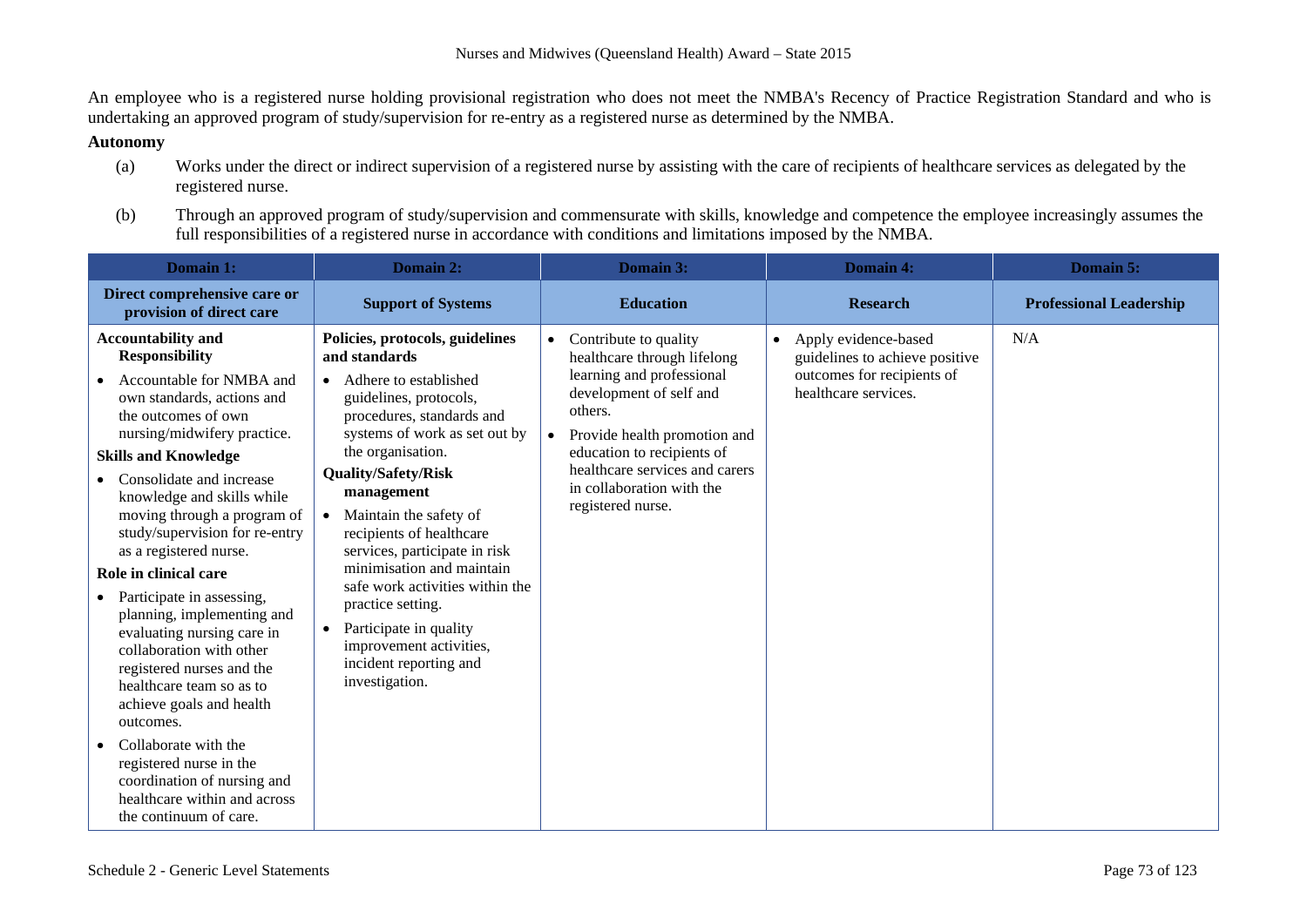#### **Re-entry Registered Midwife**

An employee who is a registered midwife holding provisional registration who does not meet the NMBA's Regency of Practice Registration Standard and who is undertaking an approved program of study/supervision for re-entry as a registered midwife as determined by the NMBA.

#### **Autonomy**

- (a) Works under the direct or indirect supervision of a registered midwife by assisting with the care of mothers, newborns and infants as delegated by the registered midwife.
- (b) Through the period of training and commensurate with skills, knowledge and competence the employee increasingly assumes the full responsibilities of a registered midwife in accordance with conditions and limitations imposed by the NMBA.

| Domain 1:                                                                                                                                                                                                                                                                                                                                                                                                                                                                                                                                                                                                                           | Domain 2:                                                                                                                                                                                                                                                                                                                                                                                                                                                                                                     | Domain 3:                                                                                                                                                                                                                                                                  | <b>Domain 4:</b>                                                                                                     | Domain 5:                      |
|-------------------------------------------------------------------------------------------------------------------------------------------------------------------------------------------------------------------------------------------------------------------------------------------------------------------------------------------------------------------------------------------------------------------------------------------------------------------------------------------------------------------------------------------------------------------------------------------------------------------------------------|---------------------------------------------------------------------------------------------------------------------------------------------------------------------------------------------------------------------------------------------------------------------------------------------------------------------------------------------------------------------------------------------------------------------------------------------------------------------------------------------------------------|----------------------------------------------------------------------------------------------------------------------------------------------------------------------------------------------------------------------------------------------------------------------------|----------------------------------------------------------------------------------------------------------------------|--------------------------------|
| Direct comprehensive care or<br>provision of direct care                                                                                                                                                                                                                                                                                                                                                                                                                                                                                                                                                                            | <b>Support of Systems</b>                                                                                                                                                                                                                                                                                                                                                                                                                                                                                     | <b>Education</b>                                                                                                                                                                                                                                                           | <b>Research</b>                                                                                                      | <b>Professional Leadership</b> |
| <b>Accountability and</b><br><b>Responsibility</b><br>Accountable for NMBA and<br>own standards, actions and<br>the outcomes of own<br>nursing/midwifery practice.<br><b>Skills and Knowledge</b><br>Consolidate and increase<br>knowledge and skills while<br>moving through a program of<br>study/supervision for re-entry<br>as a registered midwife.<br>Role in clinical care<br>Participate in assessing,<br>planning and evaluating care<br>in collaboration with the<br>supervising registered<br>midwife.<br>Collaborate with the<br>registered midwife to partner<br>with women to give the<br>necessary support, care and | Policies, protocols, guidelines<br>and standards<br>Adhere to established<br>guidelines, protocols,<br>procedures, standards and<br>systems of work as set out by<br>the organisation.<br><b>Quality/Safety/Risk</b><br>management<br>Maintain the safety of<br>mothers and babies,<br>participate in risk<br>minimisation and maintain<br>safe work activities within the<br>practice setting.<br>Participate in quality<br>$\bullet$<br>improvement activities,<br>incident reporting and<br>investigation. | Contribute to quality<br>$\bullet$<br>healthcare through lifelong<br>learning and professional<br>development of self and<br>others.<br>Provide health promotion and<br>$\bullet$<br>education to mothers and<br>families in collaboration with<br>the registered midwife. | Apply evidence-based<br>$\bullet$<br>guidelines to achieve positive<br>midwifery outcomes for<br>mothers and babies. | N/A                            |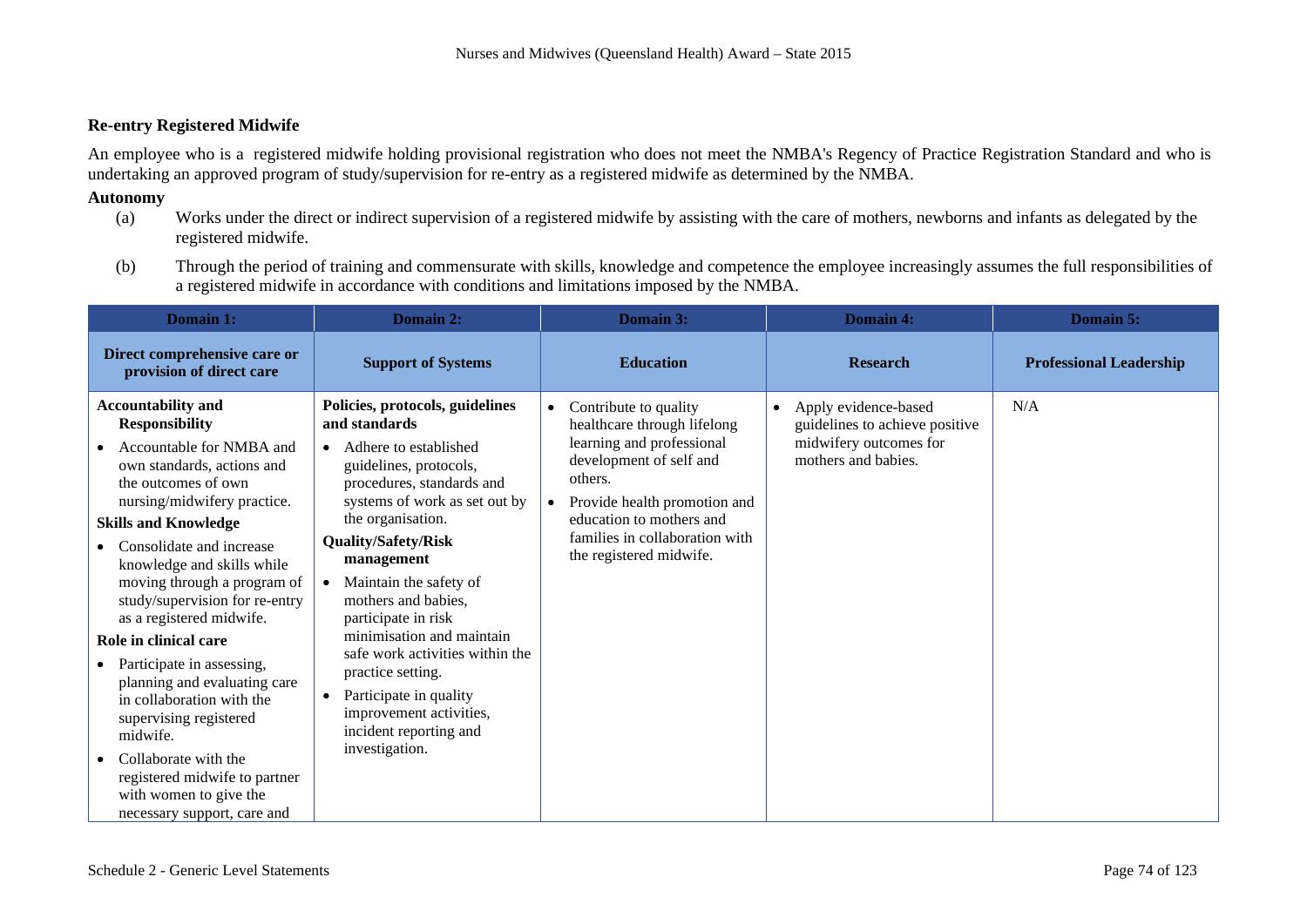| advice during pregnancy,<br>labour and the postpartum<br>period.                                                                                                                    |  |  |
|-------------------------------------------------------------------------------------------------------------------------------------------------------------------------------------|--|--|
| Collaborate with the<br>registered midwife in the<br>provision of midwifery<br>services across settings<br>including the home,<br>community, hospitals, clinics<br>or health units. |  |  |

## **S2.9 Nurse Grade 5**

#### **Registered Nurse**

An employee who is a registered nurse who:

- (a) provides nursing services within health service settings; and
- (b) demonstrates competence in the provision of nursing care as specified by registration requirements, NMBA standards and codes, educational preparation, relevant legislation and context of care.

#### **Autonomy**

- (a) Practises independently and interdependently.
- (b) Assumes accountability and responsibility for own actions and delegation of care to enrolled nurses, assistants in nursing and healthcare workers.
- (c) Demonstrates evidence of increasing autonomy and exercises greater levels of professional judgement in the clinical environment as the employee moves from a beginning to experienced practitioner.

## **Title**

(a) Registered Nurse

| Domain 1:                                                                                                                                                                                    | Domain 2:                                                                                                                                                                                    | Domain 3:                                                                                                               | Domain 4:                                                                                                                                                                                  | Domain 5:                                                                                                                              |
|----------------------------------------------------------------------------------------------------------------------------------------------------------------------------------------------|----------------------------------------------------------------------------------------------------------------------------------------------------------------------------------------------|-------------------------------------------------------------------------------------------------------------------------|--------------------------------------------------------------------------------------------------------------------------------------------------------------------------------------------|----------------------------------------------------------------------------------------------------------------------------------------|
| Direct comprehensive care or<br>provision of direct care                                                                                                                                     | <b>Support of Systems</b>                                                                                                                                                                    | <b>Education</b>                                                                                                        | <b>Research</b>                                                                                                                                                                            | <b>Professional Leadership</b>                                                                                                         |
| <b>Accountability and</b><br>responsibility<br>Accountable for NMBA and<br>own standards, actions and<br>the outcomes of own<br>nursing/midwifery practice,<br>professional advice given and | Policies, protocols, guidelines<br>and standards<br>Participate in developing,<br>reviewing and evaluating<br>clinical/nursing standards,<br>guidelines, protocols,<br>pathways, procedures, | Contribute to quality<br>healthcare through lifelong<br>learning and professional<br>development of self and<br>others. | Participate in evaluative and<br>local action research<br>activities.<br>Apply evidence-based<br>guidelines to achieve positive<br>care outcomes for recipients<br>of healthcare services. | Provide clinical leadership for<br>professional and clinical<br>practice.<br>Collaborate in clinical and<br>organisational governance. |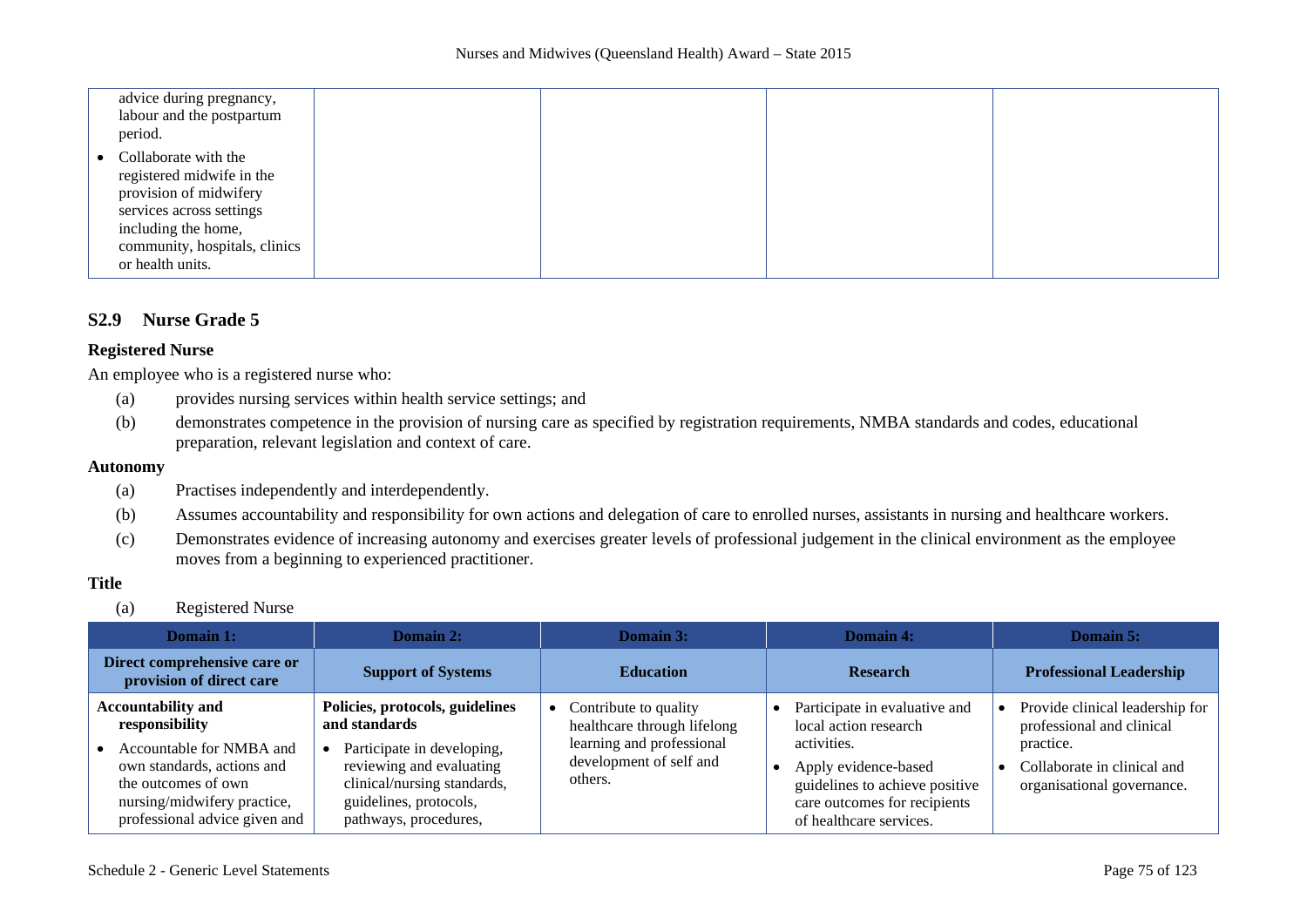| for activities delegated to a<br>registered nurse/registered<br>midwife, enrolled nurse or<br>unregulated healthcare<br>worker.<br>Accountable for delegation of<br>$\bullet$<br>activities to others and<br>shifting<br>accountability/coordination<br>as allocated.<br><b>Skills and knowledge</b>                                                                                                                                                                                                   | standards and systems of<br>work.<br>Adhere to established<br>guidelines, protocols,<br>procedures, standards and<br>systems of work as set out by<br>the organisation.<br><b>Quality/Safety/Risk</b><br>management<br>Maintain the safety of<br>recipients of healthcare                                                                                                                                                                | $\bullet$<br>$\bullet$ | Provide health promotion and<br>education to recipients of<br>healthcare services and carers.<br>Support nursing/midwifery<br>practice and learning<br>experiences by providing in-<br>service teaching, orientation<br>and preceptorship for the<br>nursing/midwifery team. |  | Proactively engage with the<br>clinical nurse and others to<br>achieve best practice<br>outcomes within the work<br>environment. |
|--------------------------------------------------------------------------------------------------------------------------------------------------------------------------------------------------------------------------------------------------------------------------------------------------------------------------------------------------------------------------------------------------------------------------------------------------------------------------------------------------------|------------------------------------------------------------------------------------------------------------------------------------------------------------------------------------------------------------------------------------------------------------------------------------------------------------------------------------------------------------------------------------------------------------------------------------------|------------------------|------------------------------------------------------------------------------------------------------------------------------------------------------------------------------------------------------------------------------------------------------------------------------|--|----------------------------------------------------------------------------------------------------------------------------------|
| Consolidate educational<br>٠<br>preparation and increase<br>knowledge and skills while<br>moving from beginner to<br>experienced practitioner.<br>Role in clinical care                                                                                                                                                                                                                                                                                                                                | services by identifying risk<br>and undertaking safe work<br>activities within the clinical<br>practice environment.<br>Participate in incident<br>$\bullet$<br>investigation and quality                                                                                                                                                                                                                                                |                        |                                                                                                                                                                                                                                                                              |  |                                                                                                                                  |
| Assess, plan, implement and<br>evaluate nursing care in<br>collaboration with<br>individuals, peers and the<br>healthcare team to achieve<br>goals and health outcomes.<br>Take a leadership role in the<br>$\bullet$<br>coordination of nursing and<br>provision of health services<br>across the continuum of care.<br>Make appropriate referral to,<br>$\bullet$<br>and consult with peers, other<br>relevant health professionals,<br>service providers, and<br>community and support<br>services. | improvements to promote<br>safe and /or rectify unsafe<br>practice.<br><b>Mentorship/Reporting lines</b><br>• Provide support, guidance,<br>preceptorship, supervision<br>and mentoring to healthcare<br>team as appropriate.<br>Delegate to and supervise<br>$\bullet$<br>enrolled nurses and students<br>consistent with the NMBA<br>decision making framework<br>and registered nurse standards<br>for practice.<br><b>Management</b> |                        |                                                                                                                                                                                                                                                                              |  |                                                                                                                                  |
|                                                                                                                                                                                                                                                                                                                                                                                                                                                                                                        | Depending on service<br>size/location may take on the<br>role of team leader and/or<br>shift coordinator,<br>commensurate with the level<br>of competence.                                                                                                                                                                                                                                                                               |                        |                                                                                                                                                                                                                                                                              |  |                                                                                                                                  |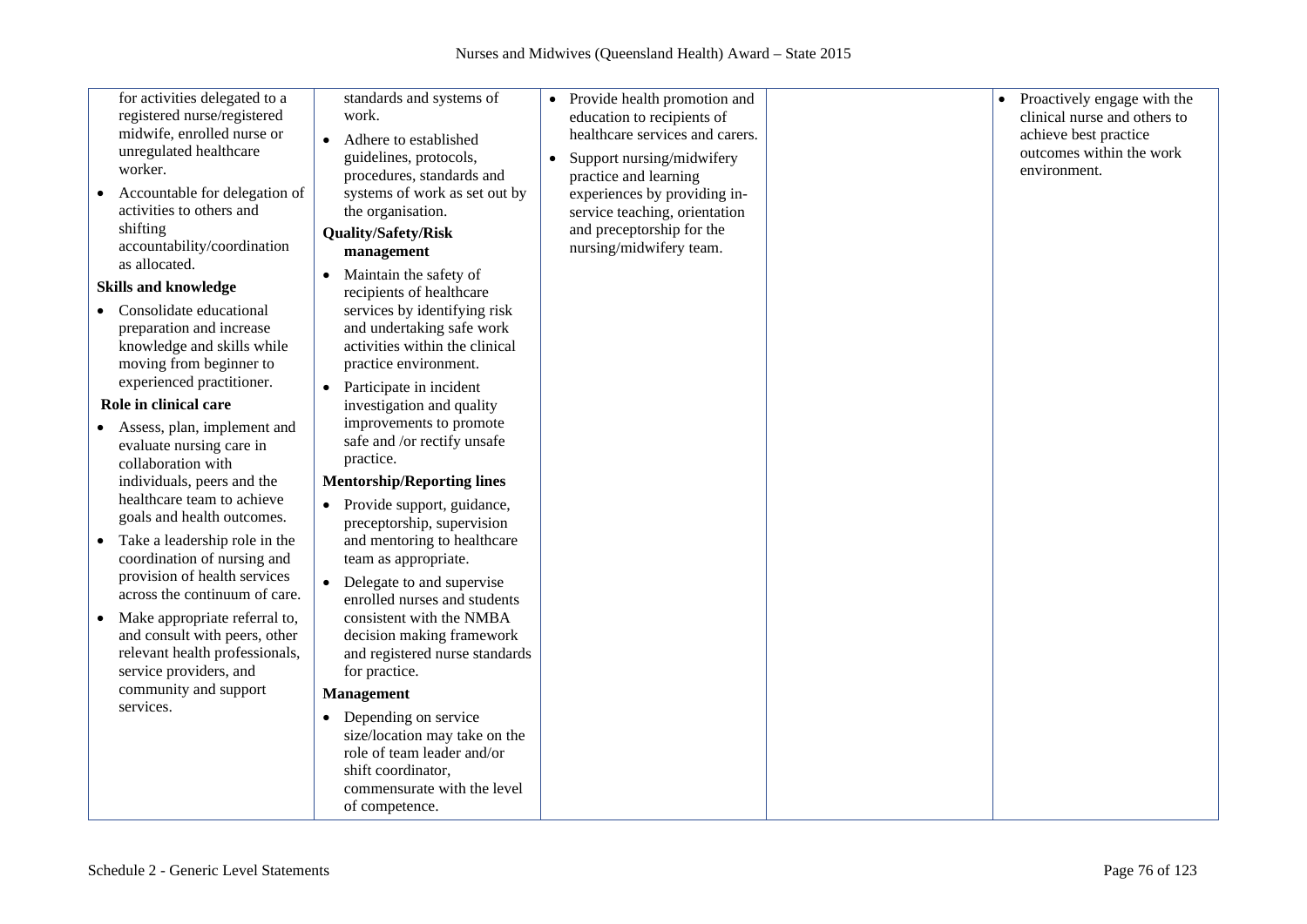## **Registered Midwife**

An employee who is a registered midwife who:

- (a) provides midwifery services within health service settings; and
- (b) demonstrates competence in the provision of midwifery care as specified by registration requirements, NMBA standards and codes, educational preparation, relevant legislation and context of care.

### **Autonomy**

- (a) Responsible and accountable professional who works in partnership with women to give the necessary support, care and advice during pregnancy, labour and the postpartum period, to conduct births on the registered midwife's own responsibility and to provide care for the newborn and the infant.
- (b) Demonstrates evidence of increasing autonomy and exercises greater levels of professional judgement in the clinical environment as the employee moves from beginning to experienced practitioner.

# **Title**

(a) Registered Midwife

| <b>Domain 1:</b>                                                                                                                                                                                                                                                                                                                                                                                                                                                                                                                                                                     | Domain 2:                                                                                                                                                                                                                                                                                                                                                                                                                                                                     | Domain 3:                                                                                                                                                                                                                                                                                                                                                                                                        | Domain 4:                                                                                                                                                                                                | <b>Domain 5:</b>                                                                                                                                                                                                                                                                                                    |
|--------------------------------------------------------------------------------------------------------------------------------------------------------------------------------------------------------------------------------------------------------------------------------------------------------------------------------------------------------------------------------------------------------------------------------------------------------------------------------------------------------------------------------------------------------------------------------------|-------------------------------------------------------------------------------------------------------------------------------------------------------------------------------------------------------------------------------------------------------------------------------------------------------------------------------------------------------------------------------------------------------------------------------------------------------------------------------|------------------------------------------------------------------------------------------------------------------------------------------------------------------------------------------------------------------------------------------------------------------------------------------------------------------------------------------------------------------------------------------------------------------|----------------------------------------------------------------------------------------------------------------------------------------------------------------------------------------------------------|---------------------------------------------------------------------------------------------------------------------------------------------------------------------------------------------------------------------------------------------------------------------------------------------------------------------|
| Direct comprehensive care or<br>provision of direct care                                                                                                                                                                                                                                                                                                                                                                                                                                                                                                                             | <b>Support of Systems</b>                                                                                                                                                                                                                                                                                                                                                                                                                                                     | <b>Education</b>                                                                                                                                                                                                                                                                                                                                                                                                 | <b>Research</b>                                                                                                                                                                                          | <b>Professional Leadership</b>                                                                                                                                                                                                                                                                                      |
| <b>Accountability and</b><br>responsibility<br>Accountable for NMBA and<br>own standards, actions and<br>the outcomes of own<br>nursing/midwifery practice,<br>professional advice given and<br>for activities delegated to a<br>registered nurse/registered<br>midwife, enrolled nurse or<br>unregulated healthcare<br>worker.<br>Accountable for delegation of<br>activities to others and<br>shifting accountability and<br>coordination as allocated.<br><b>Skills and knowledge</b><br>Consolidate educational<br>preparation in midwifery and<br>increase knowledge and skills | Policies, protocols, guidelines<br>and standards<br>Assist in developing,<br>reviewing and evaluating<br>midwifery standards,<br>established guidelines,<br>protocols, procedures,<br>standards and systems of<br>work.<br>Adhere to established<br>guidelines, protocols,<br>procedures, standards and<br>systems of work as set out by<br>the organisation.<br>Quality/Safety/Risk<br>management<br>Maintain<br>mother/newborn/infant safety,<br>risk minimisation and safe | Contribute to quality<br>healthcare through lifelong<br>learning and professional<br>development of self and<br>others.<br>Counsel in health and<br>education, not only for the<br>woman, but also within the<br>family and the community.<br>Support midwifery practice<br>and learning experiences by<br>providing in-service teaching,<br>orientation and preceptorship<br>for the nursing/midwifery<br>team. | Participate in evaluative and<br>local action research<br>activities.<br>Apply evidence-based<br>$\bullet$<br>guidelines to achieve positive<br>care outcomes for recipients<br>of health care services. | Provide clinical leadership for<br>$\bullet$<br>professional and clinical<br>practice.<br>Collaborate in clinical and<br>$\bullet$<br>organisational governance.<br>Proactively engage with the<br>$\bullet$<br>clinical midwife and others to<br>achieve best practice<br>outcomes within the work<br>environment. |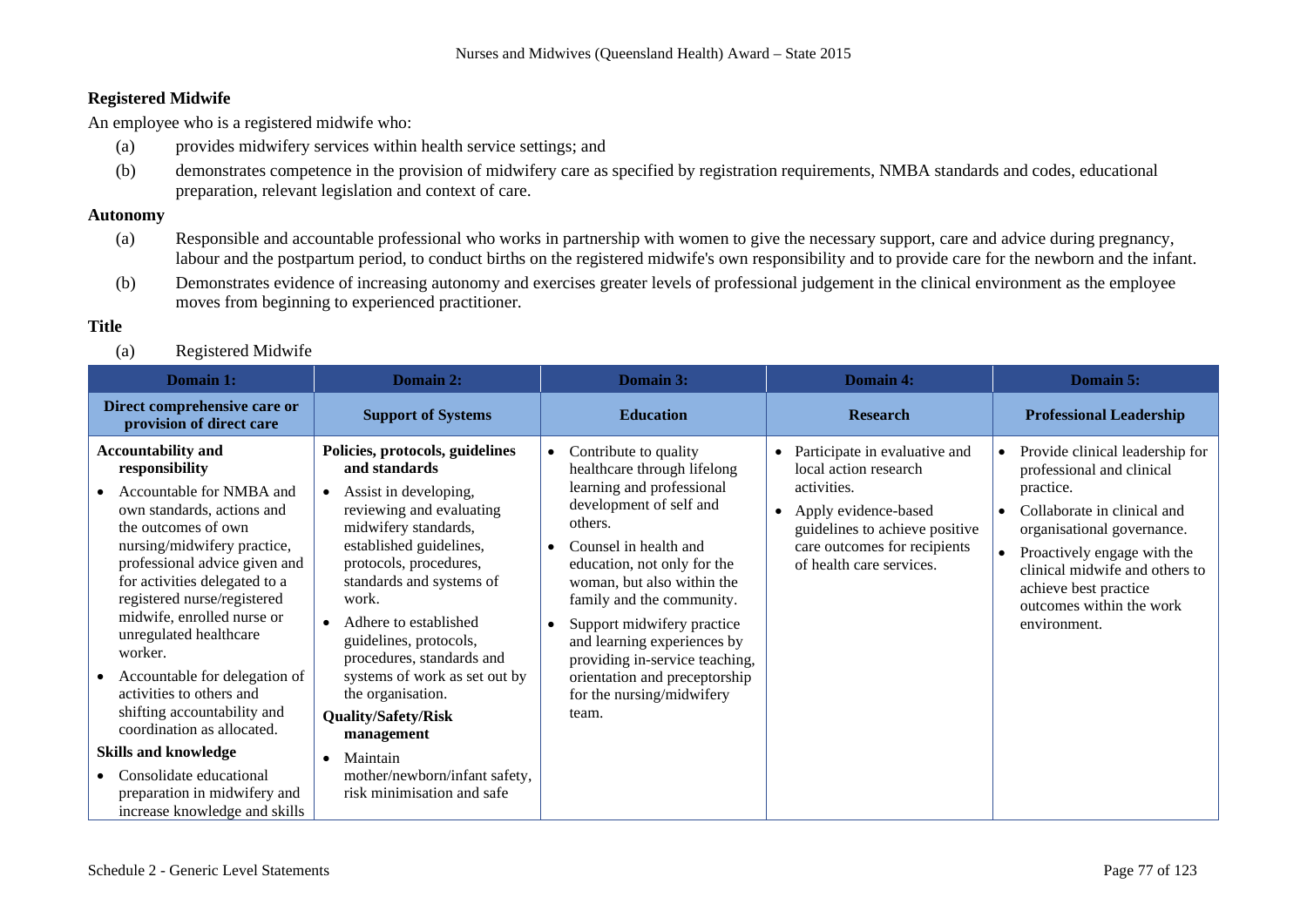| while moving from beginner                                                                                                                                                                                                                                                                                                                                                                                                                                                                                                                                                            | work activities within the                                                                                                                                                                                                                                                                                                                                                                                                                                                                                                                                   |  |  |
|---------------------------------------------------------------------------------------------------------------------------------------------------------------------------------------------------------------------------------------------------------------------------------------------------------------------------------------------------------------------------------------------------------------------------------------------------------------------------------------------------------------------------------------------------------------------------------------|--------------------------------------------------------------------------------------------------------------------------------------------------------------------------------------------------------------------------------------------------------------------------------------------------------------------------------------------------------------------------------------------------------------------------------------------------------------------------------------------------------------------------------------------------------------|--|--|
| to experienced practitioner.<br>Role in clinical care<br>Provide midwifery care in<br>any setting including the<br>home, community, hospitals,<br>clinics or health units to<br>assess needs, plan and<br>implement or coordinate<br>appropriate service delivery<br>in partnership with women<br>and/or other healthcare<br>providers.<br>Develop in partnership with<br>women individualised care<br>plans for antenatal, postnatal<br>and intrapartum care and may<br>extend to women's health,<br>sexual or reproductive health,<br>preparation for parenthood<br>and child care. | practice setting.<br>Participate in incident<br>investigation and quality<br>improvements and incident<br>investigation to promote safe<br>and /or rectify unsafe<br>practice.<br><b>Mentorship/Reporting lines</b><br>Provide support, guidance,<br>preceptorship, supervision<br>and mentoring to new and<br>less experienced staff.<br>Delegate to and supervise<br>registered nurses, enrolled<br>nurses and students consistent<br>with the NMBA decision<br>making framework and<br>registered midwife standards<br>for practice.<br><b>Management</b> |  |  |
|                                                                                                                                                                                                                                                                                                                                                                                                                                                                                                                                                                                       | • Depending on service<br>size/location may take on the<br>role of team leader and/or<br>shift coordinator,<br>commensurate with the level<br>of competence.                                                                                                                                                                                                                                                                                                                                                                                                 |  |  |

# **S2.10 Nurse Grade 6, Band 1**

An employee who is a registered nurse/registered midwife who:

- (a) provides nursing and/or midwifery services in health service settings; and
- (b) is responsible for a portfolio with a focus on clinical care/leadership, management, education and/or research.

The activities required of roles at this level are predominantly clinical in nature, but also provide support to a Nurse Grade 7 or above in management activities.

## **Autonomy**

(a) Practices autonomously.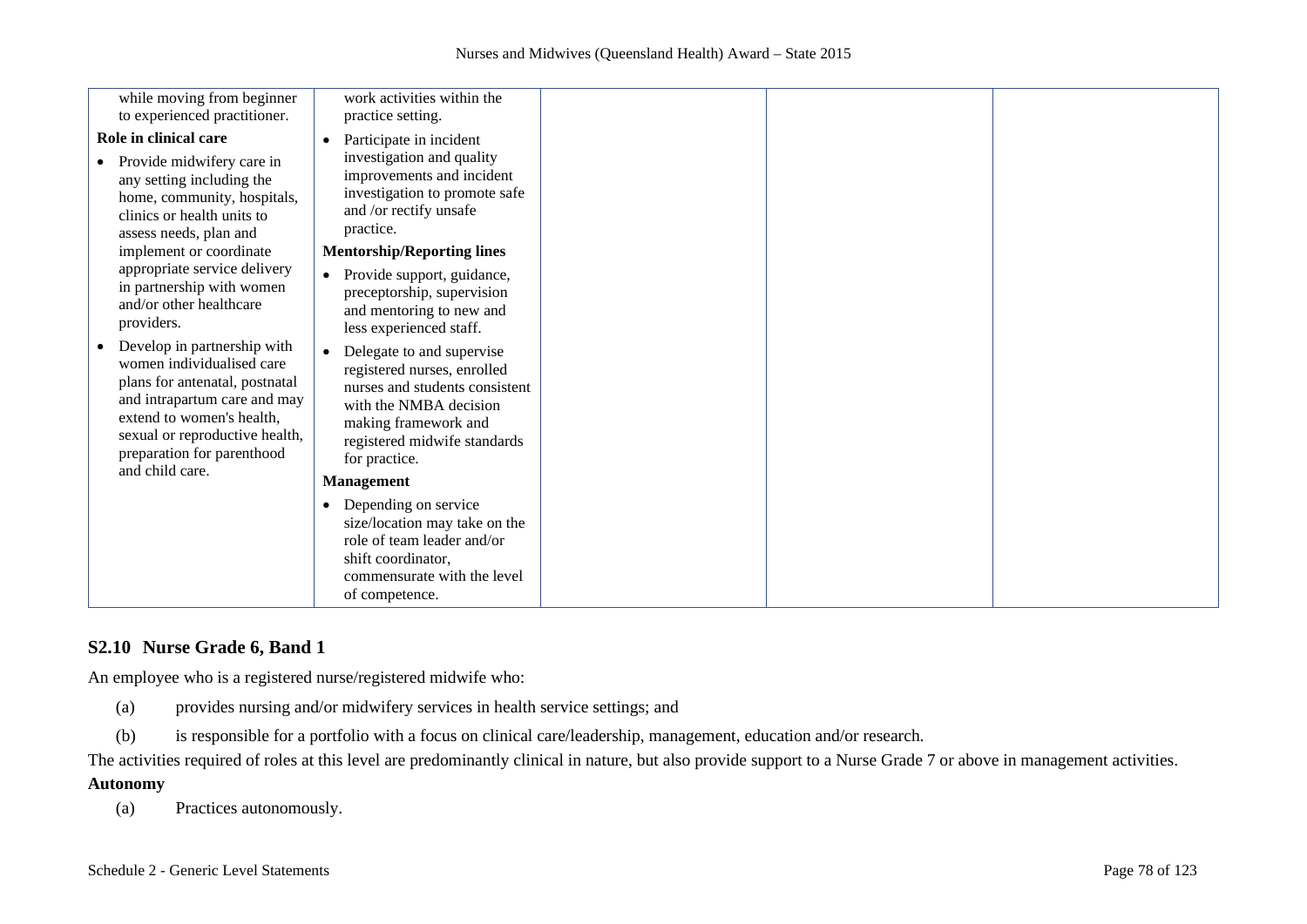- (b) Provides leadership in clinical decision making to give and/or coordinate care to particular recipients of healthcare services.
- (c) Assumes responsibility for professional leadership for a ward, service or unit in the absence of the Nurse Grade 7.
- (d) Applies critical thinking across all the domains.

- (a) Clinical Nurse
- (b) Clinical Midwife

| Domain 1:                                                                                                                                                                                                                                                                                                                                                                                                                                                                                                                                                                                                                                                                                                                                                                      | Domain 2:                                                                                                                                                                                                                                                                                                                                                                                                                                                                                                                                                                                                                                                                                                                              | Domain 3:                                                                                                                                                                                                                                                                                                                                                                                                                                                                                                                                                                                                                                                                                                                                                                                                                                         | <b>Domain 4:</b>                                                                                                                                                                                                                                                                                                                                                                                                                                                                                                                                   | Domain 5:                                                                                                                                                                                                                                                                                                                                                                                                                                                        |
|--------------------------------------------------------------------------------------------------------------------------------------------------------------------------------------------------------------------------------------------------------------------------------------------------------------------------------------------------------------------------------------------------------------------------------------------------------------------------------------------------------------------------------------------------------------------------------------------------------------------------------------------------------------------------------------------------------------------------------------------------------------------------------|----------------------------------------------------------------------------------------------------------------------------------------------------------------------------------------------------------------------------------------------------------------------------------------------------------------------------------------------------------------------------------------------------------------------------------------------------------------------------------------------------------------------------------------------------------------------------------------------------------------------------------------------------------------------------------------------------------------------------------------|---------------------------------------------------------------------------------------------------------------------------------------------------------------------------------------------------------------------------------------------------------------------------------------------------------------------------------------------------------------------------------------------------------------------------------------------------------------------------------------------------------------------------------------------------------------------------------------------------------------------------------------------------------------------------------------------------------------------------------------------------------------------------------------------------------------------------------------------------|----------------------------------------------------------------------------------------------------------------------------------------------------------------------------------------------------------------------------------------------------------------------------------------------------------------------------------------------------------------------------------------------------------------------------------------------------------------------------------------------------------------------------------------------------|------------------------------------------------------------------------------------------------------------------------------------------------------------------------------------------------------------------------------------------------------------------------------------------------------------------------------------------------------------------------------------------------------------------------------------------------------------------|
| Direct comprehensive care or<br>provision of direct care                                                                                                                                                                                                                                                                                                                                                                                                                                                                                                                                                                                                                                                                                                                       | <b>Support of Systems</b>                                                                                                                                                                                                                                                                                                                                                                                                                                                                                                                                                                                                                                                                                                              | <b>Education</b>                                                                                                                                                                                                                                                                                                                                                                                                                                                                                                                                                                                                                                                                                                                                                                                                                                  | <b>Research</b>                                                                                                                                                                                                                                                                                                                                                                                                                                                                                                                                    | <b>Professional Leadership</b>                                                                                                                                                                                                                                                                                                                                                                                                                                   |
| <b>Accountability and</b><br><b>Responsibility</b><br>Accountable for NMBA and<br>own standards, actions and<br>the outcomes of own<br>nursing/midwifery practice,<br>professional advice given and<br>for activities delegated to a<br>registered nurse/registered<br>midwife, enrolled nurse or<br>unregulated healthcare<br>worker.<br>Accountable for the delivery<br>of safe clinical practice and<br>professional advice.<br>Work collaboratively with<br>peers and others to create a<br>positive practice environment<br>that achieves best practice<br>outcomes for recipients of<br>healthcare services.<br>Identify, select, implement<br>and evaluate<br>nursing/midwifery<br>interventions that have less<br>predictable outcomes.<br><b>Skills and Knowledge</b> | Policies, protocols, guidelines<br>and standards<br>Adhere to established<br>$\bullet$<br>guidelines, protocols,<br>procedures, standards and<br>systems of work as set by the<br>organisation.<br>Participate in developing,<br>evaluating and updating<br>clinical service procedures,<br>protocols, standards and<br>guidelines.<br><b>Quality/Safety/Risk</b><br>management<br>Maintain the safety of<br>recipients of healthcare<br>services by identifying risk<br>and undertaking safe work<br>activities within the clinical<br>practice environment.<br>Engage in incident<br>$\bullet$<br>reporting/investigation and<br>conduct quality<br>improvements audits and<br>develop risk minimisation<br>strategies/activities to | Assist the clinical facilitator<br>$\bullet$<br>/coach and nurse educator to<br>promote a learning culture by<br>encouraging reflection and<br>professional development,<br>providing clinical teaching,<br>in-service education, and<br>assisting/supporting others to<br>maintain portfolios/records of<br>learning.<br>Provide and update education<br>resources for staff, recipients<br>of healthcare services, carers<br>and others in consultation.<br>Act as a clinical and<br>$\bullet$<br>educational resource within<br>an area based on knowledge,<br>skills and experience.<br>Work collaboratively with the<br>$\bullet$<br>Nurse Educator on provision<br>of orientation to new staff.<br>Act as a role model in<br>$\bullet$<br>supporting staff e.g.<br>Orientation and capacity<br>building within the clinical<br>environment. | Participate in developing and<br>undertaking quality<br>initiatives, clinical audits,<br>clinical trials and research.<br>Integrate advanced theoretical<br>knowledge, evidence from a<br>range of sources and own<br>experience to devise and<br>achieve agreed care outcomes<br>for recipients of healthcare<br>services in line with<br>organisational priorities.<br>Identify inconsistencies<br>between policy and practice.<br>Work collaboratively in<br>leading implementation of<br>policy, practice changes and<br>clinical innovations. | Provide clinical leadership for<br>$\bullet$<br>professional and clinical<br>practice, education and<br>research.<br>Collaborate in clinical and<br>$\bullet$<br>organisational governance.<br>Proactively engage with the<br>$\bullet$<br>Clinical Nurse Consultant and<br>others to achieve best practice<br>outcomes within the work unit<br>environment.<br>Responsible for coordination<br>$\bullet$<br>of portfolios and providing<br>professional advice. |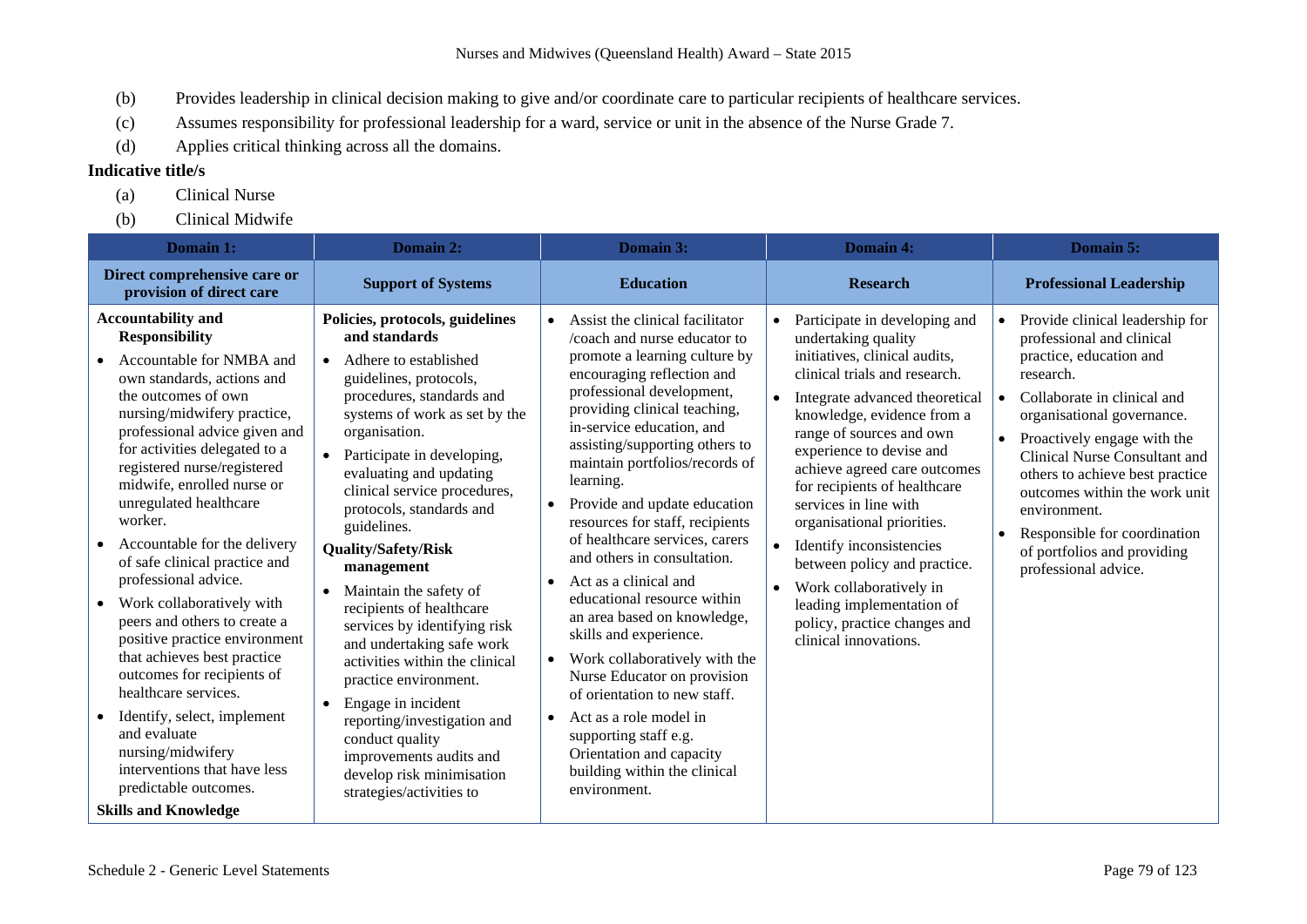| Responsible for a specific<br>client population and able to<br>function in more complex<br>situations while providing<br>support and direction to<br>registered nurses/registered<br>midwives, enrolled nurses,<br>unregulated healthcare<br>workers and other healthcare<br>workers.<br>Demonstrate the following:- | promote safe and /or rectify<br>unsafe practice.<br>Consult and provide<br>$\bullet$<br>nursing/midwifery advice on<br>the development and<br>application of quality and risk<br>management frameworks.<br>Apply a quality framework to<br>improve service delivery and<br>outcomes for recipients of<br>healthcare services. | $\bullet$<br>$\bullet$ | Contribute to the support of<br>undergraduate and post<br>graduate students.<br>Maintain own professional<br>development portfolio. |  |
|----------------------------------------------------------------------------------------------------------------------------------------------------------------------------------------------------------------------------------------------------------------------------------------------------------------------|-------------------------------------------------------------------------------------------------------------------------------------------------------------------------------------------------------------------------------------------------------------------------------------------------------------------------------|------------------------|-------------------------------------------------------------------------------------------------------------------------------------|--|
| advanced clinical and<br>⋗                                                                                                                                                                                                                                                                                           | <b>Mentorship/Reporting lines</b>                                                                                                                                                                                                                                                                                             |                        |                                                                                                                                     |  |
| problem solving skills;<br>expert planning and<br>➤<br>coordination skills in the<br>clinical management;<br>ability to work without a<br>➤                                                                                                                                                                          | Provide support, guidance,<br>mentoring, preceptorship, role<br>modelling and promote<br>cooperation and collaborative<br>teamwork.                                                                                                                                                                                           |                        |                                                                                                                                     |  |
| collegiate/team                                                                                                                                                                                                                                                                                                      | <b>Management</b>                                                                                                                                                                                                                                                                                                             |                        |                                                                                                                                     |  |
| structure;                                                                                                                                                                                                                                                                                                           |                                                                                                                                                                                                                                                                                                                               |                        |                                                                                                                                     |  |
| knowledge of<br>➤<br>contemporary<br>nursing/midwifery<br>practice and theory.                                                                                                                                                                                                                                       | Assist and support the Nurse<br>Grade 7 in contemporary<br>human, material and financial<br>resource management.                                                                                                                                                                                                              |                        |                                                                                                                                     |  |
| Utilise the principles of<br>contemporary human,<br>material and financial<br>resource management in<br>consultation with others.                                                                                                                                                                                    | Lead a team in conjunction<br>with a Nurse Grade 7 to assist<br>and support with the<br>following activities:<br>team shift coordination;<br>➤                                                                                                                                                                                |                        |                                                                                                                                     |  |
| Role in clinical care                                                                                                                                                                                                                                                                                                | performance<br>➤                                                                                                                                                                                                                                                                                                              |                        |                                                                                                                                     |  |
| Provide nursing or midwifery                                                                                                                                                                                                                                                                                         | management/review;                                                                                                                                                                                                                                                                                                            |                        |                                                                                                                                     |  |
| care to a group of recipients<br>of healthcare services.                                                                                                                                                                                                                                                             | change management;<br>➤<br>rostering/staffing;<br>➤                                                                                                                                                                                                                                                                           |                        |                                                                                                                                     |  |
| Act as a role model for                                                                                                                                                                                                                                                                                              | workplace culture.<br>➤                                                                                                                                                                                                                                                                                                       |                        |                                                                                                                                     |  |
| registered nurses/registered<br>midwives, enrolled nurses<br>and unregulated healthcare<br>workers in the provision of<br>holistic healthcare.                                                                                                                                                                       | Collaborate with after-hours<br>$\bullet$<br>Nurse Manager with regards<br>to clinical and management<br>issues.                                                                                                                                                                                                              |                        |                                                                                                                                     |  |
|                                                                                                                                                                                                                                                                                                                      | <b>Change Management</b>                                                                                                                                                                                                                                                                                                      |                        |                                                                                                                                     |  |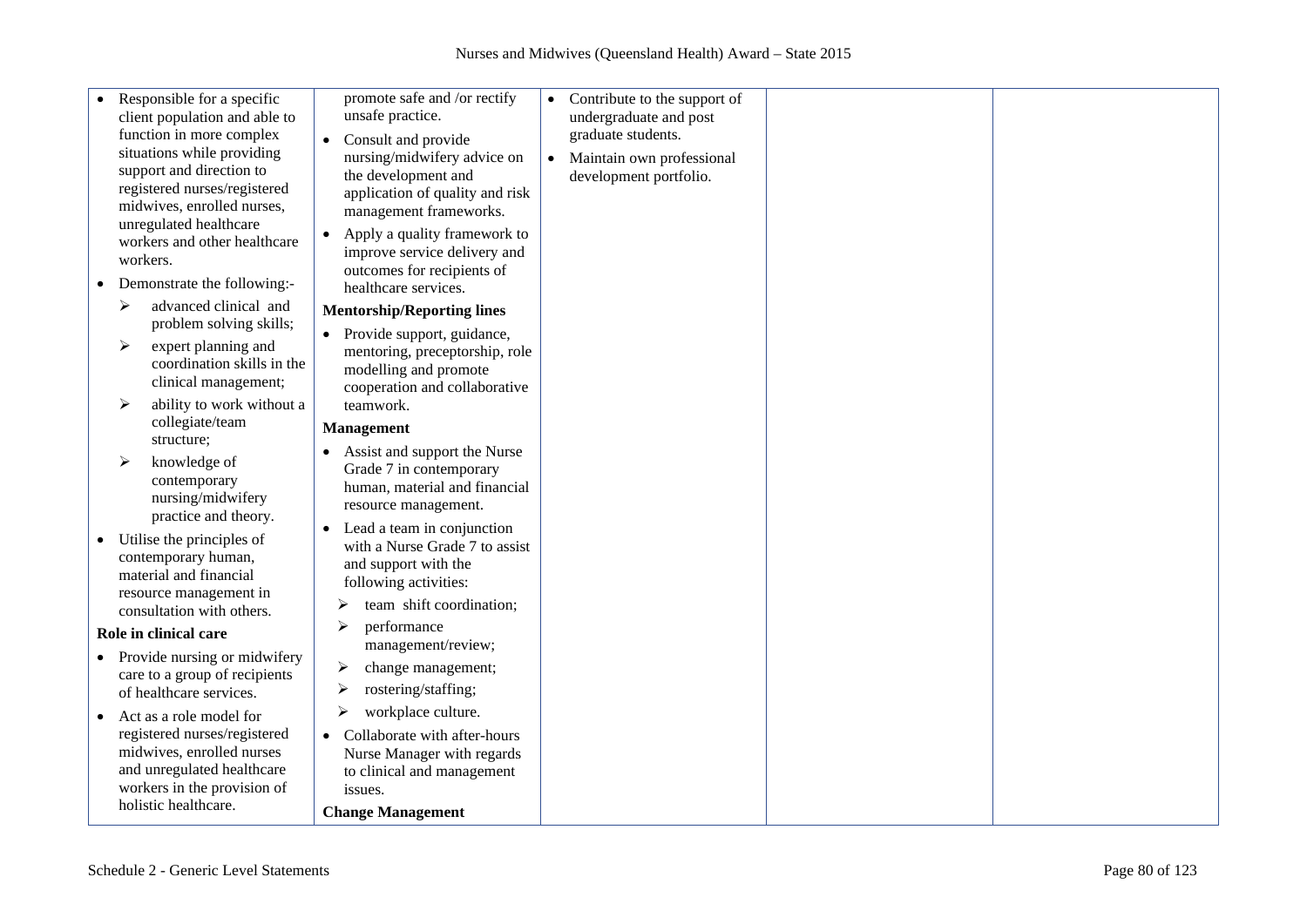| Lead the management and<br>coordination of<br>comprehensive care for<br>individual recipients of<br>healthcare services or cohorts<br>that is additional to the<br>responsibility of a Nurse<br>Grade 5. | Apply change management<br>principles. |  |  |
|----------------------------------------------------------------------------------------------------------------------------------------------------------------------------------------------------------|----------------------------------------|--|--|
| Adhere to the quality and<br>safety standards and<br>contribute to or participate in<br>the continuous improvement<br>of clinical outcomes.                                                              |                                        |  |  |
| Use evidence-based clinical<br>practice to facilitate positive<br>outcomes for recipients of<br>healthcare services.                                                                                     |                                        |  |  |

## **S2.11 Nurse Grade 6, Band 2**

An employee who is a registered nurse/registered midwife who demonstrates:

- (a) competence in the provision of nursing or midwifery care as specified by registration requirements, NMBA standards and codes, educational preparation, relevant legislation and context of care and reports professionally to a Nurse Grade 7; and
- (b) specialised clinical expertise, greater experience and/or specialised skills in clinical care, leadership, management, education and or research.

Classification may include but is not limited to:

- (a) Provision of clinical, professional and/or education and research advice.
- (b) Professional portfolio content and context expertise.

#### **Autonomy**

- (a) Advanced level of autonomous clinical and professional practice and decision making in collaboration with a Nurse Grade 7 or above.
- (b) Applies operational leadership and principles of clinical governance in collaboration with Nurse Grade 7 or above.
- (c) Operationalises the strategies that support a work-based culture that promotes and supports education, learning, research and workforce development.
- (d) Applies critical thinking and expert clinical judgement across all the domains.

- (a) Associate Clinical Nurse/Midwife Consultant
- (b) Associate Nurse/Midwife Unit Manager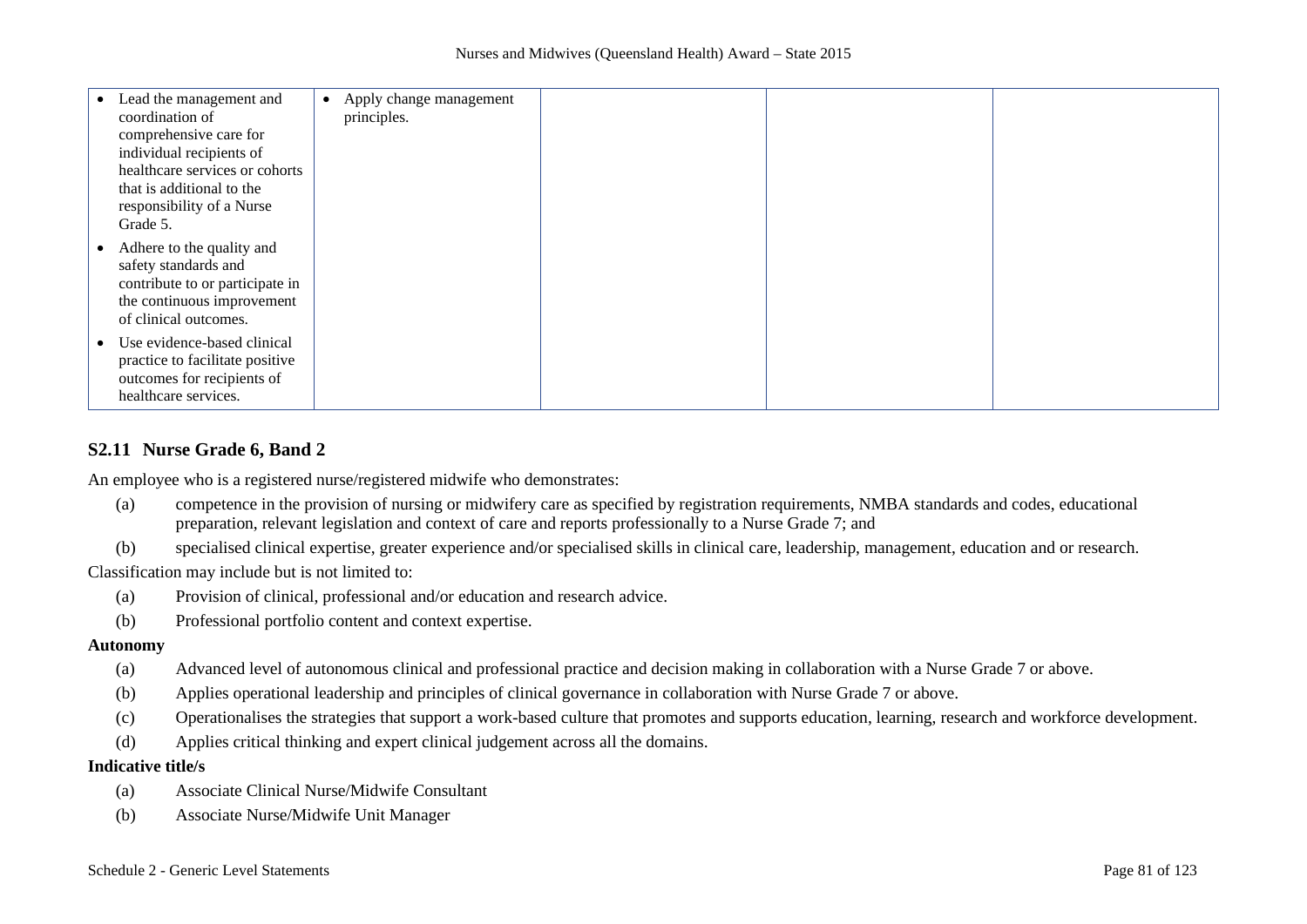- (c) Associate Nurse/Midwife Manager
- (d) Associate Nurse/Midwife Educator
- (e) Associate Nurse/Midwife Researcher

| Domain 1:                                                                                                                                                                                                                                                                                                                                                                                                                                                                                                                                                                                                                                                                                                                                                                                                                                                                                        | Domain 2:                                                                                                                                                                                                                                                                                                                                                                                                                                                                                                                                                                                                                                                                                                                                                                                                                                                                                           | Domain 3:                                                                                                                                                                                                                                                                                                                                                                                                                                                                                                                                                                                                                     | Domain 4:                                                                                                                                                                                                                                                                                                                                                                                                                                                                                                                                | Domain 5:                                                                                                                                                                                                                                                                                                                                                                 |
|--------------------------------------------------------------------------------------------------------------------------------------------------------------------------------------------------------------------------------------------------------------------------------------------------------------------------------------------------------------------------------------------------------------------------------------------------------------------------------------------------------------------------------------------------------------------------------------------------------------------------------------------------------------------------------------------------------------------------------------------------------------------------------------------------------------------------------------------------------------------------------------------------|-----------------------------------------------------------------------------------------------------------------------------------------------------------------------------------------------------------------------------------------------------------------------------------------------------------------------------------------------------------------------------------------------------------------------------------------------------------------------------------------------------------------------------------------------------------------------------------------------------------------------------------------------------------------------------------------------------------------------------------------------------------------------------------------------------------------------------------------------------------------------------------------------------|-------------------------------------------------------------------------------------------------------------------------------------------------------------------------------------------------------------------------------------------------------------------------------------------------------------------------------------------------------------------------------------------------------------------------------------------------------------------------------------------------------------------------------------------------------------------------------------------------------------------------------|------------------------------------------------------------------------------------------------------------------------------------------------------------------------------------------------------------------------------------------------------------------------------------------------------------------------------------------------------------------------------------------------------------------------------------------------------------------------------------------------------------------------------------------|---------------------------------------------------------------------------------------------------------------------------------------------------------------------------------------------------------------------------------------------------------------------------------------------------------------------------------------------------------------------------|
| Direct comprehensive care or<br>provision of direct care                                                                                                                                                                                                                                                                                                                                                                                                                                                                                                                                                                                                                                                                                                                                                                                                                                         | <b>Support of Systems</b>                                                                                                                                                                                                                                                                                                                                                                                                                                                                                                                                                                                                                                                                                                                                                                                                                                                                           | <b>Education</b>                                                                                                                                                                                                                                                                                                                                                                                                                                                                                                                                                                                                              | <b>Research</b>                                                                                                                                                                                                                                                                                                                                                                                                                                                                                                                          | <b>Professional Leadership</b>                                                                                                                                                                                                                                                                                                                                            |
| <b>Accountability and</b><br><b>Responsibility</b><br>Accountable for NMBA and<br>own standards, actions and<br>the outcomes of own<br>nursing/midwifery practice,<br>professional advice given and<br>for activities delegated to a<br>registered nurse/registered<br>midwife, enrolled nurse or<br>unregulated healthcare<br>worker.<br>Accountable for the delivery<br>$\bullet$<br>of safe clinical practice and<br>professional advice.<br>Responsible for a specific<br>$\bullet$<br>portfolio within one of the<br>following streams:<br>management, clinical<br>care/leadership, education or<br>research.<br>Provide clinical and<br>professional leadership.<br>Contribute to organisational<br>key objectives and<br>performance indicators.<br>Work collaboratively with a<br>$\bullet$<br>Nurse Grade 7 to create a<br>positive practice environment<br>that achieves best practice | <b>Policies, Protocols, Guidelines</b><br>and Standards:<br>• Adhere to established<br>guidelines, protocols,<br>procedures, standards and<br>systems of work as set by the<br>organisation.<br>• Participate in developing,<br>evaluating and updating<br>clinical service guidelines,<br>procedures, protocols,<br>standards and guidelines in<br>collaboration with Nurse<br>Grade 7.<br>Quality/Safety/Risk<br><b>Management</b><br>• Maintain the safety of<br>recipients of healthcare<br>services by identifying risk<br>and undertaking safe work<br>activities within the clinical<br>practice environment.<br>Consult and provide<br>$\bullet$<br>nursing/midwifery advice on<br>the development and<br>application of quality and risk<br>management frameworks.<br>• Monitor quality activities<br>against agreed standards and<br>initiate the development of<br>quality benchmarks to | Participate in the<br>$\bullet$<br>development and<br>sustainability in the culture of<br>learning resulting in a capable<br>and educated<br>nursing/midwifery workforce.<br>Provide clinical teaching, in-<br>$\bullet$<br>service education, and<br>assisting/supporting others to<br>maintain portfolios/records of<br>learning.<br>Develop education resources<br>$\bullet$<br>for staff and recipients of<br>healthcare services in<br>consultation.<br>Participate in orientation and<br>$\bullet$<br>induction of new staff.<br>Facilitate the support of<br>$\bullet$<br>undergraduate and post<br>graduate students. | Coordinate the undertaking of<br>$\bullet$<br>quality initiatives, clinical<br>audits, clinical trials and<br>research.<br>Use contemporary<br>$\bullet$<br>information, research<br>evidence, personal knowledge<br>and experience to support<br>translating contemporary<br>evidence to practice.<br>Identify inconsistencies<br>$\bullet$<br>between policy and practice<br>and takes steps to rectify.<br>Work collaboratively in<br>$\bullet$<br>leading implementation of<br>policy, practice changes and<br>clinical innovations. | In collaboration with the<br>Nurse Grade 7:<br>Provide policy advice on<br>➤<br>issues relating to<br>professional and clinical<br>practice, education and<br>research;<br>Participate in innovation and<br>➤<br>change to develop responses<br>to address emerging service<br>needs;<br>Contribute to the unique<br>≻<br>body of knowledge when<br>engaging with others. |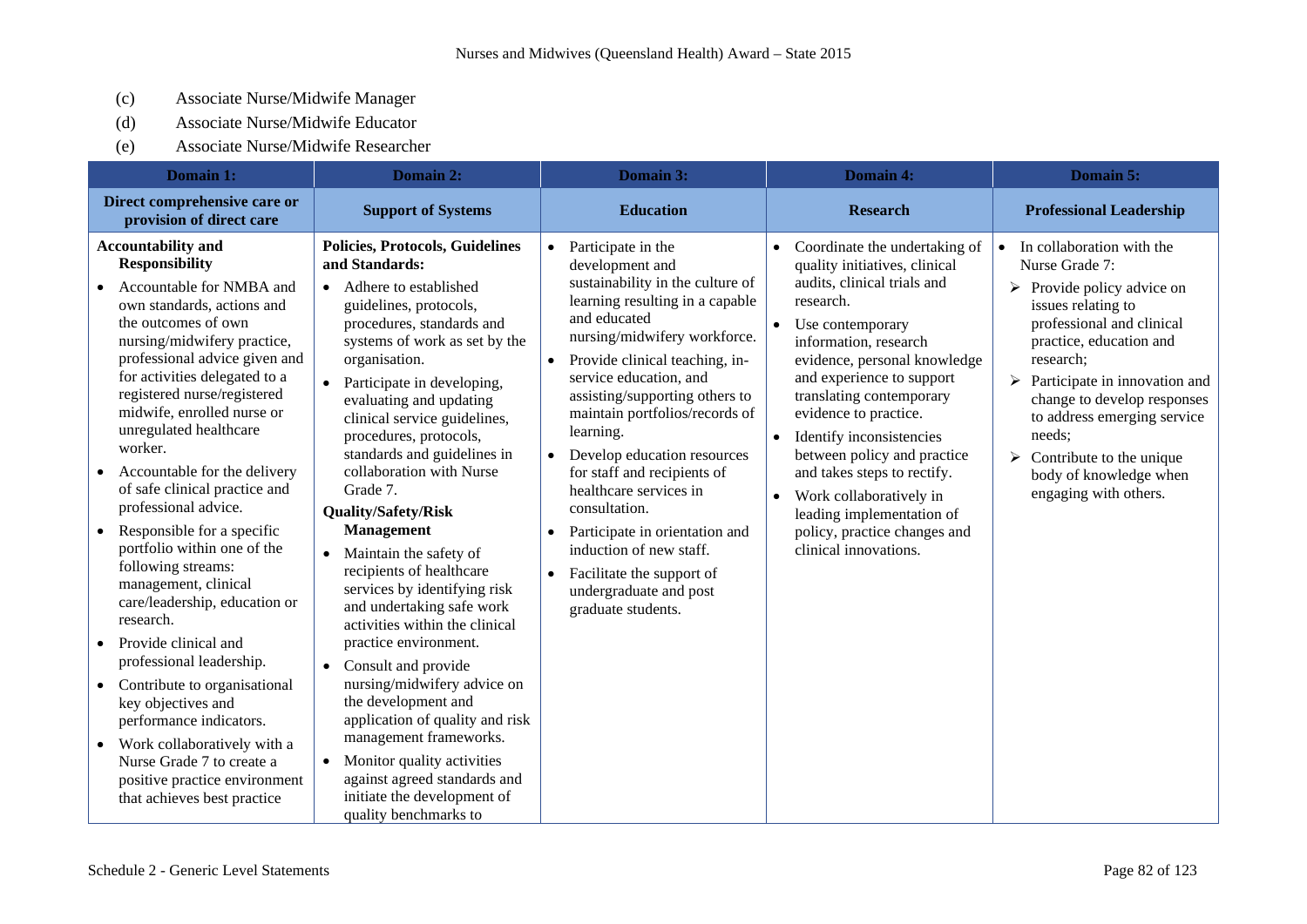| outcomes for recipients of<br>healthcare services.                                                                                                          | measure service performance<br>and outcomes for recipients                                                                         |  |
|-------------------------------------------------------------------------------------------------------------------------------------------------------------|------------------------------------------------------------------------------------------------------------------------------------|--|
|                                                                                                                                                             | of healthcare services.                                                                                                            |  |
| <b>Skills and Knowledge:</b>                                                                                                                                | Monitor and report emerging                                                                                                        |  |
| • Demonstrate specialised<br>knowledge, experience and<br>clinical skills and competence                                                                    | trends and respond as relevant<br>in consultation with others.                                                                     |  |
| in a particular area of<br>expertise.                                                                                                                       | Identify and conduct quality<br>$\bullet$<br>improvement activities in                                                             |  |
| Demonstrate higher level of<br>contemporary                                                                                                                 | collaboration with Nurse<br>Grade 7.                                                                                               |  |
| nursing/midwifery                                                                                                                                           | <b>Mentorship/Reporting lines</b>                                                                                                  |  |
| knowledge practice and<br>theory than a Nurse Grade 6<br>Band 1.                                                                                            | Provides support, guidance,<br>mentoring, preceptorship, role<br>modelling and promote                                             |  |
| Utilise and apply the<br>principles of contemporary                                                                                                         | cooperation and collaborative<br>teamwork.                                                                                         |  |
| human, material and financial<br>resource management for the<br>multidisciplinary<br>environment in consultation<br>with a Nurse Grade 7.                   | Undertake clinical<br>$\bullet$<br>supervision of nurses and<br>midwives in consultation with<br>Nurse Grade 7.                    |  |
| Role in clinical care                                                                                                                                       | <b>Management</b>                                                                                                                  |  |
| Apply advanced clinical<br>$\bullet$<br>knowledge and skills in<br>coordination with the Nurse<br>Grade 7 or participation in<br>the delivery of direct and | Participate in contemporary<br>human, material and financial<br>resource management in<br>collaboration with the Nurse<br>Grade 7. |  |
| indirect clinical care.                                                                                                                                     | May work across professional<br>$\bullet$<br>and organisational boundaries                                                         |  |
| Use evidence-based clinical<br>practice to facilitate positive<br>outcomes for recipients of                                                                | to influence outcomes.<br><b>Change Management</b>                                                                                 |  |
| healthcare services.                                                                                                                                        | Apply change management<br>$\bullet$<br>principles in facilitating                                                                 |  |
| Integrate and translate the<br>principles of contemporary                                                                                                   | change.                                                                                                                            |  |
| nurse/midwifery education<br>into practice.                                                                                                                 | Act as a change agent and<br>$\bullet$<br>assist in the implementation<br>of change strategy at a local                            |  |
|                                                                                                                                                             | level.                                                                                                                             |  |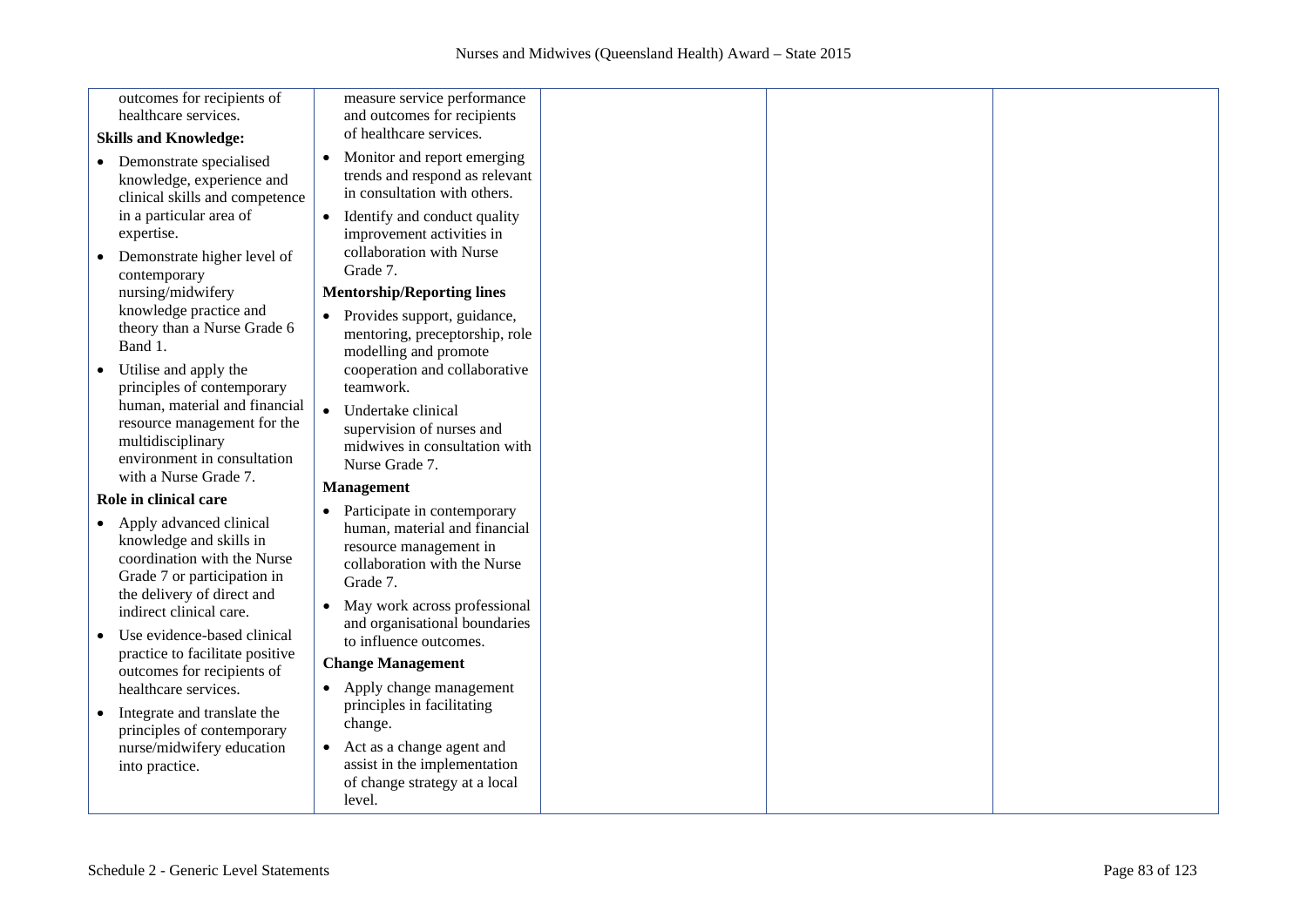## **S2.12 Nurse Grade 7**

An employee who is a registered nurse/registered midwife who:

- (a) is appointed to an advanced practice nursing and/or midwifery position; and
- (b) demonstrates a specialised clinical expertise and/or specialised skill set.

#### Classification may include but is not limited to:

- (a) Responsibility for explicit professional portfolio content and context expertise.
- (b) Expertise in the provision of direct care and/or support of systems and/or education and/or research and/or professional leadership.
- (c) Consultation and provision of professional advice.
- (d) Responsibility for a cohort of staff reporting to the position.

#### **Autonomy**

- (a) Advanced level of autonomous clinical and professional practice.
- (b) Advanced level of decision making in collaboration with a multi-disciplinary team.
- (c) Undertakes operational leadership.
- (d) Works collectively to apply the principles of clinical governance.
- (e) Applies professional and clinical expertise in collaboration with nursing and midwifery and multi-disciplinary stakeholders.
- (f) Responsible for enacting strategies that supports a work-based culture that promotes and supports education, learning, research and workforce development.

- (a) Clinical Nurse/Midwife Consultant
- (b) Nurse/Midwife Unit Manager
- (c) Nurse/Midwife Manager
- (d) Nurse/Midwife Educator
- (e) Nurse/Midwife Researcher
- (f) Public Health Nurse
- (g) Nurse Navigator
- (h) Nurse Practitioner Candidate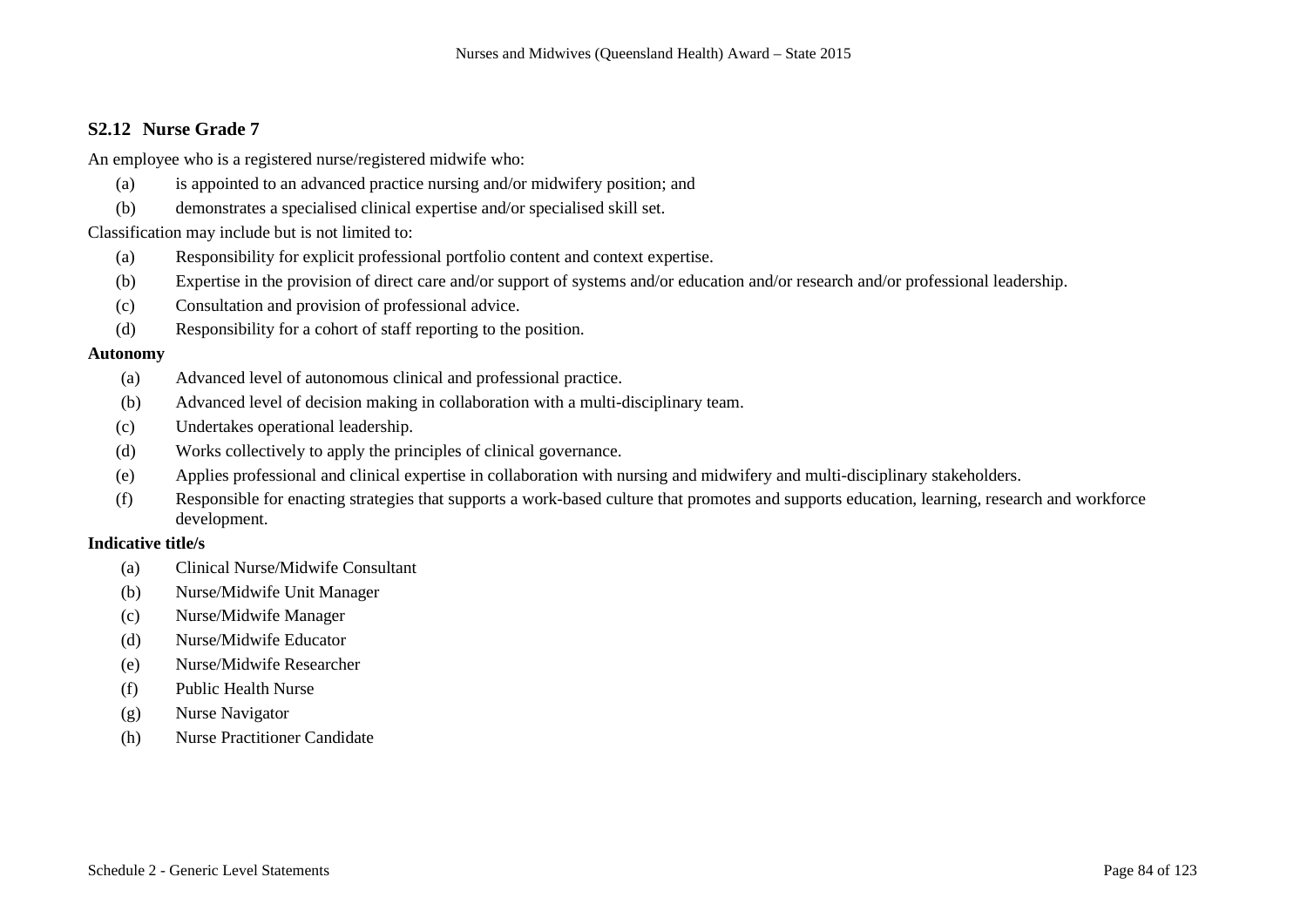| Domain 1:                                                                                                                                                                                                                                                                                                                                                                                                                                                                                                                                                                                                                                                                                                                                                                                                                                                                                                                                                               | Domain 2:                                                                                                                                                                                                                                                                                                                                                                                                                                                                                                                                                                                                                                                                                                                                                                                                                                                                                                     | Domain 3:                                                                                                                                                                                                                                                                                                                                                                                                                                                                                                                                                                                                                                                                                                                                                                                                                                                                                                                                                                                                                        | Domain 4:                                                                                                                                                                                                                                                                                                                                                                                           | Domain 5:                                                                                                                                                                                                                                                                                                                                                                                                                                                                                                                                              |
|-------------------------------------------------------------------------------------------------------------------------------------------------------------------------------------------------------------------------------------------------------------------------------------------------------------------------------------------------------------------------------------------------------------------------------------------------------------------------------------------------------------------------------------------------------------------------------------------------------------------------------------------------------------------------------------------------------------------------------------------------------------------------------------------------------------------------------------------------------------------------------------------------------------------------------------------------------------------------|---------------------------------------------------------------------------------------------------------------------------------------------------------------------------------------------------------------------------------------------------------------------------------------------------------------------------------------------------------------------------------------------------------------------------------------------------------------------------------------------------------------------------------------------------------------------------------------------------------------------------------------------------------------------------------------------------------------------------------------------------------------------------------------------------------------------------------------------------------------------------------------------------------------|----------------------------------------------------------------------------------------------------------------------------------------------------------------------------------------------------------------------------------------------------------------------------------------------------------------------------------------------------------------------------------------------------------------------------------------------------------------------------------------------------------------------------------------------------------------------------------------------------------------------------------------------------------------------------------------------------------------------------------------------------------------------------------------------------------------------------------------------------------------------------------------------------------------------------------------------------------------------------------------------------------------------------------|-----------------------------------------------------------------------------------------------------------------------------------------------------------------------------------------------------------------------------------------------------------------------------------------------------------------------------------------------------------------------------------------------------|--------------------------------------------------------------------------------------------------------------------------------------------------------------------------------------------------------------------------------------------------------------------------------------------------------------------------------------------------------------------------------------------------------------------------------------------------------------------------------------------------------------------------------------------------------|
| Direct comprehensive care or<br>provision of direct care                                                                                                                                                                                                                                                                                                                                                                                                                                                                                                                                                                                                                                                                                                                                                                                                                                                                                                                | <b>Support of Systems</b>                                                                                                                                                                                                                                                                                                                                                                                                                                                                                                                                                                                                                                                                                                                                                                                                                                                                                     | <b>Education</b>                                                                                                                                                                                                                                                                                                                                                                                                                                                                                                                                                                                                                                                                                                                                                                                                                                                                                                                                                                                                                 | <b>Research</b>                                                                                                                                                                                                                                                                                                                                                                                     | <b>Professional Leadership</b>                                                                                                                                                                                                                                                                                                                                                                                                                                                                                                                         |
| <b>Accountability and</b><br><b>Responsibility</b><br>Accountable for NMBA and<br>own standards, actions and<br>the outcomes of own<br>nursing/midwifery practice,<br>professional advice given and<br>for activities delegated to a<br>registered nurse/registered<br>midwife, enrolled nurse or<br>unregulated healthcare<br>worker.<br>Demonstrate advanced<br>application of clinical and<br>professional leadership.<br>Accountable for the delivery<br>$\bullet$<br>of safe clinical practice and<br>professional advice.<br>• Work collaboratively with<br>peers and others to create a<br>positive practice environment<br>that achieves best practice<br>outcomes for recipients of<br>healthcare services.<br>Contribute to organisational<br>key objectives and<br>performance indicators.<br>Accountable for outcomes<br>and achievement of service<br>performance targets.<br><b>Skills and Knowledge</b><br>Demonstrate advanced<br>specialist knowledge, | Policies, protocols, guidelines<br>and standards<br>• Integrate key objectives from<br>the strategic plan<br>(facility/division, clinical<br>service) into service delivery<br>for a clinical<br>unit/departments.<br>• Adhere to established<br>guidelines, protocols,<br>procedures, standards and<br>systems of work as set by the<br>organisation.<br>• Coordinate, develop,<br>implement, translate and<br>evaluate clinical practice<br>standard guidelines,<br>procedures and protocols<br>using an evidence-based<br>approach.<br>• Advise and contribute to the<br>application of information<br>systems to improve clinical<br>practice environment inform<br>decision-making.<br><b>Quality/Safety/Risk</b><br><b>Management</b><br>• Maintain the safety of<br>recipients of healthcare<br>services and staff by fostering<br>safe work standards within<br>the clinical practice<br>environment. | • Develop and encourage a<br>learning environment by<br>mentoring and promoting team<br>development and individual<br>capacity building.<br>• Participate in the development<br>and sustainability in the culture<br>of learning resulting in a<br>capable and educated<br>nursing/midwifery workforce.<br>• Support education and research<br>to promote innovation specific<br>to healthcare trends, to promote<br>patient and service outcomes<br>within the scope of their<br>position.<br>• Promote engagement by self<br>and others in professional<br>development and maintain own<br>professional development<br>portfolio.<br>• Lead and coordinate education<br>activities to build expertise and<br>capability within the nurse and<br>midwifery workforce.<br>· Exhibit educational leadership<br>and expertise in determining<br>learning needs and mechanisms<br>to foster a culture of learning in<br>the workplace.<br>• Translate evidence into practice<br>to foster achievement of best<br>practice outcomes. | Engage in quality initiative<br>$\bullet$<br>and research projects to<br>inform practice change.<br>Use contemporary<br>information, research<br>evidence, personal knowledge<br>and experience to support<br>decision making.<br>Contribute to the development<br>of unique body of knowledge<br>and translates it into practice.<br>Action policy and evidence-<br>based research for application | Collaborate with others in the<br>$\bullet$<br>provision of policy advice on<br>issues relating to professional<br>and clinical practice,<br>education and research.<br>Participate in innovation and<br>$\bullet$<br>change to develop responses<br>to address emerging service<br>needs.<br>$\bullet$<br>Contribute to the unique body<br>of knowledge within scope of<br>practice when engaging with<br>internal and external<br>groups/partners/bodies.<br>Collaborate in the provision<br>$\bullet$<br>of advice on<br>nursing/midwifery matters. |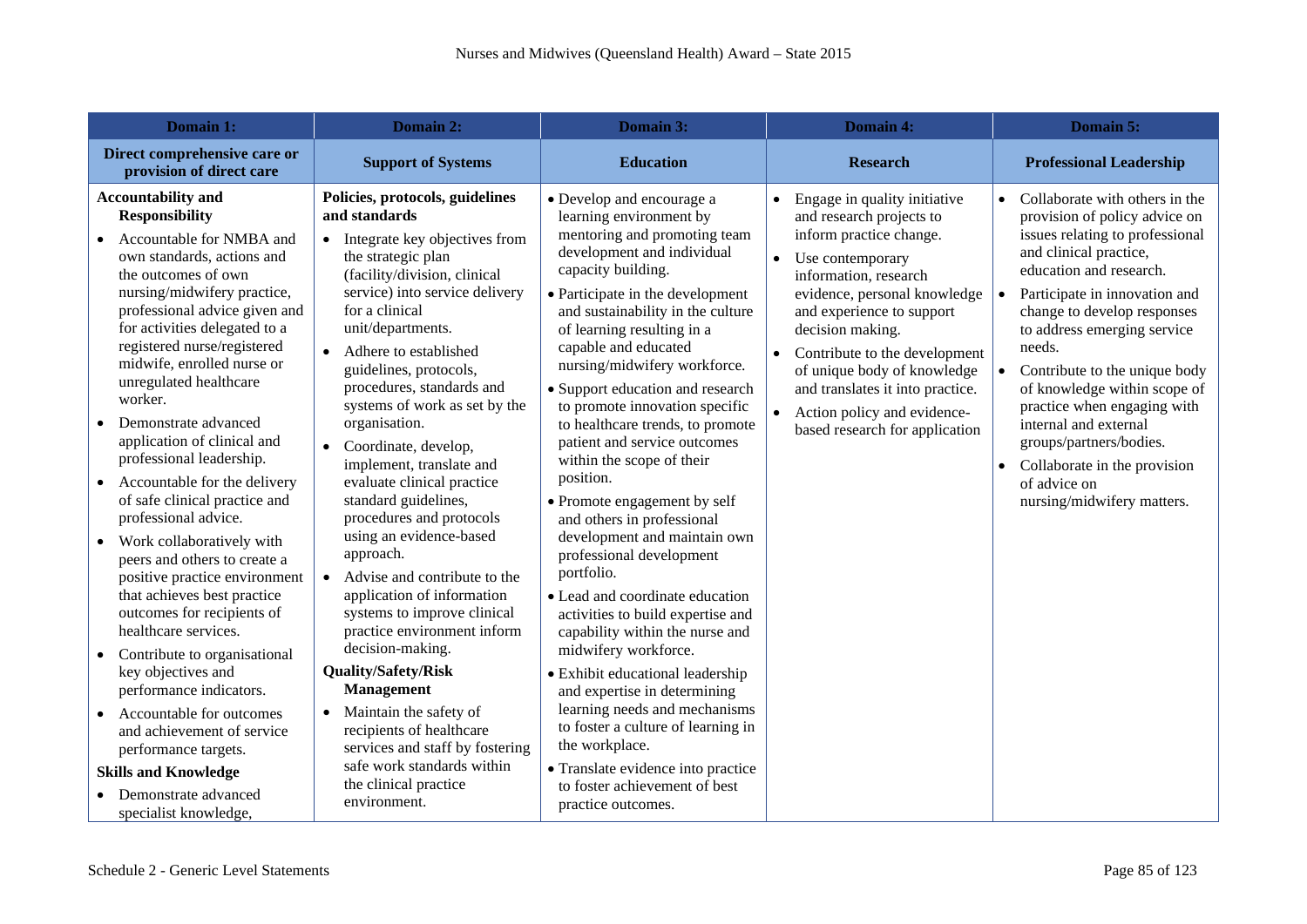| experience and clinical skills<br>in a particular area of<br>expertise.<br>Demonstrate critical thinking<br>and reasoning, advanced<br>problem solving skills and                                                                                                          | Consult with and provide<br>$\bullet$<br>expert nursing/midwifery<br>advice to achieve integrated<br>care within health services.<br>Responsible for the<br>$\bullet$<br>implementation of a quality                                                                                                                                        |
|----------------------------------------------------------------------------------------------------------------------------------------------------------------------------------------------------------------------------------------------------------------------------|---------------------------------------------------------------------------------------------------------------------------------------------------------------------------------------------------------------------------------------------------------------------------------------------------------------------------------------------|
| expert clinical judgement.<br>Demonstrate advanced<br>knowledge and application of<br>contemporary<br>nursing/midwifery practice<br>and theory.                                                                                                                            | and risk management<br>framework to improve quality<br>of care and work<br>environment.<br>Promote and support a culture<br>$\bullet$<br>of continuous quality                                                                                                                                                                              |
| Lead the application and<br>evaluation of contemporary<br>human, material and financial<br>resource management for the<br>multidisciplinary<br>environment.<br>Role in clinical care                                                                                       | improvement.<br>Respond to emerging trends<br>in healthcare services in<br>consultation with other<br>relevant stakeholders.<br>Responsible for compliance<br>$\bullet$<br>with professional standards.                                                                                                                                     |
| Provide leadership in<br>professional decision-making<br>through the application of<br>advanced clinical knowledge<br>and skills.<br>Coordinate clinical practice<br>delivery in a clinical specialty<br>or area of expertise.                                             | Initiate and conduct quality<br>improvement activities.<br><b>Mentorship/Reporting lines</b><br>Coordinate and guide<br>$\bullet$<br>mentoring, preceptorship, role<br>modelling and promote<br>cooperation and collaborative<br>teamwork.                                                                                                  |
| Participate directly or<br>indirectly in the delivery of<br>clinical care to<br>individuals/groups in a<br>specialty area of clinical<br>practice.<br>Use evidence-based clinical<br>practice to facilitate positive<br>outcomes for recipients of<br>healthcare services. | Provide leadership and act as<br>$\bullet$<br>a clinical resource, advisor,<br>mentor, role model, technical<br>expert, to registered<br>nurses/registered midwives,<br>enrolled nurses and members<br>of multi-disciplinary team.<br>Provide clinical supervision,<br>$\bullet$<br>mentorship and professional<br>leadership to registered |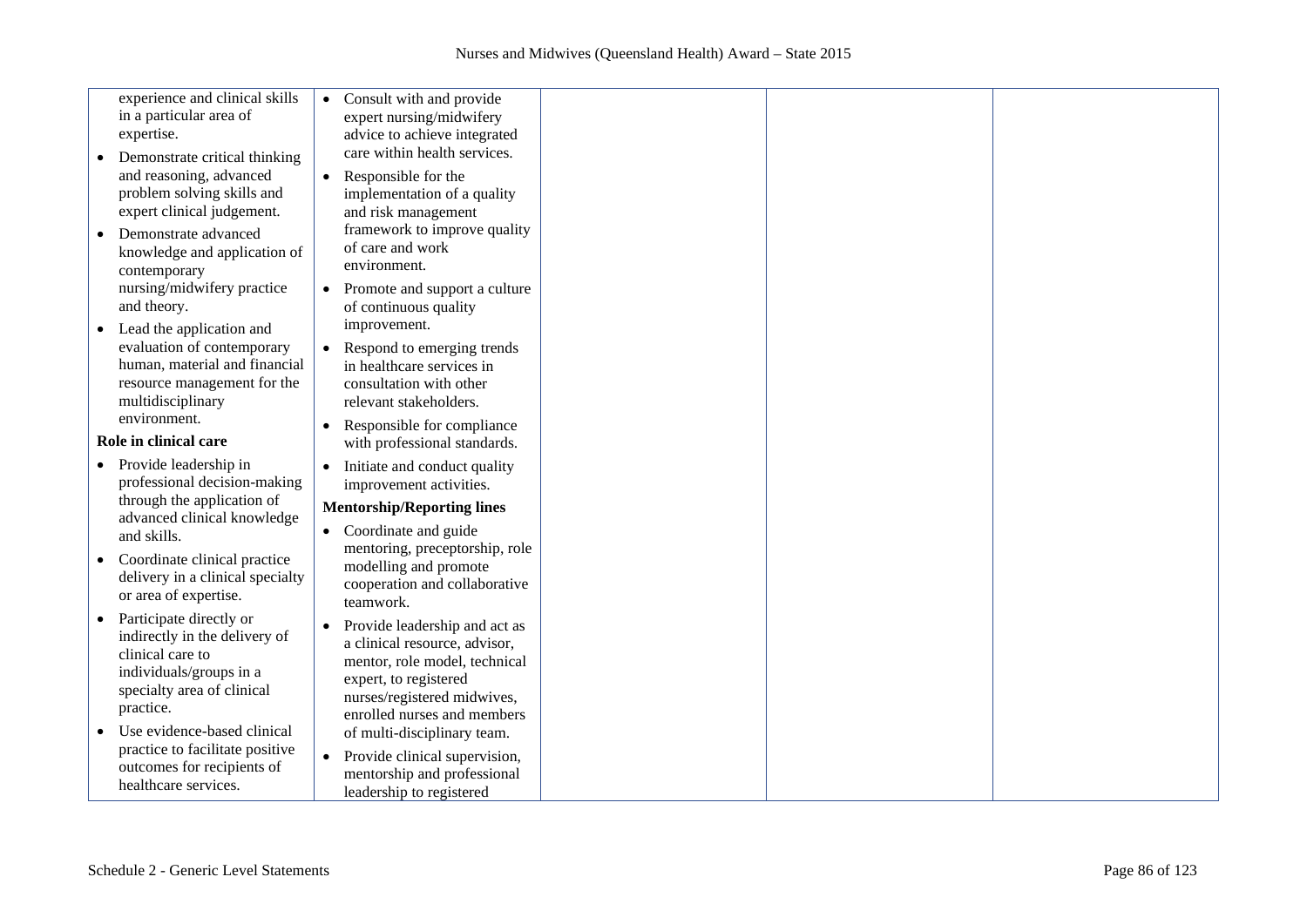| Integrate and translate the<br>$\bullet$<br>principles of contemporary | nurses/registered midwives<br>and enrolled nurses.                                                                                                                                                         |  |  |
|------------------------------------------------------------------------|------------------------------------------------------------------------------------------------------------------------------------------------------------------------------------------------------------|--|--|
| nurse/midwifery education<br>into practice.                            | Apply the principles of<br>$\bullet$<br>succession management and<br>mentoring to involve<br>colleagues in ongoing career<br>development and growth.                                                       |  |  |
|                                                                        | Undertake supervision and<br>$\bullet$<br>act as a role model and/or<br>mentor.                                                                                                                            |  |  |
|                                                                        | <b>Management</b>                                                                                                                                                                                          |  |  |
|                                                                        | Lead and coordinate a<br>$\bullet$<br>nursing/midwifery team<br>and/or healthcare team and<br>oversees and provide clinical<br>support or relevant expertise.<br>May work across professional<br>$\bullet$ |  |  |
|                                                                        | and organisational boundaries<br>to influence health service<br>and/or professional outcomes.                                                                                                              |  |  |
|                                                                        | <b>Change Management</b>                                                                                                                                                                                   |  |  |
|                                                                        | • Lead change management<br>processes.                                                                                                                                                                     |  |  |
|                                                                        | Participate in innovation,<br>$\bullet$<br>monitor and report on the<br>impact of change within the<br>scope of the position and<br>service.                                                               |  |  |

## **S2.13 Nurse Grade 8**

An employee who is a registered nurse/registered midwife endorsed to practise as a Nurse Practitioner by the NMBA.

Classification may include but is not limited to:

- (a) Functioning autonomously and collaboratively in an advanced and expanded clinical role.
- (b) Use of expanded skills and knowledge in assessment planning and implementation, diagnosis and evaluation of nursing care required.
- (c) Assessment and management of recipients of healthcare services using nursing knowledge and skills which may include, but is not limited to: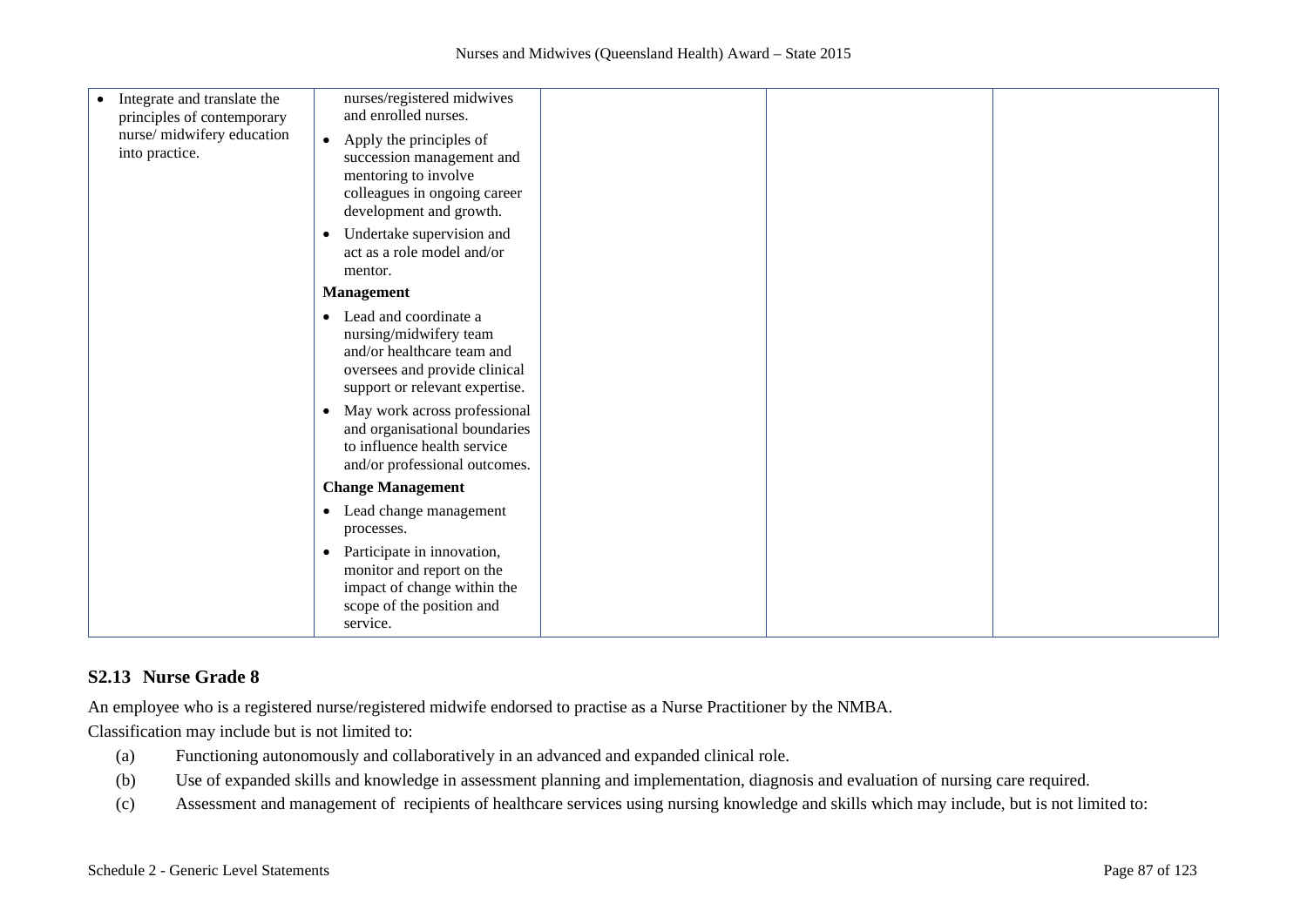- direct referral of recipients of healthcare services to other healthcare professionals;
- prescribing medications, and
- ordering and interpreting results of diagnostic investigations.

### **Autonomy**

- (a) Clear authority for advanced scope of practice in an extended nursing role with autonomous decision making.
- (b) Works autonomously and collaboratively within the multi-disciplinary team.
- (c) Exercises professional and clinical expertise in collaboration with nursing and midwifery and multi-disciplinary stakeholders.
- (d) Advanced level decision making.
- (e) Partners with other health professionals to operationalise clinical and corporate governance requirements aligned with the defined scope of practice.

## **Title**

(a) Nurse Practitioner

| Domain 1:                                                                                                                                                                                                                                                                                                                                                                                                                                                                                                                                                                                            | Domain 2:                                                                                                                                                                                                                                                                                                                                                                                                                                                                                                                                                             | Domain 3:                                                                                                                                                                                                                                                                                                                                                                                                                                                                                                                                                                                                                  | <b>Domain 4:</b>                                                                                                                                                                                                                                                                                                                                         | <b>Domain 5:</b>                                                                                                                                                                                                                                                                                                                                                                                                                               |
|------------------------------------------------------------------------------------------------------------------------------------------------------------------------------------------------------------------------------------------------------------------------------------------------------------------------------------------------------------------------------------------------------------------------------------------------------------------------------------------------------------------------------------------------------------------------------------------------------|-----------------------------------------------------------------------------------------------------------------------------------------------------------------------------------------------------------------------------------------------------------------------------------------------------------------------------------------------------------------------------------------------------------------------------------------------------------------------------------------------------------------------------------------------------------------------|----------------------------------------------------------------------------------------------------------------------------------------------------------------------------------------------------------------------------------------------------------------------------------------------------------------------------------------------------------------------------------------------------------------------------------------------------------------------------------------------------------------------------------------------------------------------------------------------------------------------------|----------------------------------------------------------------------------------------------------------------------------------------------------------------------------------------------------------------------------------------------------------------------------------------------------------------------------------------------------------|------------------------------------------------------------------------------------------------------------------------------------------------------------------------------------------------------------------------------------------------------------------------------------------------------------------------------------------------------------------------------------------------------------------------------------------------|
| Direct comprehensive care or<br>provision of direct care                                                                                                                                                                                                                                                                                                                                                                                                                                                                                                                                             | <b>Support of Systems</b>                                                                                                                                                                                                                                                                                                                                                                                                                                                                                                                                             | <b>Education</b>                                                                                                                                                                                                                                                                                                                                                                                                                                                                                                                                                                                                           | <b>Research</b>                                                                                                                                                                                                                                                                                                                                          | <b>Professional Leadership</b>                                                                                                                                                                                                                                                                                                                                                                                                                 |
| <b>Accountability/Responsibility</b><br>Accountable for NMBA and<br>own standards, actions and<br>the outcomes of own<br>nursing/midwifery practice.<br>May have multi-site<br>responsibilities within the<br>defined scope of practice.<br>Provide direct individual or<br>group care for a complete<br>occasion of service to a<br>defined patient population<br>within a scope of practice.<br>Accountable for practicing in<br>accordance with NMBA<br>nurse practitioner registration<br>standards.<br>Accountable for clinical<br>practice, professional advice<br>given, delegations of care. | Policies, protocols, guidelines<br>and standards<br>Lead and collaborate in the<br>development and evaluation<br>of clinical protocols,<br>standards, policies and<br>procedures.<br>Participate in the planning,<br>coordination, development<br>and evaluation of policies,<br>procedures, protocols,<br>standards and systems as<br>established by the hospital<br>and health service, the service<br>program and the profession,<br>for provision of safe clinical<br>care.<br>May develop, guide or<br>contribute to the application<br>of clinical informatics. | Develop and encourage a<br>$\bullet$<br>learning environment by<br>mentoring and promoting<br>team development and<br>individual capacity building.<br>Participate in the<br>$\bullet$<br>development and<br>sustainability in the culture of<br>learning resulting in a capable<br>and educated<br>nursing/midwifery workforce.<br>Support education and<br>research to promote<br>innovation specific to<br>healthcare trends, to promote<br>patient and service outcomes<br>within the scope of their<br>position.<br>Promote engagement by self<br>$\bullet$<br>and others in professional<br>development and maintain | Use contemporary<br>$\bullet$<br>information, research,<br>evidence, personal knowledge<br>and experience to support<br>decision making.<br>Conduct and guide clinical<br>$\bullet$<br>research and quality<br>initiatives to inform practice<br>change.<br>Contribute to the development<br>of unique body of knowledge<br>and translate into practice. | Collaborate with others in the<br>$\bullet$<br>provision of policy advice on<br>issues relating to professional<br>and clinical practice,<br>education and research.<br>Participate in innovation and<br>$\bullet$<br>change to develop responses<br>to address emerging service<br>needs.<br>Contribute to the unique body<br>of knowledge within scope of<br>practice when engaging with<br>internal and external<br>groups/partners/bodies. |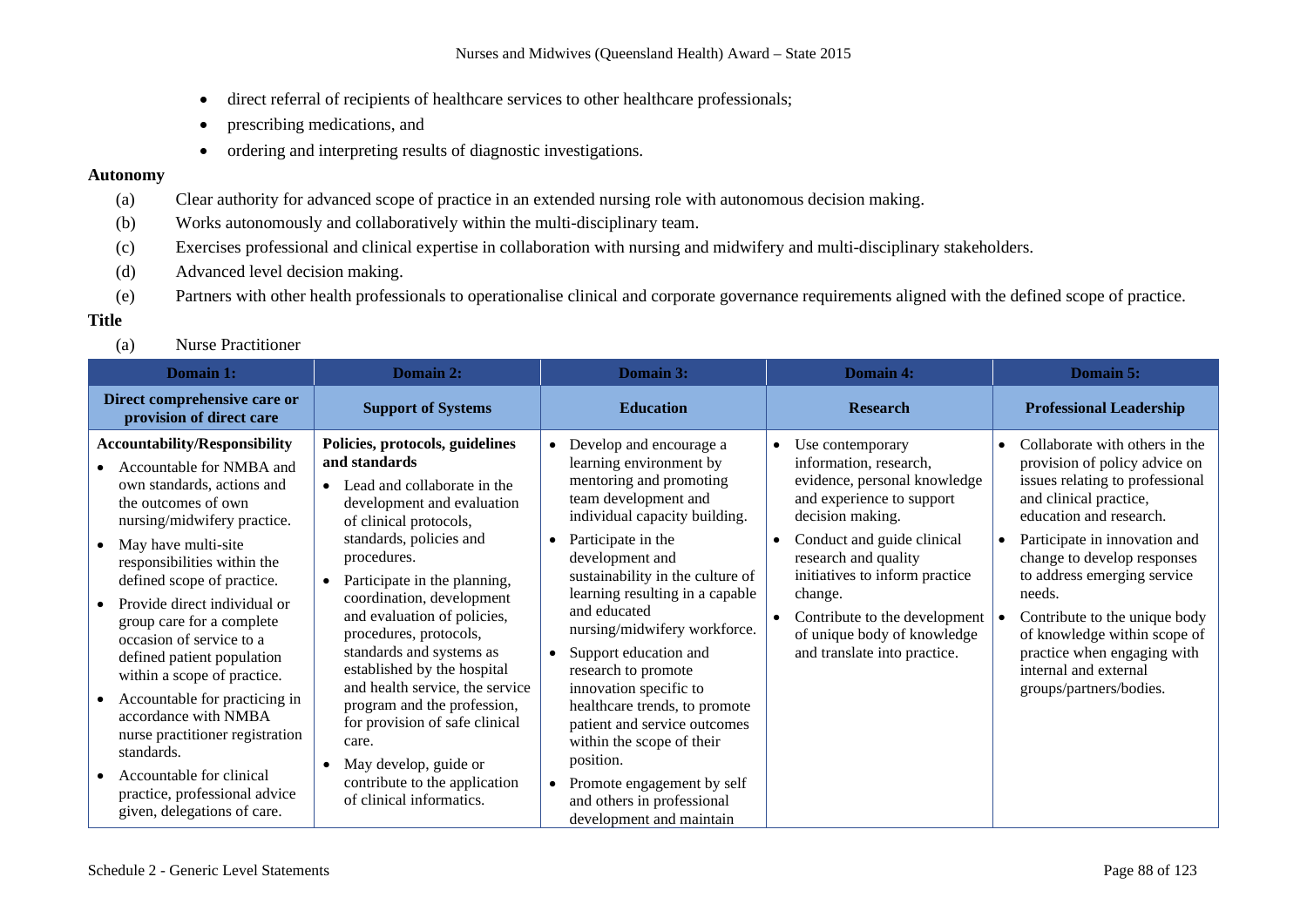| Work collaboratively with                               | Quality/Safety/Risk                        | own professional       |  |
|---------------------------------------------------------|--------------------------------------------|------------------------|--|
| others to contribute to                                 | management                                 | development portfolio. |  |
| resource and health quality                             | $\bullet$<br>Contribute expert nursing     |                        |  |
| development.                                            | assessment and advice to                   |                        |  |
| Accountable for addressing                              | achieve integrated nursing                 |                        |  |
| inconsistencies between                                 | care within a risk                         |                        |  |
| practice and policy.                                    | management and best practice               |                        |  |
| Use critical analysis, problem<br>$\bullet$             | framework.                                 |                        |  |
| solving and acute decision                              | Promote and support a culture<br>$\bullet$ |                        |  |
| making to support optimal                               | of continuous quality                      |                        |  |
| outcomes for recipients of                              | improvement.                               |                        |  |
| healthcare services.                                    | Monitor and address                        |                        |  |
| <b>Skills and knowledge</b>                             | emerging trends with                       |                        |  |
| • Specialist/expert knowledge,                          | potential to influence                     |                        |  |
| skills, and extended practice                           | nursing/midwifery and/or                   |                        |  |
| in a clinical specialty area.                           | facility/service portfolios.               |                        |  |
| <b>Role in clinical Care</b>                            | Comply with legal<br>$\bullet$             |                        |  |
|                                                         | requirements governing                     |                        |  |
| • Primarily provide direct<br>expert nursing care for a | healthcare and professional                |                        |  |
| specified population/group.                             | standards relevant to the                  |                        |  |
|                                                         | defined scope of practice.                 |                        |  |
| Provide extended                                        | Accountable for own actions<br>$\bullet$   |                        |  |
| comprehensive assessment,<br>history and physical       | and delegations to mitigate                |                        |  |
| examination.                                            | risk and improve facility/                 |                        |  |
|                                                         | service/portfolio outcomes.                |                        |  |
| Initiate, implement and<br>monitor interventional       | Mentorship                                 |                        |  |
| therapies.                                              | Apply the principles of                    |                        |  |
|                                                         | succession management and                  |                        |  |
| Prescribe medications, order,<br>initiate and interpret | mentoring to involve                       |                        |  |
| diagnostic pathology and/or                             | colleagues in ongoing career               |                        |  |
| radiology.                                              | development and growth.                    |                        |  |
|                                                         | Provide professional                       |                        |  |
| Direct referrals to other                               | nursing/midwifery leadership               |                        |  |
| healthcare professionals.                               | in a support capacity.                     |                        |  |
|                                                         | Undertake a supervision role               |                        |  |
|                                                         | model and/or mentor role for               |                        |  |
|                                                         | nurse practitioner candidates.             |                        |  |
|                                                         | <b>Management</b>                          |                        |  |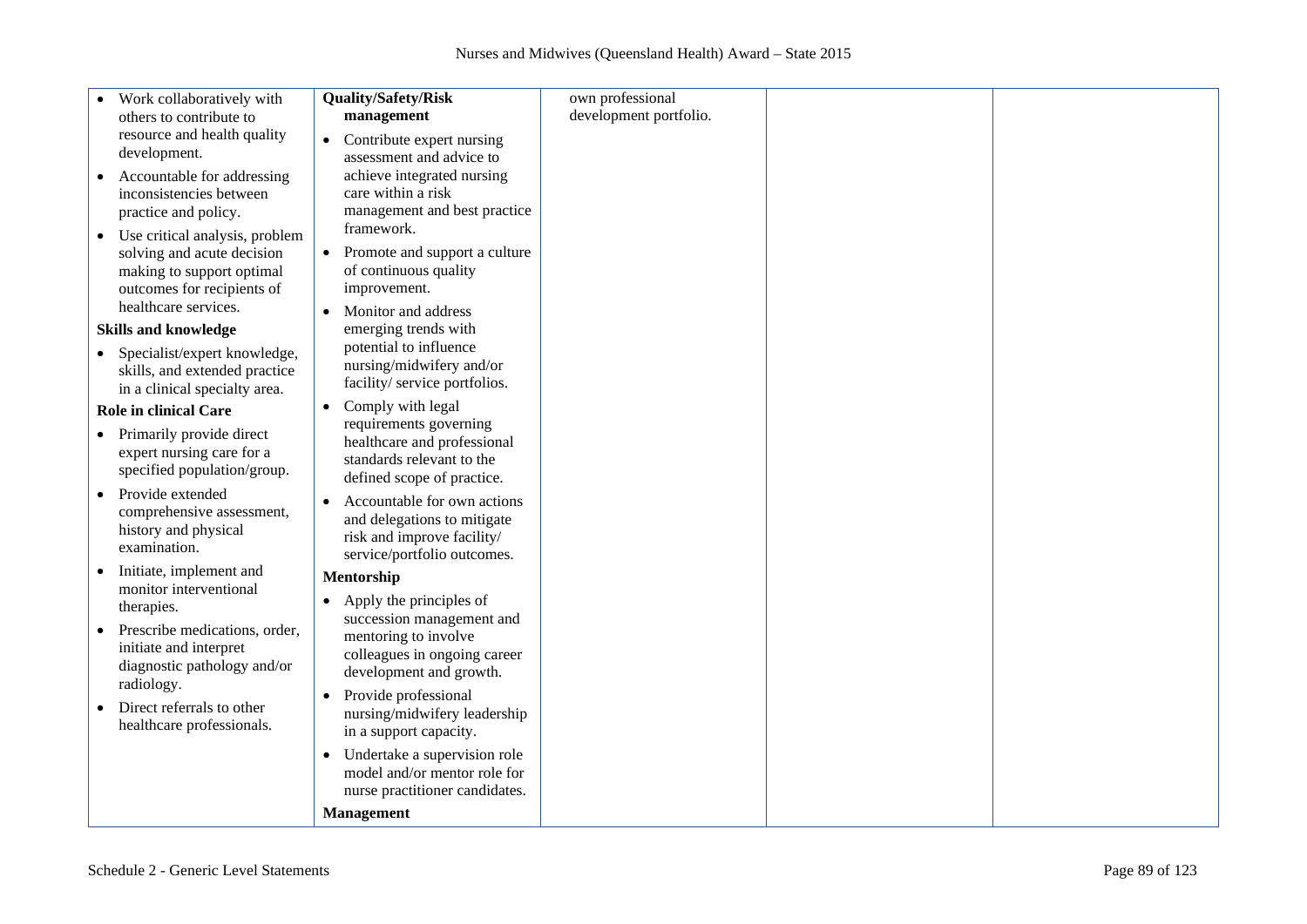| Demonstrate effective<br>$\bullet$<br>management of services<br>and/or specified portfolio.                                                                                                                                                    |  |  |
|------------------------------------------------------------------------------------------------------------------------------------------------------------------------------------------------------------------------------------------------|--|--|
| Participate in the<br>$\bullet$<br>implementation and<br>evaluation of systems and<br>processes to foster the<br>development of a positive<br>facility/service culture and<br>values, and optimum<br>standards of practice and<br>performance. |  |  |
| Contribute clinical expertise<br>$\bullet$<br>for the management of assets<br>and equipment.                                                                                                                                                   |  |  |
| Participate in implementing,<br>$\bullet$<br>evaluating and reporting on<br>health services, policies,<br>practices, outcomes and<br>performance targets.                                                                                      |  |  |
| <b>Change Management</b>                                                                                                                                                                                                                       |  |  |
| Facilitate change<br>$\bullet$<br>management.                                                                                                                                                                                                  |  |  |
| Participate in change<br>$\bullet$<br>management, including<br>monitoring and reporting on<br>the impact of change within<br>the scope of the position and<br>services.                                                                        |  |  |

# **S2.14 Nurse Grade 9**

An employee who is a registered nurse/registered midwife who demonstrates:

- (a) competence in the provision of nursing/midwifery care as specified by registration requirements, NMBA standards and codes, educational preparation, relevant legislation and context of care; and
- (b) clinical expertise and proven operational management for remote area facility.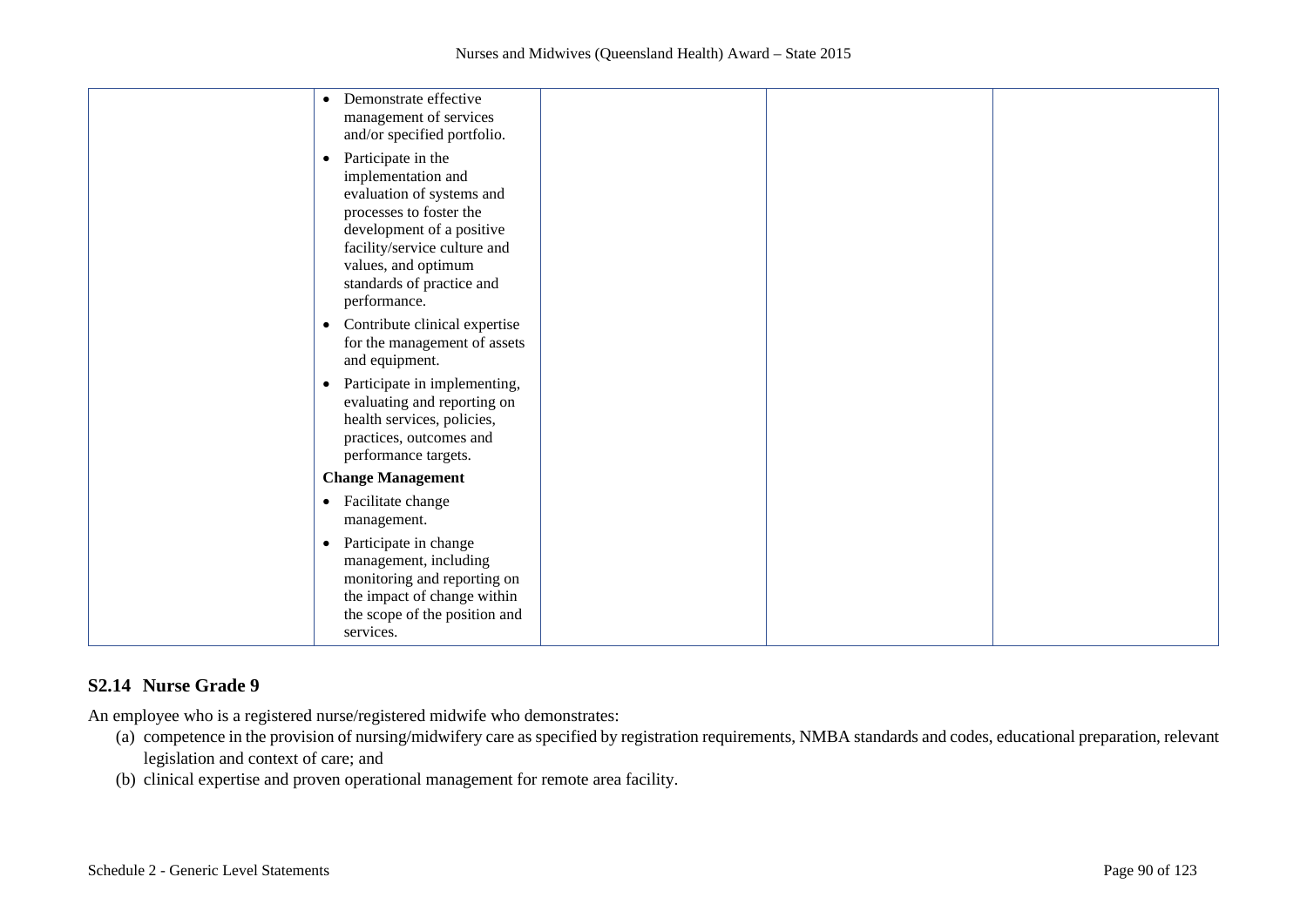Classification may include

- (a) Operational management/coordination of a remote facility within a health service.
- (b) Management of staff including nursing, midwifery, operational, administrative, health professionals, medical, technical and other support services.
- (c) Overseeing the delivery of health services to geographically diverse environment/s and population groups.
- (d) Provision of expert clinical care.

## **Autonomy:**

- (a) Advanced level of autonomous decision making for clinical, operational and administrative interventions based on policy and regulatory frameworks.
- (b) Community engagement, partnership and leadership representation with key stakeholders.
- (c) Responsible for operational management of multi professional groups and others.
- (d) Works collectively to apply the principles of clinical governance.
- (e) Responsible for the majority of after-hours clinical on call and recall duties because the nursing employee numbers and skill mix do not allow on call to be done predominantly by other employees.

# **Indicative title/s**

(a) Director of Nursing – Remote

| Domain 1:                                                                                                                                                                                                                                                                                                                                                                                                                                                                                                                                                                                          | Domain 2:                                                                                                                                                                                                                                                                                                                                                                                                                                                                                                                                                                                           | Domain 3:                                                                                                                                                                                                                                                                                                                                                                                                                                                                                                                                     | Domain 4:                                                                                                                                                                                                                                                       | <b>Domain 5:</b>                                                                                                                                                                                                                                                                                                                                                                                 |
|----------------------------------------------------------------------------------------------------------------------------------------------------------------------------------------------------------------------------------------------------------------------------------------------------------------------------------------------------------------------------------------------------------------------------------------------------------------------------------------------------------------------------------------------------------------------------------------------------|-----------------------------------------------------------------------------------------------------------------------------------------------------------------------------------------------------------------------------------------------------------------------------------------------------------------------------------------------------------------------------------------------------------------------------------------------------------------------------------------------------------------------------------------------------------------------------------------------------|-----------------------------------------------------------------------------------------------------------------------------------------------------------------------------------------------------------------------------------------------------------------------------------------------------------------------------------------------------------------------------------------------------------------------------------------------------------------------------------------------------------------------------------------------|-----------------------------------------------------------------------------------------------------------------------------------------------------------------------------------------------------------------------------------------------------------------|--------------------------------------------------------------------------------------------------------------------------------------------------------------------------------------------------------------------------------------------------------------------------------------------------------------------------------------------------------------------------------------------------|
| Director comprehensive care or<br>provision of direct care                                                                                                                                                                                                                                                                                                                                                                                                                                                                                                                                         | <b>Support of Systems</b>                                                                                                                                                                                                                                                                                                                                                                                                                                                                                                                                                                           | <b>Education</b>                                                                                                                                                                                                                                                                                                                                                                                                                                                                                                                              | <b>Research</b>                                                                                                                                                                                                                                                 | <b>Professional Leadership</b>                                                                                                                                                                                                                                                                                                                                                                   |
| <b>Accountability/Responsibility</b><br>• Accountable for NMBA and own<br>actions<br>standards,<br>the<br>and<br>of<br>outcomes<br>own<br>nursing/midwifery practice.<br>multi-service<br>$\bullet$ May<br>have<br>responsibilities.<br>• Responsible for the leadership and<br>management of all staff in the<br>remote facility.<br>• Responsible for the<br>overall<br>coordination of policies relating to<br>the provision of healthcare in the<br>remote facility.<br>• Responsible for own standards and<br>actions of nursing/midwifery care<br>and for activities delegated to<br>others. | Policies, protocols, guidelines<br>and standards<br>• Develop, guide and contribute to<br>the application of information<br>systems.<br>$\bullet$ Monitor<br>evaluate<br>and<br>information systems relevant to<br>remote<br>services/facilities/community.<br>$\bullet$ Collaborate<br>in<br>the<br>implementation and evaluation<br>nursing/midwifery<br>of<br>a<br>professional practice framework.<br>participate<br>and<br>$\bullet$ Advise<br>in<br>coordination,<br>planning,<br>and<br>of<br>development<br>policies,<br>procedures,<br>protocols<br>and<br>standards for provision of safe | Support education specific to<br>the requirements of a remote<br>facility.<br>Sponsor education, scholarly<br>activities and translation of<br>evidence into practice within<br>the strategic direction of the<br>health service.<br>Develop and encourage a<br>$\bullet$<br>environment by<br>learning<br>mentoring and promoting<br>development<br>team<br>and<br>individual capacity building.<br>Responsible for capacity<br>building/up-skilling of staff<br>within facility/service to<br>enable the provision of safe<br>quality care. | • Promote and/or engage<br>ongoing<br>nursing<br>in<br>midwifery<br>and/or<br>within<br>the<br>research<br>facility.<br>$\bullet$ Sponsor<br>research,<br>scholarly activities and<br>translation of evidence<br>practice<br>within<br>into<br>remote settings. | • Act as leader in the health<br>service community.<br>• Responsible for the senior<br>leadership<br>and<br>-of<br>management<br>nursing/midwifery.<br>$\bullet$ Contribute to<br>strategic<br>policy advice in relation to<br>remote health services.<br>Provide<br>expertise<br>on<br>$\bullet$<br>nursing/midwifery<br>professional<br>issues<br>in<br>relation to remote health<br>services. |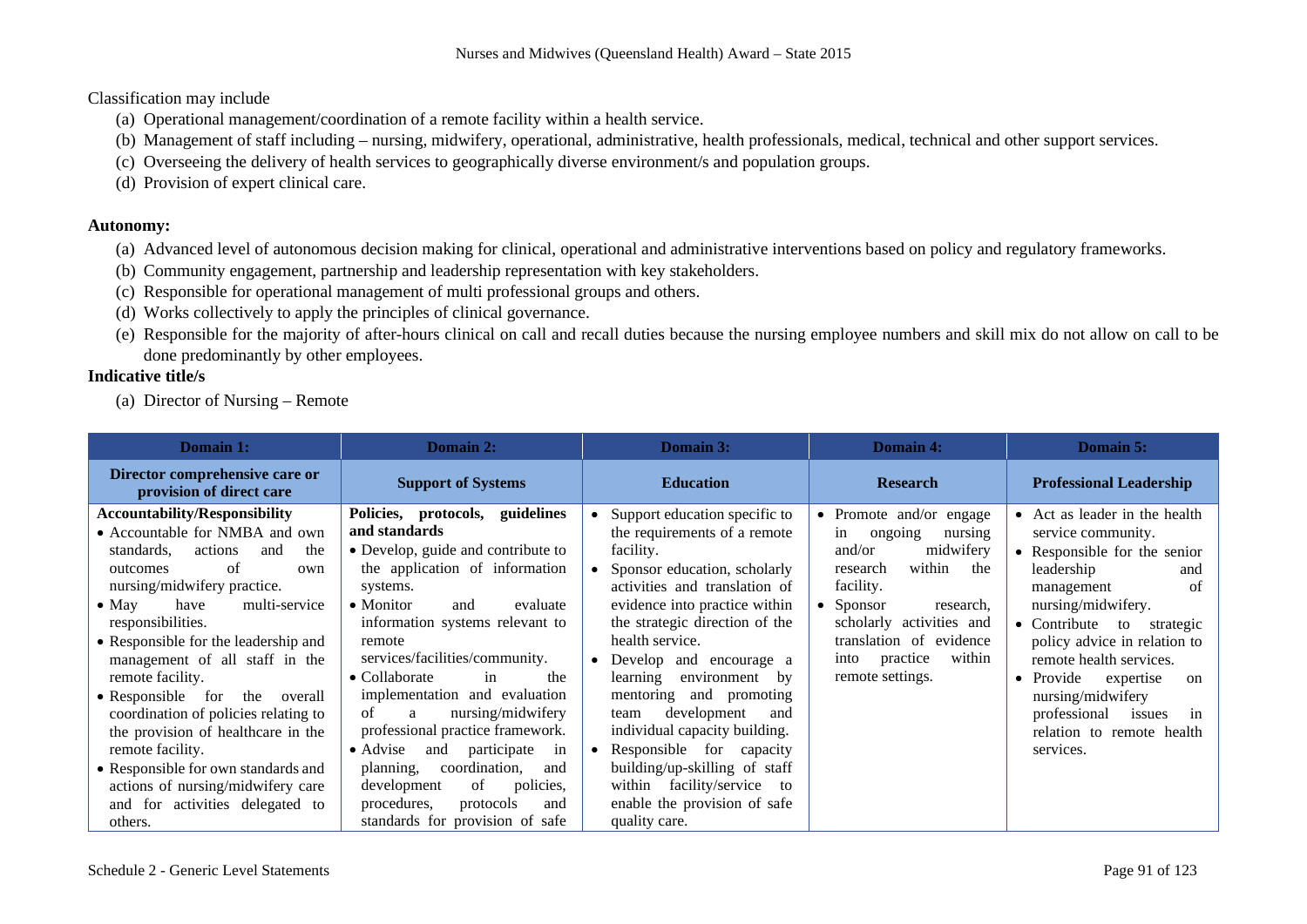| • Responsible for provision of and<br>outcomes<br>relating<br>to<br>nursing/midwifery<br>management<br>practices.<br>• Responsible for financial and<br>human resource management.<br>· Consult with nursing/midwifery<br>and other key stakeholders in<br>health<br>planning<br>services,<br>workforce<br>and<br>resource<br>requirements.<br>• Responsible for application and<br>operational management of the<br>BPF.<br><b>Skills and Knowledge</b><br>• Demonstrate advanced specialist<br>experience<br>knowledge,<br>and<br>clinical skills in a particular area of<br>expertise.<br>• Demonstrate critical thinking and<br>advanced problem<br>reasoning, | and effective clinical care in<br>remote<br>services/facilities/community.<br>• Review existing systems and<br>processes<br>to<br>support<br>infrastructure changes.<br><b>Quality/Safety/Risk</b><br>management<br>• Identify<br>implement<br>and<br>opportunities for innovation.<br>• Promote and support a culture of<br>continuous improvement in line<br>with<br>relevant<br>standards,<br>operational/strategic direction.<br>• Monitor and address emerging<br>trends with potential to influence<br>nursing/midwifery<br>and/or<br>facility/service portfolios.<br>• Monitor and report compliance<br>requirements<br>with<br>legal<br>governing<br>healthcare<br>and | • Work cooperatively with<br>stakeholders to create a<br>culture of learning and<br>professional<br>development<br>that results in a capable and<br>educated workforce.<br>Promote engagement by self<br>and others in professional<br>development and maintain<br>professional<br>own<br>development portfolio.<br>• Role model the application of<br>education principles. |  |
|--------------------------------------------------------------------------------------------------------------------------------------------------------------------------------------------------------------------------------------------------------------------------------------------------------------------------------------------------------------------------------------------------------------------------------------------------------------------------------------------------------------------------------------------------------------------------------------------------------------------------------------------------------------------|--------------------------------------------------------------------------------------------------------------------------------------------------------------------------------------------------------------------------------------------------------------------------------------------------------------------------------------------------------------------------------------------------------------------------------------------------------------------------------------------------------------------------------------------------------------------------------------------------------------------------------------------------------------------------------|------------------------------------------------------------------------------------------------------------------------------------------------------------------------------------------------------------------------------------------------------------------------------------------------------------------------------------------------------------------------------|--|
| solving skills and expert clinical                                                                                                                                                                                                                                                                                                                                                                                                                                                                                                                                                                                                                                 | professional standards.<br><b>Mentorship</b>                                                                                                                                                                                                                                                                                                                                                                                                                                                                                                                                                                                                                                   |                                                                                                                                                                                                                                                                                                                                                                              |  |
| judgement.<br>• Demonstrate advanced knowledge                                                                                                                                                                                                                                                                                                                                                                                                                                                                                                                                                                                                                     | • Provide professional advice and                                                                                                                                                                                                                                                                                                                                                                                                                                                                                                                                                                                                                                              |                                                                                                                                                                                                                                                                                                                                                                              |  |
| and application of contemporary<br>nursing/midwifery practice and<br>theory.<br>the<br>application<br>• Lead<br>and<br>of<br>contemporary<br>evaluation<br>human, material and financial<br>resource management for the<br>multidisciplinary environment.                                                                                                                                                                                                                                                                                                                                                                                                          | leadership to others.<br>$\bullet$ Apply<br>the<br>principles<br>of<br>succession management<br>and<br>mentoring to engage staff in<br>ongoing career development,<br>growth and lifelong learning.<br><b>Management</b><br>• Accountable for budget integrity                                                                                                                                                                                                                                                                                                                                                                                                                 |                                                                                                                                                                                                                                                                                                                                                                              |  |
| Role in clinical care                                                                                                                                                                                                                                                                                                                                                                                                                                                                                                                                                                                                                                              | and<br>fiscal<br>management                                                                                                                                                                                                                                                                                                                                                                                                                                                                                                                                                                                                                                                    |                                                                                                                                                                                                                                                                                                                                                                              |  |
| • Provide leadership in professional<br>decision-making through<br>the<br>application of advanced clinical<br>knowledge and skills.<br>• Coordinate<br>clinical<br>practice<br>delivery in a clinical speciality or                                                                                                                                                                                                                                                                                                                                                                                                                                                | according to financial and HR<br>delegations.<br>• Implement and report on key<br>performance indicators of the<br>nursing/midwifery strategic and<br>related plans.                                                                                                                                                                                                                                                                                                                                                                                                                                                                                                           |                                                                                                                                                                                                                                                                                                                                                                              |  |
| area of expertise.                                                                                                                                                                                                                                                                                                                                                                                                                                                                                                                                                                                                                                                 | • Demonstrate<br>effective<br>management of a facility/service.                                                                                                                                                                                                                                                                                                                                                                                                                                                                                                                                                                                                                |                                                                                                                                                                                                                                                                                                                                                                              |  |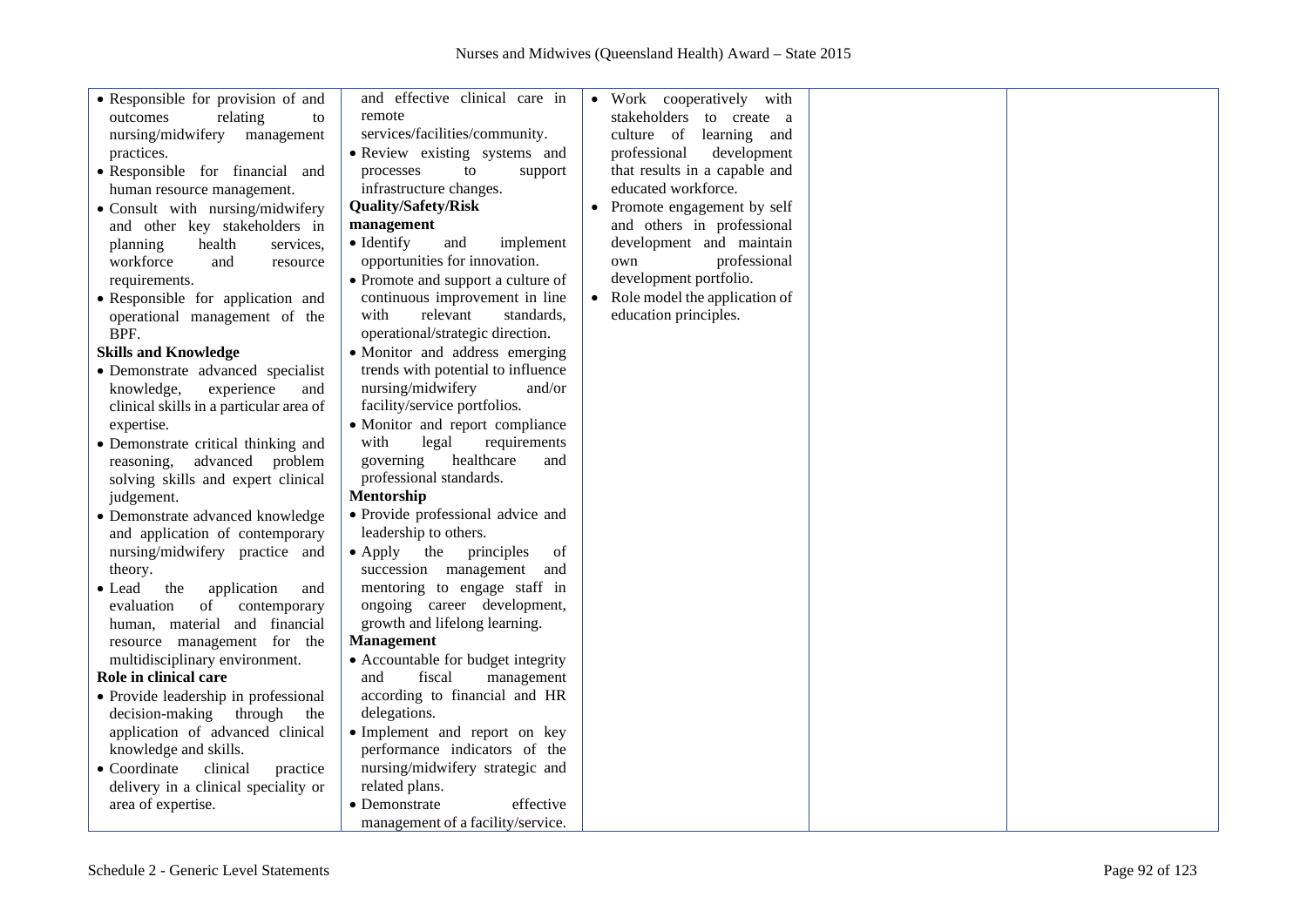| • Participate directly or indirectly in        |                                                                 |  |  |
|------------------------------------------------|-----------------------------------------------------------------|--|--|
| the delivery of clinical care to               | • Implement and evaluate systems<br>and processes to foster the |  |  |
|                                                |                                                                 |  |  |
| individuals/groups in a specialty              | development of a positive                                       |  |  |
| area of clinical practice.                     | facility/service culture<br>and                                 |  |  |
| evidence-based<br>clinical<br>$\bullet$ Use    | promote values which support                                    |  |  |
| practice to facilitate positive                | optimum standards of practice                                   |  |  |
| outcomes for recipients<br>of                  | and performance.                                                |  |  |
| healthcare services.                           | · Promote professionalism, and a                                |  |  |
| $\bullet$ Integrate<br>and<br>translate<br>the | positive practice environment.                                  |  |  |
| of<br>principles<br>contemporary               | Action workforce priorities that                                |  |  |
| nurse/midwife<br>education into                | contribute<br>effective<br>to                                   |  |  |
| practice.                                      | recruitment and retention of                                    |  |  |
| • Provide the majority of after-hours          | staff.                                                          |  |  |
| clinical on call and recall duties.            | • Demonstrate expertise in the                                  |  |  |
|                                                | management of assets and                                        |  |  |
|                                                | equipment.                                                      |  |  |
|                                                | · Develop and report on key                                     |  |  |
|                                                | indicators<br>performance<br>and                                |  |  |
|                                                | targets in accordance with the                                  |  |  |
|                                                |                                                                 |  |  |
|                                                | hospital and health service,                                    |  |  |
|                                                | service agreement.                                              |  |  |
|                                                | <b>Change management</b>                                        |  |  |
|                                                | • Effectively<br>change<br>apply                                |  |  |
|                                                | management expertise.                                           |  |  |
|                                                | Participate in innovation, and                                  |  |  |
|                                                | monitor and report on the                                       |  |  |
|                                                | impact of change on practice                                    |  |  |
|                                                | and service needs.                                              |  |  |
|                                                |                                                                 |  |  |

# **S2.15 Nurse Grade 10**

An employee who is a registered nurse/registered midwife who demonstrates:

- (a) competence in the provision of nursing/midwifery care as specified by registration requirements, NMBA standards and codes, educational preparation, relevant legislation and context of care; and
- (b) advanced clinical management and/or a specified portfolio expertise.

Classification may include but is not limited to:

- (a) Working within an expansive and/or complex health service environment.
- (b) Working within a large facility/service/area.
- (c) Responsible for all staff working in a rural facility.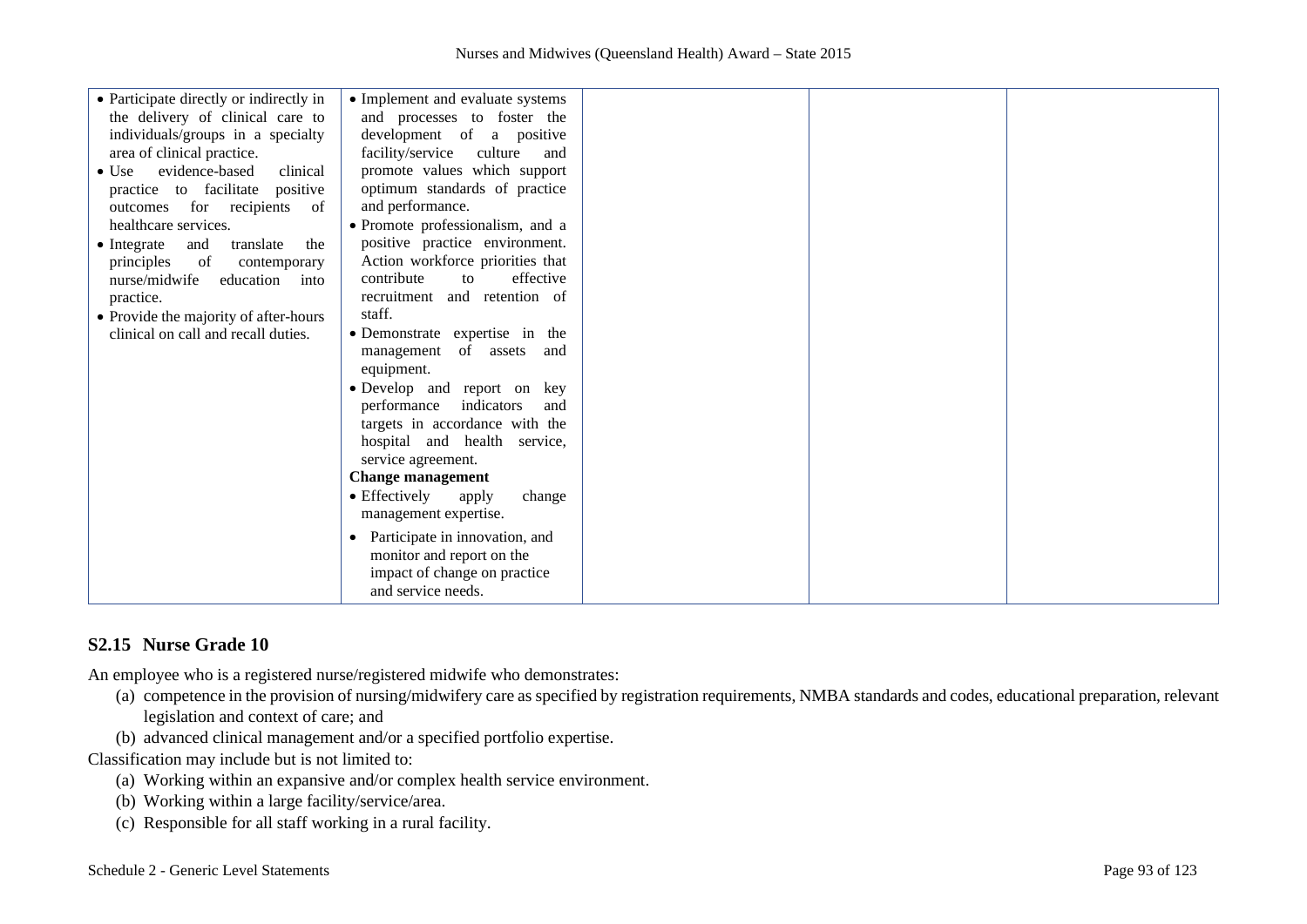- (d) Responsible for a cohort of staff directly reporting.
- (e) Working in geographically diverse environment/s and complex population demographics.
- (f) Consultation and provision of advice on health policy and strategy impacting on the profession.
- (g) Development, coordination of operational management of a designated service improvement and/or service portfolio.

### **Autonomy:**

- (a) Autonomous decision making based on nursing, policy and regulatory frameworks.
- (b) Works collaboratively with leadership groups and healthcare team members.
- (c) Partners with nursing/midwifery executives members to operationalise clinical and corporate governance.
- (d) Works collectively to apply the principles of clinical governance.
- (e) Employs professional and clinical expertise in collaboration with nursing/midwifery executive and multidisciplinary stakeholders.

- (a) Assistant Director of Nursing
- (b) Director of Nursing Rural

| Domain 1:                                                                                                                                                                                                                                                                                                                                                                                                                                                                                                              | <b>Domain 2:</b>                                                                                                                                                                                                                                                                                                                                                                                                                                        | <b>Domain 3:</b>                                                                                                                                                                                                                                                                                                                                                                                                                                                                                                                      | <b>Domain 4:</b>                                                                                                                                                                                                                                                                                                                                                                                                                                                                          | <b>Domain 5:</b>                                                                                                                                                                                                                                                                                                                                                                                                                                                                               |
|------------------------------------------------------------------------------------------------------------------------------------------------------------------------------------------------------------------------------------------------------------------------------------------------------------------------------------------------------------------------------------------------------------------------------------------------------------------------------------------------------------------------|---------------------------------------------------------------------------------------------------------------------------------------------------------------------------------------------------------------------------------------------------------------------------------------------------------------------------------------------------------------------------------------------------------------------------------------------------------|---------------------------------------------------------------------------------------------------------------------------------------------------------------------------------------------------------------------------------------------------------------------------------------------------------------------------------------------------------------------------------------------------------------------------------------------------------------------------------------------------------------------------------------|-------------------------------------------------------------------------------------------------------------------------------------------------------------------------------------------------------------------------------------------------------------------------------------------------------------------------------------------------------------------------------------------------------------------------------------------------------------------------------------------|------------------------------------------------------------------------------------------------------------------------------------------------------------------------------------------------------------------------------------------------------------------------------------------------------------------------------------------------------------------------------------------------------------------------------------------------------------------------------------------------|
| Director comprehensive care<br>or provision of direct care                                                                                                                                                                                                                                                                                                                                                                                                                                                             | <b>Support of Systems</b>                                                                                                                                                                                                                                                                                                                                                                                                                               | <b>Education</b>                                                                                                                                                                                                                                                                                                                                                                                                                                                                                                                      | <b>Research</b>                                                                                                                                                                                                                                                                                                                                                                                                                                                                           | <b>Professional Leadership</b>                                                                                                                                                                                                                                                                                                                                                                                                                                                                 |
| <b>Accountability/Responsibility</b><br>Accountable for NMBA and<br>own standards, actions and<br>of<br>outcomes<br>the<br>own<br>nursing/midwifery practice.<br>May have multi-site/service<br>responsibilities.<br>May be responsible for the<br>provision of human and<br>material<br>resources for a<br>clinical service and/or an<br>assigned number of clinical<br>units/services<br>within<br><sub>a</sub><br>hospital and health service<br>or facility.<br>Responsible<br>for<br>nursing/midwifery activities | Policies,<br>protocols,<br>guidelines and standards<br>guide<br>May<br>develop,<br>- or<br>contribute to the application<br>of information systems to<br>inform decision<br>making.<br>Contribute<br>the<br>to<br>development,<br>implementation<br>and<br>evaluation<br>of<br>a<br>nursing/midwifery<br>professional<br>practice<br>framework.<br>evaluate<br>Monitor<br>and<br>information systems relevant<br>rural<br>to<br>facilities/communities. | education,<br>$\bullet$ Experience<br>in<br>scholarly<br>activities<br>and<br>translation of evidence into<br>practice within the health<br>service direction.<br>• Collaborate<br>in<br>the<br>development of a vision and<br>strategy for a work based<br>culture<br>that<br>promotes<br>initiatives,<br>education<br>and<br>lifelong learning.<br>• Support education specific to<br>the requirements of a rural<br>facility.<br>$\bullet$ Implement<br>education<br>and<br>workforce<br>development<br>framework<br>to<br>support | • Multi-site//multi-disciplinary<br>hospital and health service<br>responsibilities.<br>• Demonstrate<br>expertise<br>in<br>research.<br>$\bullet$ Use<br>contemporary<br>information<br>and<br>research<br>evidence<br>and<br>personal<br>knowledge and experience to<br>support decision making.<br>and/or engage in<br>$\bullet$ Promote<br>nursing/midwifery<br>ongoing<br>within<br>the<br>research<br>facility/service or delegated<br>portfolio.<br>• Engage in projects/research. | to professional<br>Contribute<br>$\bullet$<br>direction,<br>strategic<br>imperatives and actions.<br>Collaborate with others in the<br>$\bullet$<br>provision of policy advice on<br>issues relating to professional<br>clinical<br>and<br>practice,<br>workforce,<br>legislation,<br>education and/or research.<br>Act as professional leader in<br>health service community.<br>Participate<br>scholarly<br>in<br>activities.<br>cross-disciplinary<br>Lead<br>$\bullet$<br>team/portfolios. |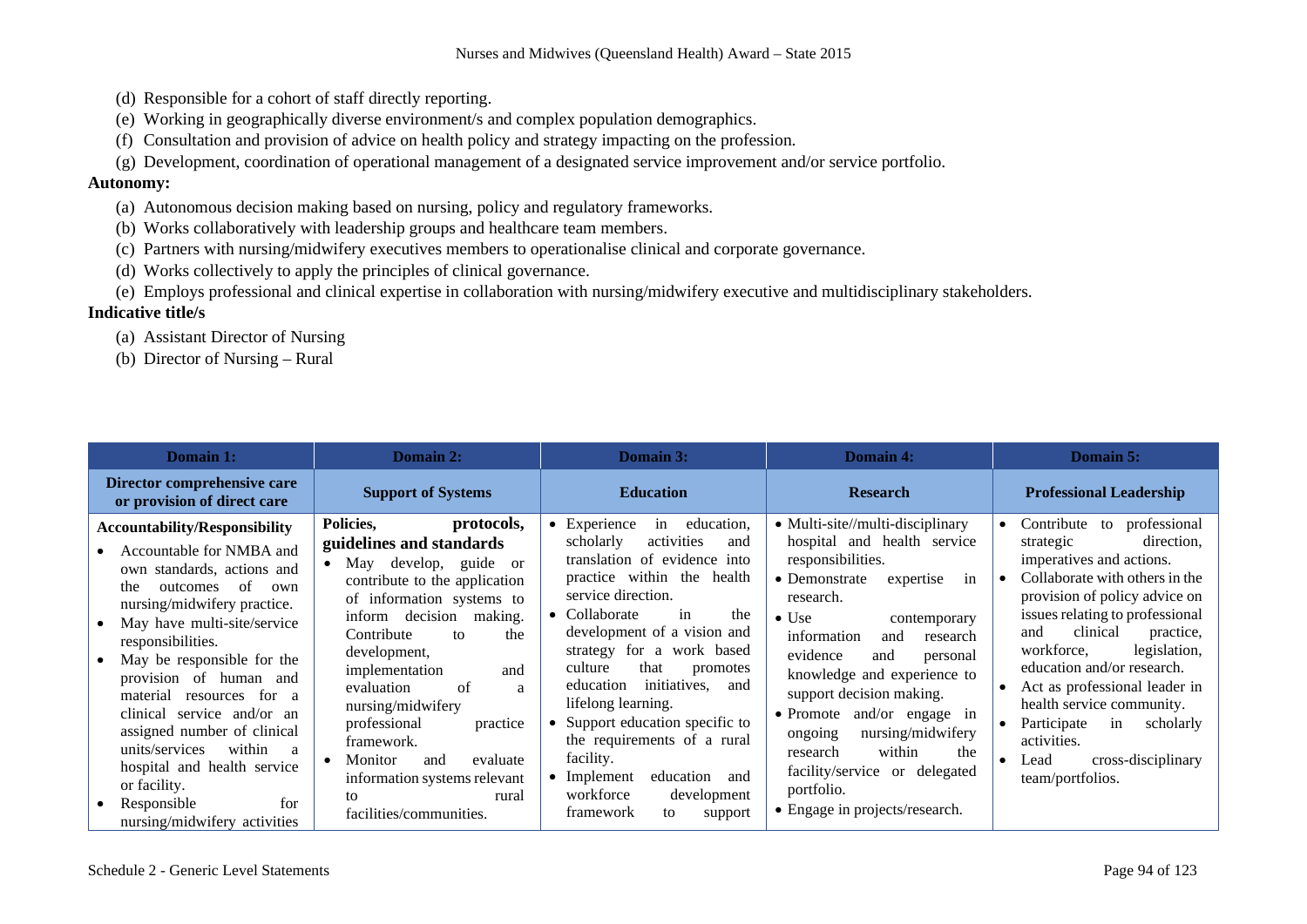| in a facility/service/specified<br>portfolio and contribute to<br>strategic and operational<br>development<br>policy<br>to<br>achieve<br>best<br>practice<br>outcomes.<br>for<br>Responsible<br>the<br>leadership and management<br>of all staff in a rural facility.<br>Responsible for the overall<br>coordination of policies<br>relating to the provision of<br>healthcare in a rural facility.<br>Work collaboratively with<br>others to contribute to<br>resource and health strategy<br>development.<br>Responsible for application<br>and operational management<br>of the BPF.<br>Accountable<br>for<br>the<br>outcomes,<br>management<br>practices and achievement of<br>performance targets.<br>Contribute to application of<br>services and standards, and<br>operationalise corporate and<br>clinical<br>governance | Contribute to the planning,<br>$\bullet$<br>coordination,<br>and<br>development of policies,<br>procedures, protocols and<br>standards relating to the<br>provision of safe<br>and<br>effective clinical care.<br>Advise and participate in<br>planning, coordination and<br>development of policies,<br>procedures, protocols and<br>standards for provision of<br>safe and effective clinical<br>in<br>care<br>rural<br>facility/community.<br>Collaborate<br>in<br>and/or<br>coordinate the evaluation of<br>nursing/midwifery practice,<br>systems,<br>process<br>and<br>policies.<br>Participate<br>in<br>the<br>$\bullet$<br>implementation, application<br>and evaluation of established<br>guidelines,<br>protocols,<br>procedures, standards and<br>systems as established by the<br>hospital and health service,<br>the service program and the<br>profession. | capability<br>capacity<br>and<br>building.<br>• Participate in internal and<br>external<br>stakeholder<br>engagement.<br>• Develop and encourage a<br>environment by<br>learning<br>mentoring and promoting<br>development<br>team<br>and<br>individual capacity building.<br>• Support education specific to<br>healthcare trends to promote<br>nursing/midwifery<br>the<br>profession.<br>• Promote engagement by self<br>and others in professional<br>development and maintain<br>professional<br>own<br>development portfolio.<br>· Role model application of<br>education principles. | • Action and evaluate policy<br>and evidence-based research<br>for application.<br>· Sponsor research, scholarly<br>activities and translation of<br>evidence into practice within a<br>rural setting. | $\bullet$<br>$\bullet$ | Contribute to strategic policy<br>advice in relation to rural<br>health services.<br>Provide<br>expertise<br><sub>on</sub><br>nursing/midwifery<br>professional issues in relation<br>to rural health services. |
|----------------------------------------------------------------------------------------------------------------------------------------------------------------------------------------------------------------------------------------------------------------------------------------------------------------------------------------------------------------------------------------------------------------------------------------------------------------------------------------------------------------------------------------------------------------------------------------------------------------------------------------------------------------------------------------------------------------------------------------------------------------------------------------------------------------------------------|--------------------------------------------------------------------------------------------------------------------------------------------------------------------------------------------------------------------------------------------------------------------------------------------------------------------------------------------------------------------------------------------------------------------------------------------------------------------------------------------------------------------------------------------------------------------------------------------------------------------------------------------------------------------------------------------------------------------------------------------------------------------------------------------------------------------------------------------------------------------------|---------------------------------------------------------------------------------------------------------------------------------------------------------------------------------------------------------------------------------------------------------------------------------------------------------------------------------------------------------------------------------------------------------------------------------------------------------------------------------------------------------------------------------------------------------------------------------------------|--------------------------------------------------------------------------------------------------------------------------------------------------------------------------------------------------------|------------------------|-----------------------------------------------------------------------------------------------------------------------------------------------------------------------------------------------------------------|
|                                                                                                                                                                                                                                                                                                                                                                                                                                                                                                                                                                                                                                                                                                                                                                                                                                  |                                                                                                                                                                                                                                                                                                                                                                                                                                                                                                                                                                                                                                                                                                                                                                                                                                                                          |                                                                                                                                                                                                                                                                                                                                                                                                                                                                                                                                                                                             |                                                                                                                                                                                                        |                        |                                                                                                                                                                                                                 |
| frameworks.                                                                                                                                                                                                                                                                                                                                                                                                                                                                                                                                                                                                                                                                                                                                                                                                                      |                                                                                                                                                                                                                                                                                                                                                                                                                                                                                                                                                                                                                                                                                                                                                                                                                                                                          |                                                                                                                                                                                                                                                                                                                                                                                                                                                                                                                                                                                             |                                                                                                                                                                                                        |                        |                                                                                                                                                                                                                 |
| in<br>Collaborate<br>the                                                                                                                                                                                                                                                                                                                                                                                                                                                                                                                                                                                                                                                                                                                                                                                                         | <b>Quality/Safety/Risk</b>                                                                                                                                                                                                                                                                                                                                                                                                                                                                                                                                                                                                                                                                                                                                                                                                                                               |                                                                                                                                                                                                                                                                                                                                                                                                                                                                                                                                                                                             |                                                                                                                                                                                                        |                        |                                                                                                                                                                                                                 |
| development and evaluation                                                                                                                                                                                                                                                                                                                                                                                                                                                                                                                                                                                                                                                                                                                                                                                                       | management                                                                                                                                                                                                                                                                                                                                                                                                                                                                                                                                                                                                                                                                                                                                                                                                                                                               |                                                                                                                                                                                                                                                                                                                                                                                                                                                                                                                                                                                             |                                                                                                                                                                                                        |                        |                                                                                                                                                                                                                 |
| of the effectiveness<br>- of                                                                                                                                                                                                                                                                                                                                                                                                                                                                                                                                                                                                                                                                                                                                                                                                     | • Identify and implement                                                                                                                                                                                                                                                                                                                                                                                                                                                                                                                                                                                                                                                                                                                                                                                                                                                 |                                                                                                                                                                                                                                                                                                                                                                                                                                                                                                                                                                                             |                                                                                                                                                                                                        |                        |                                                                                                                                                                                                                 |
| systems<br>supporting                                                                                                                                                                                                                                                                                                                                                                                                                                                                                                                                                                                                                                                                                                                                                                                                            | opportunities for innovation.                                                                                                                                                                                                                                                                                                                                                                                                                                                                                                                                                                                                                                                                                                                                                                                                                                            |                                                                                                                                                                                                                                                                                                                                                                                                                                                                                                                                                                                             |                                                                                                                                                                                                        |                        |                                                                                                                                                                                                                 |
| continuous improvement in                                                                                                                                                                                                                                                                                                                                                                                                                                                                                                                                                                                                                                                                                                                                                                                                        | • Promote and support a                                                                                                                                                                                                                                                                                                                                                                                                                                                                                                                                                                                                                                                                                                                                                                                                                                                  |                                                                                                                                                                                                                                                                                                                                                                                                                                                                                                                                                                                             |                                                                                                                                                                                                        |                        |                                                                                                                                                                                                                 |
| nursing/midwifery<br>and/or                                                                                                                                                                                                                                                                                                                                                                                                                                                                                                                                                                                                                                                                                                                                                                                                      | culture of continuous quality                                                                                                                                                                                                                                                                                                                                                                                                                                                                                                                                                                                                                                                                                                                                                                                                                                            |                                                                                                                                                                                                                                                                                                                                                                                                                                                                                                                                                                                             |                                                                                                                                                                                                        |                        |                                                                                                                                                                                                                 |
| healthcare team practice and                                                                                                                                                                                                                                                                                                                                                                                                                                                                                                                                                                                                                                                                                                                                                                                                     | improvement in line with                                                                                                                                                                                                                                                                                                                                                                                                                                                                                                                                                                                                                                                                                                                                                                                                                                                 |                                                                                                                                                                                                                                                                                                                                                                                                                                                                                                                                                                                             |                                                                                                                                                                                                        |                        |                                                                                                                                                                                                                 |
| healthy work environments.                                                                                                                                                                                                                                                                                                                                                                                                                                                                                                                                                                                                                                                                                                                                                                                                       | nursing/midwifery                                                                                                                                                                                                                                                                                                                                                                                                                                                                                                                                                                                                                                                                                                                                                                                                                                                        |                                                                                                                                                                                                                                                                                                                                                                                                                                                                                                                                                                                             |                                                                                                                                                                                                        |                        |                                                                                                                                                                                                                 |
| Accountable<br>for                                                                                                                                                                                                                                                                                                                                                                                                                                                                                                                                                                                                                                                                                                                                                                                                               | professional<br>strategic                                                                                                                                                                                                                                                                                                                                                                                                                                                                                                                                                                                                                                                                                                                                                                                                                                                |                                                                                                                                                                                                                                                                                                                                                                                                                                                                                                                                                                                             |                                                                                                                                                                                                        |                        |                                                                                                                                                                                                                 |
| professional leadership and                                                                                                                                                                                                                                                                                                                                                                                                                                                                                                                                                                                                                                                                                                                                                                                                      | direction.                                                                                                                                                                                                                                                                                                                                                                                                                                                                                                                                                                                                                                                                                                                                                                                                                                                               |                                                                                                                                                                                                                                                                                                                                                                                                                                                                                                                                                                                             |                                                                                                                                                                                                        |                        |                                                                                                                                                                                                                 |
| operational management in                                                                                                                                                                                                                                                                                                                                                                                                                                                                                                                                                                                                                                                                                                                                                                                                        | address<br>Monitor<br>and                                                                                                                                                                                                                                                                                                                                                                                                                                                                                                                                                                                                                                                                                                                                                                                                                                                |                                                                                                                                                                                                                                                                                                                                                                                                                                                                                                                                                                                             |                                                                                                                                                                                                        |                        |                                                                                                                                                                                                                 |
|                                                                                                                                                                                                                                                                                                                                                                                                                                                                                                                                                                                                                                                                                                                                                                                                                                  | emerging<br>with<br>trends                                                                                                                                                                                                                                                                                                                                                                                                                                                                                                                                                                                                                                                                                                                                                                                                                                               |                                                                                                                                                                                                                                                                                                                                                                                                                                                                                                                                                                                             |                                                                                                                                                                                                        |                        |                                                                                                                                                                                                                 |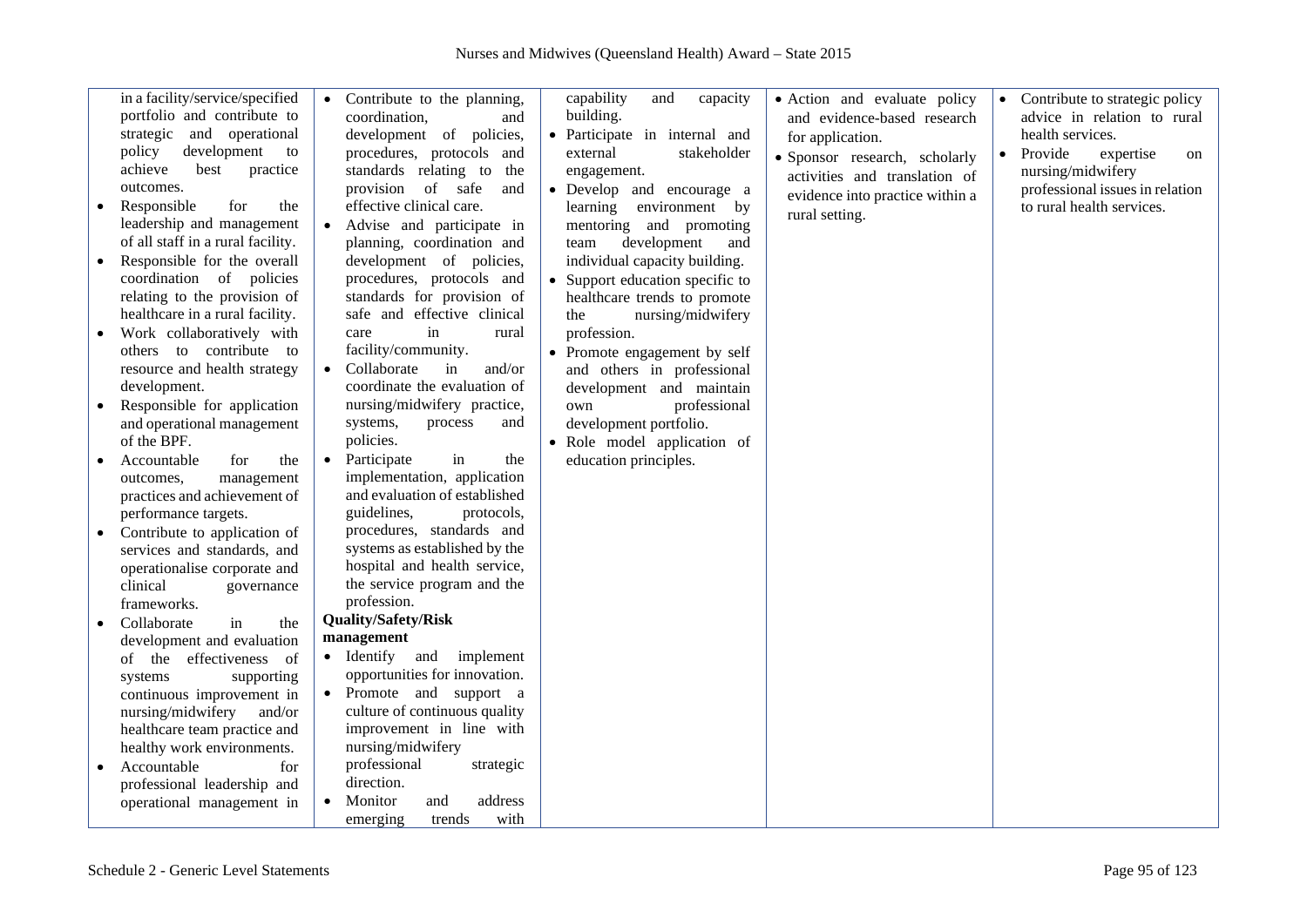|           | the planning and delivery of | influence<br>potential<br>to  |  |  |
|-----------|------------------------------|-------------------------------|--|--|
|           | safe quality care.           | nursing/midwifery<br>and/or   |  |  |
|           | <b>Skills and Knowledge</b>  | facility/service portfolios.  |  |  |
|           | Demonstrate comprehensive    | Monitor<br>and<br>report      |  |  |
|           | knowledge of contemporary    | compliance<br>with<br>legal   |  |  |
|           | nursing/midwifery<br>theory  | requirements<br>governing     |  |  |
|           | and practice.                | healthcare and professional   |  |  |
|           | Demonstrate<br>advanced      | standards relevant to a       |  |  |
|           | capability in<br>leadership, | facility/service/portfolios.  |  |  |
|           |                              | Mentorship                    |  |  |
|           | financial<br>human<br>and    |                               |  |  |
|           | management<br>resource       | • Provide<br>professional     |  |  |
|           | professional<br>including    | nursing/midwifery<br>advice   |  |  |
|           | standards and policy.        | and leadership in a support   |  |  |
|           | Collaborate and consult with | capacity.                     |  |  |
|           | nursing/midwifery and other  | • Apply the principles of     |  |  |
|           | key stakeholders in planning | succession management and     |  |  |
|           | health services, workforce   | mentoring to engage staff in  |  |  |
|           | and resource requirements.   | ongoing<br>career             |  |  |
|           | <b>Role in Clinical Care</b> | development, growth and       |  |  |
|           | Contribute to planning,      | lifelong learning.            |  |  |
|           | coordination<br>and          | Management                    |  |  |
|           | formulation of healthcare    | • Contribute<br>budget<br>to  |  |  |
|           | policies<br>that<br>support  | fiscal<br>and<br>integrity    |  |  |
|           | decision<br>professional     | according to<br>management    |  |  |
|           | making in alignment with     | financial<br><b>HR</b><br>and |  |  |
|           | professional standards and   | delegations.                  |  |  |
|           | frameworks.                  | • Implement and report on key |  |  |
| $\bullet$ | Integrate<br>and<br>evaluate | performance indicators of     |  |  |
|           | models of care<br>in<br>the  | nursing/midwifery<br>the      |  |  |
|           | achievement of<br>a<br>cost  | strategic and related plans.  |  |  |
|           | effective service.           | Demonstrate<br>effective      |  |  |
|           | Contribute to strategic and  | management of services        |  |  |
|           | operational governance and   |                               |  |  |
|           |                              | and/or specified portfolios.  |  |  |
|           | direction.                   | • Implement and evaluate      |  |  |
|           | Collaborate with external    | systems and processes to      |  |  |
|           | and internal stakeholders to | foster the development of a   |  |  |
|           | realise targets/outcomes.    | positive<br>facility/service  |  |  |
|           | Accountable for clinical and | culture and promote values    |  |  |
|           | professional standards of    | which support optimum         |  |  |
|           | self and others.             | standards of practice and     |  |  |
|           |                              | performance.                  |  |  |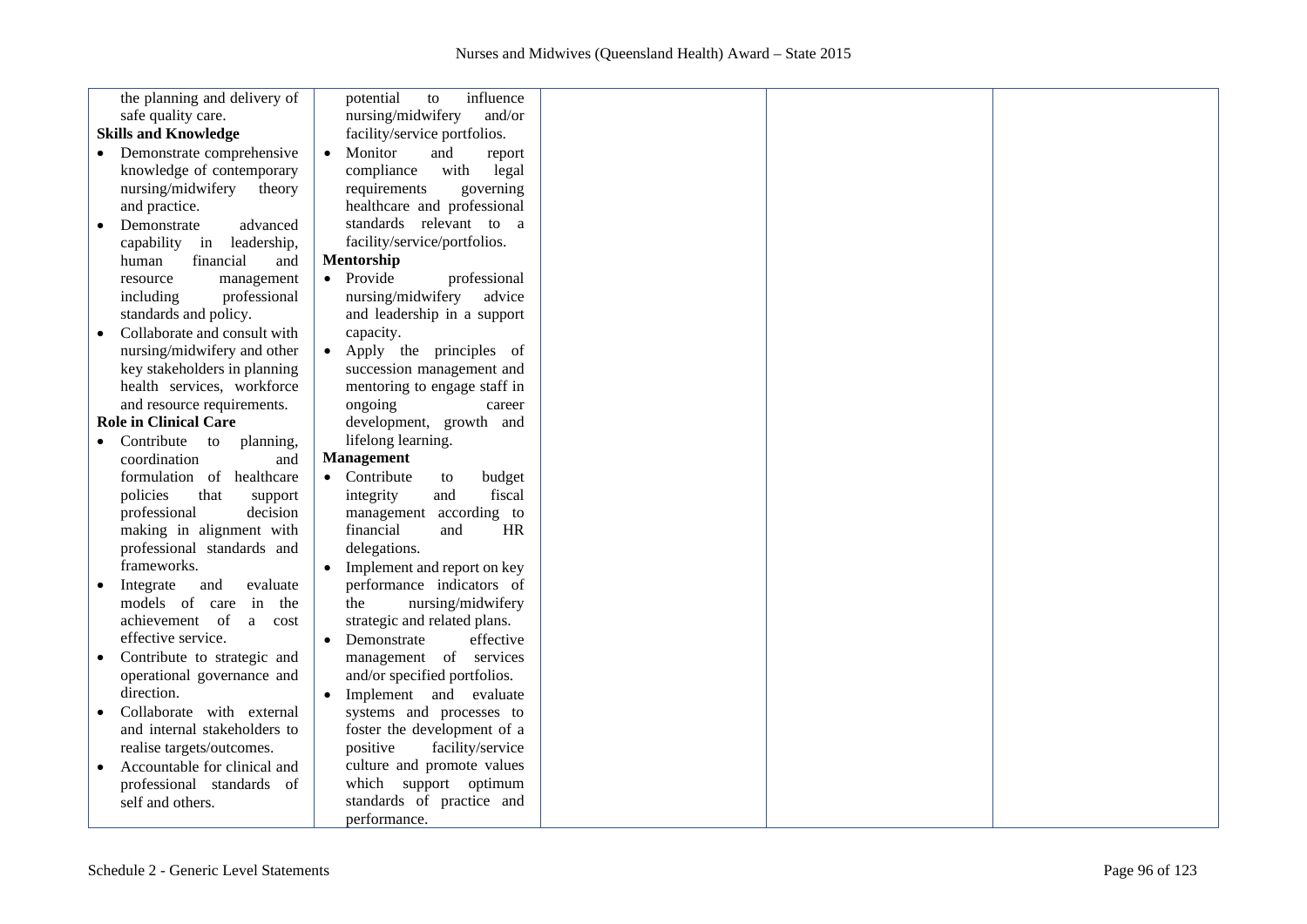| Promote professionalism<br>$\bullet$     |
|------------------------------------------|
| and a positive practice                  |
| environment.                             |
| Action workforce priorities<br>$\bullet$ |
| that contribute to enhanced              |
| recruitment and retention of             |
| nurses and midwives.                     |
| May contribute clinical or<br>$\bullet$  |
| portfolio expertise for the              |
| management of assets and                 |
|                                          |
| equipment.                               |
| Implement, evaluate and<br>$\bullet$     |
| report on health services,               |
| policies practice outcomes               |
| and performance targets.                 |
| <b>Change management</b>                 |
| • Effectively apply change               |
| management expertise.                    |
| Participate in innovation,               |
| and monitor and report on                |
| the impact of change on                  |
| practice and service needs.              |
|                                          |

## **S2.16 Nurse Grade 11**

An employee who is a registered nurse/registered midwife who works with in an expansive and/or complex heath service environment.

Classification may include but is not limited to:

- (a) Responsibility for a cohort of staff directly reporting.
- (b) Working in geographically diverse environments and complex population demographics.
- (c) Responsibility for a designated portfolio and context expertise and/or service line accountability.
- (d) Exercising advanced clinical, management leadership and/or specific portfolio expertise, experience and aptitude to provide highly developed corporate support to optimise nursing/midwifery practice and services.

#### **Autonomy:**

- (a) Autonomous decision making based on nursing, policy and regulatory frameworks.
- (b) Works collaboratively with leadership groups and healthcare team members.
- (c) Shapes clinical and corporate governance.
- (d) Partners with nursing/midwifery executives to apply clinical governance principles.

#### Schedule 2 - Generic Level Statements Page 97 of 123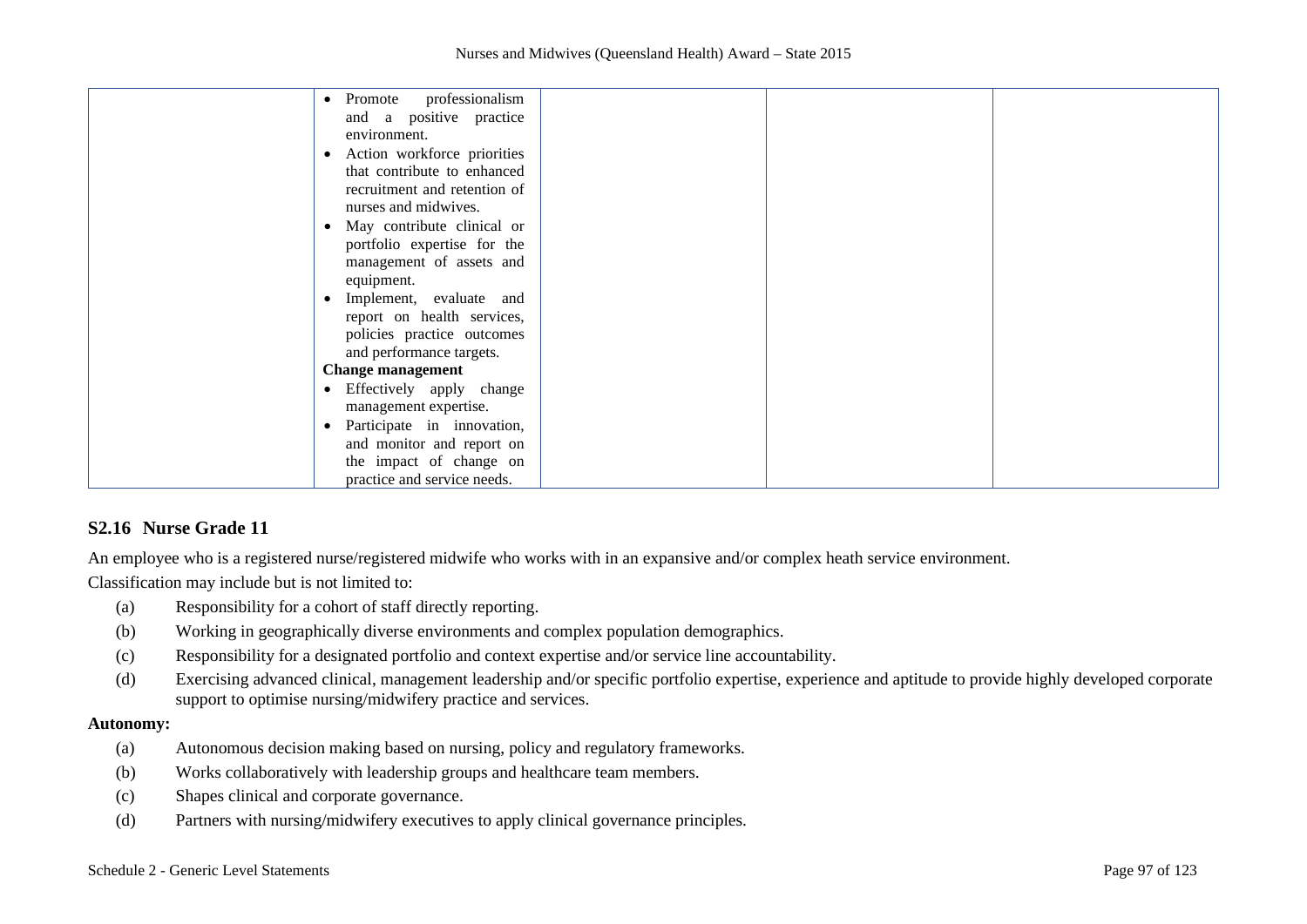(e) Exercises professional and clinical expertise in collaboration with nursing/midwifery executive and multidisciplinary stakeholders.

- (a) Director of Nursing (program or portfolio)
- (b) Nursing Director

| Domain 1:                                                                                                                                                                                                                                                                                                                                                                                                                                                                                                                                                                                                                                                                                                                                                                                                                                                                                                                               | Domain 2:                                                                                                                                                                                                                                                                                                                                                                                                                                                                                                                                                                                                                                                                                                                                                                                                                                                   | Domain 3:                                                                                                                                                                                                                                                                                                                                                                                                                                                                                                                                                                                                                                                                                                                                                                                                             | Domain 4:                                                                                                                                                                                                                                                                                                                                                                                                                                                                                                                                             | Domain 5:                                                                                                                                                                                                                                                                                                                                                                                                                                                                  |
|-----------------------------------------------------------------------------------------------------------------------------------------------------------------------------------------------------------------------------------------------------------------------------------------------------------------------------------------------------------------------------------------------------------------------------------------------------------------------------------------------------------------------------------------------------------------------------------------------------------------------------------------------------------------------------------------------------------------------------------------------------------------------------------------------------------------------------------------------------------------------------------------------------------------------------------------|-------------------------------------------------------------------------------------------------------------------------------------------------------------------------------------------------------------------------------------------------------------------------------------------------------------------------------------------------------------------------------------------------------------------------------------------------------------------------------------------------------------------------------------------------------------------------------------------------------------------------------------------------------------------------------------------------------------------------------------------------------------------------------------------------------------------------------------------------------------|-----------------------------------------------------------------------------------------------------------------------------------------------------------------------------------------------------------------------------------------------------------------------------------------------------------------------------------------------------------------------------------------------------------------------------------------------------------------------------------------------------------------------------------------------------------------------------------------------------------------------------------------------------------------------------------------------------------------------------------------------------------------------------------------------------------------------|-------------------------------------------------------------------------------------------------------------------------------------------------------------------------------------------------------------------------------------------------------------------------------------------------------------------------------------------------------------------------------------------------------------------------------------------------------------------------------------------------------------------------------------------------------|----------------------------------------------------------------------------------------------------------------------------------------------------------------------------------------------------------------------------------------------------------------------------------------------------------------------------------------------------------------------------------------------------------------------------------------------------------------------------|
| Direct comprehensive care or<br>provision of direct care                                                                                                                                                                                                                                                                                                                                                                                                                                                                                                                                                                                                                                                                                                                                                                                                                                                                                | <b>Support of Systems</b>                                                                                                                                                                                                                                                                                                                                                                                                                                                                                                                                                                                                                                                                                                                                                                                                                                   | <b>Education</b>                                                                                                                                                                                                                                                                                                                                                                                                                                                                                                                                                                                                                                                                                                                                                                                                      | <b>Research</b>                                                                                                                                                                                                                                                                                                                                                                                                                                                                                                                                       | <b>Professional Leadership</b>                                                                                                                                                                                                                                                                                                                                                                                                                                             |
| <b>Accountability/Responsibility:</b><br>Accountable for NMBA and<br>own standards, actions and<br>the outcomes of own<br>nursing/midwifery practice.<br>May have multi-site/multi-<br>$\bullet$<br>disciplinary responsibilities.<br>Responsible for<br>$\bullet$<br>nursing/midwifery activities<br>in a facility/service/specified<br>portfolio and contribute to<br>strategic and policy<br>development to achieve best<br>practice outcomes.<br>Accountable for leadership,<br>$\bullet$<br>coordination of resources and<br>the development of health<br>strategies in collaboration<br>with others.<br>Accountable for coordination<br>of services and standards and<br>application of corporate and<br>clinical governance for the<br>facility/service/specified<br>portfolio.<br>Lead development and<br>$\bullet$<br>evaluate effectiveness of<br>systems to support<br>continuous improvement in<br>nursing/midwifery and/or | Information systems, policies,<br>protocols, guidelines and<br>standards:<br>• Lead, develop and guide the<br>application of information<br>systems to inform decision<br>making.<br>Contribute to the<br>$\bullet$<br>development, implementation<br>and evaluation of a<br>nursing/midwifery<br>professional practice<br>framework.<br>Collaborate in planning,<br>$\bullet$<br>coordination, formulation and<br>direction of policies,<br>procedures, protocols and<br>standards relating to the<br>provision of safe and<br>effective clinical care.<br>• Collaborate in and/or<br>coordinate the evaluation of<br>nursing practice, systems,<br>process and policies.<br>Promote and apply<br>$\bullet$<br>established guidelines,<br>protocols, procedures,<br>standards and systems of<br>work as established by the<br>hospital and health service, | • Expertise in education,<br>scholarly activities and<br>translation of evidence into<br>practice within the health<br>service strategic direction.<br>• Collaborate in the<br>development of a vision and<br>strategy for a work based<br>culture that promotes<br>education initiatives, and<br>lifelong learning.<br>Collaborate in the<br>implementation and reporting<br>of key performance indicators<br>of the nursing/midwifery<br>education and workforce<br>development plans.<br>• Participate in the integration<br>of contemporary education<br>and workforce development<br>policies and strategies.<br>Implement education and<br>workforce development<br>framework to support<br>capability and capacity<br>building.<br>Monitor and report emerging<br>trends relating to<br>contemporary education | Demonstrate expertise in<br>$\bullet$<br>research and provide advice.<br>Integrate contemporary<br>$\bullet$<br>information and research<br>evidence with personal<br>knowledge and experience to<br>support executive level<br>decision making.<br>Promote and/or engage in<br>ongoing nursing/midwifery<br>research within the<br>facility/service or delegated<br>portfolio.<br>Develop, implement and<br>evaluate significant<br>projects/research.<br>Action and evaluate policy<br>$\bullet$<br>and evidence-based research<br>recommendations. | • Contribute to professional<br>strategic direction,<br>imperatives and actions.<br>• Provide leadership and policy<br>advice on issues relating to<br>professional and clinical<br>practice, workforce,<br>legislation, education and/or<br>research.<br>$\bullet$ Engage in robust<br>nursing/midwifery<br>governance and leadership to<br>inform professional direction.<br>• Participate in scholarly<br>activities.<br>• Lead cross-disciplinary<br>teams/portfolios. |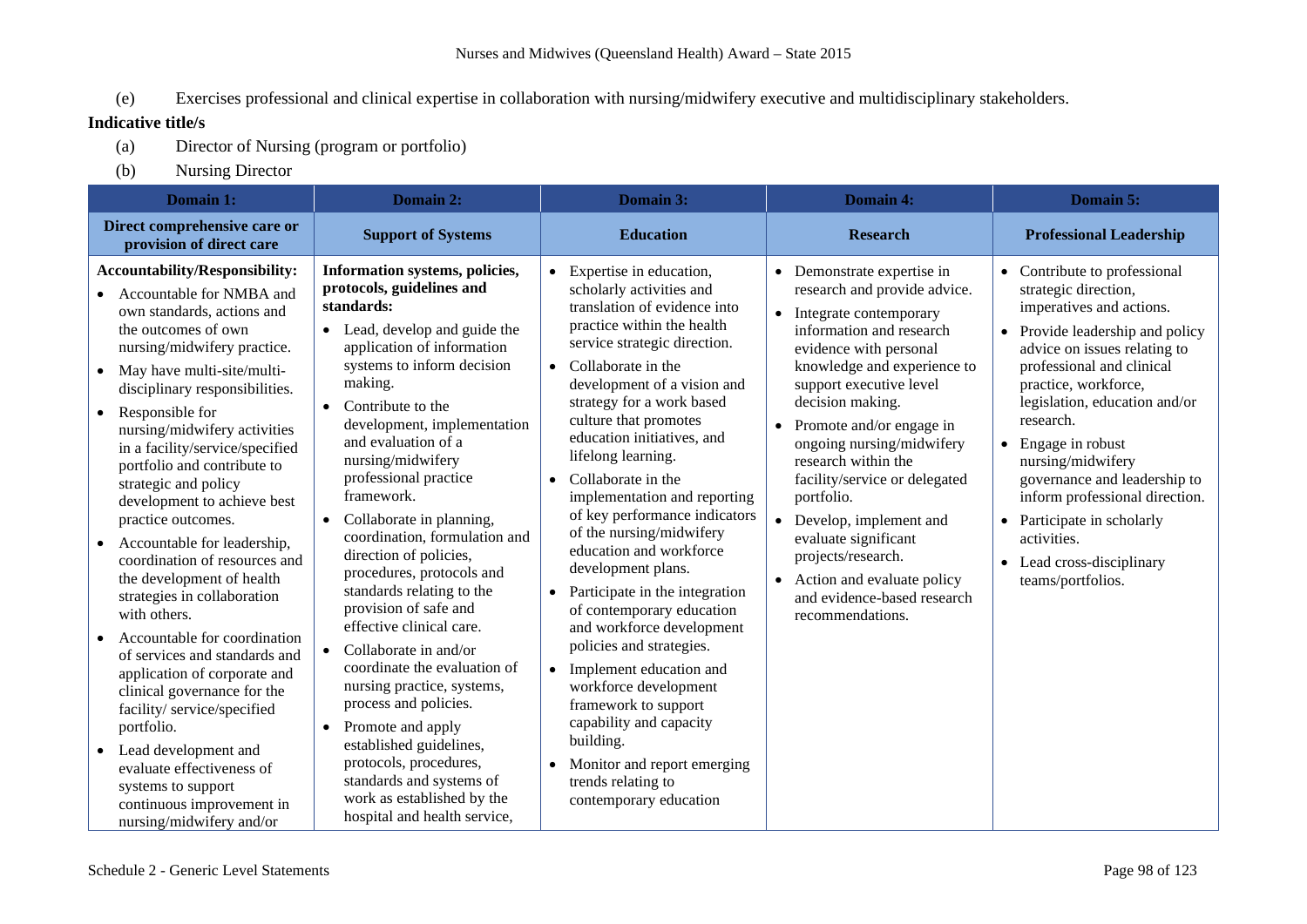|           | healthcare team practice and                                                                                                                                                                                                                                                                                                                                                                                                                                                                                                | the service program and the                                                                                                                                                                                                                                                                                                                                                                                                                                                       |           | initiatives and health service                                                                                                                                                                                                                                                                                                                                                                                                                                              |  |
|-----------|-----------------------------------------------------------------------------------------------------------------------------------------------------------------------------------------------------------------------------------------------------------------------------------------------------------------------------------------------------------------------------------------------------------------------------------------------------------------------------------------------------------------------------|-----------------------------------------------------------------------------------------------------------------------------------------------------------------------------------------------------------------------------------------------------------------------------------------------------------------------------------------------------------------------------------------------------------------------------------------------------------------------------------|-----------|-----------------------------------------------------------------------------------------------------------------------------------------------------------------------------------------------------------------------------------------------------------------------------------------------------------------------------------------------------------------------------------------------------------------------------------------------------------------------------|--|
| $\bullet$ | healthy work environments.<br>Accountable for professional<br>leadership, management<br>planning and delivery of safe,<br>quality care.<br><b>Skills and knowledge:</b><br>• Demonstrate comprehensive<br>knowledge of contemporary<br>nursing/midwifery theory and<br>practice.<br>• Demonstrate expertise in<br>leadership, human, financial<br>and resource management<br>including professional<br>standards and policy.<br>Collaborate and consult with<br>nursing/midwifery and other<br>key stakeholders in planning | profession.<br><b>Quality/Safety/Risk</b><br><b>Management</b><br>Identify and implement<br>$\bullet$<br>opportunities for innovation.<br>Promote and support a culture<br>of continuous quality<br>improvement in line with<br>nursing/midwifery<br>professional strategic<br>direction.<br>Implement and report<br>effectiveness of corporate<br>administrative and risk<br>management frameworks.<br>Investigate and address<br>emerging trends with<br>potential to influence | $\bullet$ | priorities.<br>Participate in internal and<br>external stakeholder<br>engagement.<br>• Develop and encourage a<br>learning environment by<br>mentoring and promoting<br>team development, workforce<br>learning and individual<br>capacity building.<br>Support education specific to<br>healthcare trends to promote<br>the nursing/midwifery<br>profession.<br>• Promote engagement by self<br>and others in professional<br>development and maintain<br>own professional |  |
|           | health services, workforce<br>and resource requirements.<br><b>Role in clinical Care:</b><br>Apply clinical knowledge,<br>experience and/or content<br>expertise to achieve strategic<br>and operational leadership<br>and governance.                                                                                                                                                                                                                                                                                      | nursing/midwifery and/or<br>facility/ service portfolios.<br>Monitor and report<br>compliance with legal<br>requirements governing<br>healthcare and professional<br>standards relevant to a<br>facility/service/portfolio.                                                                                                                                                                                                                                                       |           | development portfolio.<br>• Role model application of<br>education principles.                                                                                                                                                                                                                                                                                                                                                                                              |  |
|           | Liaise with clinical networks<br>and other external and<br>internal stakeholders in<br>relation to nursing/midwifery<br>standards and practice to<br>achieve targets and/or<br>healthcare outcomes.<br>Liaise with other stakeholders<br>to optimise the reputation of<br>nursing/midwifery.                                                                                                                                                                                                                                | <b>Mentorship/Reporting lines</b><br>• Provide professional<br>nursing/midwifery advice and<br>leadership and management<br>assistance.<br>Provide informed advice and<br>support to nursing/midwifery<br>colleagues and others as<br>relevant.                                                                                                                                                                                                                                   |           |                                                                                                                                                                                                                                                                                                                                                                                                                                                                             |  |
|           |                                                                                                                                                                                                                                                                                                                                                                                                                                                                                                                             | Apply the principles of<br>succession management and                                                                                                                                                                                                                                                                                                                                                                                                                              |           |                                                                                                                                                                                                                                                                                                                                                                                                                                                                             |  |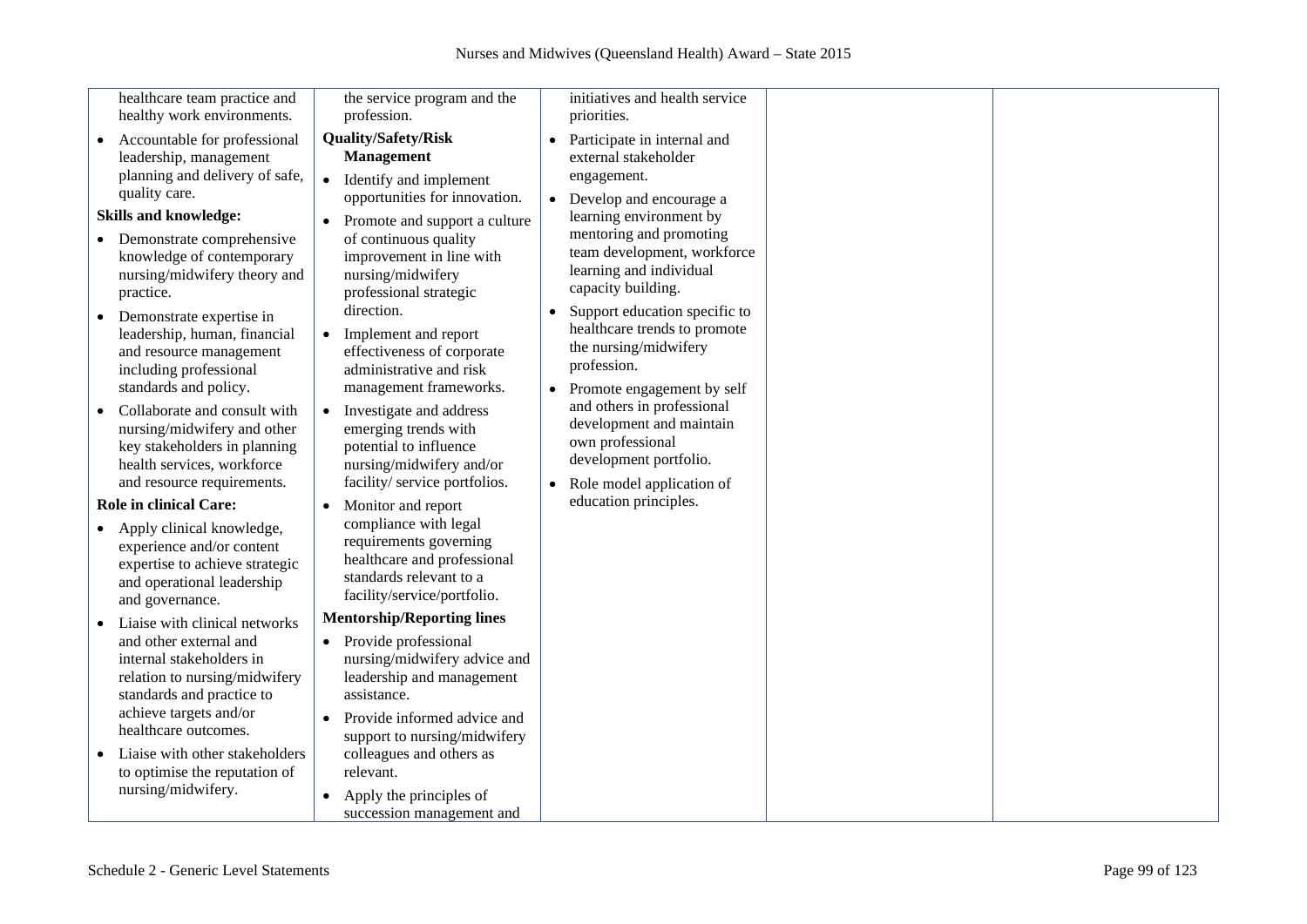| Accountable for clinical and<br>$\bullet$<br>professional standards for self | mentoring to engage staff in<br>ongoing career development,                                                                                                                                                                 |  |  |
|------------------------------------------------------------------------------|-----------------------------------------------------------------------------------------------------------------------------------------------------------------------------------------------------------------------------|--|--|
| and others.                                                                  | growth and lifelong learning.                                                                                                                                                                                               |  |  |
|                                                                              | <b>Management</b>                                                                                                                                                                                                           |  |  |
|                                                                              | • Contribute to budget integrity<br>and fiscal management<br>according to financial and HR<br>delegations.                                                                                                                  |  |  |
|                                                                              | Implement and report on key<br>$\bullet$<br>performance indicators of the<br>nursing/midwifery strategic<br>and related plans.                                                                                              |  |  |
|                                                                              | Demonstrate effective<br>$\bullet$<br>management of services<br>and/or specified portfolios.                                                                                                                                |  |  |
|                                                                              | Implement and evaluate<br>$\bullet$<br>systems and processes to<br>foster development of a<br>positive facility/service<br>culture and promote values<br>which support optimum<br>standards of practice and<br>performance. |  |  |
|                                                                              | Promote professionalism and<br>$\bullet$<br>a positive practice<br>environment.                                                                                                                                             |  |  |
|                                                                              | Implement workforce<br>$\bullet$<br>priorities that enhance<br>recruitment and retention of<br>nurses and midwives to<br>develop and build workforce<br>capacity and capability.                                            |  |  |
|                                                                              | May contribute clinical or<br>$\bullet$<br>portfolio expertise to<br>functional planning for<br>capital works and asset<br>equipment management.                                                                            |  |  |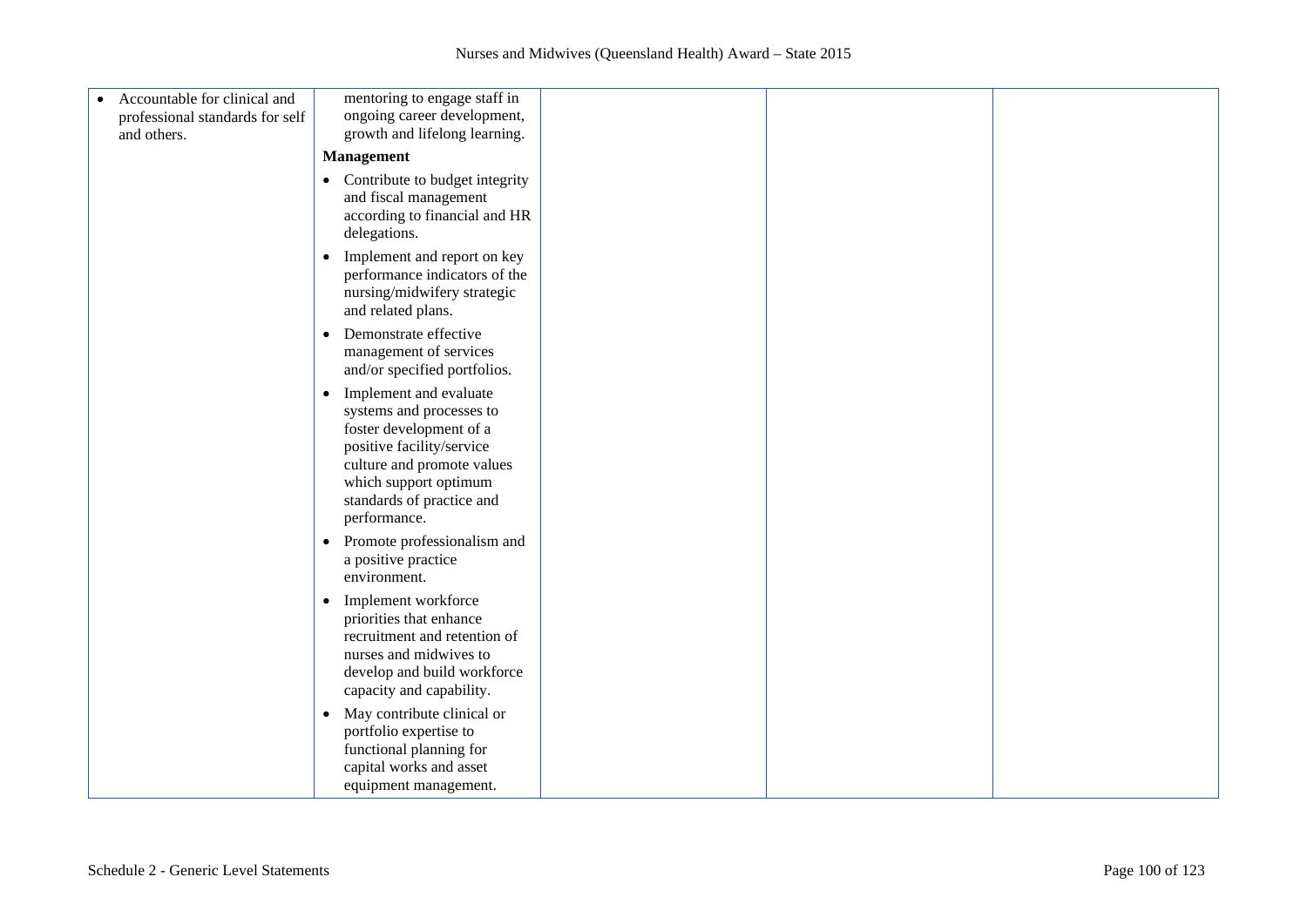| Implement, evaluate and<br>report on health services,<br>policies, practices, outcomes<br>and performance targets. |
|--------------------------------------------------------------------------------------------------------------------|
| <b>Change management</b>                                                                                           |
| • Effectively apply change<br>management expertise.                                                                |
| Initiate innovation, and<br>review responses to<br>implementation of change on<br>practice and service needs.      |

## **S2.17 Nurse Grade 12**

An employee who is a registered nurse/registered midwife who:

- (a) may have delegated responsibilities to support the EDNMS role.
- (b) may work collaboratively with hospital and health service and/or facility executive team members in the planning of health services and associated budgetary accountabilities.
- (c) demonstrates expert clinical, management leadership and/or specific portfolio expertise, experience and aptitude to provide advanced corporate support to optimise nursing/midwifery practice and services.

Classification may include but is not limited to:

- (a) Responsibility for a cohort of staff directly reporting.
- (b) Working in geographically diverse environments and complex population demographics.
- (c) Limited infrastructure supporting role.
- (d) Responsibility for a designated professional portfolio.

#### **Autonomy**

- (a) Autonomous decision making based on nursing and broader health policy and regulatory frameworks from a tactical and operational perspective.
- (b) Practices in co-operative partnership with multi-disciplinary executive members and other leadership groups.
- (c) Accountable for clinical and corporate governance.
- (d) Works collaboratively with Nurse Grade 13 and other executive members in aspects of clinical governance.
- (e) Applies professional and clinical expertise in partnership with the Nurse Grade 13 and multidisciplinary stakeholders.

#### **Indicative title/s**

(a) Director of Nursing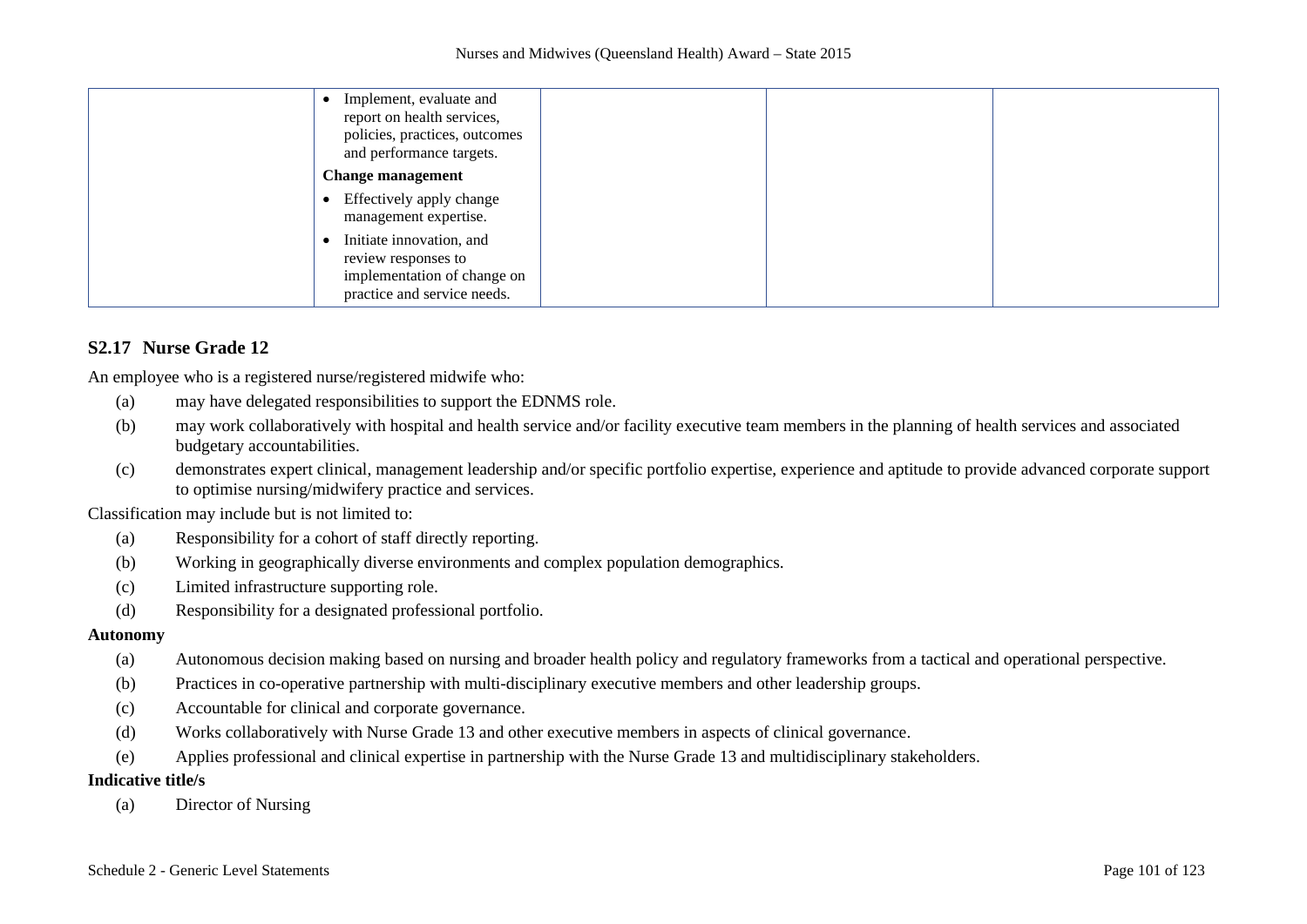# (b) Nursing Director

| Domain 1:                                                                                                                                                                                                                                                                                                                                                                                                                                                                                                                                                                                                                                                                                                                                                                                                                                                                                                                                                                                       | Domain 2:                                                                                                                                                                                                                                                                                                                                                                                                                                                                                                                                                                                                                                                                                                                                                                                                                                                                              | Domain 3:                                                                                                                                                                                                                                                                                                                                                                                                                                                                                                                                                                                                                                                                                                                                                                                                                                                                                                                                           | <b>Domain 4:</b>                                                                                                                                                                                                                                                                                                                                                                                                                                                                                                                                                                                                                                                                   | Domain 5:                                                                                                                                                                                                                                                                                                                                                                                                                                                                                                             |
|-------------------------------------------------------------------------------------------------------------------------------------------------------------------------------------------------------------------------------------------------------------------------------------------------------------------------------------------------------------------------------------------------------------------------------------------------------------------------------------------------------------------------------------------------------------------------------------------------------------------------------------------------------------------------------------------------------------------------------------------------------------------------------------------------------------------------------------------------------------------------------------------------------------------------------------------------------------------------------------------------|----------------------------------------------------------------------------------------------------------------------------------------------------------------------------------------------------------------------------------------------------------------------------------------------------------------------------------------------------------------------------------------------------------------------------------------------------------------------------------------------------------------------------------------------------------------------------------------------------------------------------------------------------------------------------------------------------------------------------------------------------------------------------------------------------------------------------------------------------------------------------------------|-----------------------------------------------------------------------------------------------------------------------------------------------------------------------------------------------------------------------------------------------------------------------------------------------------------------------------------------------------------------------------------------------------------------------------------------------------------------------------------------------------------------------------------------------------------------------------------------------------------------------------------------------------------------------------------------------------------------------------------------------------------------------------------------------------------------------------------------------------------------------------------------------------------------------------------------------------|------------------------------------------------------------------------------------------------------------------------------------------------------------------------------------------------------------------------------------------------------------------------------------------------------------------------------------------------------------------------------------------------------------------------------------------------------------------------------------------------------------------------------------------------------------------------------------------------------------------------------------------------------------------------------------|-----------------------------------------------------------------------------------------------------------------------------------------------------------------------------------------------------------------------------------------------------------------------------------------------------------------------------------------------------------------------------------------------------------------------------------------------------------------------------------------------------------------------|
| Direct comprehensive care or<br>provision of direct care                                                                                                                                                                                                                                                                                                                                                                                                                                                                                                                                                                                                                                                                                                                                                                                                                                                                                                                                        | <b>Support of Systems</b>                                                                                                                                                                                                                                                                                                                                                                                                                                                                                                                                                                                                                                                                                                                                                                                                                                                              | <b>Education</b>                                                                                                                                                                                                                                                                                                                                                                                                                                                                                                                                                                                                                                                                                                                                                                                                                                                                                                                                    | <b>Research</b>                                                                                                                                                                                                                                                                                                                                                                                                                                                                                                                                                                                                                                                                    | <b>Professional Leadership</b>                                                                                                                                                                                                                                                                                                                                                                                                                                                                                        |
| <b>Accountability/Responsibility:</b><br>Accountable for NMBA and<br>own standards, actions and<br>the outcomes of own<br>nursing/midwifery practice.<br>• May have multi-site/multi-<br>disciplinary responsibilities.<br>Responsible for<br>$\bullet$<br>nursing/midwifery activities<br>in a facility/service/specified<br>portfolio and contribute to<br>strategic and policy<br>development to achieve best<br>practice outcomes.<br>Responsible for application<br>and operational management<br>of the BPF.<br>Accountable for leadership,<br>coordination of resources and<br>the development of health<br>strategies in collaboration<br>with others.<br>Accountable for coordination<br>of services and standards and<br>the application of corporate<br>and clinical governance for<br>the facility/service/specified<br>portfolio.<br>Lead development and<br>$\bullet$<br>evaluate effectiveness of<br>systems to support<br>continuous improvement in<br>nursing/midwifery and/or | <b>Information Systems, Policies,</b><br>Protocols, Guidelines and<br><b>Standards:</b><br>• Responsible for overarching<br>planning, coordination,<br>formulation and direction of<br>policies, procedures,<br>protocols and standards<br>relating to the provision of<br>safe and effective clinical<br>care.<br>Provide advice regarding<br>$\bullet$<br>development and evaluation<br>in the use of information<br>systems.<br>• Oversee the development,<br>implementation and<br>evaluation of a<br>nursing/midwifery<br>professional practice<br>framework.<br>Role model and apply<br>established guidelines,<br>protocols, procedures,<br>standards and systems of<br>work as established by the<br>hospital and health service,<br>the service program and the<br>profession.<br>Implement, monitor and<br>evaluate information systems<br>relevant to<br>nursing/midwifery. | • Expert strategic leadership of<br>education, scholarly activities<br>and translation of evidence<br>into practice within the<br>Hospital and Health Service<br>strategic direction.<br>• Lead the development of a<br>vision and strategy for a work<br>based culture that promotes<br>education initiatives, and<br>lifelong learning.<br>Implement and report on key<br>performance indicators of the<br>nursing/midwifery education<br>and workforce development<br>plans.<br>• Apply and integrate<br>contemporary education and<br>workforce development<br>policies and strategies to<br>optimise health service<br>outcomes and performance<br>targets.<br>Implement and monitor<br>$\bullet$<br>application of education and<br>workforce development<br>framework to support<br>capability and capacity<br>building.<br>• Analyse emerging trends<br>relating to contemporary<br>education initiatives and<br>health service priorities. | Demonstrate research<br>expertise and provide<br>strategic advice and<br>leadership.<br>Collaborate in the<br>development of a vision and<br>strategy for research and<br>quality projects.<br>Monitor and report on key<br>performance indicators of the<br>nursing/midwifery research.<br>Advocate for a strategic<br>approach to the development<br>and implementation of<br>research projects.<br>Analyse and report the<br>impact of high level policy<br>and evidence-based research<br>decisions on<br>nursing/midwifery.<br>Provide sponsorship and<br>$\bullet$<br>foster ongoing<br>nursing/midwifery research<br>within the facility/service or<br>delegated portfolio. | • Collaborate on professional<br>strategic direction,<br>imperatives and actions to<br>foster professional principles,<br>governance and growth.<br>• Provide strategic and<br>operational leadership,<br>governance and direction to<br>inform the nursing/midwifery<br>profession.<br>• Lead robust<br>nursing/midwifery<br>governance and leadership to<br>inform the professional<br>direction of the HHS/facility.<br>• Participate in scholarly<br>activities.<br>• Lead cross-disciplinary<br>teams/portfolios |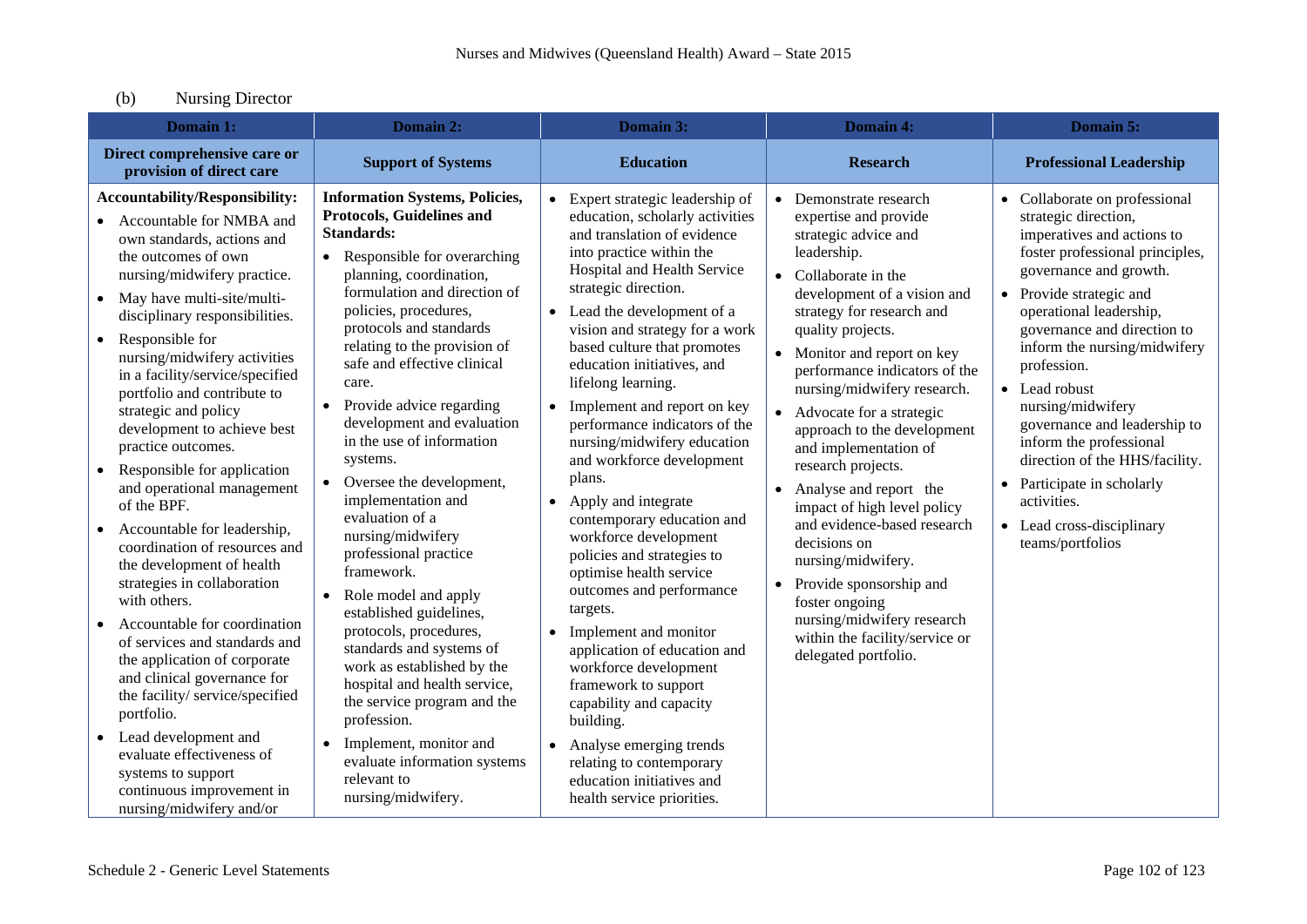|                                                                                                                                                                                                                                                                                                                                                                                                                                                                                                                                                                                                    |                                                                                                                                                                                                                                                                                                                                                                                                                                                                                                                                                               | $\bullet$                                                                                                                                                                                                                                                                                                                                                                                                                                                                                                                                                                                                                                |  |
|----------------------------------------------------------------------------------------------------------------------------------------------------------------------------------------------------------------------------------------------------------------------------------------------------------------------------------------------------------------------------------------------------------------------------------------------------------------------------------------------------------------------------------------------------------------------------------------------------|---------------------------------------------------------------------------------------------------------------------------------------------------------------------------------------------------------------------------------------------------------------------------------------------------------------------------------------------------------------------------------------------------------------------------------------------------------------------------------------------------------------------------------------------------------------|------------------------------------------------------------------------------------------------------------------------------------------------------------------------------------------------------------------------------------------------------------------------------------------------------------------------------------------------------------------------------------------------------------------------------------------------------------------------------------------------------------------------------------------------------------------------------------------------------------------------------------------|--|
|                                                                                                                                                                                                                                                                                                                                                                                                                                                                                                                                                                                                    |                                                                                                                                                                                                                                                                                                                                                                                                                                                                                                                                                               |                                                                                                                                                                                                                                                                                                                                                                                                                                                                                                                                                                                                                                          |  |
| healthcare team practice and<br>healthy work environments.<br>Accountable for professional<br>$\bullet$<br>leadership, management<br>planning and delivery of safe,<br>quality care.<br><b>Skills and knowledge:</b><br>Demonstrate comprehensive<br>knowledge of contemporary<br>nursing/midwifery theory and<br>practice.<br>Demonstrate expertise in<br>leadership, human, financial<br>and resource management<br>including professional<br>standards and policy.<br>Collaborate and consult with<br>nursing/midwifery and other<br>key stakeholders in planning<br>health services, workforce | <b>Quality/Safety/Risk</b><br>management<br>• Identify and implement<br>opportunities for innovation.<br>$\bullet$<br>Lead and support a culture of<br>continuous quality<br>improvement in alignment<br>with nursing/midwifery<br>professional strategic<br>direction.<br>Collaborate with<br>$\bullet$<br>multidisciplinary hospital and<br>health service executive<br>members to develop,<br>implement and evaluate<br>quality governance and risk<br>management frameworks.<br>Analyse and address<br>emerging trends with the<br>potential to influence | Collaborate with internal and<br>external stakeholders to foster<br>a culture of learning and<br>professional development to<br>build a capable and educated<br>nursing/midwifery workforce.<br>Lead opportunities for<br>strategic progress and growth<br>through mentoring, team<br>development and individual<br>capacity building through<br>commitment to<br>nursing/midwifery workforce<br>learning and development.<br>Demonstrate commitment to<br>supporting contemporary<br>education and research<br>specific to healthcare trends<br>to promote the<br>nursing/midwifery profession.<br>Role model professional<br>$\bullet$ |  |
| and resource requirements.<br><b>Role in clinical Care:</b><br>Apply clinical knowledge,<br>experience and/or content<br>expertise to achieve strategic<br>and operational leadership,                                                                                                                                                                                                                                                                                                                                                                                                             | nursing/midwifery and/or<br>facility/ service portfolios.<br>Promote quality governance<br>and risk mitigation strategies<br>to improve<br>facility/service/portfolio                                                                                                                                                                                                                                                                                                                                                                                         | development principles and<br>maintain own portfolio.                                                                                                                                                                                                                                                                                                                                                                                                                                                                                                                                                                                    |  |
| governance and direction.                                                                                                                                                                                                                                                                                                                                                                                                                                                                                                                                                                          | outcomes.                                                                                                                                                                                                                                                                                                                                                                                                                                                                                                                                                     |                                                                                                                                                                                                                                                                                                                                                                                                                                                                                                                                                                                                                                          |  |
| Liaise with clinical networks<br>and other external and<br>internal stakeholders in<br>relation to nursing/midwifery<br>standards and practice to                                                                                                                                                                                                                                                                                                                                                                                                                                                  | Accountable for compliance<br>with legal requirements<br>governing healthcare and<br>professional standards.<br><b>Mentorship/Reporting lines</b>                                                                                                                                                                                                                                                                                                                                                                                                             |                                                                                                                                                                                                                                                                                                                                                                                                                                                                                                                                                                                                                                          |  |
| achieve targets and/or<br>healthcare outcomes.<br>Liaise with other stakeholders                                                                                                                                                                                                                                                                                                                                                                                                                                                                                                                   | Provide professional<br>$\bullet$<br>leadership and managerial<br>support to nursing/midwifery<br>within sphere of influence.                                                                                                                                                                                                                                                                                                                                                                                                                                 |                                                                                                                                                                                                                                                                                                                                                                                                                                                                                                                                                                                                                                          |  |
| to optimise the reputation of<br>nursing/midwifery.                                                                                                                                                                                                                                                                                                                                                                                                                                                                                                                                                | Provide authoritative advice<br>and support to                                                                                                                                                                                                                                                                                                                                                                                                                                                                                                                |                                                                                                                                                                                                                                                                                                                                                                                                                                                                                                                                                                                                                                          |  |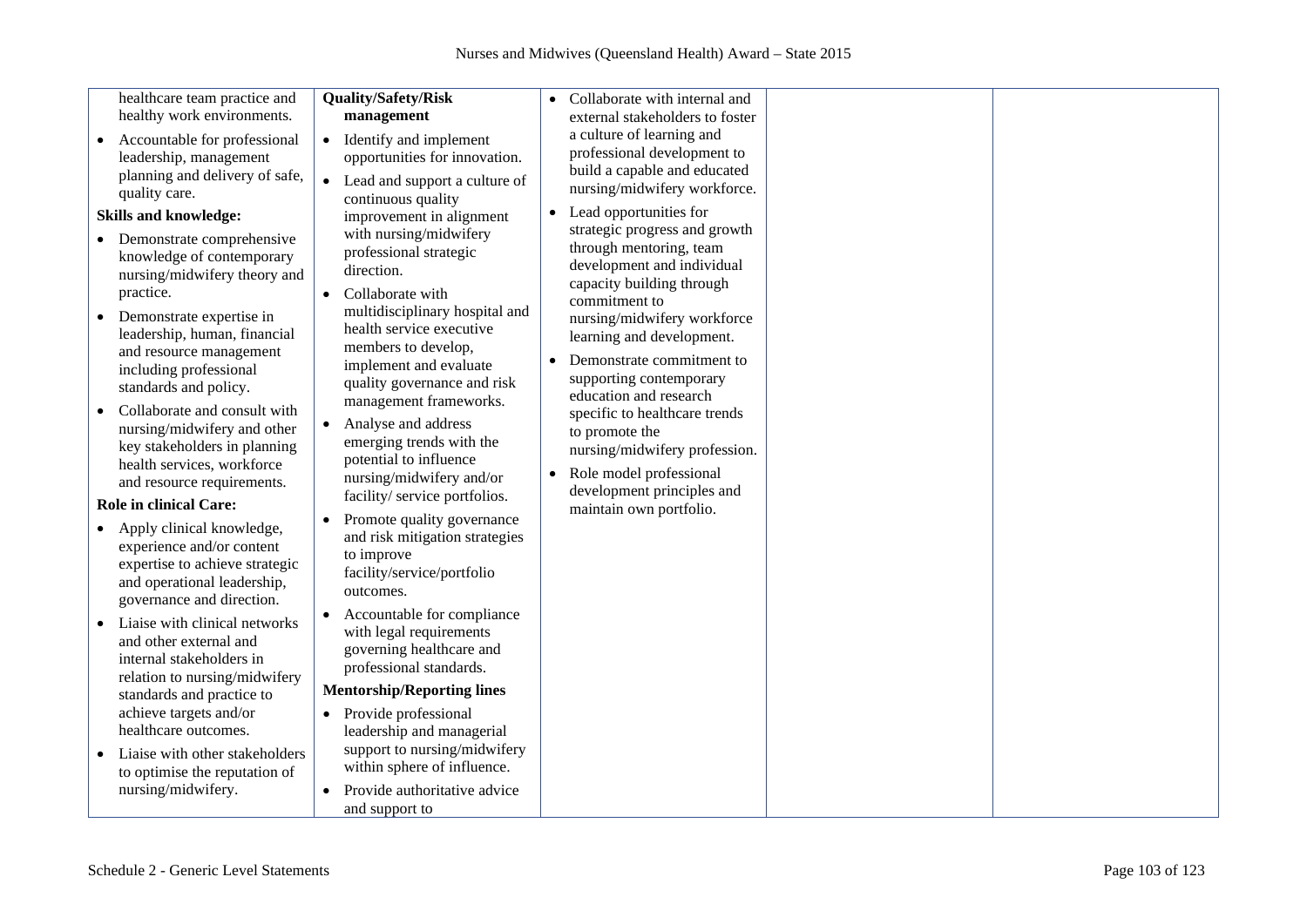| Accountable for clinical and<br>$\bullet$ | nursing/midwifery colleagues                                                                                                                                                     |  |  |
|-------------------------------------------|----------------------------------------------------------------------------------------------------------------------------------------------------------------------------------|--|--|
| professional standards for self           | and other stakeholders.                                                                                                                                                          |  |  |
| and others.                               |                                                                                                                                                                                  |  |  |
|                                           | Apply the principles of<br>$\bullet$                                                                                                                                             |  |  |
|                                           | succession management and                                                                                                                                                        |  |  |
|                                           | mentoring to engage staff in                                                                                                                                                     |  |  |
|                                           | ongoing career development,                                                                                                                                                      |  |  |
|                                           | growth and lifelong learning.                                                                                                                                                    |  |  |
|                                           | <b>Management</b>                                                                                                                                                                |  |  |
|                                           | • Accountable for budget                                                                                                                                                         |  |  |
|                                           | integrity and fiscal                                                                                                                                                             |  |  |
|                                           | management according to                                                                                                                                                          |  |  |
|                                           | financial and HR delegations.                                                                                                                                                    |  |  |
|                                           | Participate in development of<br>$\bullet$                                                                                                                                       |  |  |
|                                           | strategic plan.                                                                                                                                                                  |  |  |
|                                           | May have single point of<br>$\bullet$                                                                                                                                            |  |  |
|                                           | accountability for the                                                                                                                                                           |  |  |
|                                           | nursing/midwifery workforce                                                                                                                                                      |  |  |
|                                           | of facility and/or service                                                                                                                                                       |  |  |
|                                           | program.                                                                                                                                                                         |  |  |
|                                           | Implement and report on key<br>$\bullet$                                                                                                                                         |  |  |
|                                           | performance indicators of the                                                                                                                                                    |  |  |
|                                           | nursing/midwifery strategic                                                                                                                                                      |  |  |
|                                           | and related plans.                                                                                                                                                               |  |  |
|                                           | Foster professionalism, and a<br>$\bullet$                                                                                                                                       |  |  |
|                                           | positive practice environment                                                                                                                                                    |  |  |
|                                           | and culture.                                                                                                                                                                     |  |  |
|                                           |                                                                                                                                                                                  |  |  |
|                                           | Apply and integrate<br>$\bullet$<br>contemporary policies and                                                                                                                    |  |  |
|                                           | practices to optimise health                                                                                                                                                     |  |  |
|                                           | service outcomes and                                                                                                                                                             |  |  |
|                                           | performance targets.                                                                                                                                                             |  |  |
|                                           |                                                                                                                                                                                  |  |  |
|                                           |                                                                                                                                                                                  |  |  |
|                                           |                                                                                                                                                                                  |  |  |
|                                           |                                                                                                                                                                                  |  |  |
|                                           |                                                                                                                                                                                  |  |  |
|                                           |                                                                                                                                                                                  |  |  |
|                                           | professional standards and                                                                                                                                                       |  |  |
|                                           | Apply strategic direction and<br>$\bullet$<br>priorities for quality<br>improvement including the<br>establishment of a quality<br>framework which supports<br>nursing/midwifery |  |  |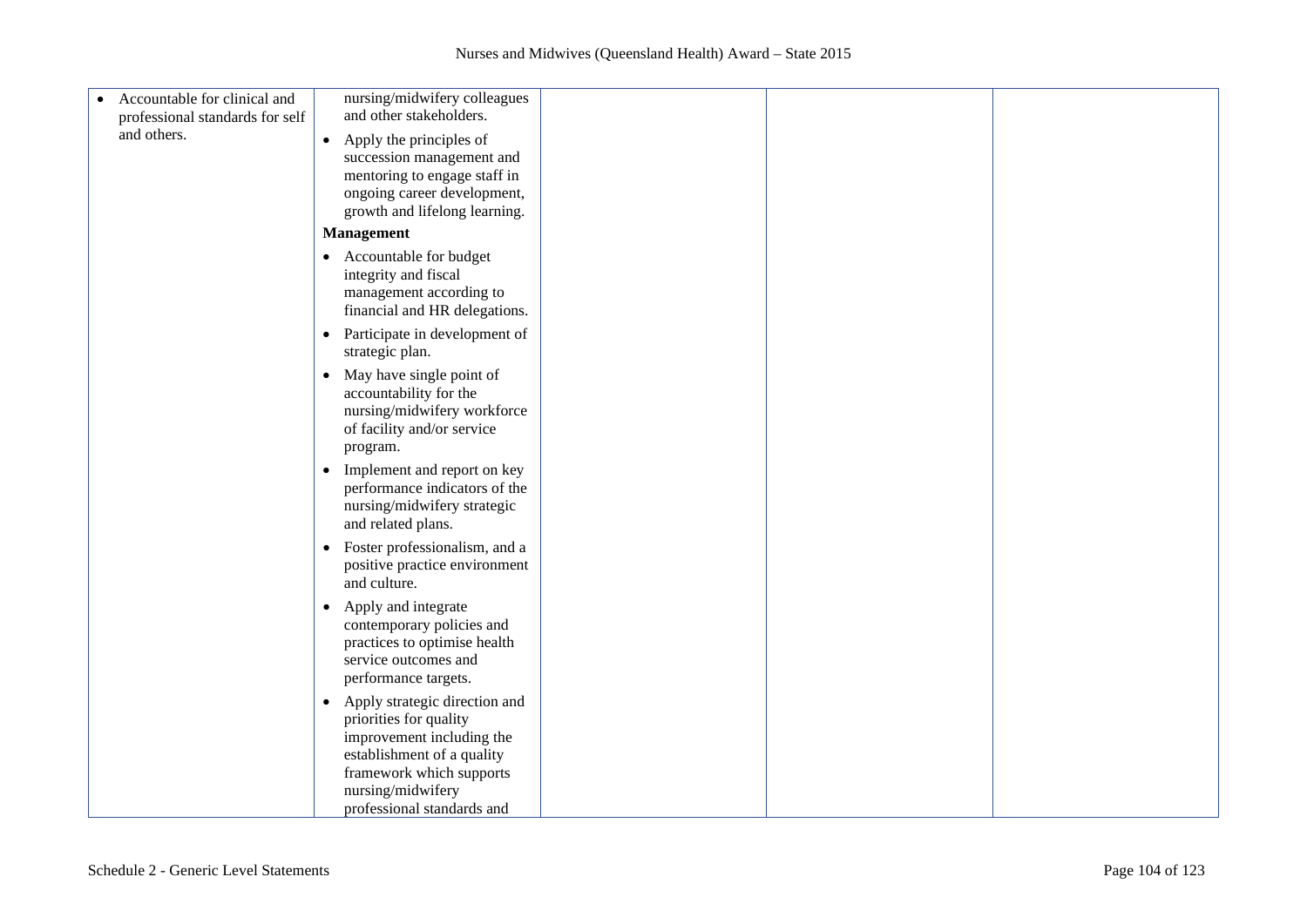| safety of recipients of<br>healthcare services.                                                                                                                                                                                                          |  |  |
|----------------------------------------------------------------------------------------------------------------------------------------------------------------------------------------------------------------------------------------------------------|--|--|
| Analyse emerging trends<br>$\bullet$<br>within the broader service and<br>industry and evaluate the<br>impact on nursing/midwifery<br>and/or health services.                                                                                            |  |  |
| Provide clinical expertise to<br>$\bullet$<br>functional planning for<br>capital works and asset<br>equipment management.                                                                                                                                |  |  |
| Lead the implementation of<br>$\bullet$<br>workforce priorities that<br>enhance recruitment and<br>retention of nurses and<br>midwives to develop and<br>build workforce capacity and<br>capability.                                                     |  |  |
| <b>Change management</b>                                                                                                                                                                                                                                 |  |  |
| Initiate and/or oversee<br>$\bullet$<br>innovations, systemic change<br>processes and co-ordination<br>of responses to<br>nursing/midwifery practice<br>and health service needs.                                                                        |  |  |
| Lead and sustain strategic<br>$\bullet$<br>change in a dynamic<br>multidisciplinary healthcare<br>environment and evaluate<br>effectiveness to achieve<br>outcomes that promote the<br>professional standards and<br>practice of nurses and<br>midwives. |  |  |
| Demonstrate extensive and<br>$\bullet$<br>effective change management<br>expertise.                                                                                                                                                                      |  |  |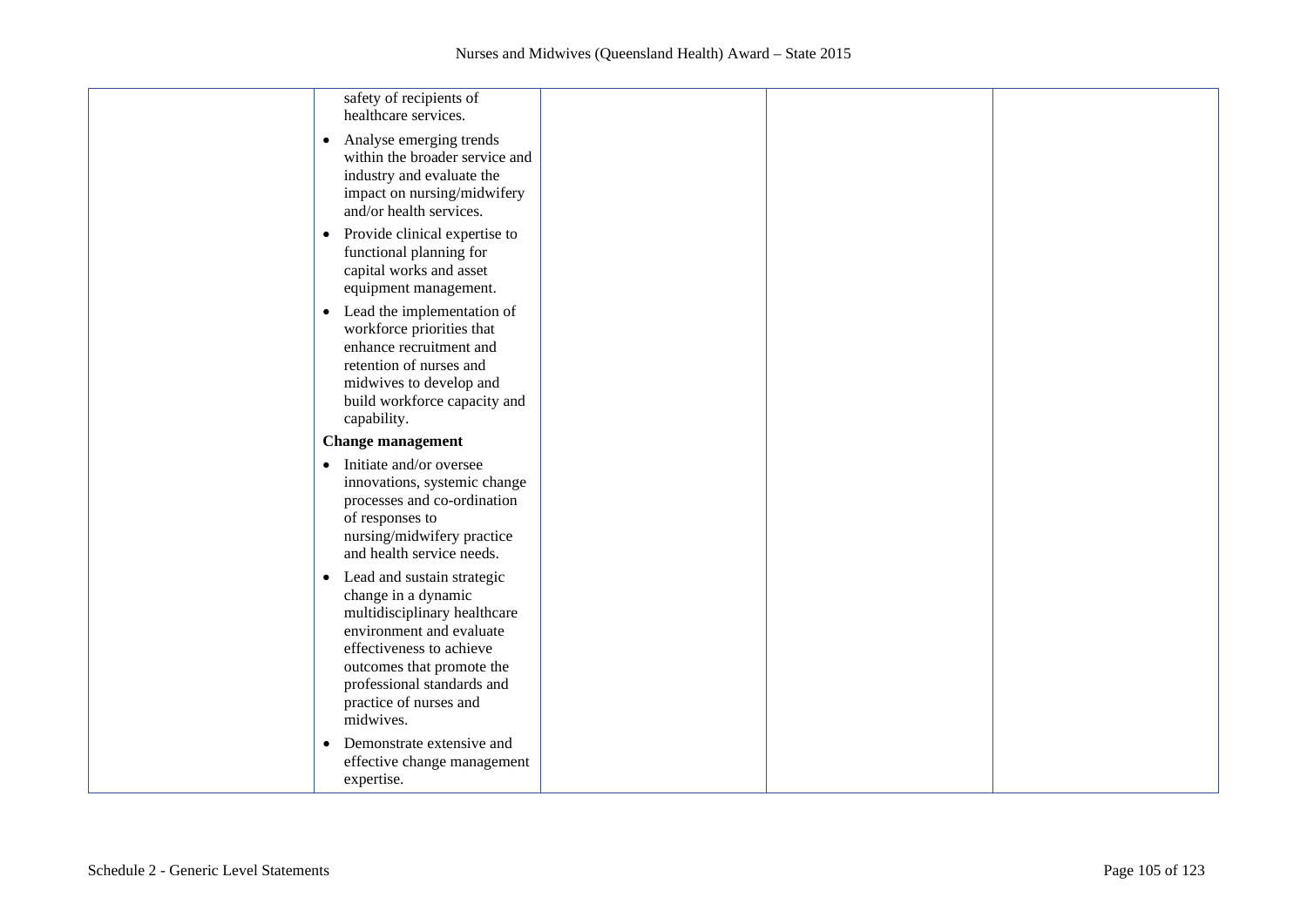## **S2.18 Nurse Grade 13, Band 1**

An employee who is a registered nurse/midwife who:

- (a) is responsible for ensuring a professional reporting/supervision framework is in place for all nursing and midwifery employees across the Hospital and Health Service.
- (b) (i) in a Health Service where there are no tertiary or quaternary services or hospitals, is an equal and collaborative partner on the Hospital and Health Service Executive in the planning and delivery of health services with the associated budgetary accountabilities and is accountable for the governance of the nursing and midwifery professional practice framework; or
	- (ii) provides expert advice to Hospital and Health Service key stakeholders, including the Nurse Grade 13, Band 2, the Chief Executive and Board on all matters in relation to nursing and midwifery.

#### **Autonomy**

- (a) Autonomous decision making based on nursing/midwifery and broader health policy and regulatory frameworks from a strategic perspective.
- (b) May collaborate as an equal member of the strategic executive hospital and health service leadership team.
- (c) Responsible for the governance of nursing/midwifery across the hospital and health service, facility or program.
- (d) Engages as an Executive team member in aspects of clinical and corporate governance.
- (e) Exercises professional and clinical expertise in partnership with multi-disciplinary members of the hospital and health service executive.

- (a) Health Service Director of Nursing
- (b) Executive Director of Nursing and Midwifery

| Domain 1:                                                                                                                                                                                                                                                                                                                                        | Domain 2:                                                                                                                                                                                                                                                                                                                                         | Domain 3:                                                                                                                                                                                                                                                                                                                                    | Domain 4:                                                                                                                                                                                                                                                                                         | Domain 5:                                                                                                                                                                                                                                                                                                           |
|--------------------------------------------------------------------------------------------------------------------------------------------------------------------------------------------------------------------------------------------------------------------------------------------------------------------------------------------------|---------------------------------------------------------------------------------------------------------------------------------------------------------------------------------------------------------------------------------------------------------------------------------------------------------------------------------------------------|----------------------------------------------------------------------------------------------------------------------------------------------------------------------------------------------------------------------------------------------------------------------------------------------------------------------------------------------|---------------------------------------------------------------------------------------------------------------------------------------------------------------------------------------------------------------------------------------------------------------------------------------------------|---------------------------------------------------------------------------------------------------------------------------------------------------------------------------------------------------------------------------------------------------------------------------------------------------------------------|
| Director comprehensive care<br>or provision of direct care                                                                                                                                                                                                                                                                                       | <b>Support of Systems</b>                                                                                                                                                                                                                                                                                                                         | <b>Education</b>                                                                                                                                                                                                                                                                                                                             | <b>Research</b>                                                                                                                                                                                                                                                                                   | <b>Professional Leadership</b>                                                                                                                                                                                                                                                                                      |
| <b>Accountability/Responsibility</b><br>Accountable for NMBA and<br>own standards, actions and<br>of<br>the<br>outcomes<br>own<br>nursing/midwifery practice.<br>Must have multi-site/multi-<br>disciplinary<br>tertiary/quaternary<br>facility<br>health<br>hospital<br>and<br><sub>or</sub><br>service designated portfolio<br>responsibility. | <b>Information systems, Policies,</b><br><b>Protocols, Guidelines and</b><br>standards<br>Responsible for the strategic<br>governance of<br>planning,<br>coordination.<br>formulation<br>and direction of policies,<br>protocols and<br>procedures,<br>standards relating to<br>the<br>provision<br>of<br>safe<br>and<br>effective clinical care. | • Sponsor education, scholarly<br>activities and translation of<br>evidence<br>into<br>practice<br>consistent with the health<br>service strategic direction.<br>Sponsor a HHS wide vision<br>and strategy for a work based<br>culture that promotes and<br>engagement<br>-in<br>supports<br>education, learning, research<br>and workforce. | Demonstrate<br>research<br>provide<br>expertise<br>and<br>advice<br>strategic<br>and<br>leadership.<br>Sponsor HHS wide vision<br>and strategy for a work-<br>based culture that promotes<br>and supports engagement in<br>research.<br>Lead<br>and<br>report on key<br>performance indicators of | Lead professional strategic<br>direction, imperatives and<br>actions to foster professional<br>principles, governance and<br>growth.<br>the<br><b>Sponsor</b><br>strategic<br>direction<br>. of<br>nursing/midwifery<br>through<br>collaboration to shape the<br>professional image<br>of the<br>healthcare system. |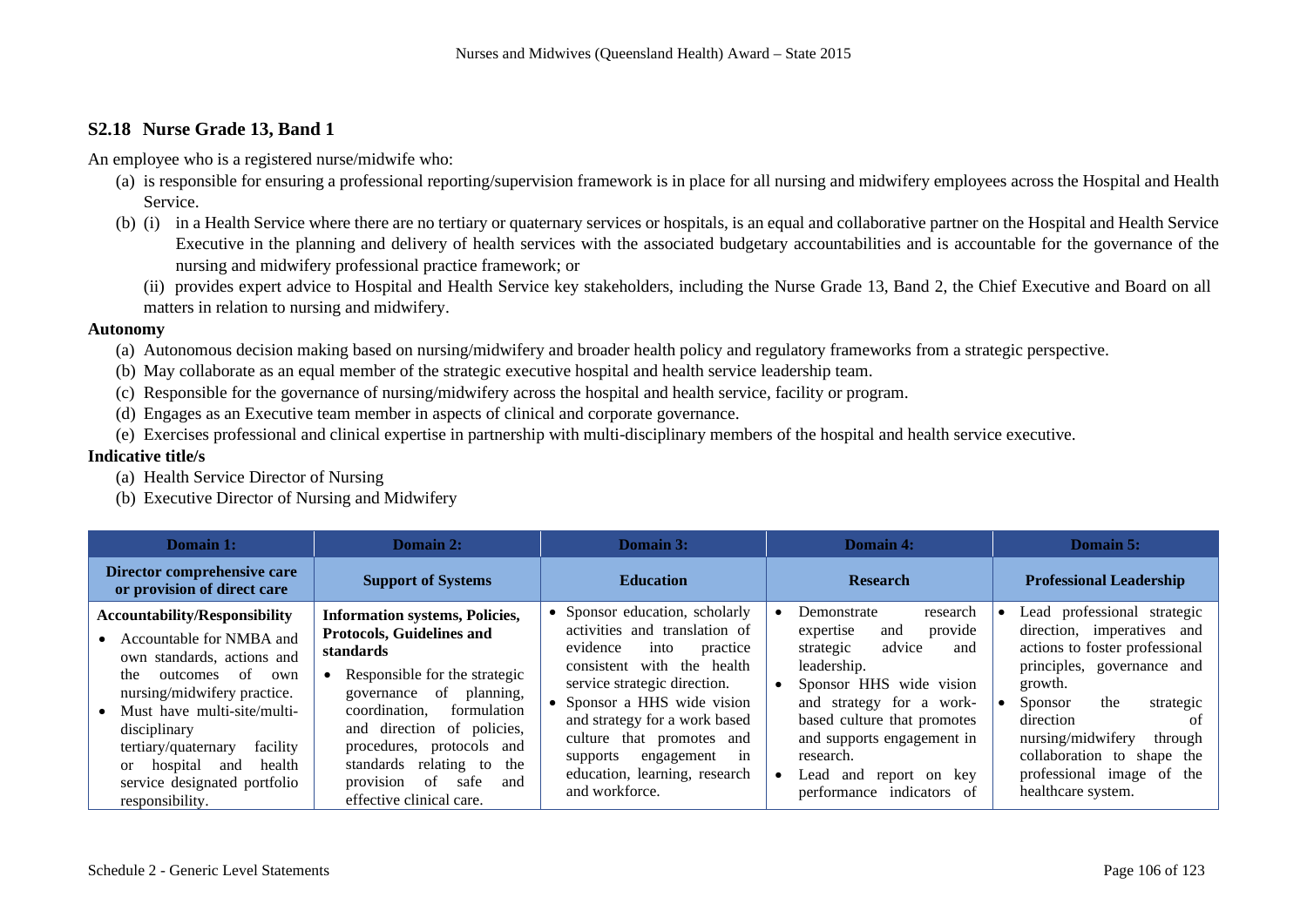|           | Accountable for strategic     | • Appraise<br>and<br>guide     | • Lead and report on key          | nursing/midwifery<br>the       | $\bullet$ | Sponsor<br>robust             |
|-----------|-------------------------------|--------------------------------|-----------------------------------|--------------------------------|-----------|-------------------------------|
|           | of<br>development<br>the      | development and evaluation     | performance indicators of the     | research.                      |           | nursing/midwifery             |
|           | nursing/midwifery             | in the use of information      | nursing/midwifery education       | Advocate for and lead a        |           | governance and leadership to  |
|           | workforce<br>to<br>optimise   | systems.                       | and workforce development         | strategic approach to the      |           | inform professional direction |
|           | outcomes for a tertiary       | • Sponsor the development,     | plans.                            | development of research        |           | at state and national levels. |
|           | hospital, service/facility.   | implementation<br>and          | • Inform, appraise and integrate  | projects for a tertiary        | $\bullet$ | Provide<br>strategic<br>and   |
| $\bullet$ | Responsible for the strategic | evaluation<br>of               | contemporary education and        | hospital, service or program.  |           | operational<br>leadership,    |
|           | implementation<br>and         | nursing/midwifery              | workforce<br>development          | Analyse and report the         |           | governance and direction to   |
|           | compliance with the BPF.      | professional<br>practice       | policies and strategies to        | impact of high level policy    |           | inform<br>the                 |
|           | Accountable for corporate     | framework.                     | health<br>optimise<br>service     | and evidence-based research    |           | nursing/midwifery             |
|           | and clinical governance and   | • Role model, lead and apply   | outcomes and performance          | decisions<br>on                |           | profession and others, and    |
|           | practice<br>standards<br>of   | established<br>guidelines,     | targets.                          | nursing/midwifery.             |           | service/portfolio outcomes.   |
|           | nurses/midwives.              | procedures,<br>protocols,      | • Lead the application of an      | Provide sponsorship<br>and     | $\bullet$ | Advocate<br>for<br>robust     |
|           |                               | standards and systems of       | and workforce<br>education        | foster<br>ongoing              |           | nursing/midwifery             |
| $\bullet$ | Responsible for strategic     | work as established by the     | development framework to          | nursing/midwifery research     |           |                               |
|           | direction in developing and   |                                |                                   |                                |           | governance and leadership to  |
|           | implementing contemporary     | hospital and health service,   | support<br>capability<br>and      | within the facility/service or |           | inform professional direction |
|           | human<br>resource             | the service program and the    | capacity building.                | delegated portfolio.           |           | at state and national levels. |
|           | management policies and       | profession.                    | • Analyse<br>emerging<br>trends   | Oversee research and quality   |           | • Lead and participate in     |
|           | practices<br>to<br>optimise   | • Translate<br>and<br>evaluate | relating<br>to contemporary       | projects that impact on        |           | scholarly activities.         |
|           | performance.                  | information systems relevant   | initiatives<br>education<br>and   | nursing<br>practice<br>and     | $\bullet$ | Lead<br>cross-disciplinary    |
| $\bullet$ | Lead<br>integration<br>and    | to nursing/midwifery.          | health service priorities.        | outcomes in relation to        |           | teams/portfolios.             |
|           | translation<br>of             | <b>Quality/Safety/Risk</b>     | • Initiate and lead consultation  | nursing/midwifery              |           |                               |
|           | nursing/midwifery             | management                     | with internal and external        | governance.                    |           |                               |
|           | performance indicators.       | • Identify, sponsor and lead   | to foster a<br>stakeholders       | Inform HHS executive           |           |                               |
| $\bullet$ | Accountable for informing     | opportunities for strategic    | culture of learning<br>and        | decision making through        |           |                               |
|           | and<br>supporting             | innovation.                    | professional development.         | application of professional    |           |                               |
|           | nursing/midwifery             | • Appraise, lead and support a | • Initiate and lead opportunities | knowledge and experience,      |           |                               |
|           | leadership in relation to     | culture of continuous quality  | for strategic progress and        | data, contemporary literature  |           |                               |
|           | governance,<br>strategic      | improvement in alignment       | growth through mentoring,         | and research.                  |           |                               |
|           | direction and achievement of  | nursing/midwifery<br>with      | development<br>and<br>team        |                                |           |                               |
|           | Key Performance Indicators.   | professional<br>strategic      | individual capacity building      |                                |           |                               |
|           | Responsible for evaluating    | direction.                     | commitment<br>through<br>to       |                                |           |                               |
|           | and consistently improving    | • Collaborate<br>with          | nursing/midwifery workforce       |                                |           |                               |
|           | nursing/midwifery practice    | multidisciplinary<br>hospital  | learning and development.         |                                |           |                               |
|           | that fosters engagement, a    | and health service executive   | • Demonstrate commitment to       |                                |           |                               |
|           | positive work environment     | members<br>to<br>develop,      | supporting<br>contemporary        |                                |           |                               |
|           | and culture.                  | and<br>evaluate<br>implement   | education and workforce           |                                |           |                               |
| $\bullet$ | Collaborate in evaluating     | quality governance and risk    | development<br>initiatives        |                                |           |                               |
|           | and incorporating emerging    | management frameworks.         | specific to healthcare trends     |                                |           |                               |
|           | within<br>trends              | • Analyse<br>address<br>and    | the<br>to<br>promote              |                                |           |                               |
|           |                               |                                |                                   |                                |           |                               |
|           | facility/service/portfolio.   | emerging trends with the       |                                   |                                |           |                               |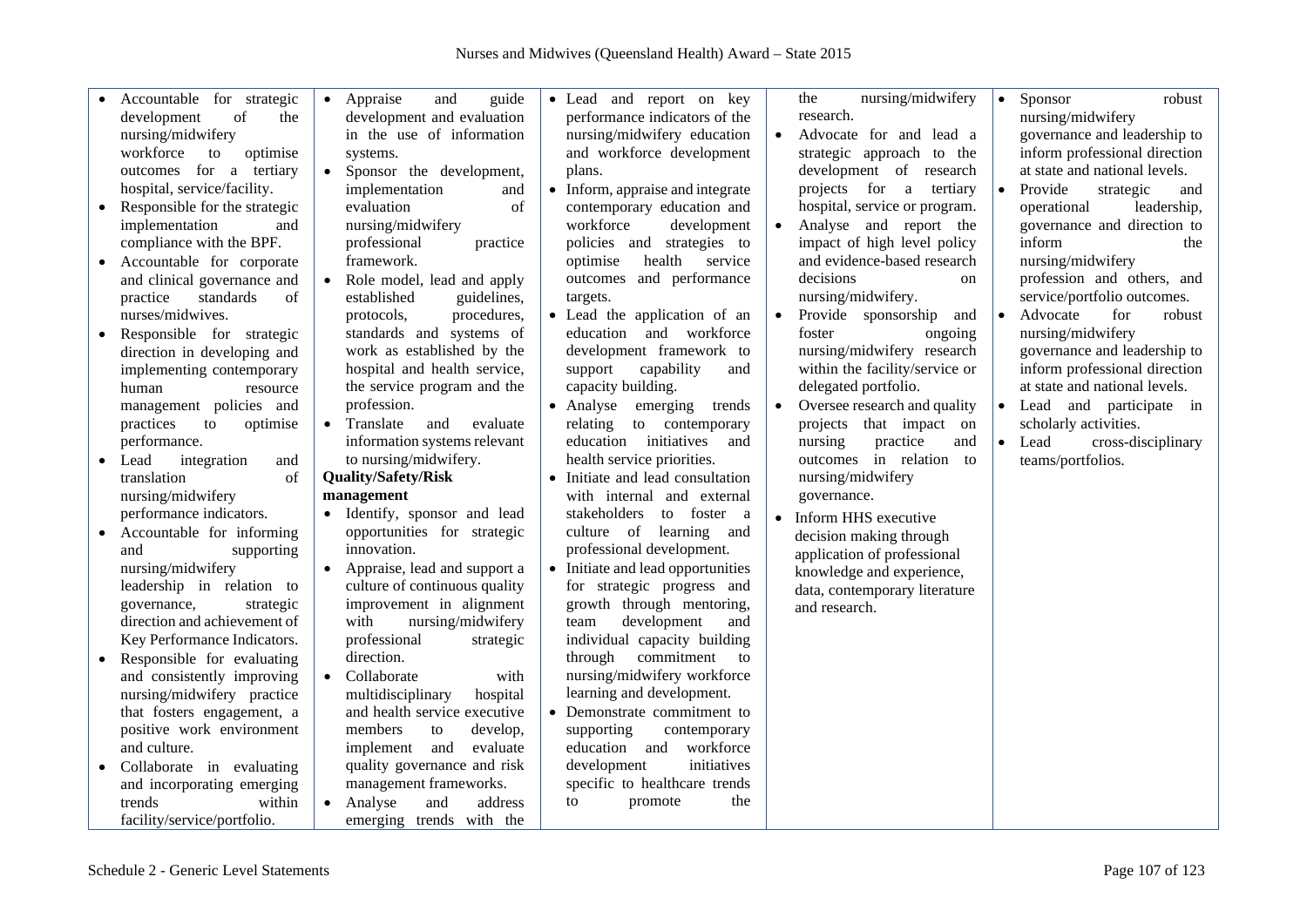| Accountable for strategic      | influence<br>potential<br>to        | nursing/midwifery          |  |
|--------------------------------|-------------------------------------|----------------------------|--|
| leadership<br>management,      | nursing/midwifery practice          | profession.                |  |
| service<br>planning<br>and     | and outcomes.                       | • Role model professional  |  |
| delivery of safe, quality care | • Be responsible for or             | development principles and |  |
| coordination<br>of<br>and      | promote quality governance          | maintain own portfolio.    |  |
| nursing/midwifery services.    | and risk mitigation strategies      |                            |  |
| Work collaboratively with      | improve<br>to                       |                            |  |
| HHS executive, finance and     | facility/service/portfolio          |                            |  |
| Directors of Nursing in the    | outcomes.                           |                            |  |
| planning of health services    | • Accountable for compliance        |                            |  |
| and associated budgetary       | with legal requirements             |                            |  |
| accountabilities to achieve    |                                     |                            |  |
|                                | governing healthcare and            |                            |  |
| budget<br>integrity<br>and     | professional standards for a        |                            |  |
| strategic outcomes.            | tertiary/quaternary hospital,       |                            |  |
| <b>Skills and knowledge</b>    | facility/service<br>and/or          |                            |  |
| • Demonstrate<br>expert        | program across the HHS.             |                            |  |
| contemporary knowledge of      | May be responsible for<br>$\bullet$ |                            |  |
| all aspects of the profession  | compliance with legislative,        |                            |  |
| from an<br>international,      | regulatory,<br>professional         |                            |  |
| national<br>and<br>state       | relevant to<br>requirements         |                            |  |
| perspective.                   | nursing/midwifery<br>across         |                            |  |
| Demonstrate expertise in       | the HHS.                            |                            |  |
| financial<br>human,<br>and     | • Influence<br>and<br>sponsor       |                            |  |
| resource<br>management         | national and state strategies       |                            |  |
| professional<br>including      | in relation to safe, quality        |                            |  |
| standards,<br>policy<br>and    | care.                               |                            |  |
| guidelines<br>development,     | • Provide strategic leadership      |                            |  |
| design and implementation      | in clinical governance and          |                            |  |
| to optimise outcomes in the    | performance<br>of<br>the            |                            |  |
| context<br>of<br>a             | nursing/midwifery                   |                            |  |
| multidisciplinary workforce.   | workforce<br>across<br>the          |                            |  |
| Lead,<br>collaborate<br>and    | hospital and health service.        |                            |  |
| with<br>consult<br>key         | <b>Mentorship/Reporting lines</b>   |                            |  |
| stakeholders in the planning   | • Provide<br>professional           |                            |  |
| of health services and         | leadership<br>to<br>the             |                            |  |
| associated<br>budgetary        | nursing/midwifery                   |                            |  |
| accountabilities.              | profession.                         |                            |  |
| Role in clinical care          | • Provide authoritative advice      |                            |  |
| Accountable for clinical and   |                                     |                            |  |
|                                | and<br>support<br>to                |                            |  |
| professional standards for     | nursing/midwifery                   |                            |  |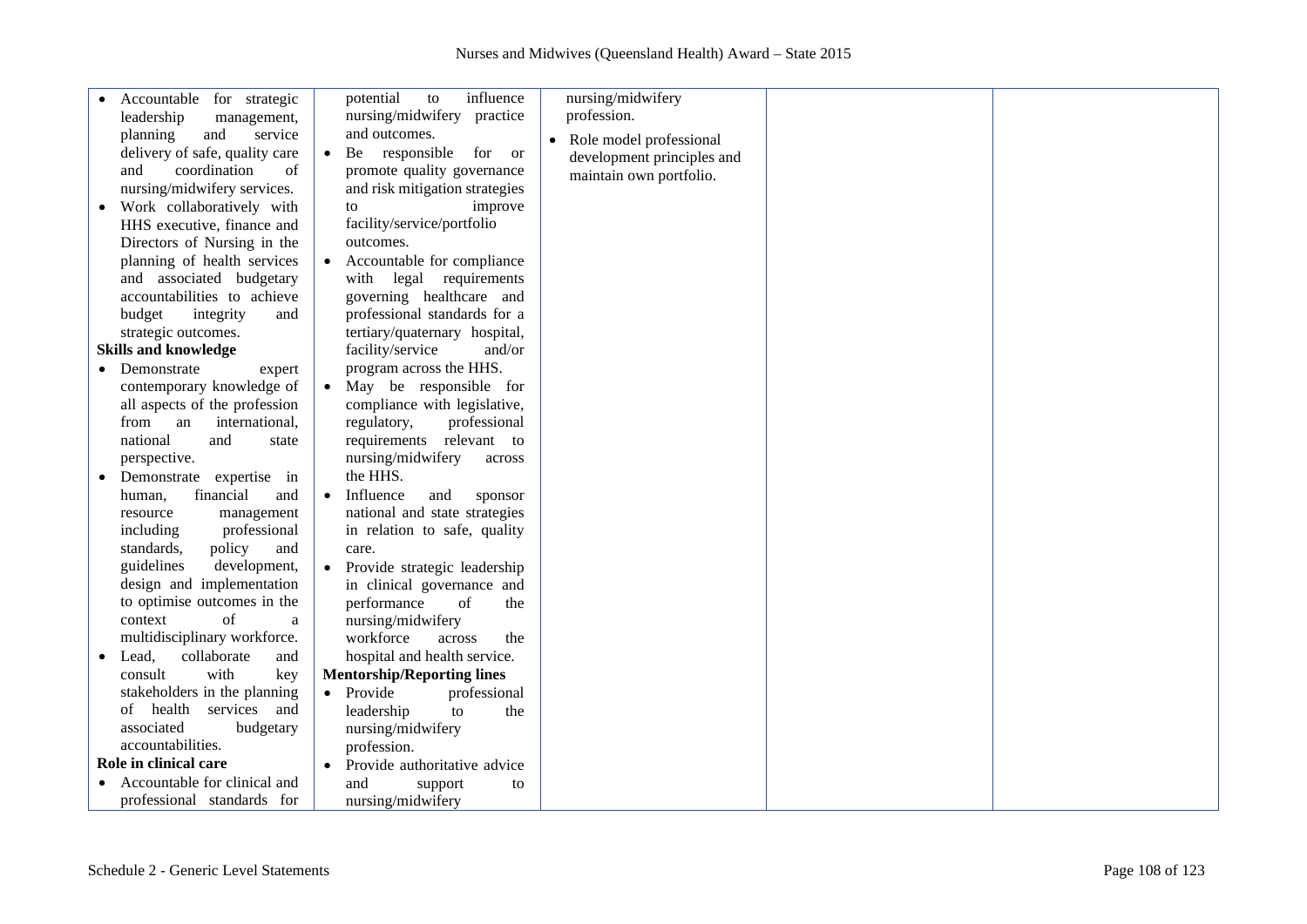| nursing/midwifery services                | colleagues<br>and<br>other            |  |  |
|-------------------------------------------|---------------------------------------|--|--|
| across the HHS.                           | stakeholders.                         |  |  |
| May be responsible for other<br>$\bullet$ | Sponsor<br>succession<br>$\bullet$    |  |  |
| clinical<br>services<br>and               | management and mentorship             |  |  |
|                                           |                                       |  |  |
| initiatives within a multi-               | to build workforce capability         |  |  |
| disciplinary framework.                   | and a culture of lifelong             |  |  |
| Partner with internal and<br>$\bullet$    | learning.                             |  |  |
| external stakeholders to                  | <b>Management</b>                     |  |  |
|                                           | • Accountable for<br>budget           |  |  |
| optimise the reputation of and            |                                       |  |  |
| regard for nursing/midwifery              | fiscal<br>integrity<br>and            |  |  |
| in the achievement of best                | management according to               |  |  |
| practice outcomes.                        | financial and HR delegations          |  |  |
|                                           | tertiary/quaternary<br>for            |  |  |
|                                           | hospital<br>facility/service          |  |  |
|                                           | and/or program across the             |  |  |
|                                           |                                       |  |  |
|                                           | HHS or as part of the                 |  |  |
|                                           | executive team.                       |  |  |
|                                           | • Collaborate in development          |  |  |
|                                           | of the strategic plan.                |  |  |
|                                           | Enact the HHS strategic<br>$\bullet$  |  |  |
|                                           | direction<br>for                      |  |  |
|                                           |                                       |  |  |
|                                           | nursing/midwifery<br>to               |  |  |
|                                           | achieve service targets.              |  |  |
|                                           | May have single point of<br>$\bullet$ |  |  |
|                                           | accountability<br>for<br>the          |  |  |
|                                           | nursing/midwifery                     |  |  |
|                                           | workforce facility/service            |  |  |
|                                           |                                       |  |  |
|                                           | and/or program/hospital and           |  |  |
|                                           | health service.                       |  |  |
|                                           | • Demonstrate<br>strategic            |  |  |
|                                           | leadership expertise that             |  |  |
|                                           | engages staff.                        |  |  |
|                                           | Responsible<br>for<br>the             |  |  |
|                                           |                                       |  |  |
|                                           | nursing/midwifery strategic           |  |  |
|                                           | plan including and not                |  |  |
|                                           | limited to                            |  |  |
|                                           | $\triangleright$ Workforce;           |  |  |
|                                           | Quality;<br>➤                         |  |  |
|                                           | Education;                            |  |  |
|                                           |                                       |  |  |
|                                           | Research<br>⋗                         |  |  |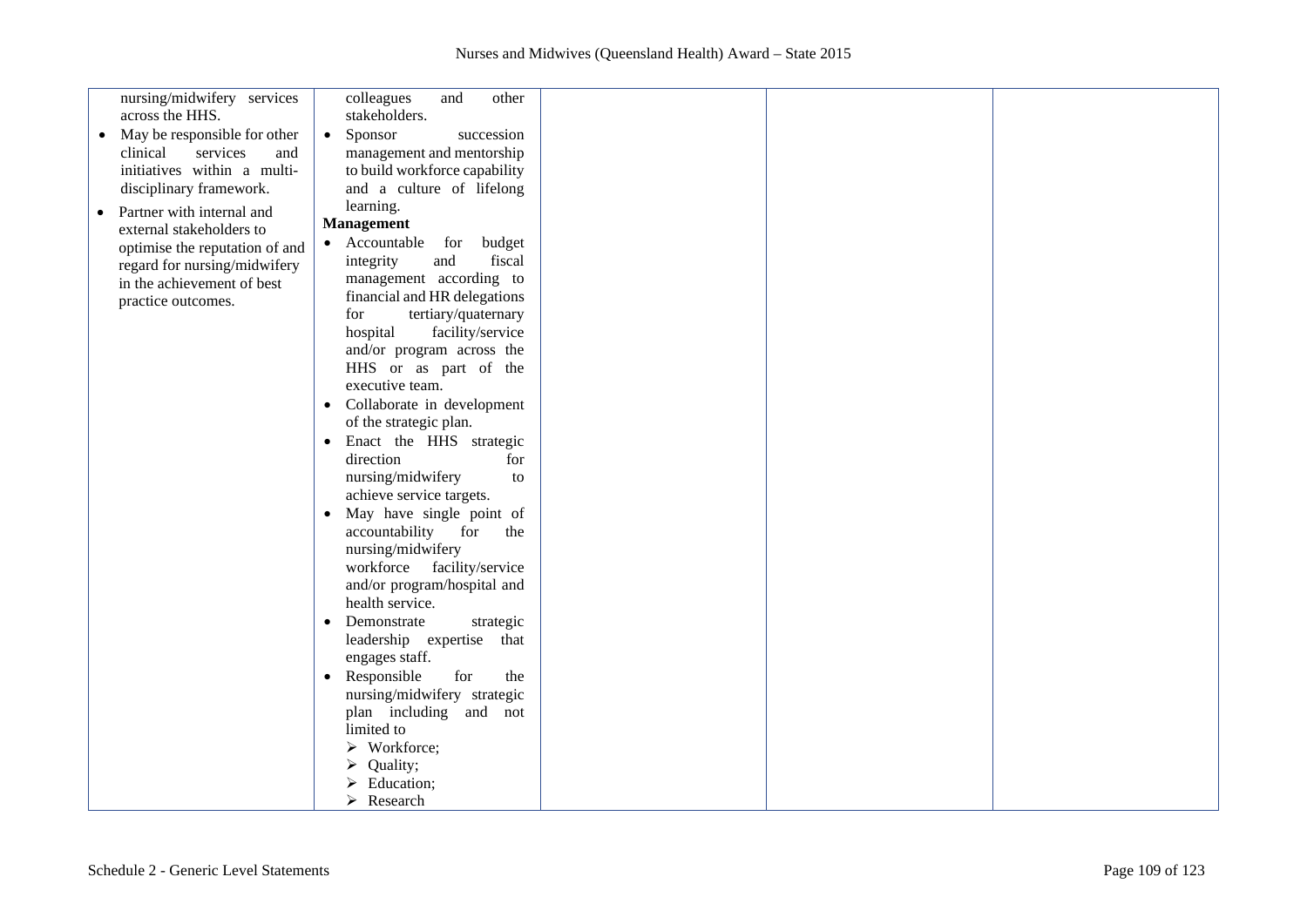| to inform and support an                   |  |
|--------------------------------------------|--|
| organisational culture of                  |  |
| continuous<br>improvement                  |  |
| and innovation.                            |  |
| • Sponsor professionalism and              |  |
| positive<br>practice<br>a                  |  |
| environment and culture.                   |  |
| Implement and report on key<br>$\bullet$   |  |
| performance indicators of                  |  |
| nursing/midwifery<br>the                   |  |
| strategic and related plans.               |  |
| Inform,<br>appraise<br>and<br>$\bullet$    |  |
| integrate<br>contemporary                  |  |
| policies and practices to                  |  |
| optimise<br>health service                 |  |
| outcomes and performance                   |  |
| targets.                                   |  |
| Provide<br>executive<br>$\bullet$          |  |
| professional                               |  |
| nursing/midwifery                          |  |
| governance<br>the<br>across                |  |
| healthcare system.                         |  |
| Apply strategic direction and<br>$\bullet$ |  |
| priorities<br>for<br>quality               |  |
| improvement including the                  |  |
| establishment of a quality                 |  |
| framework which supports                   |  |
| nursing/midwifery                          |  |
| professional standards.                    |  |
| Analyse emerging trends<br>$\bullet$       |  |
| within the broader service                 |  |
| and business and evaluate                  |  |
| the<br>impact<br>on                        |  |
| nursing/midwifery<br>and/or                |  |
| health services.                           |  |
| Provide strategic input into<br>$\bullet$  |  |
| capital works and major                    |  |
| asset<br>equipment<br>and                  |  |
| management.                                |  |
| Oversee and<br>guide the<br>$\bullet$      |  |
| implementation<br>of                       |  |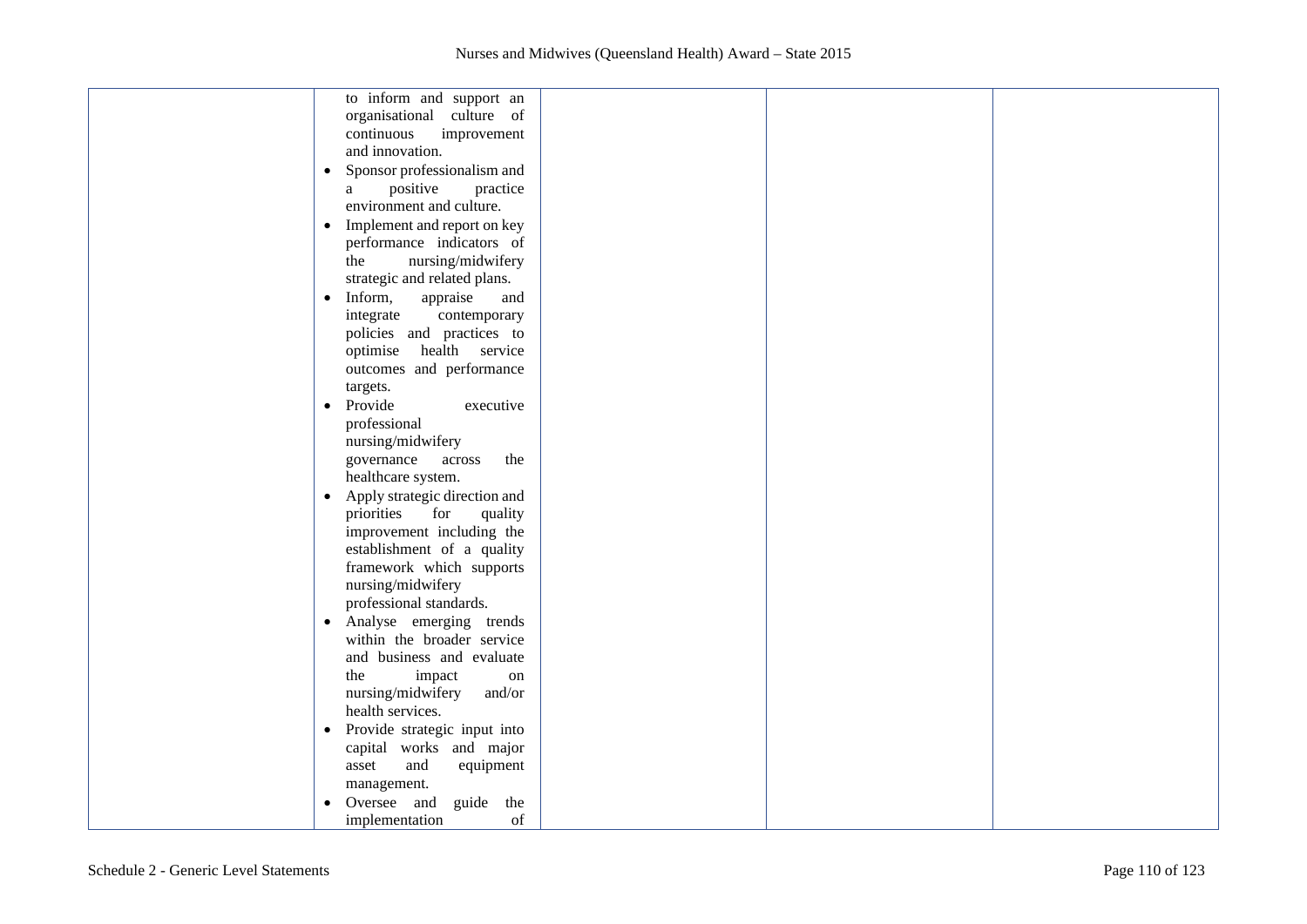# **S2.19 Nurse Grade 13, Band 2**

An employee who is a registered nurse/midwife who:

- (a) in a Health Service with a tertiary or quaternary service or hospital, is an equal and collaborative partner on the Hospital and Health Service Executive in the planning and delivery of health services with the associated budgetary accountabilities;
- (b) provides the highest level of advice to the Chief Executive and Board on all matters in relation to nursing and midwifery and is accountable for the governance of the nursing/midwifery professional practice framework; and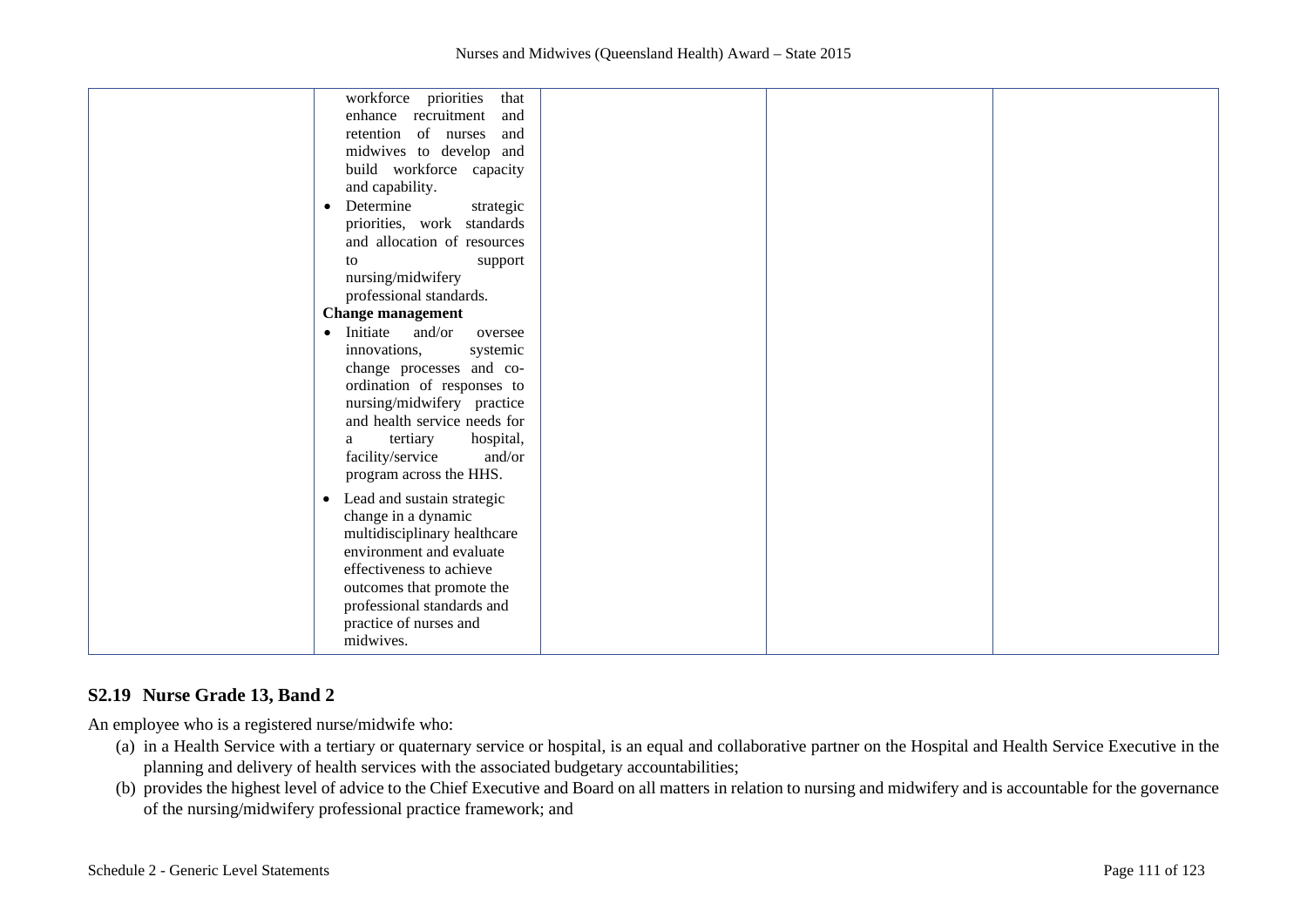(c) is responsible for ensuring a professional reporting/supervision framework is in place for all nursing and midwifery employees across the Hospital and Health Service.

## **Autonomy**:

- (a) Autonomous decision making based on nursing/midwifery and broader health policy regulatory frameworks from a strategic perspective.
- (b) Responsible for the governance of nursing/midwifery across the hospital and health service.
- (c) Engages as an Executive team members in aspects of clinical and corporate governance.
- (d) Exercises professional and clinical expertise in partnership with multidisciplinary members of the hospital and health service executive.

#### **Title**

(a) Executive Director of Nursing and Midwifery

| Domain 1:                                                                                                                                                                                                                                                                                                                                                                                                                                                                                                                                                                                                                                                   | Domain 2:                                                                                                                                                                                                                                                                                                                                                                                                                                                                                                                                                                                                                                                                                                                                         | Domain 3:                                                                                                                                                                                                                                                                                                                                                                                                                                                                                                                                                                                                                                                                                                                                                  | Domain 4:                                                                                                                                                                                                                                                                                                                                                                                                                                                                                                                                                                                                                                                               | <b>Domain 5:</b>                                                                                                                                                                                                                                                                                                                                                                                                                                                                                                                                                                                                                                                                     |
|-------------------------------------------------------------------------------------------------------------------------------------------------------------------------------------------------------------------------------------------------------------------------------------------------------------------------------------------------------------------------------------------------------------------------------------------------------------------------------------------------------------------------------------------------------------------------------------------------------------------------------------------------------------|---------------------------------------------------------------------------------------------------------------------------------------------------------------------------------------------------------------------------------------------------------------------------------------------------------------------------------------------------------------------------------------------------------------------------------------------------------------------------------------------------------------------------------------------------------------------------------------------------------------------------------------------------------------------------------------------------------------------------------------------------|------------------------------------------------------------------------------------------------------------------------------------------------------------------------------------------------------------------------------------------------------------------------------------------------------------------------------------------------------------------------------------------------------------------------------------------------------------------------------------------------------------------------------------------------------------------------------------------------------------------------------------------------------------------------------------------------------------------------------------------------------------|-------------------------------------------------------------------------------------------------------------------------------------------------------------------------------------------------------------------------------------------------------------------------------------------------------------------------------------------------------------------------------------------------------------------------------------------------------------------------------------------------------------------------------------------------------------------------------------------------------------------------------------------------------------------------|--------------------------------------------------------------------------------------------------------------------------------------------------------------------------------------------------------------------------------------------------------------------------------------------------------------------------------------------------------------------------------------------------------------------------------------------------------------------------------------------------------------------------------------------------------------------------------------------------------------------------------------------------------------------------------------|
| Director comprehensive care<br>or provision of direct care                                                                                                                                                                                                                                                                                                                                                                                                                                                                                                                                                                                                  | <b>Support of Systems</b>                                                                                                                                                                                                                                                                                                                                                                                                                                                                                                                                                                                                                                                                                                                         | <b>Education</b>                                                                                                                                                                                                                                                                                                                                                                                                                                                                                                                                                                                                                                                                                                                                           | <b>Research</b>                                                                                                                                                                                                                                                                                                                                                                                                                                                                                                                                                                                                                                                         | <b>Professional Leadership</b>                                                                                                                                                                                                                                                                                                                                                                                                                                                                                                                                                                                                                                                       |
| <b>Accountability/Responsibility:</b><br>Accountable for NMBA and<br>own standards, actions and<br>of<br>the<br>outcomes<br>own<br>nursing/midwifery practice.<br>Must have multi-site/multi-<br>disciplinary<br>hospital<br>and<br>health<br>service<br>responsibilities.<br>Responsible<br>for strategic<br>direction in developing and<br>implementing contemporary<br>human<br>resource<br>management policies and<br>practices<br>to<br>optimise<br>performance.<br>Responsible for the strategic<br>of<br>development<br>the<br>nursing/midwifery<br>workforce.<br>Responsible for the strategic<br>implementation<br>and<br>compliance with the BPF. | <b>Information Systems, Policies,</b><br>Protocols, Guidelines and<br><b>Standards</b><br>• Responsible for the strategic<br>governance of<br>planning,<br>coordination, formulation and<br>direction<br>policies.<br>of<br>procedures.<br>protocols<br>and<br>relating<br>standards<br>the<br>to<br>of<br>safe<br>provision<br>and<br>effective<br>nursing/midwifery<br>practice.<br>• Role model, lead and apply<br>guidelines,<br>established<br>procedures.<br>protocols,<br>and<br>standards<br>systems of<br>work as established by the<br>hospital and health service,<br>the service program and the<br>profession.<br>• Sponsor and<br>appraise the<br>planning,<br>strategic<br>development and evaluation<br>of the use of information | • Sponsor Hospital and Health<br>wide<br>vision<br>Service<br>and<br>a work-based<br>for<br>strategy<br>culture<br>that promotes<br>and<br>supports<br>engagement<br>1n<br>education, learning, research<br>and workforce management.<br>and report on<br>$\bullet$ Lead<br>key<br>performance indicators of the<br>nursing/midwifery education<br>and workforce development<br>plans.<br>• Inform, appraise and integrate<br>contemporary education and<br>workforce<br>development<br>policies<br>strategies to<br>and<br>health<br>optimise<br>service<br>and performance<br>outcomes<br>targets.<br>• Lead the application of an<br>workforce<br>education<br>and<br>development framework<br>to<br>capability<br>support<br>and<br>capacity building. | Sponsor hospital and health<br>wide<br>vision and<br>service<br>for a work-based<br>strategy<br>culture that promotes and<br>supports<br>engagement<br>1n<br>research.<br>Lead and report on key<br>performance indicators of the<br>nursing/midwifery research.<br>Analyse and report the<br>impact of high level policy<br>and evidence-based research<br>decisions<br>on<br>nursing/midwifery.<br>Provide sponsorship<br>and<br>foster<br>ongoing<br>nursing/midwifery<br>research<br>within the facility/service or<br>delegated portfolio.<br>Collaborate with internal and<br>stakeholders<br>external<br>to<br>and<br>embed<br>promote<br>a<br>research culture. | the<br>$\bullet$ Sponsor<br>strategic<br>direction<br>of<br>nursing/midwifery<br>through<br>collaboration to shape the<br>professional image in<br>the<br>healthcare system.<br>$\bullet$ Lead<br>health<br>policy<br>and<br>on behalf of<br>the<br>strategy<br>nursing/midwifery<br>profession.<br>$\bullet$ Sponsor<br>robust<br>nursing/midwifery<br>governance and leadership to<br>inform professional direction<br>at state and national levels.<br>$\bullet$ Lead<br>and participate in<br>scholarly activities to inform<br>direction<br>for<br>strategic<br>nursing/midwifery.<br>• Lead<br>executive<br>cross-<br>disciplinary portfolios across<br>the healthcare system. |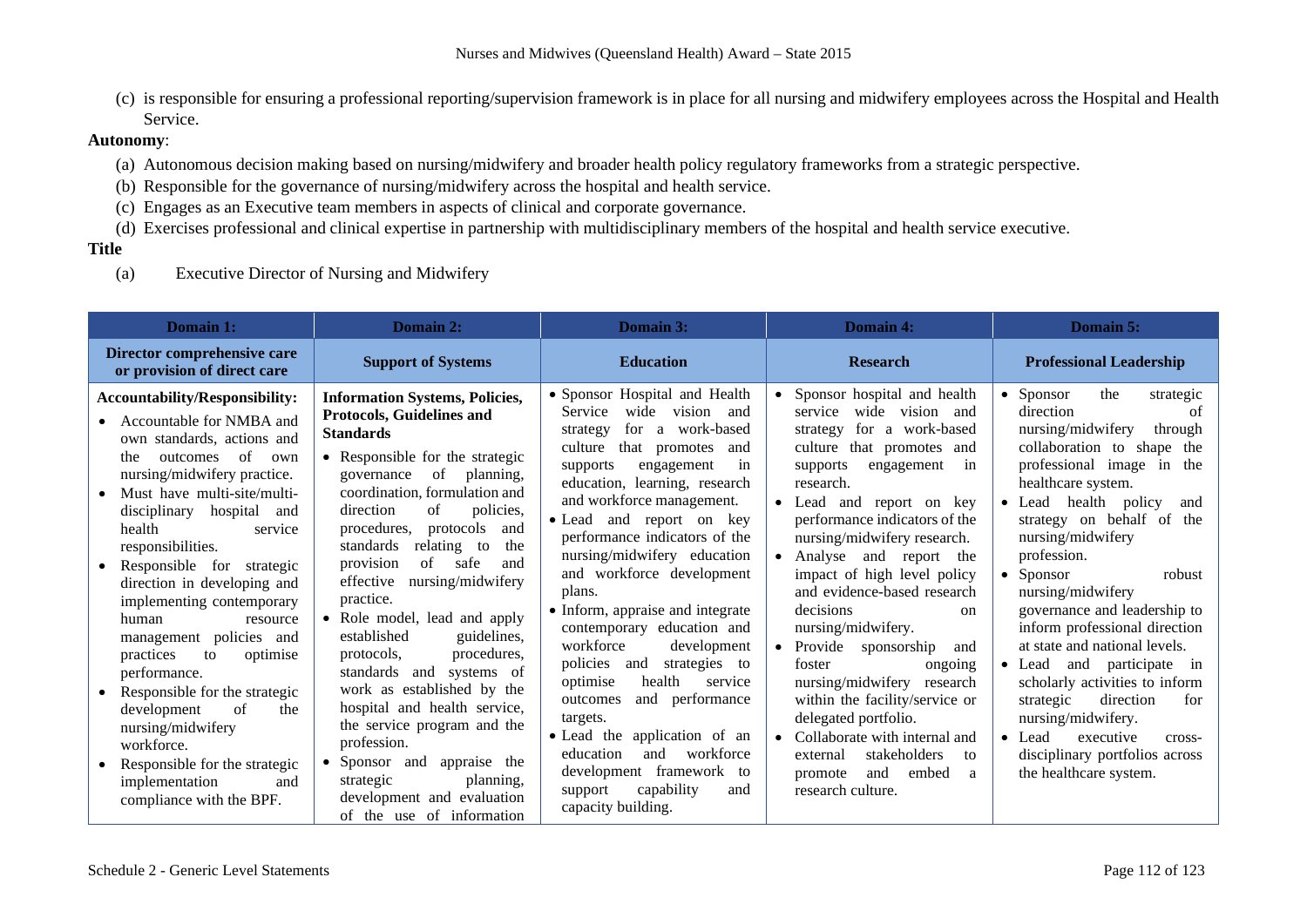|           | · Work collaboratively with<br>hospital and health service<br>executive,<br>finance<br>and<br>Directors of Nursing in the<br>planning of health services<br>and associated budgetary<br>accountabilities to achieve<br>budget<br>integrity<br>and<br>strategic outcomes. | relevant<br>systems<br>to<br>nursing/midwifery.<br>• Sponsor the development,<br>implementation<br>and<br>evaluation<br>of<br>a<br>nursing/midwifery<br>professional<br>practice<br>framework.<br><b>Quality/Safety/Risk</b>    | • Analyse<br>emerging<br>trends<br>relating<br>to contemporary<br>initiatives<br>education<br>and<br>health service priorities.<br>• Collaborate with internal and<br>external stakeholders to lead a<br>culture of learning<br>and<br>professional development to<br>build a capable and educated | • Lead the strategic direction<br>to promote a positive<br>commitment<br>to<br>nursing/midwifery research.<br>Sponsor<br>systems<br>and<br>facilitate<br>to<br>processes<br>research that supports and<br>sustainable,<br>promotes<br>a<br>capable<br>educated<br>and | • Accountable for professional<br>practice standards for<br>nursing/midwifery. |
|-----------|--------------------------------------------------------------------------------------------------------------------------------------------------------------------------------------------------------------------------------------------------------------------------|---------------------------------------------------------------------------------------------------------------------------------------------------------------------------------------------------------------------------------|----------------------------------------------------------------------------------------------------------------------------------------------------------------------------------------------------------------------------------------------------------------------------------------------------|-----------------------------------------------------------------------------------------------------------------------------------------------------------------------------------------------------------------------------------------------------------------------|--------------------------------------------------------------------------------|
|           | evaluation<br>• Lead<br>and<br>consistent improvement of<br>nursing/midwifery practice<br>that fosters engagement, a<br>positive work environment<br>and culture.<br>Accountable for strategic                                                                           | <b>Management</b><br>· Identify sponsors and lead<br>opportunities for strategic<br>innovation.<br>• Collaborate<br>with<br>multidisciplinary hospital and<br>health<br>service<br>executive                                    | nursing/midwifery workforce.<br>• Lead the strategic direction to<br>promote<br>positive<br>a<br>commitment<br>to<br>nursing/midwifery workforce<br>learning and development.<br>· Sponsor education, scholarly                                                                                    | nursing/midwifery<br>workforce.<br>Inform hospital and health<br>service executive decision-<br>making through application of<br>professional knowledge and                                                                                                           |                                                                                |
| $\bullet$ | leadership,<br>management,<br>planning<br>and<br>service<br>delivery of safe, quality care<br>co-ordination<br>and<br>of<br>nursing/midwifery services.<br>integration<br>Lead<br>and<br>translation<br>of                                                               | members<br>develop,<br>to<br>evaluate<br>implement<br>and<br>quality governance and risk<br>management frameworks.<br>Responsible<br>for<br>quality<br>$\bullet$<br>and<br>governance<br>risk<br>mitigation<br>strategies<br>in | activities and translation of<br>evidence<br>into<br>practice<br>consistent with the health<br>service strategic direction.<br>• Demonstrate commitment to<br>supporting<br>contemporary<br>workforce<br>education<br>and                                                                          | experience, data,<br>contemporary literature and<br>research.                                                                                                                                                                                                         |                                                                                |
|           | nursing/midwifery                                                                                                                                                                                                                                                        | nursing/midwifery.                                                                                                                                                                                                              | initiatives<br>development                                                                                                                                                                                                                                                                         |                                                                                                                                                                                                                                                                       |                                                                                |
|           | performance indicators.<br><b>Skills and knowledge</b>                                                                                                                                                                                                                   | Provide strategic leadership<br>$\bullet$<br>in clinical governance and                                                                                                                                                         | specific to healthcare trends to<br>promote<br>the                                                                                                                                                                                                                                                 |                                                                                                                                                                                                                                                                       |                                                                                |
|           | • Demonstrate<br>expert<br>contemporary knowledge of<br>all aspects of the profession<br>international,<br>from<br>an                                                                                                                                                    | of<br>the<br>performance<br>nursing/midwifery workforce<br>across the hospital and health<br>service.                                                                                                                           | nursing/midwifery profession.<br>· Act as a role model for<br>professional<br>development<br>principles and maintain own                                                                                                                                                                           |                                                                                                                                                                                                                                                                       |                                                                                |
|           | national<br>and<br>state<br>perspective.                                                                                                                                                                                                                                 | • Responsible for compliance<br>with legislative, regulatory                                                                                                                                                                    | portfolio.                                                                                                                                                                                                                                                                                         |                                                                                                                                                                                                                                                                       |                                                                                |
|           | Demonstrate expertise in<br>financial<br>material,<br>and<br>management<br>resource<br>including<br>the strategic<br>approach to developing and<br>integrating<br>contemporary<br>resource<br>management<br>policies,<br>practices,                                      | professional<br>and<br>relevant to<br>requirements<br>nursing/midwifery.<br>• Influence<br>and<br>sponsor<br>national and state strategies in<br>relation to safe, quality health<br>care.<br><b>Mentorship/reporting lines</b> |                                                                                                                                                                                                                                                                                                    |                                                                                                                                                                                                                                                                       |                                                                                |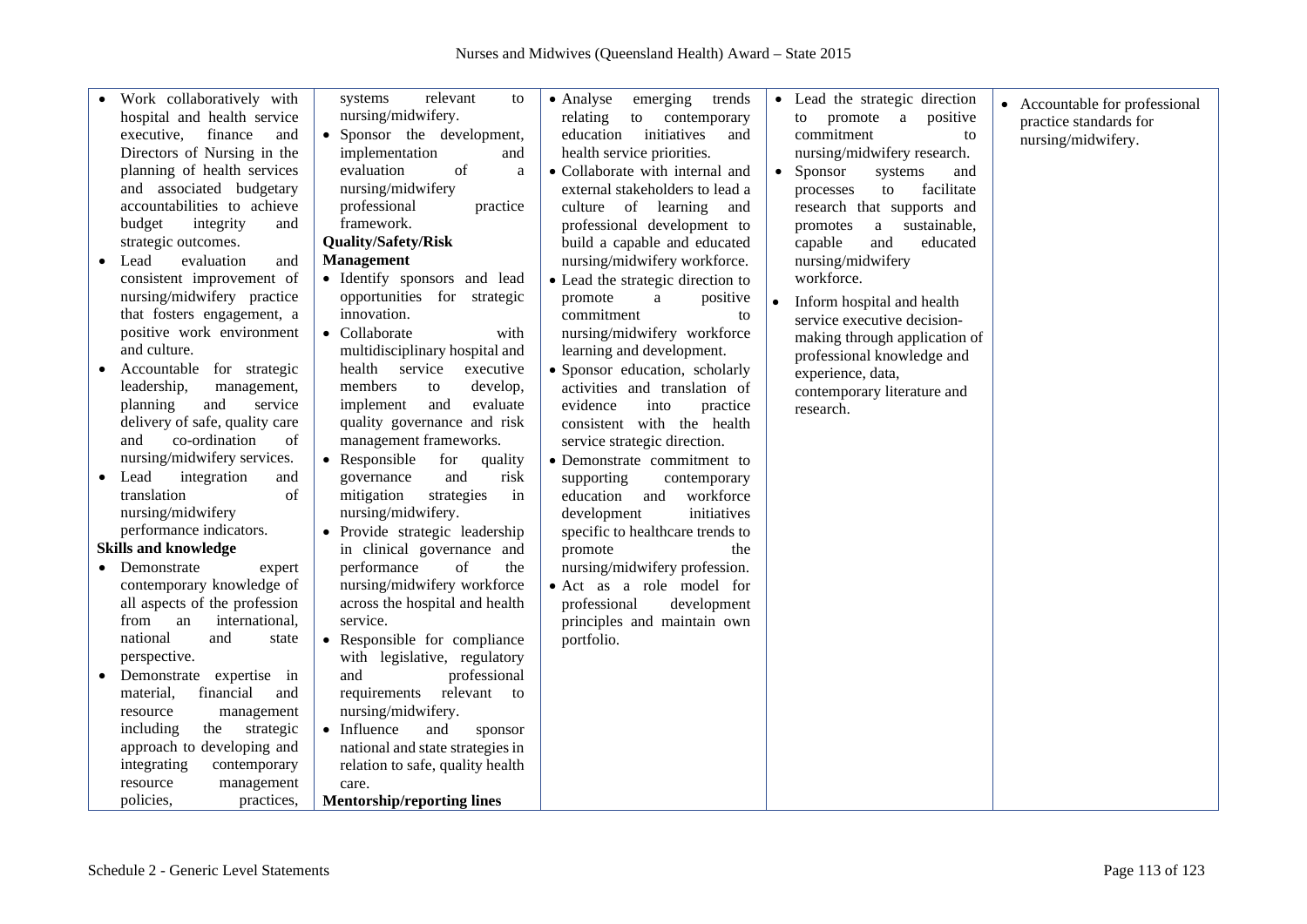|           | guidelines and standards for   | • Provide<br>professional        |  |  |
|-----------|--------------------------------|----------------------------------|--|--|
|           | nursing and midwifery.         | leadership<br>to                 |  |  |
| $\bullet$ | Lead,<br>collaborate<br>and    | nursing/midwifery executive      |  |  |
|           | with<br>consult<br>key         | members and others.              |  |  |
|           | stakeholders in planning       | • Influence<br>and<br>guide      |  |  |
|           | health<br>services<br>and      | nursing/midwifery colleagues     |  |  |
|           | associated<br>budgetary        | and other stakeholders.          |  |  |
|           | accountabilities.              |                                  |  |  |
|           |                                | • Sponsor<br>succession          |  |  |
|           | Role in clinical care          | management and mentorship        |  |  |
|           | Accountable for the clinical   | to build workforce capability    |  |  |
|           | and professional standards     | and a culture of lifelong        |  |  |
|           | nursing/midwifery<br>for       | learning.                        |  |  |
|           | services across the Hospital   | Management                       |  |  |
|           | and Health Service.            | • Accountable<br>for<br>budget   |  |  |
|           | May be responsible for other   | fiscal<br>integrity<br>and       |  |  |
|           | clinical<br>services<br>and    | management according to          |  |  |
|           | within<br>initiatives<br>a     | financial and HR delegations,    |  |  |
|           | multidisciplinary              | as part of the executive team.   |  |  |
|           | framework.                     |                                  |  |  |
|           |                                | Enact the Hospital and Health    |  |  |
|           | Partner with internal and      | Service strategic direction for  |  |  |
|           | external stakeholders to       | nursing/midwifery to achieve     |  |  |
|           | optimise the reputation of and | service targets.                 |  |  |
|           | regard for nursing/midwifery   | • Single point of accountability |  |  |
|           | in the achievement of best     | for the nursing/midwifery        |  |  |
|           | practice outcomes.             | workforce.                       |  |  |
|           |                                | • Demonstrate<br>strategic       |  |  |
|           |                                | leadership expertise that        |  |  |
|           |                                | engaged staff.                   |  |  |
|           |                                | • Provide<br>executive,          |  |  |
|           |                                | professional,                    |  |  |
|           |                                |                                  |  |  |
|           |                                | nursing/midwifery                |  |  |
|           |                                | governance<br>the<br>across      |  |  |
|           |                                | healthcare system.               |  |  |
|           |                                | • Sponsor professionalism, and   |  |  |
|           |                                | positive<br>practice<br>a        |  |  |
|           |                                | environment and culture.         |  |  |
|           |                                | • Responsible<br>for<br>the      |  |  |
|           |                                | nursing/midwifery strategic      |  |  |
|           |                                | plan including but not limited   |  |  |
|           |                                | to:                              |  |  |
|           |                                | $\triangleright$ Workforce;      |  |  |
|           |                                |                                  |  |  |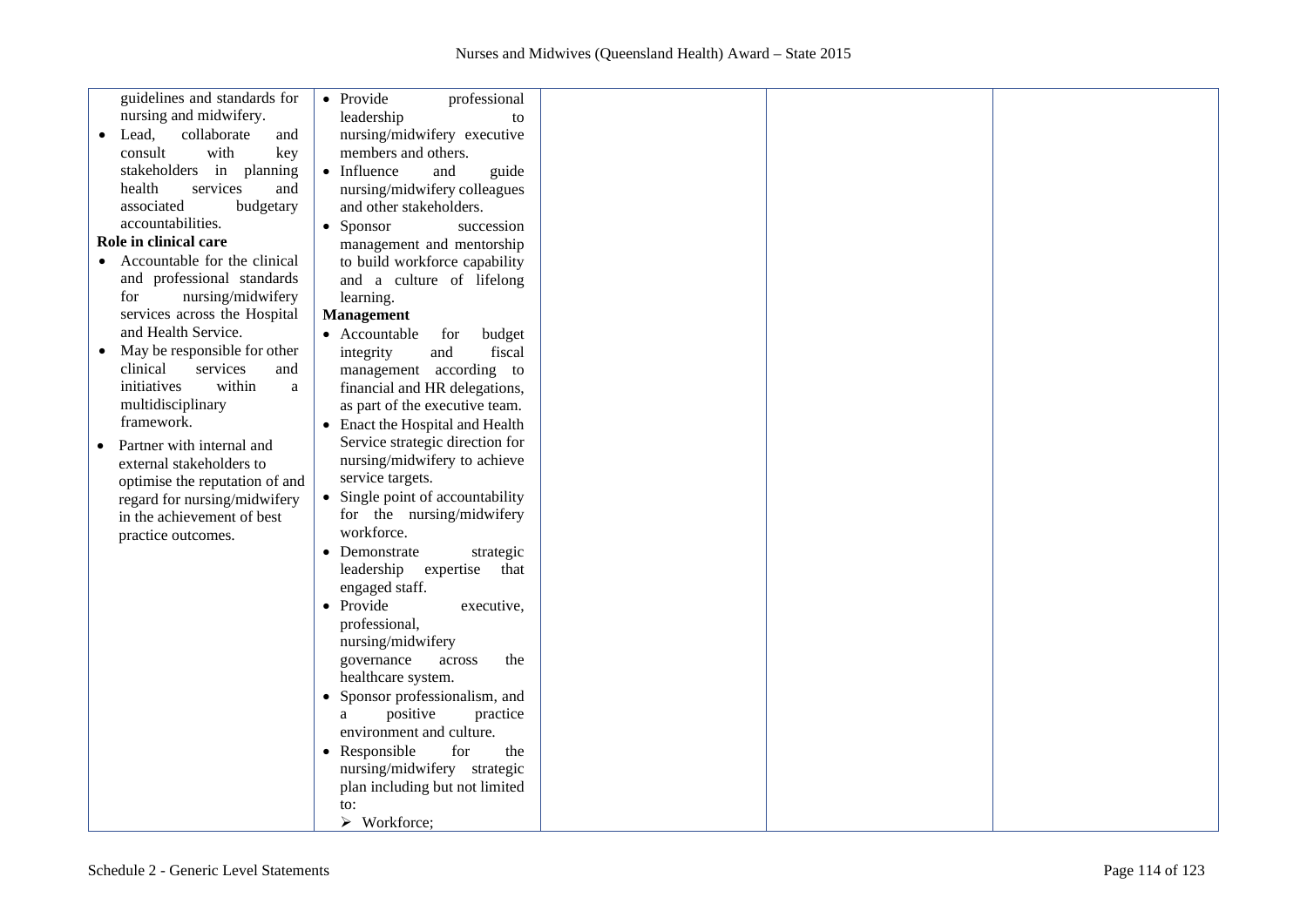| Quality;<br>➤                     |  |  |
|-----------------------------------|--|--|
| $\triangleright$ Education;       |  |  |
| Research;<br>➤                    |  |  |
| to inform and support an          |  |  |
| organisational culture of         |  |  |
| continuous improvement and        |  |  |
| innovation.                       |  |  |
| • Determine strategic priorities, |  |  |
| work standards and allocation     |  |  |
| of resources to support           |  |  |
| nursing/midwifery                 |  |  |
|                                   |  |  |
| professional standards.           |  |  |
| • Analyse emerging trends         |  |  |
| within the broader service and    |  |  |
| business and evaluate the         |  |  |
| impact on nursing/midwifery       |  |  |
| and/or health services.           |  |  |
| · Provide strategic input into    |  |  |
| capital works and major asset     |  |  |
| and equipment management.         |  |  |
| • Oversee and guide the           |  |  |
| implementation of workforce       |  |  |
| priorities<br>that<br>enhance     |  |  |
| recruitment and retention of      |  |  |
| nurses and midwives to            |  |  |
| develop and build workforce       |  |  |
| capacity and capability.          |  |  |
| <b>Change management</b>          |  |  |
| • Governance of innovations,      |  |  |
| systemic change processes,        |  |  |
| and<br>co-ordination<br>of        |  |  |
| responses<br>to                   |  |  |
| nursing/midwifery practice        |  |  |
| and health service needs.         |  |  |
|                                   |  |  |
| • Lead and sustain strategic      |  |  |
| change in a dynamic               |  |  |
| multidisciplinary healthcare      |  |  |
| environment and evaluate          |  |  |
| effectiveness to achieve          |  |  |
| outcomes that promote the         |  |  |
| professional standards and        |  |  |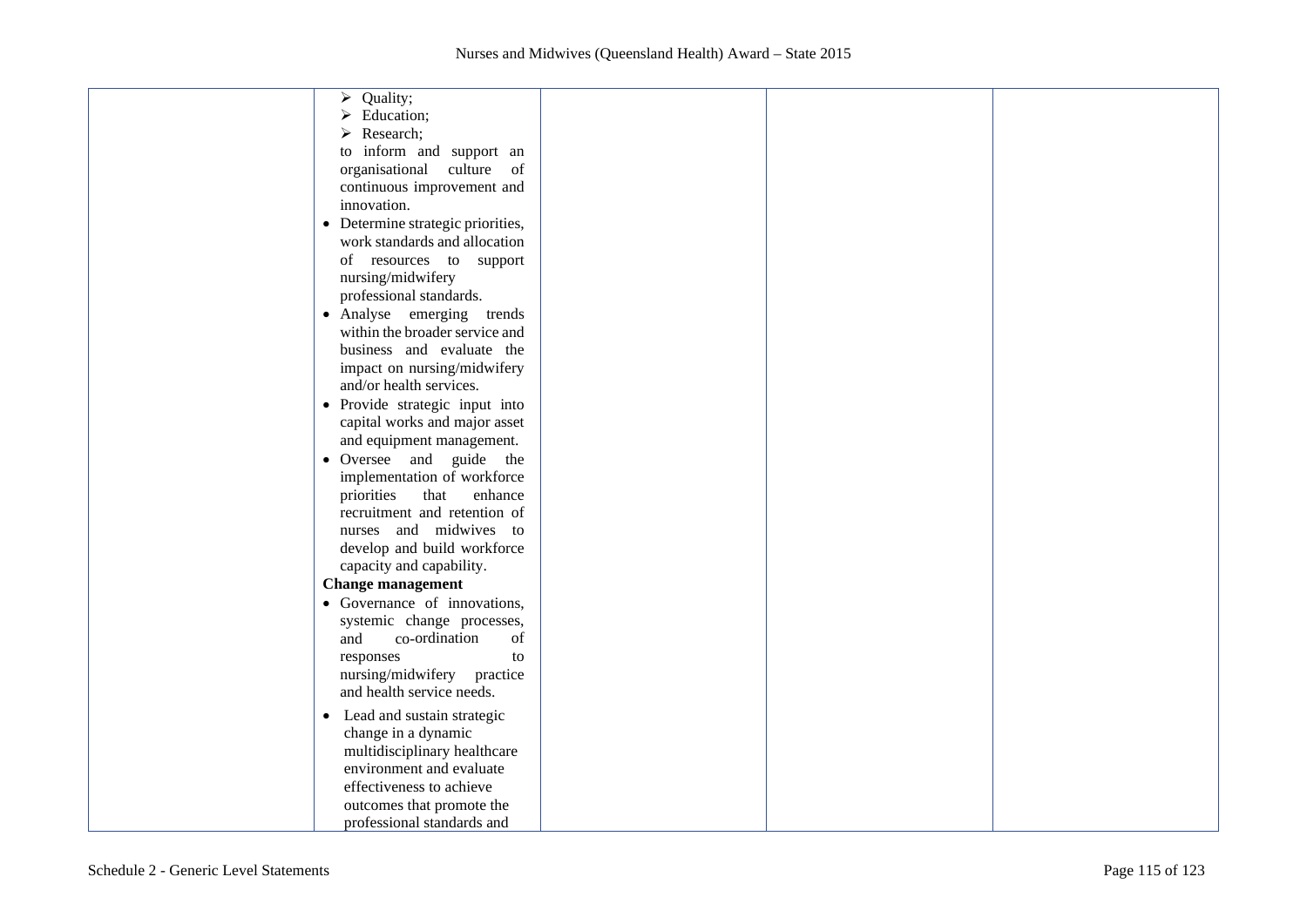## Nurses and Midwives (Queensland Health) Award – State 2015

| and a<br>--<br>nurse<br>---<br>nidwive |  |  |  |
|----------------------------------------|--|--|--|
|----------------------------------------|--|--|--|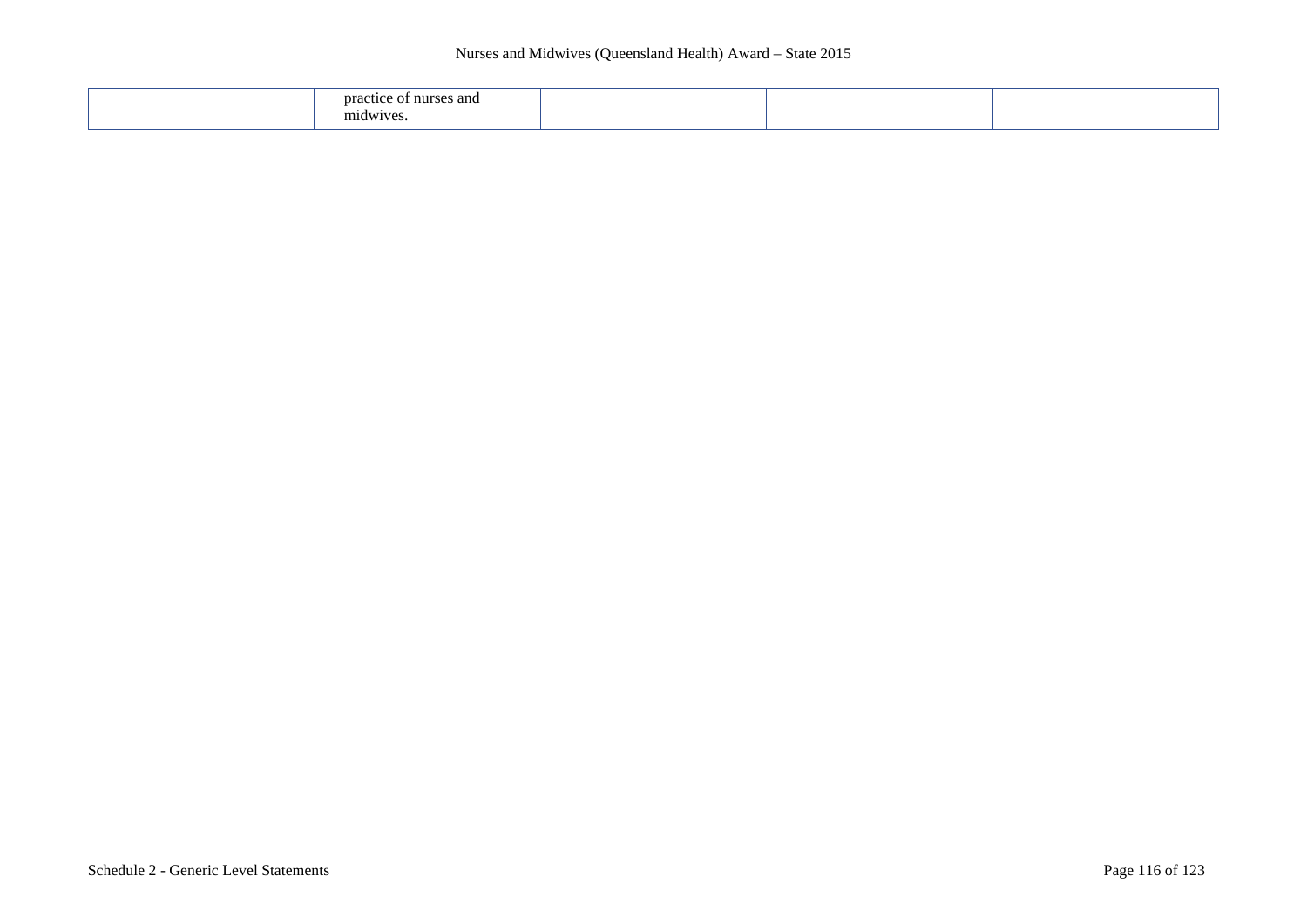# **Schedule 3 - Midwifery Models of Care**

# **S3.1 Models of care definitions**

- (a) **caseload care** is a model of maternity care where women have a primary midwife assigned to them through pregnancy, labour and birth and the postnatal period. Each midwife has an agreed number (caseload) of women per year and acts as a second or "back up" midwife for women who have another midwife as their primary carer. Caseload midwives usually work on a 24-hour on call basis (this may be organised within a group).
- (b) **caseload** means the number of women carried by each midwife in a caseload model.
- (c) **core midwives** work rostered shifts to provide midwifery care within a facility and may be rostered on call in accordance with clause 18.2.
- (d) **midwifery group practice (MGP)** is the organisational unit in which caseload midwives usually work. The purpose of the MGP is to support the practice of the caseload midwives within it and to facilitate communication with the MGP and with management. A MGP is one or more groups of two or three caseload midwives working together. Each pair of group of three may work with other pairs or groups of three to support matters such as emergent leave and periods of fatigue but this does not extend to routine on call.
- (e) **primary midwife** is the midwife who provides the majority of midwifery care and is the woman's maternity care coordinator. Each woman receiving the caseload midwifery care will have a primary midwife. 'Known midwife' and 'named midwife' have the same meaning as 'primary midwife'.
- (f) **team midwifery** is a model of maternity care where a team of up to eight midwives provide care to a group of women. Team midwives work in shifts, and rotate across the antenatal, intrapartum and postnatal stages of care. On call periods are rostered across the whole team. Team midwives are not eligible for annualised salary in accordance with this schedule.

## **S3.2 Local arrangements for caseload midwifery**

- (a) Before a midwifery model of care is developed in a facility, a working group should be established.
- (b) The working group should include representative midwives, the employer, the Queensland Nurses and Midwives' Union (QNMU) and other key stakeholders formed under the governance of the Nursing and Midwifery Consultative Forum (NaMCF).
- (c) The working group should take into consideration consumers' and community needs.
- (d) Each Hospital and Health Service will develop local agreements to support the midwifery caseload model of care.
- (e) Each Hospital and Health Service will review and analyse the service provided on an ongoing basis. The review process should be built into the local agreements.
- (f) Local agreements must be sent to the QNMU for final review before it is signed by the relevant Hospital and Health Service and the QNMU.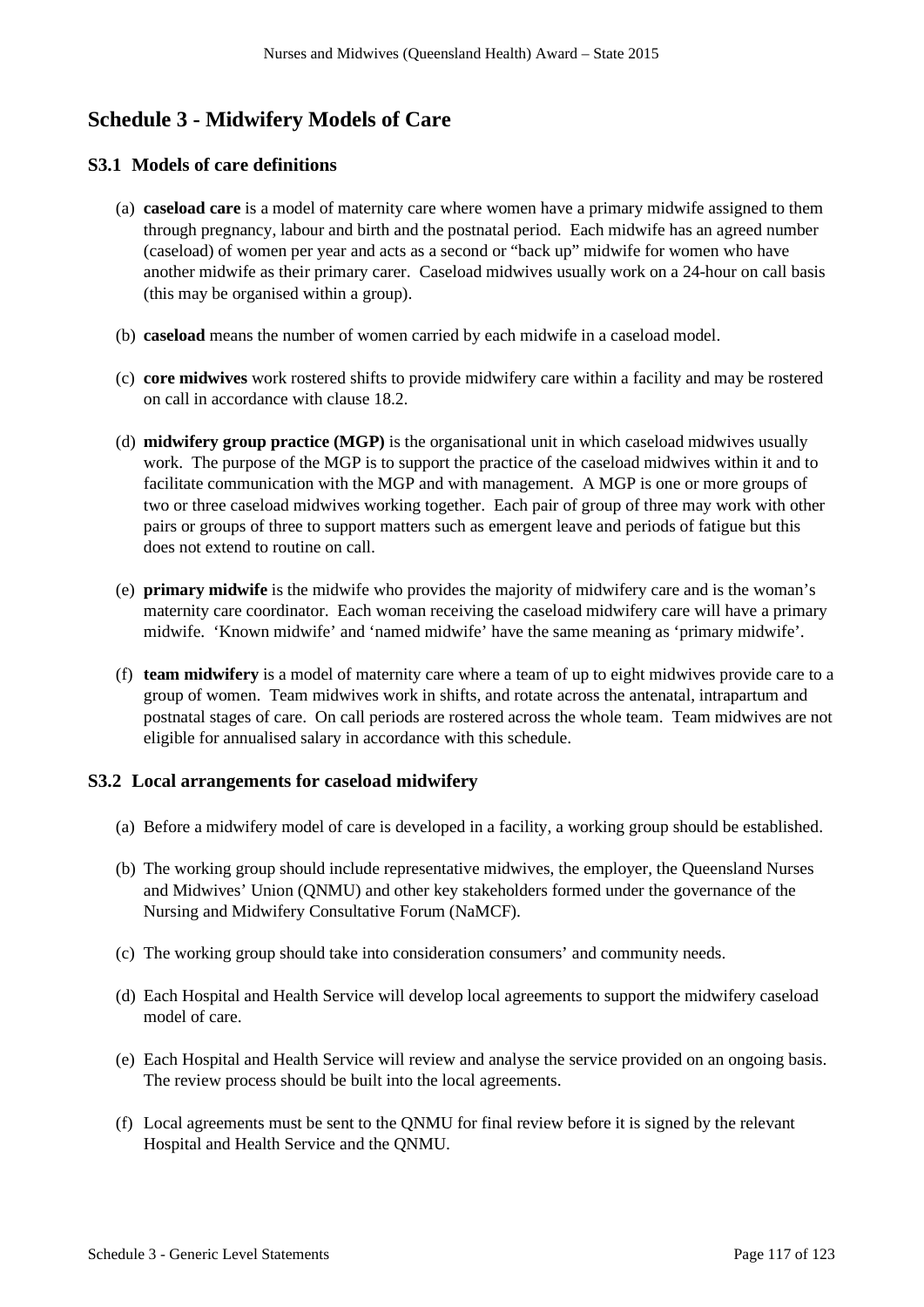# **S3.3 Industrial arrangements**

## (a) Participation

- (i) Participation in a caseload midwifery model of care will be voluntary, except as provided at S3.3(a)(ii).
- (ii) If a midwife is appointed to a position as part of a midwifery caseload model under this agreement and there is no core midwifery service in the hospital, the midwife will be a permanent employee of the midwifery caseload model.
- (b) Reversion
	- (i) Midwives who participate in a caseload midwifery model may revert to a core or team midwifery position if there is a suitable vacant position.
	- (ii) In such cases the midwife should provide 4 weeks' notice of their intention to return to the core midwifery service, unless otherwise agreed.
- (c) Caseload
	- (i) The caseload for a full-time midwife working an average of 38 hours per week will be up to 40 clients in a 12 month period.
	- (ii) The caseload of a midwife may vary depending upon the nature of the midwifery service, geography, the skill mix of the midwives within the midwifery service and the risk profile of the women (for example: indigenous women, women of psycho-social disadvantage or women with other complexities). Accordingly, the determination of specific caseloads will be determined during the consultation for the local agreement.
- (d) Annualised salary
	- (i) Midwives working in a midwifery model are to be paid an annualised salary to provide appropriate remuneration for the flexible patterns of work.
	- (ii) The annualised salary is the ordinary rate of pay as set out in clause 12.2 and an all purpose loading of 35%, which is in compensation for ordinary hours worked and for the following:
		- A. public holiday penalty rates;
		- B. Saturday shift penalty rates;
		- C. Sunday shift penalty rates;
		- D. afternoon shift penalty rates;
		- E. night shift penalty rates;
		- F. meal allowances relating to overtime;
		- G. overtime payments, except as provided for in clause S3.3(f), (excess hours), including recall payments;
		- H. on call allowances; and
		- I. annual leave loading on 5 weeks' annual leave.
	- (iii) The adequacy of the annualised salary loading may be reviewed in accordance with criteria between the parties.
	- (iv) Midwives working in a team or core midwifery model are not eligible for an annualised salary.
- (e) Patterns of work
	- (i) Caseload midwives will organise their own hours of work in consultation with their line manager to ensure that the needs of the women and the organisation are met.
	- (ii) Midwives will schedule and hold clinics at a time that suits their workload.
	- (iii) Midwives will not be required to work for periods longer than 8 hours and can choose to hand over care of the woman at that time. The midwife will have the discretion to work up to, but not longer than, 12 hours to meet the needs of the woman.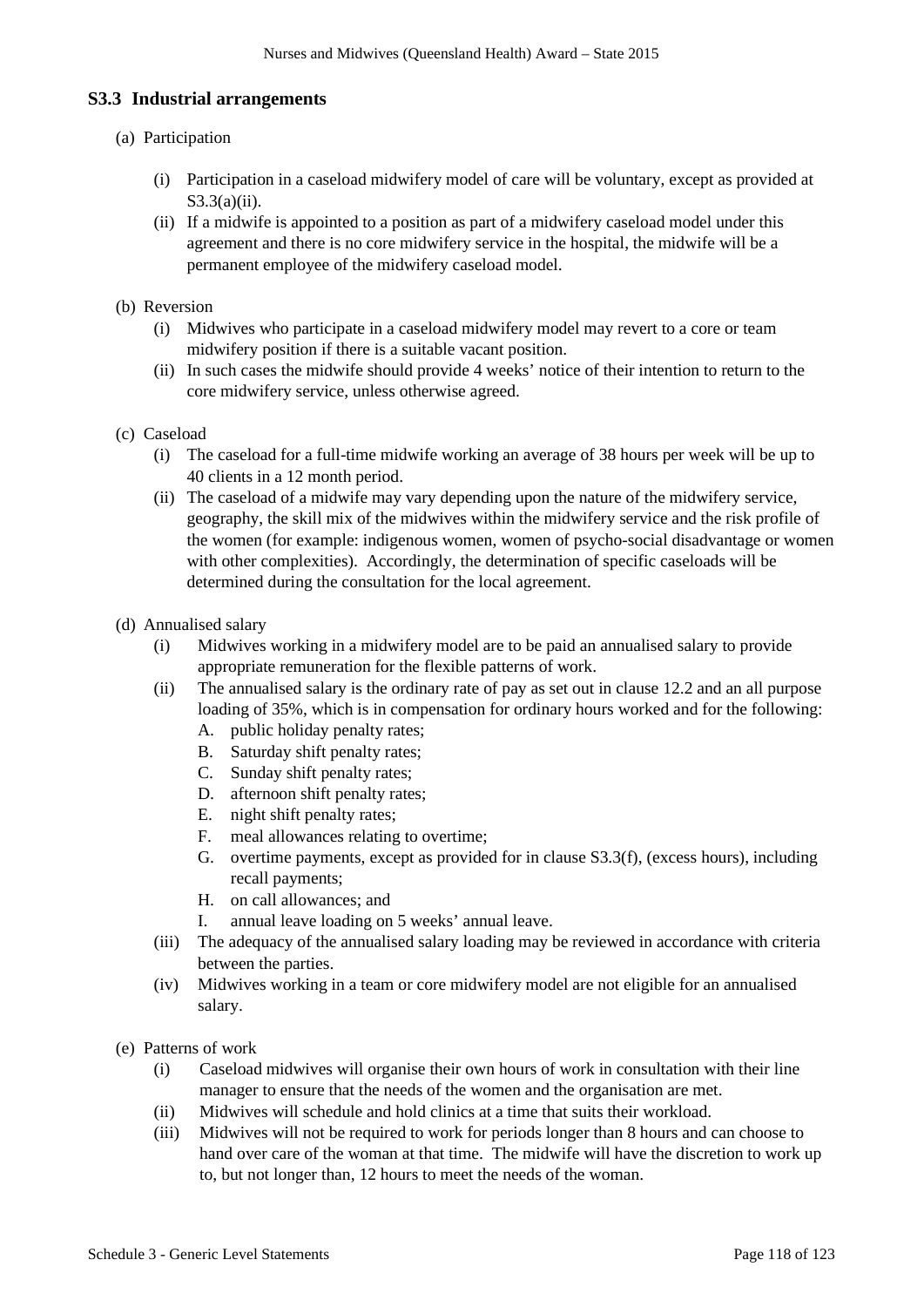- (iv) Each midwife will have a period of at least 8 hours, within any 24 hour period, continuously free of duty other than on call and recall.
- (v) Each midwife will have an average of 4 days off duty per fortnight, free of planned work and on call or recall. At least two of these days must be consecutive.
- (vi) Midwives will not be permitted to work for more than 7 days in succession other than where the midwife is recalled to work.
- (f) On call arrangements
	- (i) On call/recall applies to the day/night cover by a caseload midwife for their allocated women, or to assist/relieve for another caseload midwife.
	- (ii) Caseload midwives will generally be on call for their own women except for days off as provided at  $S3.3(e)(v)$ . However, a midwife may enter into a reciprocal arrangement with another midwife in the MGP with the same or similar caseload to manage their caseloads in a way that is mutually agreed.
	- (iii) A caseload midwife will not be rostered to work or be on call in the core maternity service except in specific circumstances described in the Local Agreement, such as to cover emergency maternity presentations or theatre in rural facilities or other roles.
- (g) Excess hours
	- (i) The hours of work will be averaged over an 8 week cycle. The first 30 hours worked in excess of 304 hours in an 8 week cycle will be taken as time off in lieu (TOIL). Hours worked in excess of 334 will be paid at the overtime rate of time and a-half for the first 3 hours and double time thereafter. The midwife may elect to take TOIL instead of overtime payments.
	- (ii) A maximum of 30 hours TOIL may be carried from one 8 week cycle to the next. The line manager of midwifery may approve TOIL above 30 hours in exceptional circumstances, provided the hours in excess of 30 are taken in the next work cycle.
- (h) Debit carryover

A maximum TOIL debit of 16 hours is allowed at any one time and may be carried over from one 8 week cycle to the next.

(i) Time records

Midwives will be required to keep accurate records of all time worked including travel time, administrative work, staff development and other non-clinical activity.

### (j) Review of workloads

Where a midwife works above or below the accepted range of hours (288 hours to 334 hours) the line manager of midwifery is to review the midwife's hours of work and ensure that future hours do not fall above or below the accepted range of hours which underpin the annualised salary.

### (k) Annual leave

Annual leave is 6 weeks per year and the all purpose loading provided in S3.3(d) is paid for the entire period of leave.

### (l) Part-time case load midwives

- (i) Part-time caseload midwives will be designated a caseload on a pro rata basis.
- (ii) Clause  $S3.3(g)$ , (h) and (i) apply to part-time midwives on a pro rata basis.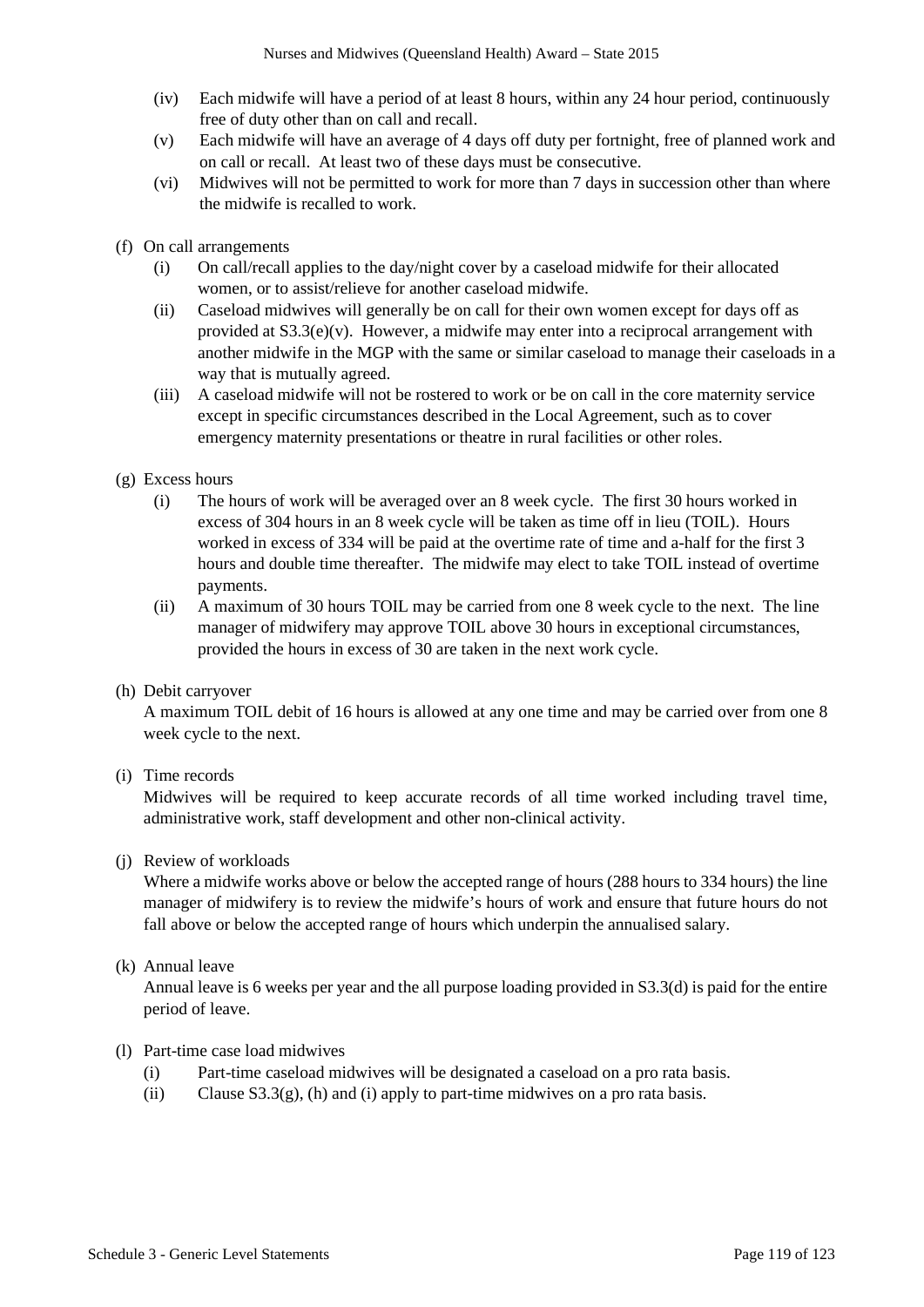**Schedule 4 - Hospital and Health Service and Facility Categories**

| <b>Hospital and</b>             | <b>Facility</b>                                                                                                                                                                                                                                                                                                                                                                                |                                                                                       |                                                                                                                                   |                                                                                                                                                                                                       |
|---------------------------------|------------------------------------------------------------------------------------------------------------------------------------------------------------------------------------------------------------------------------------------------------------------------------------------------------------------------------------------------------------------------------------------------|---------------------------------------------------------------------------------------|-----------------------------------------------------------------------------------------------------------------------------------|-------------------------------------------------------------------------------------------------------------------------------------------------------------------------------------------------------|
| <b>Health Service</b>           | <b>Category A</b>                                                                                                                                                                                                                                                                                                                                                                              | <b>Category B</b>                                                                     | <b>Category C</b>                                                                                                                 | <b>RANIP</b>                                                                                                                                                                                          |
| Cairns and<br>Hinterland        | Atherton<br>$\bullet$<br>Babinda<br>$\bullet$<br>Herberton<br>$\bullet$<br>Innisfail<br>$\bullet$<br>Malanda<br>$\bullet$<br>Mareeba<br>$\bullet$<br>Millaa Millaa<br>$\bullet$<br>Mossman<br>$\bullet$<br>Ravenshoe<br>$\bullet$<br>Tully<br>$\bullet$                                                                                                                                        |                                                                                       | Cairns<br>$\bullet$<br>Gordonvale<br>Yarrabah                                                                                     | Chillagoe<br>$\bullet$<br>Cow Bay<br>$\bullet$<br>(Diwan)<br>Croydon<br>$\bullet$<br>Dimbulah<br>Forsayth<br>Georgetown<br>Mt Garnet<br>$\bullet$                                                     |
| Central Queensland              | Baralaba<br>$\bullet$<br>Biloela<br>$\bullet$<br>Blackwater<br>$\bullet$<br>Cracow<br>$\bullet$<br>Dingo<br>$\bullet$<br>Emerald<br>$\bullet$<br>Moura<br>$\bullet$<br>Springsure<br>$\bullet$<br>Theodore<br>$\bullet$<br>Tieri<br>$\bullet$                                                                                                                                                  |                                                                                       | Duaringa<br>$\bullet$<br>Gladstone<br>$\bullet$<br>Marlborough<br>٠<br>Mt Morgan<br>٠<br>Rockhampton<br>$\bullet$<br>Yeppoon<br>٠ | Capella<br>$\bullet$<br>Gemfields<br>$\bullet$<br><b>Many Peaks</b><br>$\bullet$<br>Woorabinda<br>$\bullet$                                                                                           |
| <b>Central West</b>             |                                                                                                                                                                                                                                                                                                                                                                                                | Alpha<br>$\bullet$<br>Barcaldine<br>$\bullet$<br>Blackall<br>٠<br>Longreach<br>Winton |                                                                                                                                   | Aramac<br>$\bullet$<br>Bedourie<br>Birdsville<br>Boulia<br>٠<br>Isisford<br>٠<br>Jundah<br>$\bullet$<br>Muttaburra<br>$\bullet$<br>Tambo<br>$\bullet$<br>Windorah<br>$\bullet$<br>Yaraka<br>$\bullet$ |
| Children's Health<br>Queensland |                                                                                                                                                                                                                                                                                                                                                                                                |                                                                                       | Royal Children's<br>$\bullet$<br>Hospital<br>Lady Cilento<br>Children's<br>Hospital                                               |                                                                                                                                                                                                       |
| <b>Darling Downs</b>            | Cherbourg<br>$\bullet$<br>Chinchilla<br>$\bullet$<br>Dalby<br>$\bullet$<br>Glenmorgan<br>$\bullet$<br>Goondiwindi<br>$\bullet$<br>Inglewood<br>$\bullet$<br>Jandowae<br>$\bullet$<br>Kingaroy<br>$\bullet$<br>Meandarra<br>$\bullet$<br>Miles<br>$\bullet$<br>Millmerran<br>$\bullet$<br>Moonie<br>$\bullet$<br>Murgon<br>Nanango<br>$\bullet$<br>Stanthorpe<br>$\bullet$<br>Tara<br>$\bullet$ |                                                                                       | <b>Baillie Henderson</b><br>$\bullet$<br>Oakey<br>$\bullet$<br>Toowoomba<br>$\bullet$                                             |                                                                                                                                                                                                       |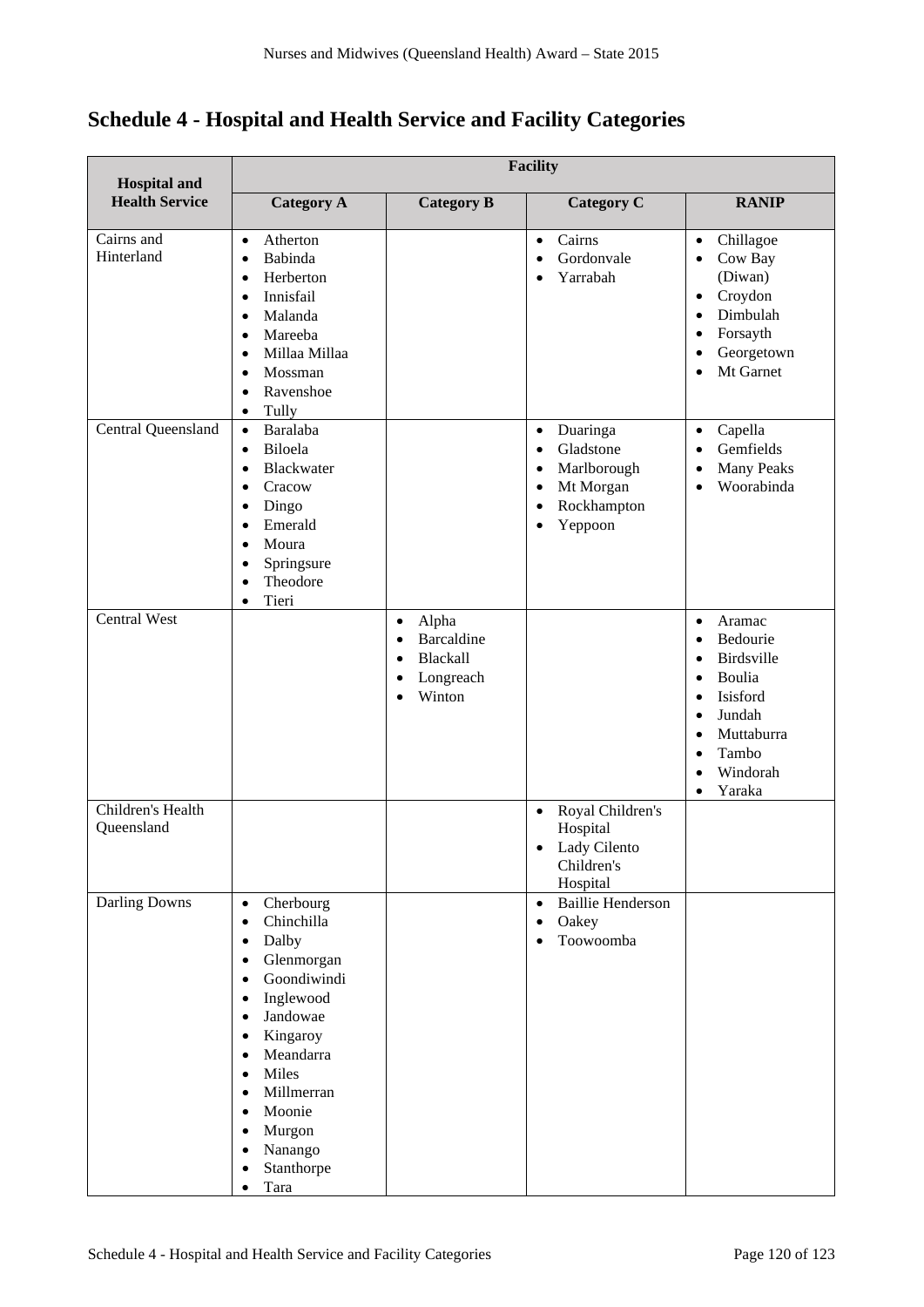| <b>Hospital and</b>   | <b>Facility</b>                                                                                                                                                                               |                                                                                                        |                                                                                                                                                              |                                                                                                                                                                                                                                                                        |
|-----------------------|-----------------------------------------------------------------------------------------------------------------------------------------------------------------------------------------------|--------------------------------------------------------------------------------------------------------|--------------------------------------------------------------------------------------------------------------------------------------------------------------|------------------------------------------------------------------------------------------------------------------------------------------------------------------------------------------------------------------------------------------------------------------------|
| <b>Health Service</b> | <b>Category A</b>                                                                                                                                                                             | <b>Category B</b>                                                                                      | <b>Category C</b>                                                                                                                                            | <b>RANIP</b>                                                                                                                                                                                                                                                           |
| Darling Downs         | Taroom<br>$\bullet$<br>Texas<br>$\bullet$<br>Wandoan<br>$\bullet$<br>Warwick<br>$\bullet$<br>Wondai<br>$\bullet$                                                                              |                                                                                                        |                                                                                                                                                              |                                                                                                                                                                                                                                                                        |
| <b>Gold Coast</b>     |                                                                                                                                                                                               |                                                                                                        | <b>Gold Coast</b><br>$\bullet$<br>Robina<br>$\bullet$                                                                                                        |                                                                                                                                                                                                                                                                        |
| Mackay                | Bowen<br>$\bullet$<br>Clermont<br>$\bullet$<br>Collinsville<br>$\bullet$<br>Dysart<br>$\bullet$<br>Moranbah<br>$\bullet$<br>Proserpine<br>$\bullet$                                           |                                                                                                        | Mackay<br>$\bullet$<br>Sarina<br>$\bullet$                                                                                                                   |                                                                                                                                                                                                                                                                        |
| Metro North           |                                                                                                                                                                                               |                                                                                                        | Caboolture<br>$\bullet$<br>Kilcoy<br>$\bullet$<br>Redcliffe<br>Royal Brisbane<br>$\bullet$<br>and Women's<br>The Prince Charles<br>$\bullet$                 |                                                                                                                                                                                                                                                                        |
| Metro South           |                                                                                                                                                                                               |                                                                                                        | Beaudesert<br>$\bullet$<br>Logan<br>Princess<br>Alexandra<br>Queen Elizabeth II<br>$\bullet$<br>Wynnum<br>٠<br>Dunwich<br>Redland<br>$\bullet$               |                                                                                                                                                                                                                                                                        |
| North West            |                                                                                                                                                                                               |                                                                                                        |                                                                                                                                                              | Burketown<br>$\bullet$<br>Camooweal<br>$\bullet$<br>Cloncurry<br>$\bullet$<br>Dajarra<br>Doomadgee<br>Gunpowder<br>$\bullet$<br>Julia Creek<br>$\bullet$<br>Karumba<br>$\bullet$<br>Mornington<br>$\bullet$<br>Island<br>Mt Isa<br>$\bullet$<br>Normanton<br>$\bullet$ |
| South West            | Bollon<br>$\bullet$<br>Dirranbandi<br>$\bullet$<br>Injune<br>$\bullet$<br>Mitchell<br>$\bullet$<br>Mungindi<br>$\bullet$<br>Roma<br>$\bullet$<br>St George<br>$\bullet$<br>Surat<br>$\bullet$ | Augathella<br>$\bullet$<br>Charleville<br>$\bullet$<br>Cunnamulla<br>$\bullet$<br>Quilpie<br>$\bullet$ |                                                                                                                                                              | Morven<br>$\bullet$<br>Thargomindah<br>$\bullet$<br>Wallumbilla<br>$\bullet$                                                                                                                                                                                           |
| <b>Sunshine Coast</b> |                                                                                                                                                                                               |                                                                                                        | Caloundra<br>$\bullet$<br>Gympie<br>$\bullet$<br>Maleny<br>$\bullet$<br>Nambour<br>$\bullet$<br><b>Sunshine Coast</b><br>$\bullet$<br>University<br>Hospital |                                                                                                                                                                                                                                                                        |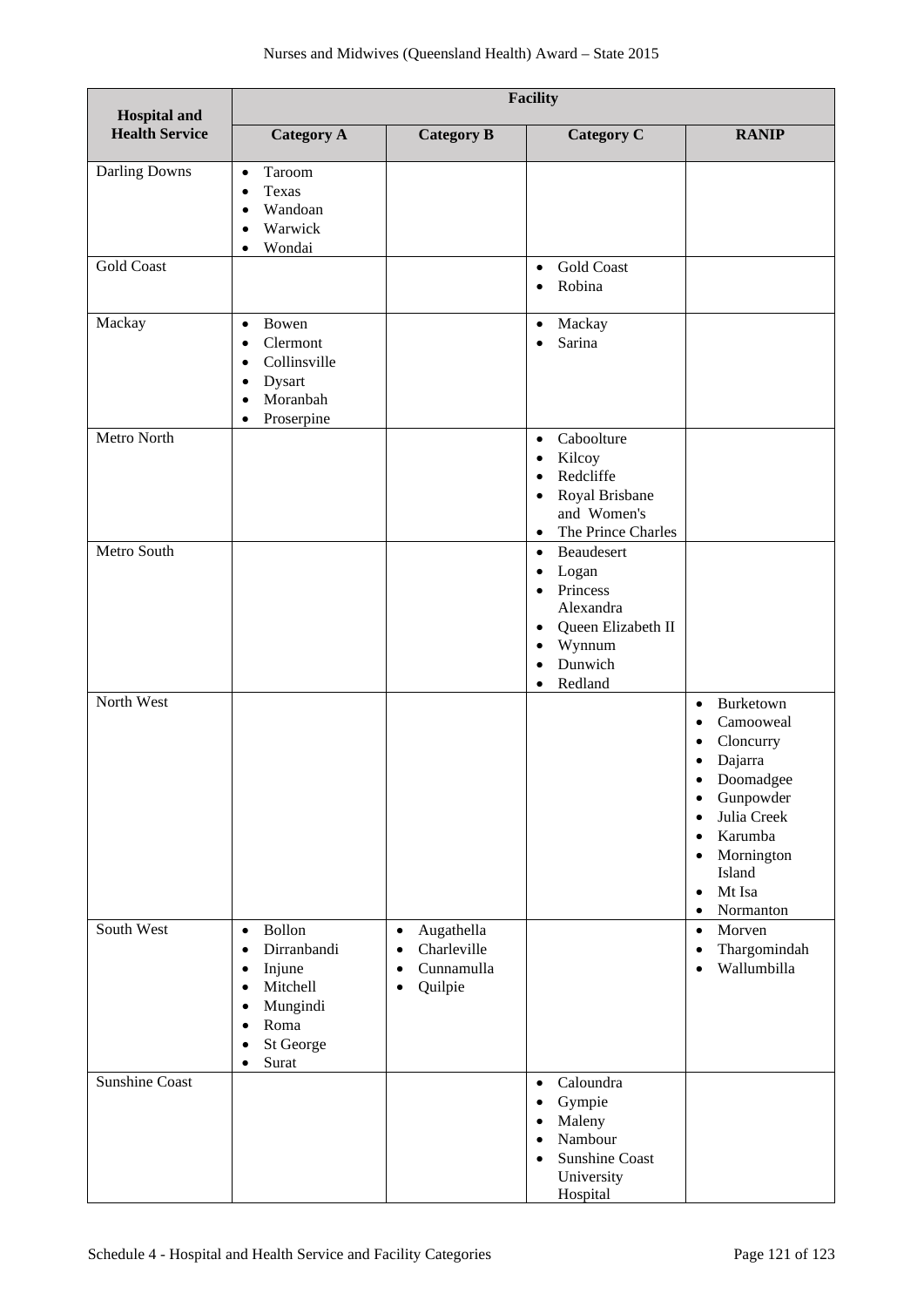| <b>Hospital and</b>   | <b>Facility</b>                                                                                                          |                                                 |                                                                                                                                                         |                                                                                                                                                                                                                                                                                                                                                                                                                                                                                                                                                                                                             |
|-----------------------|--------------------------------------------------------------------------------------------------------------------------|-------------------------------------------------|---------------------------------------------------------------------------------------------------------------------------------------------------------|-------------------------------------------------------------------------------------------------------------------------------------------------------------------------------------------------------------------------------------------------------------------------------------------------------------------------------------------------------------------------------------------------------------------------------------------------------------------------------------------------------------------------------------------------------------------------------------------------------------|
| <b>Health Service</b> | <b>Category A</b>                                                                                                        | <b>Category B</b>                               | <b>Category C</b>                                                                                                                                       | <b>RANIP</b>                                                                                                                                                                                                                                                                                                                                                                                                                                                                                                                                                                                                |
| Torres and Cape       |                                                                                                                          |                                                 |                                                                                                                                                         | Aurukun<br>$\bullet$<br>Badu<br>$\bullet$<br>Bamaga<br>$\bullet$<br>Coen<br>$\bullet$<br>Cooktown<br>$\bullet$<br>Hope Vale<br>$\bullet$<br>Horn Island<br>$\bullet$<br>Kowanyama<br>$\bullet$<br>(Edward<br>River)<br>$\bullet$<br>Laura<br>$\bullet$<br>Lockhart River<br>$\bullet$<br>Mapoon<br>$\bullet$<br>Mer Island<br>$\bullet$<br>(Murray<br>$\bullet$<br>Island)<br>$\bullet$<br>Napranum<br>$\bullet$<br>(Malakoola)<br>Pormpuraaw<br>$\bullet$<br>Saibai<br>$\bullet$<br>St Pauls<br>Thursday Island<br>Weipa<br>Wujal Wujal<br>(Bloomfield<br>$\bullet$<br>River)<br>Yorke Island<br>$\bullet$ |
| Townsville            | $\bullet$<br>Ayr<br><b>Charters Towers</b><br>$\bullet$<br>Home Hill<br>$\bullet$<br>Ingham<br>$\bullet$                 | Hughenden<br>$\bullet$<br>Richmond<br>$\bullet$ | Magnetic Island<br>$\bullet$<br>Townsville<br>$\bullet$                                                                                                 | Palm Island<br>$\bullet$                                                                                                                                                                                                                                                                                                                                                                                                                                                                                                                                                                                    |
| West Moreton          |                                                                                                                          |                                                 | Boonah<br>$\bullet$<br>Esk<br>Gatton<br>$\bullet$<br>Ipswich<br>$\bullet$<br>Laidley<br>$\bullet$<br>The Park<br>$\bullet$                              |                                                                                                                                                                                                                                                                                                                                                                                                                                                                                                                                                                                                             |
| Wide Bay              | Biggenden<br>$\bullet$<br>Eidsvold<br>$\bullet$<br>Gayndah<br>$\bullet$<br>Monto<br>$\bullet$<br>Mundubbera<br>$\bullet$ |                                                 | Bundaberg<br>$\bullet$<br>Childers<br>$\bullet$<br>Gin Gin<br>$\bullet$<br>Hervey Bay<br>$\bullet$<br>Mt Perry<br>$\bullet$<br>Maryborough<br>$\bullet$ |                                                                                                                                                                                                                                                                                                                                                                                                                                                                                                                                                                                                             |